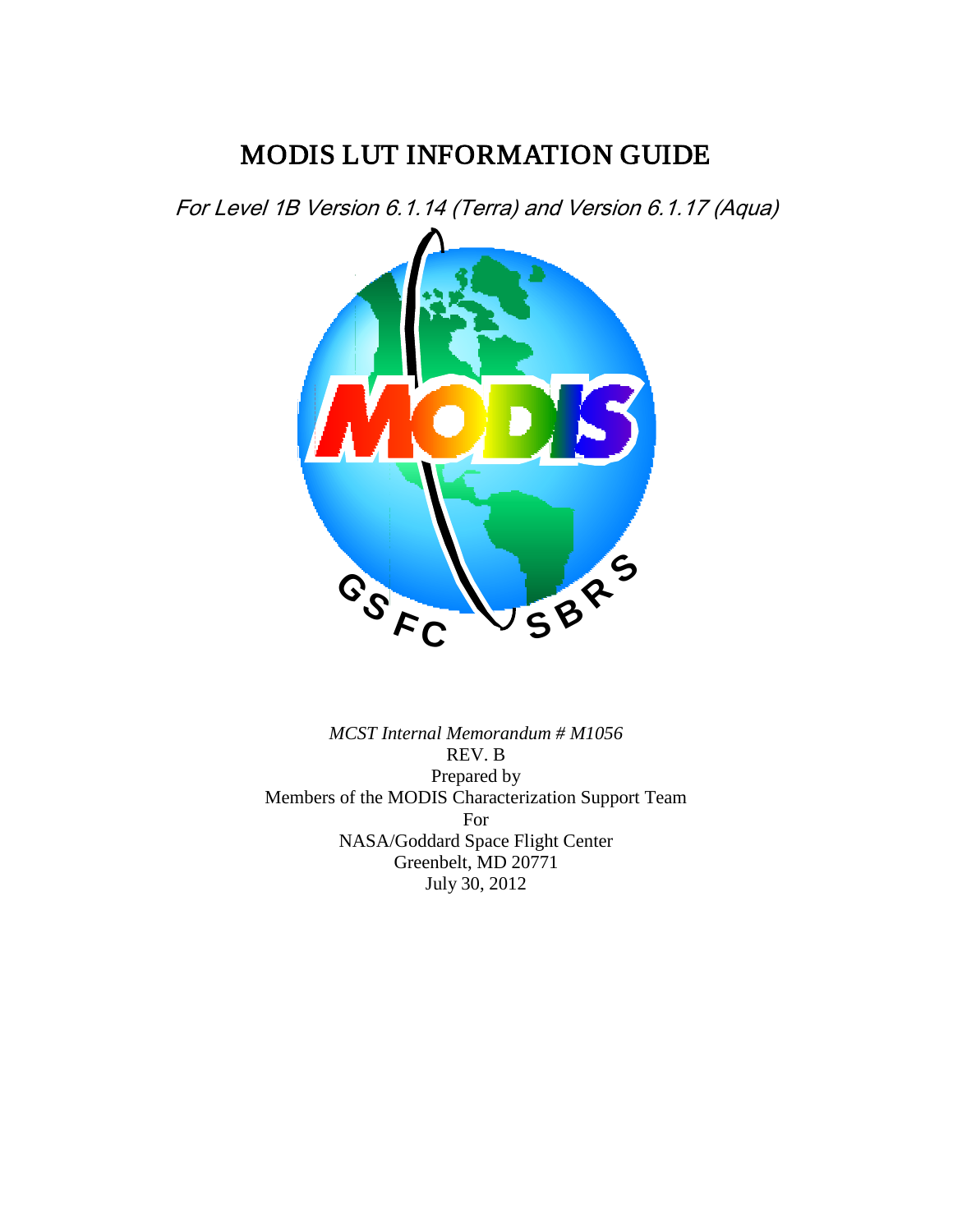## MODIS LUT INFORMATION GUIDE

# **Version History**

| Version                                                                 | Written by:                                                                                        | Date        |
|-------------------------------------------------------------------------|----------------------------------------------------------------------------------------------------|-------------|
| Original: Internal<br>Memo M1036                                        | Members of the MODIS Characterization<br>Support Team (MCST)                                       | 12/01/2003  |
| Internal Memo<br>M1056<br>Collection 5 update                           | Members of MCST                                                                                    | 12/01/2005  |
| Update to M1056<br>V5.0.6 (Terra) and<br>V5.0.7 (Aqua)                  | Members of MCST                                                                                    | 08/21/2006  |
| M1056-A<br>REV A Update,<br>V6.1.0 (Terra) and<br>$V6.1.1$ (Aqua)       | Members of MCST                                                                                    | 02/27/2009  |
| Collection 6 REV B<br>Update<br>$V6.1.14$ (Terra) and<br>V6.1.17 (Aqua) | Members of MCST, including Xu Geng,<br>Principal Engineer, L1B Software<br>Sigma Space Corporation | 07/30/2012  |
|                                                                         | Approved by                                                                                        |             |
|                                                                         | Dr. Jack Xiong<br><b>MCST Project Scientist</b><br>Tack K                                          | 08//27/2012 |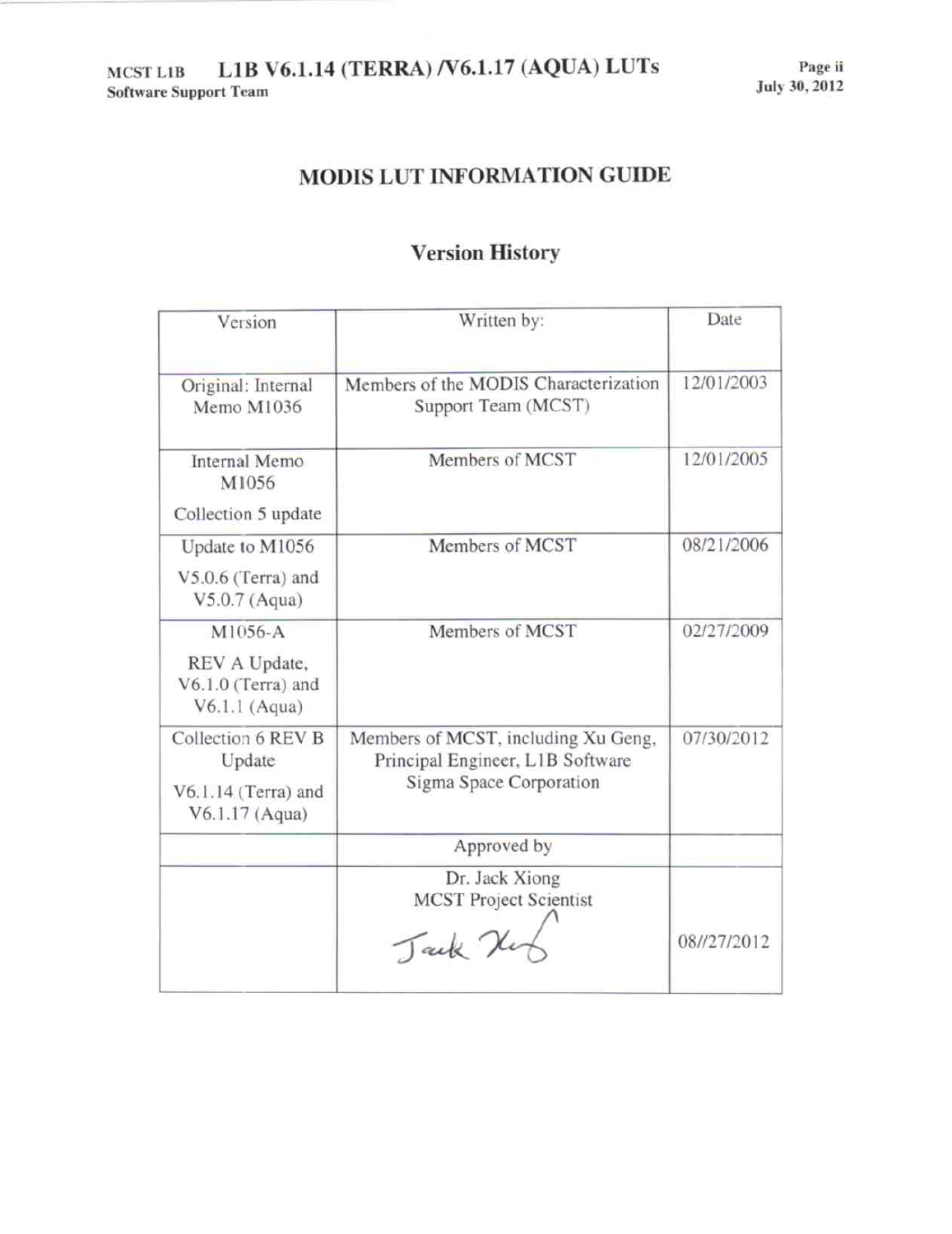## TABLE OF CONTENTS

| 1 INTRODUCTION AND CHANGES FROM THE PREVIOUS RELEASE 1         |  |
|----------------------------------------------------------------|--|
| 2 GENERAL INFORMATION, CONVENTIONS, AND VERSIONING STRATEGY  4 |  |
|                                                                |  |
|                                                                |  |
|                                                                |  |
|                                                                |  |
|                                                                |  |
|                                                                |  |
|                                                                |  |
|                                                                |  |
|                                                                |  |
|                                                                |  |
|                                                                |  |
|                                                                |  |
|                                                                |  |
|                                                                |  |
|                                                                |  |
|                                                                |  |
|                                                                |  |
|                                                                |  |
|                                                                |  |
|                                                                |  |
|                                                                |  |
|                                                                |  |
|                                                                |  |
|                                                                |  |
|                                                                |  |
|                                                                |  |
|                                                                |  |
|                                                                |  |
|                                                                |  |
|                                                                |  |
|                                                                |  |
|                                                                |  |
|                                                                |  |
|                                                                |  |
|                                                                |  |
|                                                                |  |
|                                                                |  |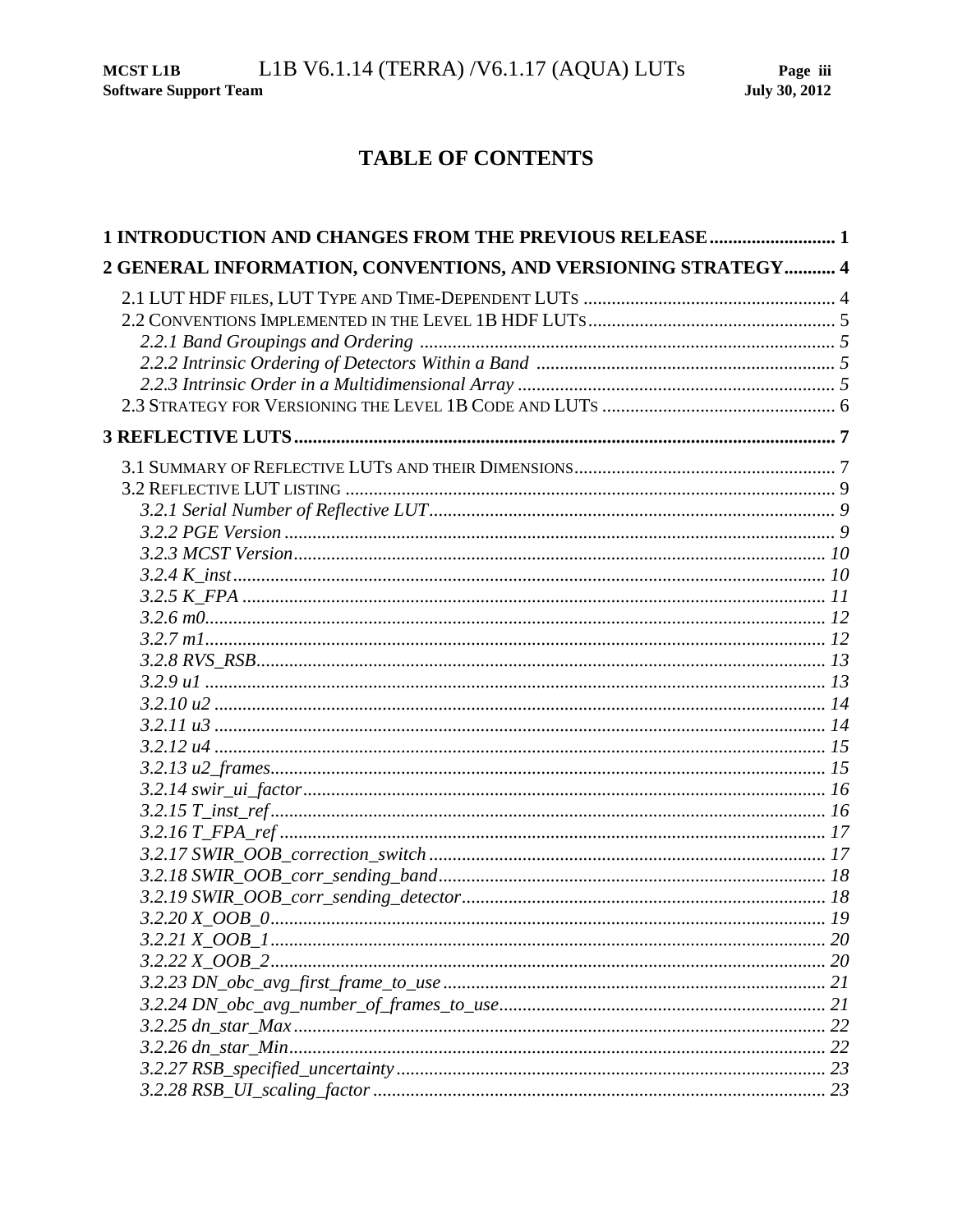#### $L1B$  V6.1.14 (TERRA) /V6.1.17 (AQUA) LUTs **MCST L1B Software Support Team**

| 4.2.11A0               |             |
|------------------------|-------------|
| 4.2.12A2               |             |
|                        |             |
|                        |             |
|                        |             |
|                        |             |
|                        |             |
|                        |             |
|                        |             |
|                        |             |
|                        |             |
|                        |             |
| $4.2.23$ pcx_ui_factor | $\cdots$ 39 |
|                        |             |
|                        |             |
|                        |             |
|                        |             |
|                        |             |
|                        |             |
|                        |             |
|                        |             |
|                        |             |
|                        |             |
|                        |             |
|                        |             |
|                        |             |
|                        |             |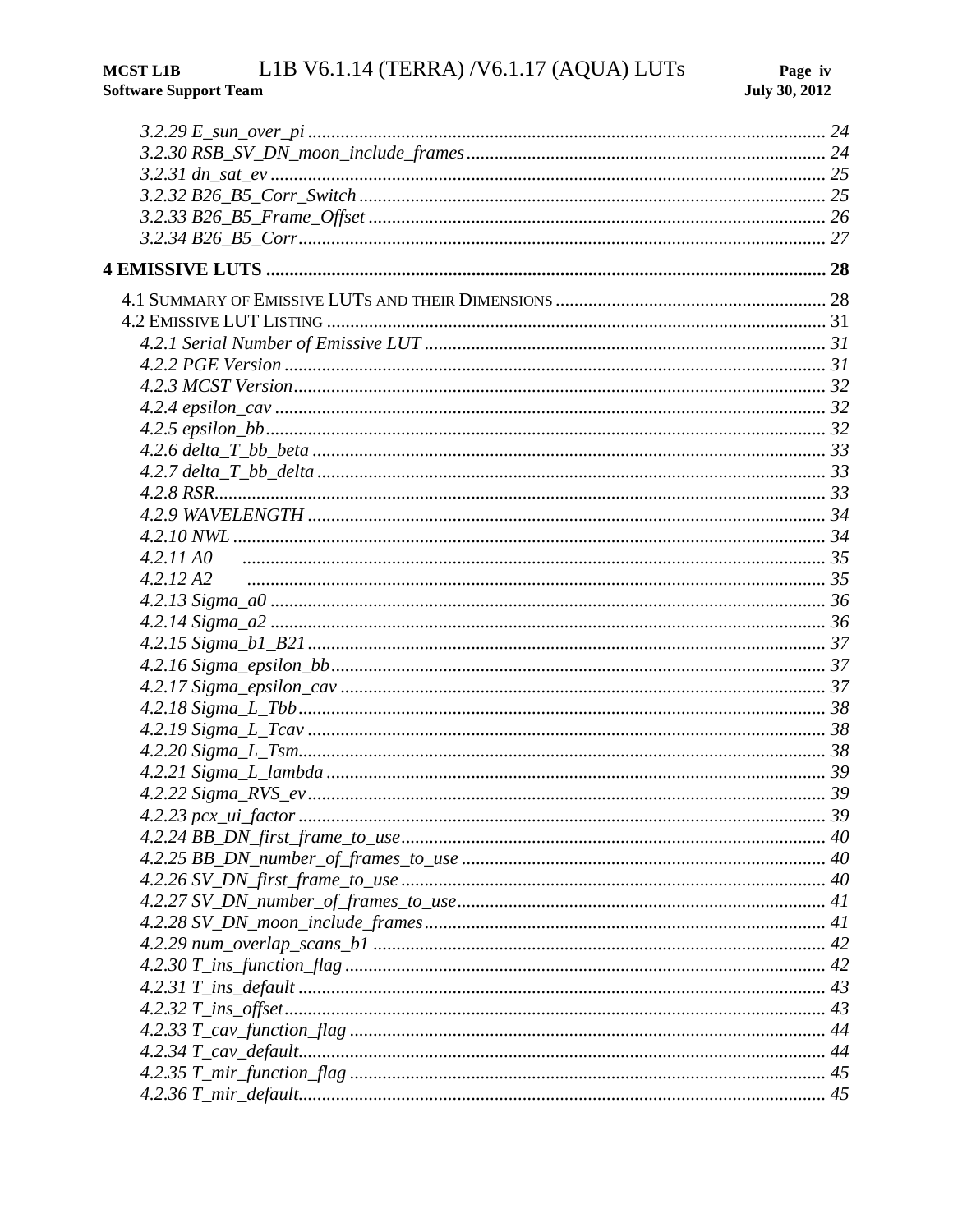| 4.2.48 BB_T_sat_default_b1_Tlwir_baseline_aqua (MODIS/AQUA only) 51 |  |
|---------------------------------------------------------------------|--|
|                                                                     |  |
|                                                                     |  |
|                                                                     |  |
|                                                                     |  |
|                                                                     |  |
|                                                                     |  |
|                                                                     |  |
|                                                                     |  |
|                                                                     |  |
|                                                                     |  |
|                                                                     |  |
|                                                                     |  |
|                                                                     |  |
|                                                                     |  |
|                                                                     |  |
|                                                                     |  |
|                                                                     |  |
|                                                                     |  |
|                                                                     |  |
| 5.2.15 visual FPA hase variance                                     |  |
|                                                                     |  |
|                                                                     |  |
|                                                                     |  |
|                                                                     |  |
|                                                                     |  |
|                                                                     |  |
|                                                                     |  |
|                                                                     |  |
|                                                                     |  |
|                                                                     |  |
|                                                                     |  |
|                                                                     |  |
|                                                                     |  |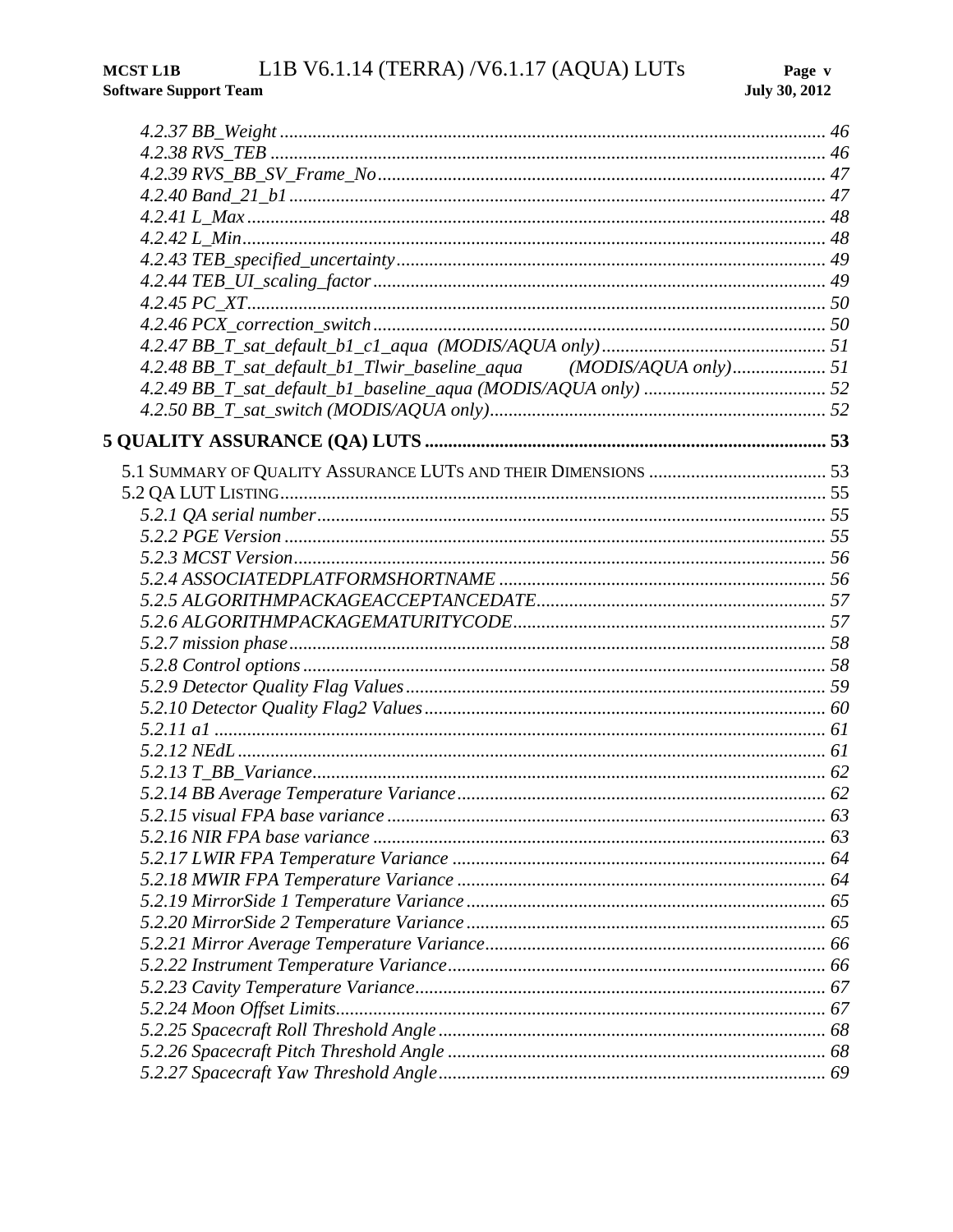## **TABLES**

| TABLE 1.1 CHANGES TO THE REFLECIVE LUT COLLECTION AND STRUCTURE |
|-----------------------------------------------------------------|
| TABLE 1.2 CHANGES TO THE EMISSIVE LUT COLLECTION AND STRUCTURE  |
| TABLE 1.3 CHANGES TO THE QA LUT COLLECTION AND STRUCTURE SINCE  |
| TABLE 3.1 SUMMARY OF REFLECTIVE CALIBRATION LOOKUP TABLES  7    |
|                                                                 |
| TABLE 4.1 SUMMARY OF EMISSIVE CALIBRATION LOOKUP TABLES 28,29   |
|                                                                 |
|                                                                 |
|                                                                 |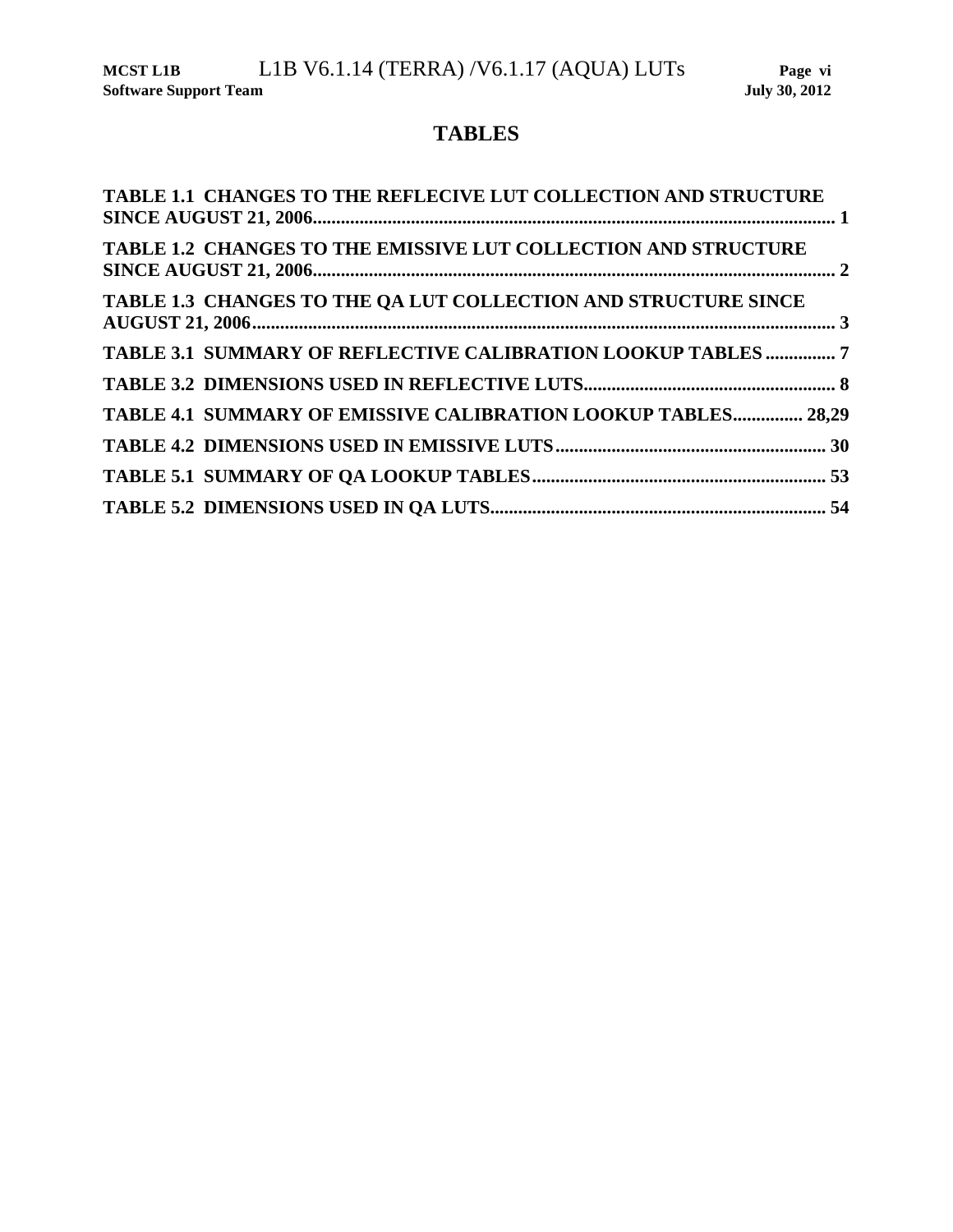## **1 INTRODUCTION AND CHANGES FROM THE PREVIOUS RELEASE**

This document provides information appropriate for Collection 6 (C6) processing. Aqua MODIS C6 processing began in January 2012. Terra MODIS C6 processing is scheduled to begin in late July 2012. The Level 1B lookup tables (LUTs) contain input parameters to the Level 1B code. Contents of this document include:

- General Information, Conventions and Versioning Strategy (Section [2\)](#page-9-0)
- Reflective Calibration LUTs (Section [3\)](#page-12-0)
- Emissive Calibration LUTs (Section [4\)](#page-33-0)
- Ouality Assurance LUTs (Section [5\)](#page-58-0)

<span id="page-6-0"></span>There have been a few changes to the structure and number of LUTs from previous software releases. [Table 1.1,](#page-6-0) [Table 1.2,](#page-7-0) and [Table 1.3](#page-8-0) summarize the changes to the Reflective, Emissive, and Quality Assurance LUTs, respectively, since August 21, 2006.

| REFLECTIVE LUT CHANGES          |                |                          |  |
|---------------------------------|----------------|--------------------------|--|
| <b>Reflective LUTs added:</b>   | <b>Section</b> | <b>Reason</b>            |  |
| " $u1$ "                        | 3.2.9          | Revised algorithm for v6 |  |
| ``u2"                           | 3.2.10         | Revised algorithm for v6 |  |
| " $u3$ "                        | 3.2.11         | Revised algorithm for v6 |  |
| " $u4$ "                        | 3.2.12         | Revised algorithm for v6 |  |
| "u2_frames"                     | 3.2.13         | Revised algorithm for v6 |  |
| "swir_ui_factor"                | 3.2.14         | Revised algorithm for v6 |  |
| <b>Reflective LUTs deleted:</b> | <b>Former</b>  | <b>Reason</b>            |  |
|                                 | <b>Section</b> |                          |  |
| Sigma_RVS_RSB                   | 3.2.9          | obsolete                 |  |
| Sigma_RSB_ADC                   | 3.2.10         | obsolete                 |  |
| $Sigma_m1$                      | 3.2.11         | obsolete                 |  |
| Sigma <sub>_K_inst</sub>        | 3.2.12         | obsolete                 |  |
| Sigma_T_inst                    | 3.2.13         | obsolete                 |  |
| Sigma_PV_Resid_Elec             | 3.2.14         | obsolete                 |  |
| Sigma_R_Star_Lin_Resid_Ucoeff   | 3.2.15         | obsolete                 |  |
| RSB_NEdL                        | 3.2.16         | obsolete                 |  |
| <b>Reflective LUTs changed:</b> | <b>Section</b> | <b>Nature of Change</b>  |  |
| None                            |                |                          |  |

#### **[Table 1.1:](#page-6-0) Changes to the Reflective LUT Collection and Structure since August 21, 2006**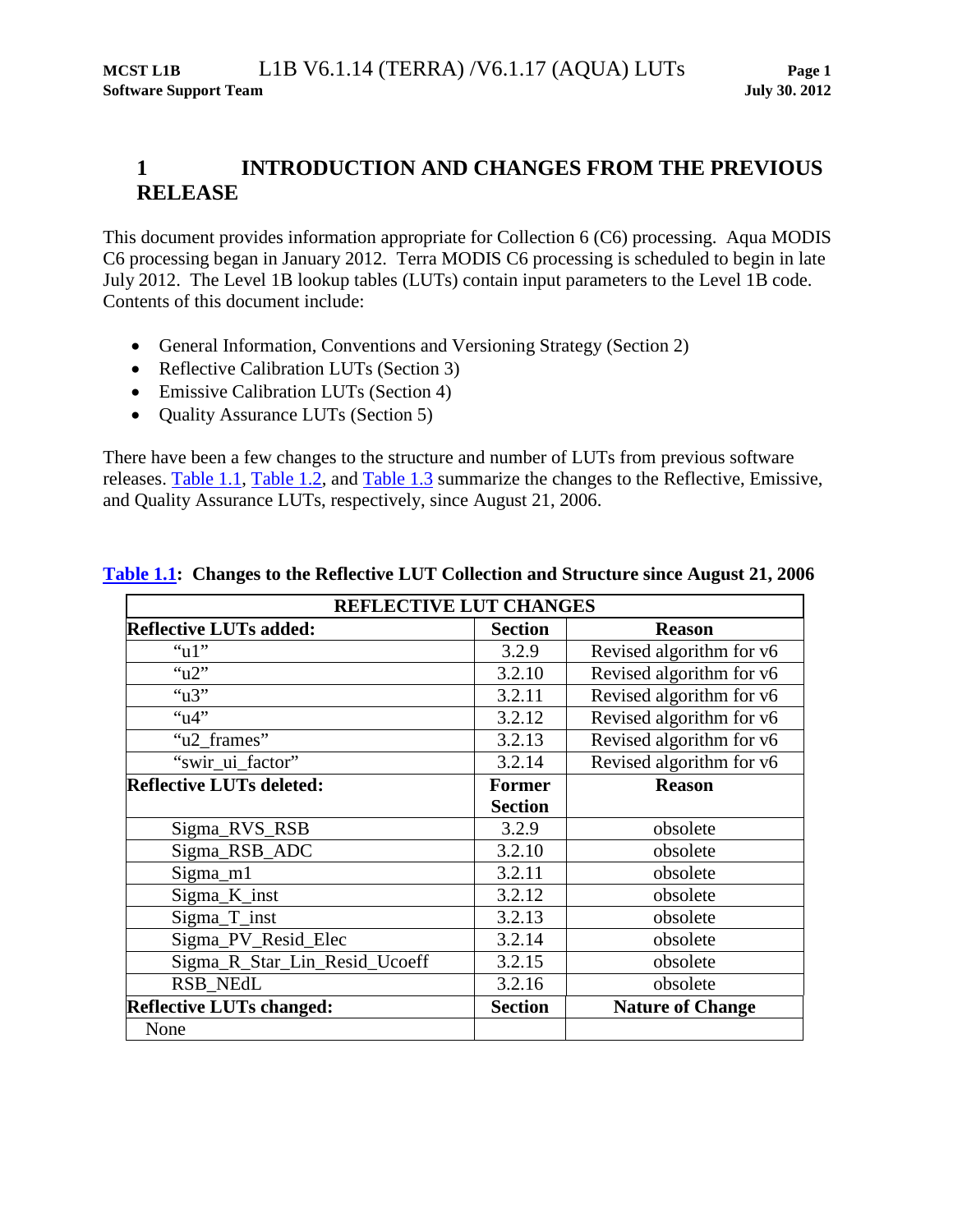| <b>EMISSIVE LUT CHANGES</b>         |                |                           |  |
|-------------------------------------|----------------|---------------------------|--|
| <b>Emissive LUTs added:</b>         | <b>Section</b> | <b>Reason</b>             |  |
| Sigma_a0                            | 4.2.13         | Revised algorithm for v6  |  |
| Sigma_a2                            | 4.2.14         | Revised algorithm for v6  |  |
| Sigma_b1_B21                        | 4.2.15         | Revised algorithm for v6  |  |
| Sigma_epsilon_bb                    | 4.2.16         | Revised algorithm for v6  |  |
| Sigma_epsilon_cav                   | 4.2.17         | Revised algorithm for v6  |  |
| Sigma_L_Tbb                         | 4.2.18         | Revised algorithm for v6  |  |
| Sigma_L_Tcav                        | 4.2.19         | Revised algorithm for v6  |  |
| Sigma_L_Tsm                         | 4.2.20         | Revised algorithm for v6  |  |
| Sigma_L_lambda                      | 4.2.21         | Revised algorithm for v6  |  |
| Sigma_RVS_ev                        | 4.2.22         | Revised algorithm for v6  |  |
| pcx_ui_factor                       | 4.2.23         | Revised algorithm for v6  |  |
| "BB_T_sat_default_b1_c1_aqua        | 4.2.47         | Revised algorithm for v6  |  |
| "BB_T_sat_default_b1_Tlwir_baseline | 4.2.48         | Revised algorithm for v6  |  |
| aqua"                               |                |                           |  |
| "BB_T_sat_default_b1_baseline_aqua" | 4.2.49         | Revised algorithm for v6  |  |
| "BB_T_sat_switch"                   | 4.2.50         | Revised algorithm for v6  |  |
| <b>Emissive LUTs deleted:</b>       | <b>Former</b>  | <b>Reason</b>             |  |
|                                     | <b>Section</b> |                           |  |
| Ucoeff                              | 4.2.13         | obsolete                  |  |
| Sigma_TEB_PV_resid_elec             | 4.2.14         | obsolete                  |  |
| Sigma_TEB_ADC                       | 4.2.15         | obsolete                  |  |
| Ucoeff_Calibr_resid                 | 4.2.16         | obsolete                  |  |
| Band_21_Uncert_Lsat                 | 4.2.34         | obsolete                  |  |
| BB_T_sat_switch_aqua                | 4.2.41         | obsolete                  |  |
| BB_T_sat_aqua                       | 4.2.42         | obsolete                  |  |
| BB_T_sat_default_b1_aqua            | 4.2.43         | obsolete                  |  |
| <b>Emissive LUTs changed:</b>       | <b>Section</b> | Nature of Change          |  |
| "Band_21_b1"                        | 4.2.40         | Adding a new dimension of |  |
|                                     |                | mirror side               |  |

## <span id="page-7-0"></span>**Table 1.2: Changes to the Emissive LUT Collection and Structure since August 21, 2006**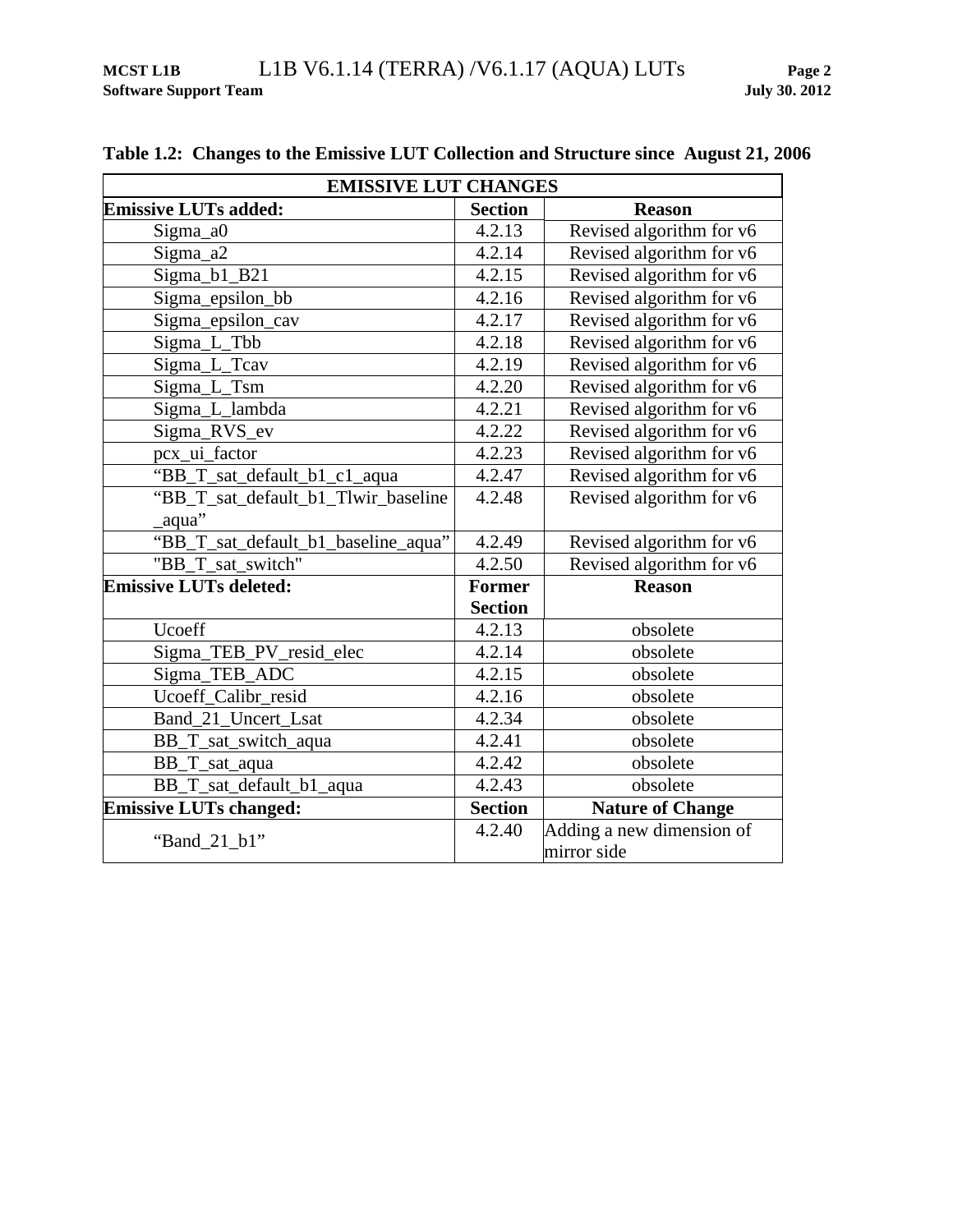<span id="page-8-0"></span>

|  |  |  |  | Table 1.3: Changes to the QA LUT Collection and Structure since August 21, 2006 |  |  |
|--|--|--|--|---------------------------------------------------------------------------------|--|--|
|--|--|--|--|---------------------------------------------------------------------------------|--|--|

| <b>OUALITY ASSURANCE LUT CHANGES</b> |                |                         |  |
|--------------------------------------|----------------|-------------------------|--|
| <b>QA LUTs added:</b>                | <b>Section</b> | <b>Reason</b>           |  |
| Detector_Quality_Flag2_Values        | 5.2.10         | Adding subframe quality |  |
| <b>QA LUTs deleted:</b>              | <b>Former</b>  | <b>Reason</b>           |  |
|                                      | <b>Section</b> |                         |  |
| None                                 |                |                         |  |
| <b>QA LUTs changed:</b>              | <b>Section</b> | <b>Nature of Change</b> |  |
| None                                 |                |                         |  |

Detailed LUT histories and complete information regarding which LUTs are currently being used in MODIS Level 1B data production by MODAPS are available at the MCST Level 1B Product Information and Status web page [\(http://mcst.gsfc.nasa.gov/l1b/l1b-lut-history\)](http://mcst.gsfc.nasa.gov/l1b/l1b-lut-history).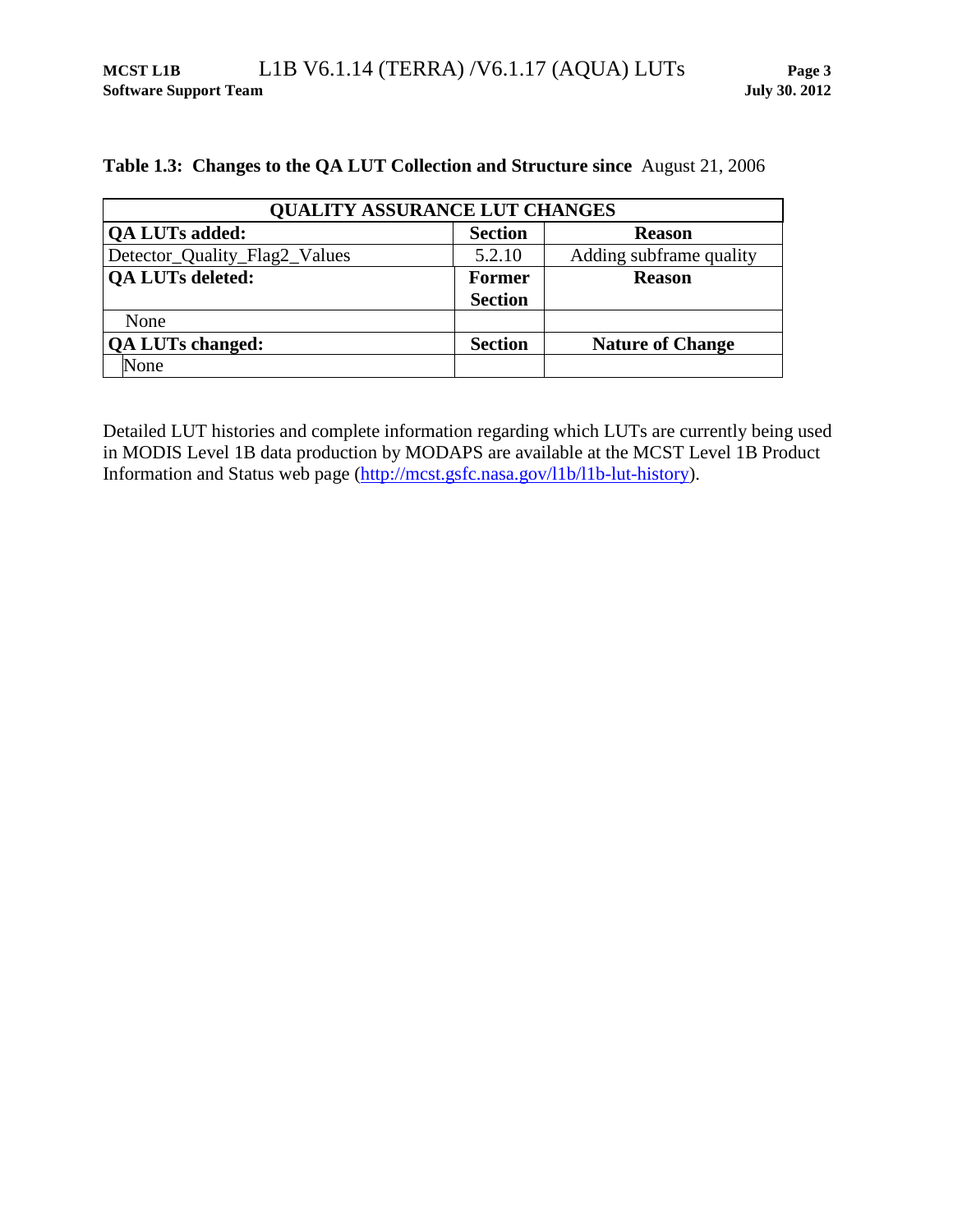## <span id="page-9-0"></span>**2 GENERAL INFORMATION, CONVENTIONS, AND VERSIONING STRATEGY**

#### **2.1 LUT HDF files, LUT Type and Time-Dependent LUTs**

The LUTs are organized into three groups:

- Reflective Lookup Tables (Section [3\)](#page-12-0)
- Emissive Lookup Tables (Section [4\)](#page-33-0)
- QA Lookup Tables (Section [5\)](#page-58-0)

There is one Hierarchical Data Format (HDF) file per group, for a total of three LUT files. The three HDF files are treated as a single set of LUTs. The strategy for versioning a set of LUTs is described in Section [2.3.](#page-11-0)

An individual LUT is implemented in the appropriate HDF file as either:

- A global attribute, or
- A Scientific Data Set (SDS).

This implementation is required by the Level 1B code, which additionally defines the data type and intrinsic LUT dimensions for each LUT. The meaning of "intrinsic" dimensions will become apparent after the next few paragraphs. Intrinsic LUT dimensions are described for each LUT in later sections of this document.

Any LUT that is implemented as an SDS may have a dependence on the data collection time. The type of time dependence is defined by the attribute "algorithm", which is attached to the SDS. The "algorithm" attribute is a scalar, int32 value. There are currently 3 allowable values of this attribute:

| <b>LUT</b> Type      | "algorithm" value |
|----------------------|-------------------|
| Constant             |                   |
| <b>Step Function</b> |                   |
| Piecewise Linear     |                   |

A "constant" LUT contains one set of data to be applied within the Level 1B code regardless of the data collection time of the Level 1A data. The array structure of the constant LUT is the same as the "intrinsic" dimensions described for each LUT later in this document. This array structure matches the way that the values are ingested, stored and used within the Level 1B code.

A "step function" LUT can be thought of as the concatenation of a series of constant LUTs, each of which has an effective beginning time associated with it. If an SDS LUT is a step function LUT, it will have an additional leading dimension for the array and an additional SDS attribute named "times" — a float64 array of numbers containing the beginning TAI times for the data sets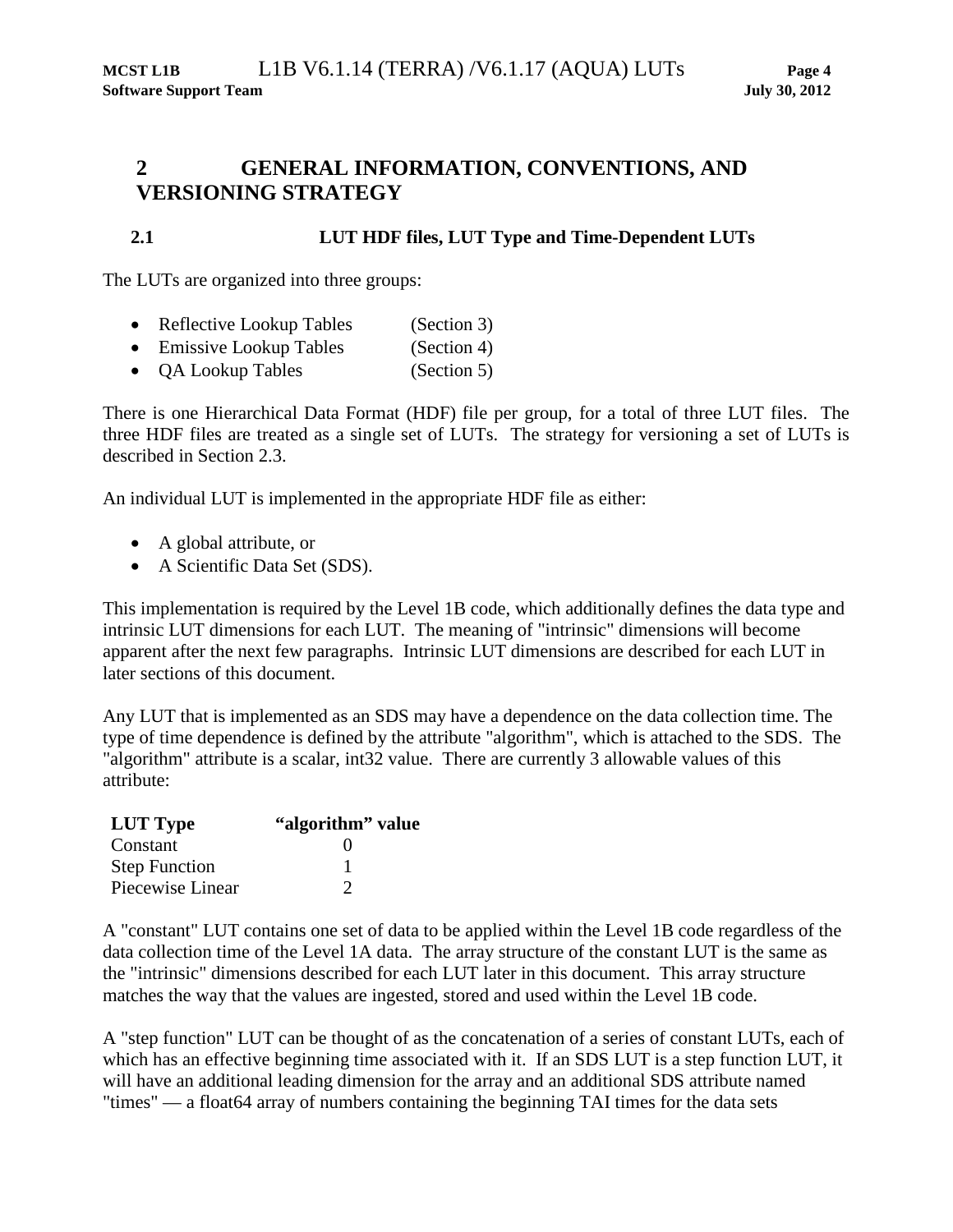contained in the SDS array. For each time, there is an equivalent "constant" LUT contained in the SDS array. The size of the additional leading dimension of the SDS is the same as the size of the "times" attribute.

"Piecewise linear" time dependence is similar to step function dependence except that the LUT values are linearly interpolated from two of the data sets in the file, where the center time of a granule determines the data collection time to which to interpolate the LUT values. If the data collection time is before the first LUT time or after the last LUT time, then the code extrapolates linearly using the first two or last two data sets as appropriate. Currently, only LUTs that have data types of float32 or float64 may have piecewise linear time dependence.

Note that the values of the attached attributes of the SDS LUT determine whether the LUT is constant or time dependent. This implies that a constant LUT may be changed to a time dependent LUT through a LUT update (or vice versa). A code change is not required. Also, LUT updates may add, delete, or change time stamped table pieces.

#### **2.2 Conventions Implemented in the Level 1B HDF LUTs**

- *2.2.1 Band Groupings and Ordering*
- The full set of MODIS bands (NUM\_BANDS = 38): 1, 2, 3, ..., 12, 13lo, 13hi, 14lo, 14hi, 15, ... 34, 35, 36
- The reflective Solar bands (NUM\_REFLECTIVE\_BANDS = 22): 1, 2, 3, ..., 12, 13lo, 13hi, 14lo, 14hi, 15, 16, 17, 18, 19, 26
- The thermal emissive bands (NUM\_EMISSIVE\_BANDS =  $16$ ): 20, 21, 22, 23, 24, 25, 27, 28, 29, 30, 31, 32, 33, 34, 35, 36
- The 250m resolution bands (NUM\_250M\_BANDS = 2): 1, 2
- The 500m resolution bands (NUM\_500M\_BANDS = 5): 3, 4, 5, 6, 7
- The 1km reflective bands (NUM\_1000M\_REFL\_BANDS = 15): 8, 9, 10, 11, 12, 13lo, 13hi, 14lo, 14hi, 15, 16, 17, 18, 19, 26
- The SWIR Bands (NUM\_SWIR\_BANDS = 4): 5, 6, 7, 8
- Thermal emissive bands on MODIS/AQUA which saturate on blackbody warm-up  $(NUM_AQUA_BB_SAT_BANDS = 3):$ 33, 35, 36

#### *2.2.2 Intrinsic Ordering of Detectors Within a Band*

Within the LUT HDF files, the ordering follows the "product" convention, which is inverted from the SBRS detector layout convention. *Note that the LUT ASCII files are delivered to the software team in "SBRS" detector order.* The software team inverts the detector order inherent in the delivered ASCII files so that the result in the HDF LUT files is "product" order. For example, in a band with 10 detectors, detector 1 in SBRS order is called detector 10 in product order.

## *2.2.3 Intrinsic Order in a Multidimensional Array*

A multidimensional array has an intrinsic ordering of elements in the way that the numbers are stored in memory. All L1B LUTs, regardless of dimensionality, are delivered to the software team in an ASCII file containing a stream of numbers, usually (but not required) one number per record.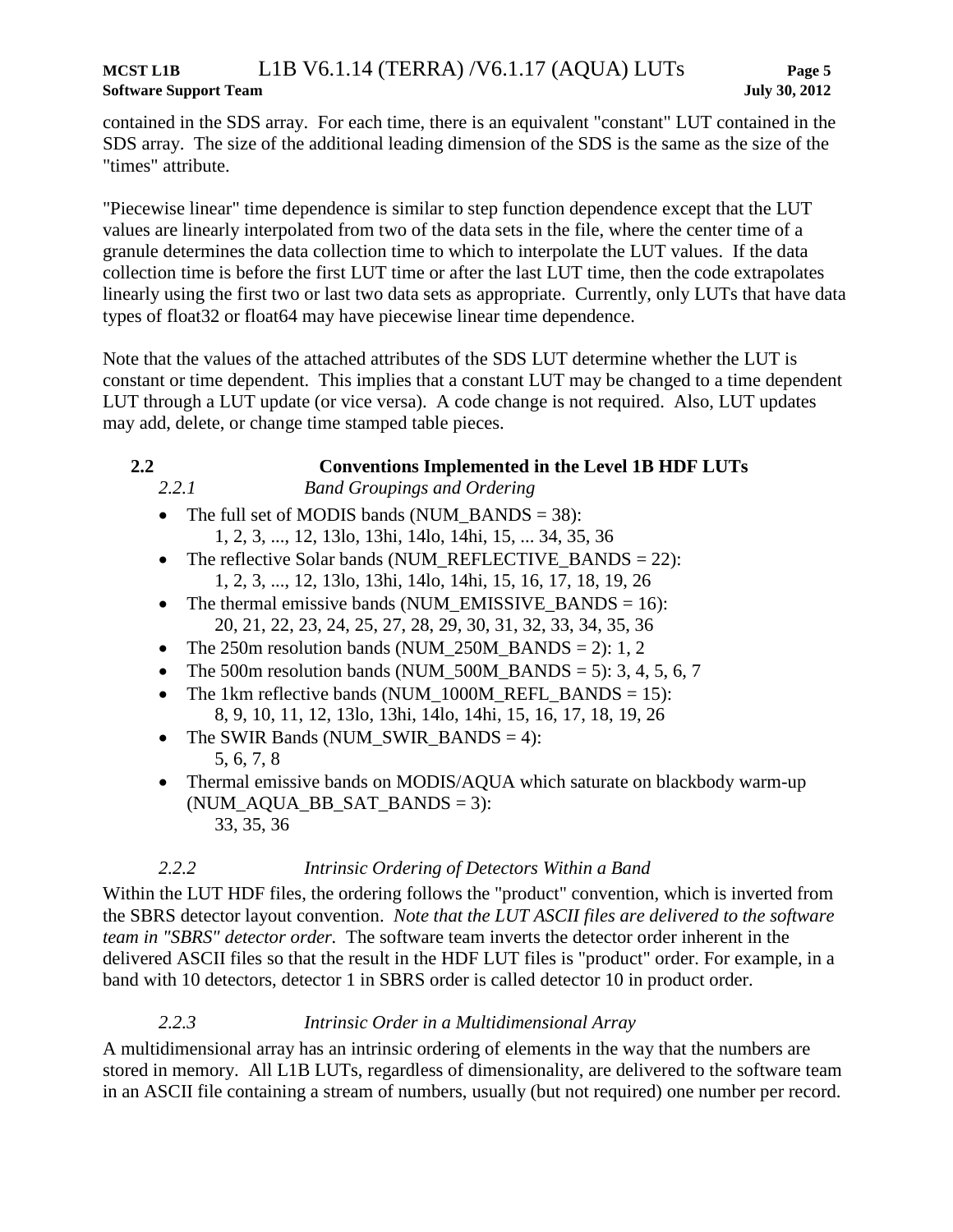## **MCST L1B** L1B V6.1.14 (TERRA) /V6.1.17 (AQUA) LUTs **Page 6 Software Support Team July 30, 2012**

The stream of numbers should be in the order that they would take in the memory of the computer. In the description of LUTs later in this document, the convention for describing the enumeration of the individual dimensions of a multidimensional array follows the C language convention in that the first dimension is the *least-rapidly varying* and the last dimension is the *most-rapidly varying*.

## <span id="page-11-0"></span>**2.3 Strategy for Versioning the Level 1B Code and LUTs**

Each LUT file contains the following three data items, which convey versioning information:

- "Serial Number" formerly conveyed version information about the science content of each file independently of the other files. Presently is unique to the "MCST version" (see below).
- "PGE version" conveys the version of the Level 1B code itself
- "MCST version" or "Algorithm Package Version" conveys the version of the three LUT files as a set relative to the PGE version.

Specific formats for the above versions are described in the details in later sections. Here, we present some general comments regarding the meaning of these data items.

The "Serial Number" was formerly used to convey information about the science content of the LUT file. In this regard, the Serial Numbers in the three LUT files were completely independent from each other. A change to values of one of the science LUTs in one file would cause that Serial Number to be updated while the Serial Numbers of the other files remained unchanged. Beginning in mid-2002, the policy was changed so that Serial Numbers are unique to the "MCST version" (see below). This change was made to avoid confusion between different PGE02 versions and LUT updates.

The "PGE\_version" LUT, present in each LUT HDF file, contains a copy of the version of the Level 1B code itself. This version is placed in the ECS core metadata field "PGEVersion". Within the L1B code, the PGE version is hard-coded in the macro "PGE02\_VERSION". Whenever the code changes, the PGE version must also be changed. The code will check that the PGE version set in the LUT file matches the code macro. This will help prevent out-of-date LUT files from being used with a given release of the code. In this regard, the three LUT files form a set that all must have the same PGE version to be valid for a given release of the code.

The "MCST version" conveys the version of the LUT files as a set relative to a specific release of the code. This value is placed into the product in the ECS archive metadata field "AlgorithmPackageVersion". Within the L1B products, this version is the most complete single version that describes the calibration used for that particular data set. The code checks the MCST version against an MCST version supplied by the user in the product control file (PCF). This also prevents incorrect or out-of-date LUTs from being used with MOD\_PR02. The MCST\_version LUT is placed in each LUT HDF file and all must agree with each other for the set to be valid. When a LUT update is delivered to MODAPS, the MCST version changes but the PGE version remains the same. In this situation, all three LUT files will be supplied to MODAPS as a set, even if the science content of only one LUT file actually changed.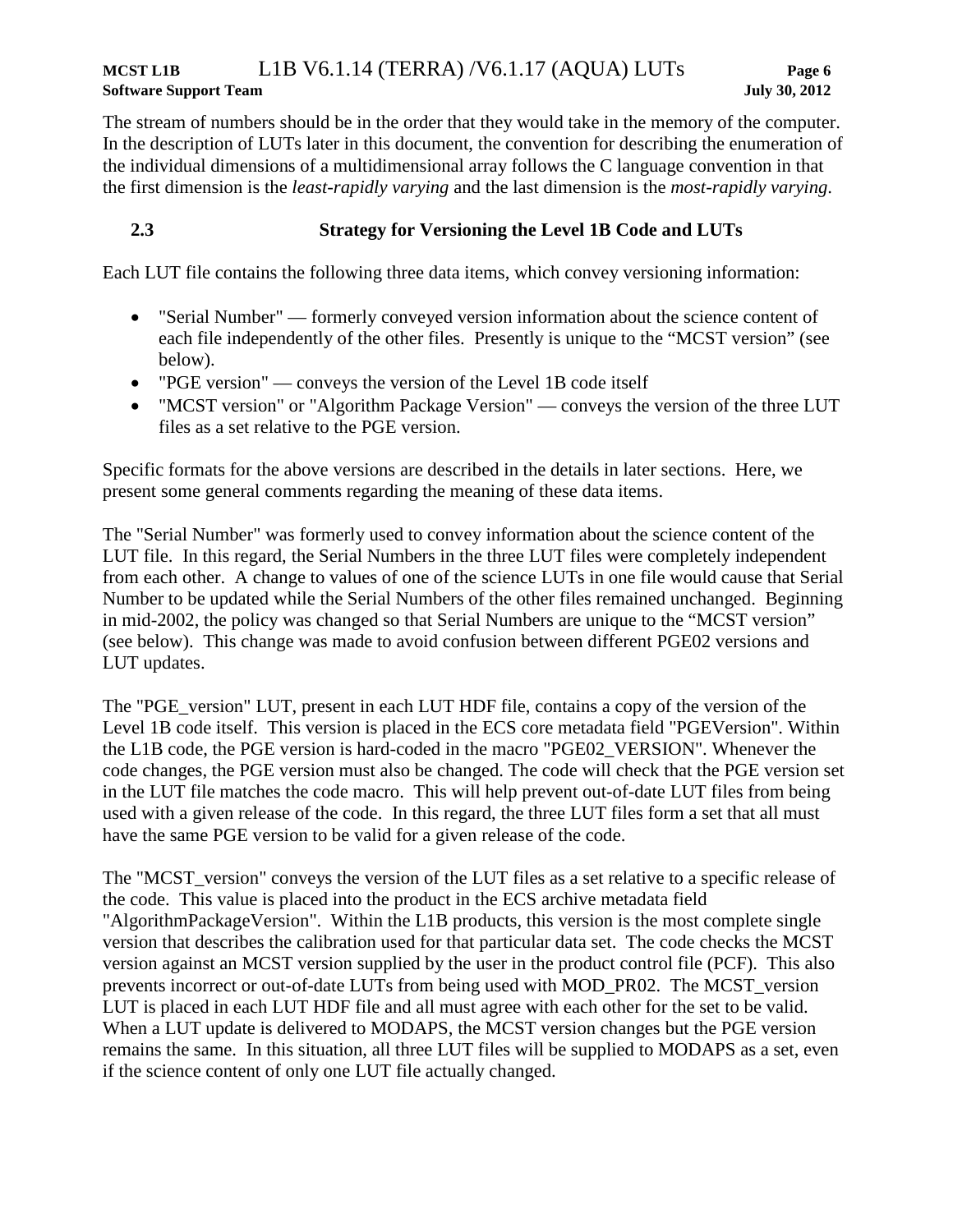## <span id="page-12-0"></span>**3 REFLECTIVE LUTS**

## **3.1 Summary of Reflective LUTs and their Dimensions**

## **Table 3.1 Summary of Reflective Calibration Lookup Tables**

| <b>LUT Name</b>                        | <b>Section</b> | <b>Meaning</b>                                                                                               |
|----------------------------------------|----------------|--------------------------------------------------------------------------------------------------------------|
|                                        |                |                                                                                                              |
| <b>Serial Number of Reflective LUT</b> | 3.2.1          | Version number of reflective calibration LUTs                                                                |
| <b>PGE_Version</b>                     | 3.2.2          | 3-component PGE version number                                                                               |
| <b>MCST Version</b>                    | 3.2.3          | 4-component ALGORITHMPACKAGEVERSION                                                                          |
| K_inst                                 | 3.2.4          | <b>Instrument Temperature Correction Factor</b>                                                              |
| <b>K_FPA</b>                           | 3.2.5          | <b>Focal Plane Array Temperature Correction Factor</b>                                                       |
| m0                                     | 3.2.6          |                                                                                                              |
| m1                                     | 3.2.7          | <b>Reflectance Calibration Factors (constant and linear terms)</b>                                           |
| <b>RVS_RSB</b>                         | 3.2.8          | RVS (Response vs. Scan Angle) coefficients to calculate correction<br>for the Reflective Solar Bands.        |
| $\overline{u1}$                        | 3.2.9          | The common term (AOI independent)                                                                            |
| u2                                     | 3.2.10         | The contribution due to calibrations using calibrators and the linear<br>approximation in RVS AOI dependence |
| u <sub>3</sub>                         | 3.2.11         | The temperature impact                                                                                       |
| u4                                     | 3.2.12         | Scene dependent noise to signal ratio                                                                        |
| u2_frames                              | 3.2.13         | Frames at which u2 are calculated                                                                            |
| swir_ui_factor                         | 3.2.14         | The coefficients used to calculate u5 which is uncertainty due to<br>cross talk correction for SWIR bands    |
| T_inst_ref                             | 3.2.15         | <b>Instrument Plane temperature reference</b>                                                                |
| T_FPA_ref                              | 3.2.16         | <b>Focal Plane temperature reference</b>                                                                     |
| <b>SWIR_OOB_correction_switch</b>      | 3.2.17         | A switch (0=OFF, 1=ON) for the SWIR OOB leak correction.                                                     |
| SWIR_OOB_corr_sending_band             | 3.2.18         | Number of Emissive band to use as "sending band" for SWIR OOB<br>leak correction.                            |
| SWIR_OOB_corr_sending_detector         | 3.2.19         | Number of detector in the "sending band" to use as "sending<br>detector" for SWIR OOB leak correction.       |
| $X$ _OOB_0                             | 3.2.20         |                                                                                                              |
| $X_0OB_1$                              | 3.2.21         | Coefficients of quadratic SWIR band correction formula (zero-,                                               |
| $X_0OB_2$                              | 3.2.22         | first-, and second-order coefficients respectively).                                                         |
| DN_obc_avg_first_frame_to_use          | 3.2.23         | Index of the first frame to use for computing average OBC DN.                                                |
| DN_obc_avg_number_of_<br>frames_to_use | 3.2.24         | Number of frames to use for computing average OBC DN.                                                        |
| Dn_star_Max                            | 3.2.25         | Maximum dn** value for scaling to the product scaled integer                                                 |
| Dn_star_Min                            | 3.2.26         | Minimum dn** value for scaling to the product scaled integer                                                 |
| RSB_specified_uncertainty              | 3.2.27         | <b>Factor used in computing uncertainty index</b>                                                            |
| RSB_UI_scaling_factor                  | 3.2.28         | <b>Factor used in computing uncertainty index</b>                                                            |
| E_sun_over_pi                          | 3.2.29         | RSR-weighted Solar irradiance/pi for RSB detectors                                                           |
| RSB_SV_DN_moon_include_frames          | 3.2.30         | Number of frames after sorting if moon in SVP                                                                |
| Dn_sat_ev                              | 3.2.31         | Value of EV pixel dn to treat as saturated                                                                   |
| B26_B5_Corr_Switch                     | 3.2.32         | Switch (0=OFF, 1=ON) for correction of Band 26 by Band 5<br>aggregated values.                               |
| B26_B5_Frame_Offset                    | 3.2.33         | Frame offset to use when applying correction of Band 26 by Band 5.                                           |
| <b>B26_B5_Corr</b>                     | 3.2.34         | Correction factor to be applied to Band 26 data.                                                             |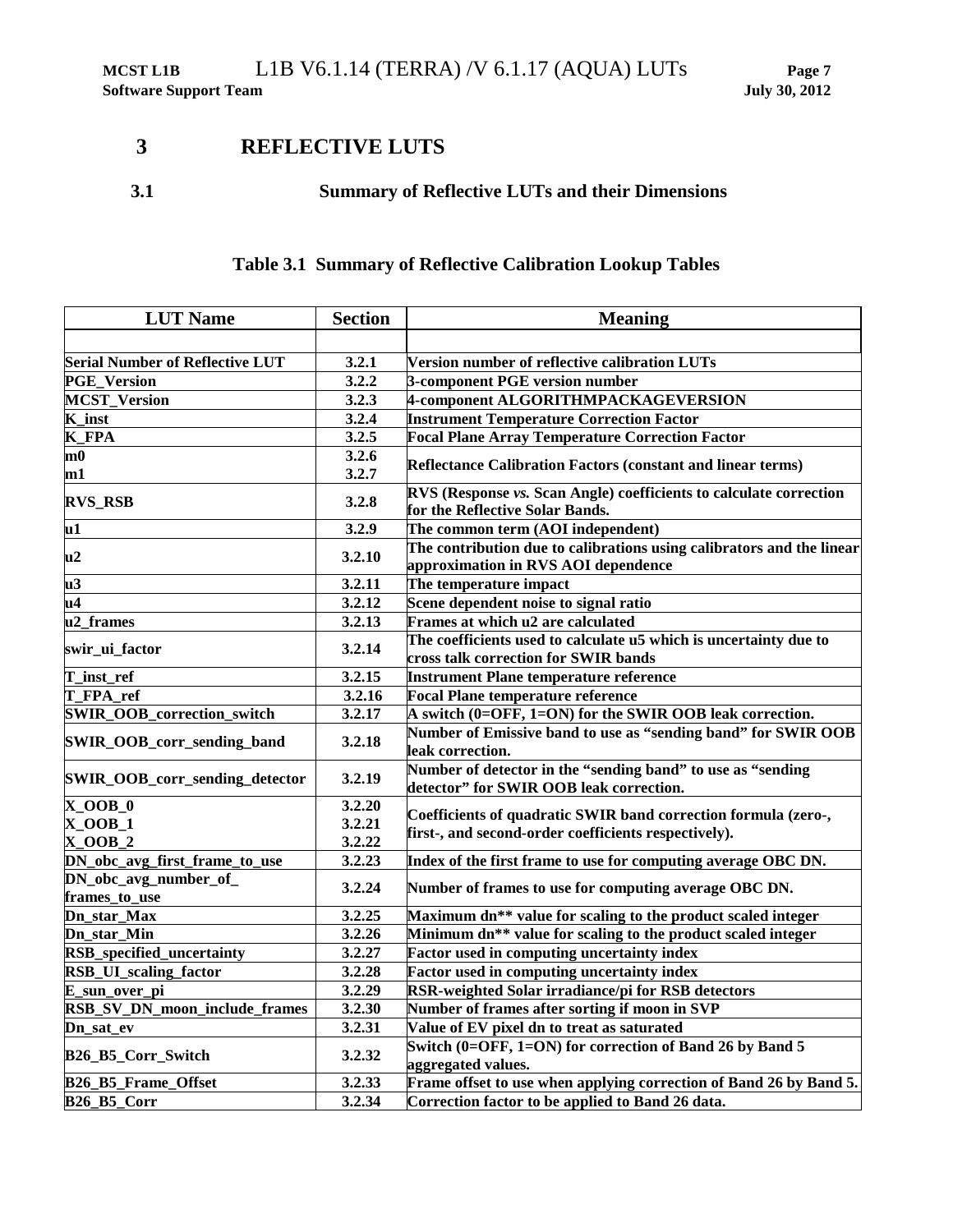| <b>Dimension macro</b>          | value        | <b>Meaning</b>                                  |
|---------------------------------|--------------|-------------------------------------------------|
| <b>MAX_MCST_VERSION_BUFFER</b>  | 21           | <b>Largest allowable string length</b>          |
| <b>MAX PGE VERSION BUFFER</b>   | 11           | Largest allowable string length                 |
| <b>MAX SERIAL NUMBER BUFFER</b> | 31           | Largest allowable string length                 |
| <b>NUM REFLECTIVE BANDS</b>     | 22           | <b>Number of reflective Solar bands.</b>        |
| <b>MAX_DETECTORS_PER_BAND</b>   | 40           | Maximum number of detectors per band.           |
| <b>MAX SAMPLES PER BAND</b>     | 4            | Maximum number of subsamples per 1km            |
|                                 |              | frame.                                          |
| <b>NUM MIRROR SIDES</b>         | $\mathbf{2}$ | Number of mirror sides.                         |
| <b>NUM FOCAL PLANES</b>         | 4            | Number of focal plane assemblies (FPAs).        |
| <b>NUM_SWIR_BANDS</b>           | 4            | <b>Number of SWIR bands</b>                     |
| MAX_DETECTORS_PER_SWIR_BAND     | 20           | Max. # of detectors in a SWIR band.             |
| <b>MAX_NUM_SWIR_SUBSAMPLES</b>  | $\mathbf{2}$ | Max. # of subsamples in a SWIR band             |
|                                 |              | Total over all reflective bands of number       |
| NUM_REFL_INDICES                | 1340         | detectors per band*number samples per band *    |
|                                 |              | number mirror sides                             |
| NUM_REFLECTIVE_DETECTORS        | 330          | Total number of reflective band detectors       |
| NUM_2ND_ORDER_COEFFS            | 3            | Number of coefficients in an order 2 polynomial |
| <b>NUM 4TH ORDER COEFFS</b>     | 5            | Number of coefficients in an order 4 polynomial |

## **Table 3.2 Dimensions used in Reflective LUTs.**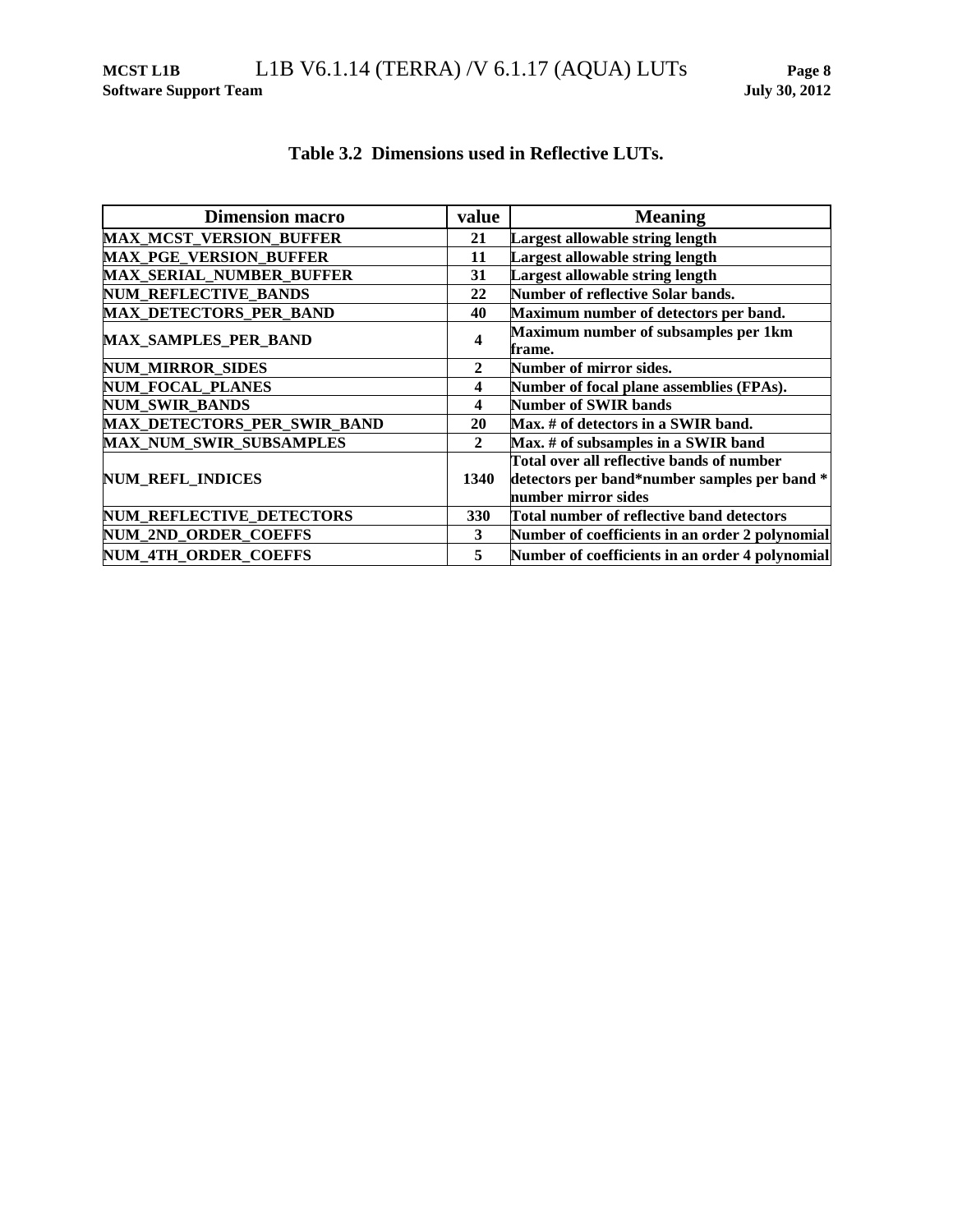#### **3.2 Reflective LUT listing** \_\_\_\_\_\_\_\_\_\_\_\_\_\_\_\_\_\_\_\_\_\_\_\_\_\_\_\_\_\_\_\_\_\_\_\_\_\_\_\_\_\_\_\_\_\_\_\_\_\_\_\_\_\_\_\_\_\_\_\_\_\_\_\_\_\_\_\_\_\_\_\_\_\_\_\_\_\_\_\_

#### *3.2.1 Serial Number of Reflective LUT*

This serial number serves to identify the "science content" version of the reflective lookup tables. It is stored as a string and has the form: "Rvvv yyyy:MM:dd:hh:mm", where "R" is for reflective, "vvv" is an integer version number that gets incremented each time values of any LUT other than PGE\_Version and MCST\_Version are changed, and "yyyy:MM:dd:hh:mm" is the date and time of the last change to any LUT other than PGE\_Version and MCST\_Version. This serial number is updated as lookup tables are modified during operations. It is placed in each of the L1B Earth-view products.

| Name:       | "Serial Number of Reflective LUT" |
|-------------|-----------------------------------|
| Kind:       | Global Attribute                  |
| Data type:  | string                            |
| Rank:       |                                   |
| Dimension:  | <b>MAX SERIAL NUMBER BUFFER</b>   |
| Range:      | N/A                               |
| Fill Value: | (none)                            |
|             |                                   |

*3.2.2 PGE Version*

This LUT contains the value of PGEVERSION, written to the ECS core metadata in each of the L1B products. The format consists of "A.B.C". The PGE version is currently synonymous with the version of the Level 1B code itself. This value only changes if there is an actual change to the code. This value is present as a LUT in the Reflective LUTs file only as a safety check. The value must match the internal code macro for the PGE version for the LUT file to be valid. Otherwise, the program will error-out. Changes in the value of PGE version do not necessarily cause a change in the Serial Number, described above.

\_\_\_\_\_\_\_\_\_\_\_\_\_\_\_\_\_\_\_\_\_\_\_\_\_\_\_\_\_\_\_\_\_\_\_\_\_\_\_\_\_\_\_\_\_\_\_\_\_\_\_\_\_\_\_\_\_\_\_\_\_\_\_\_\_\_\_\_\_\_\_\_\_\_\_\_\_\_\_\_

| "PGE Version LUT"             |
|-------------------------------|
| Global Attribute              |
| string                        |
|                               |
| <b>MAX PGE VERSION BUFFER</b> |
| N/A                           |
| (none)                        |
|                               |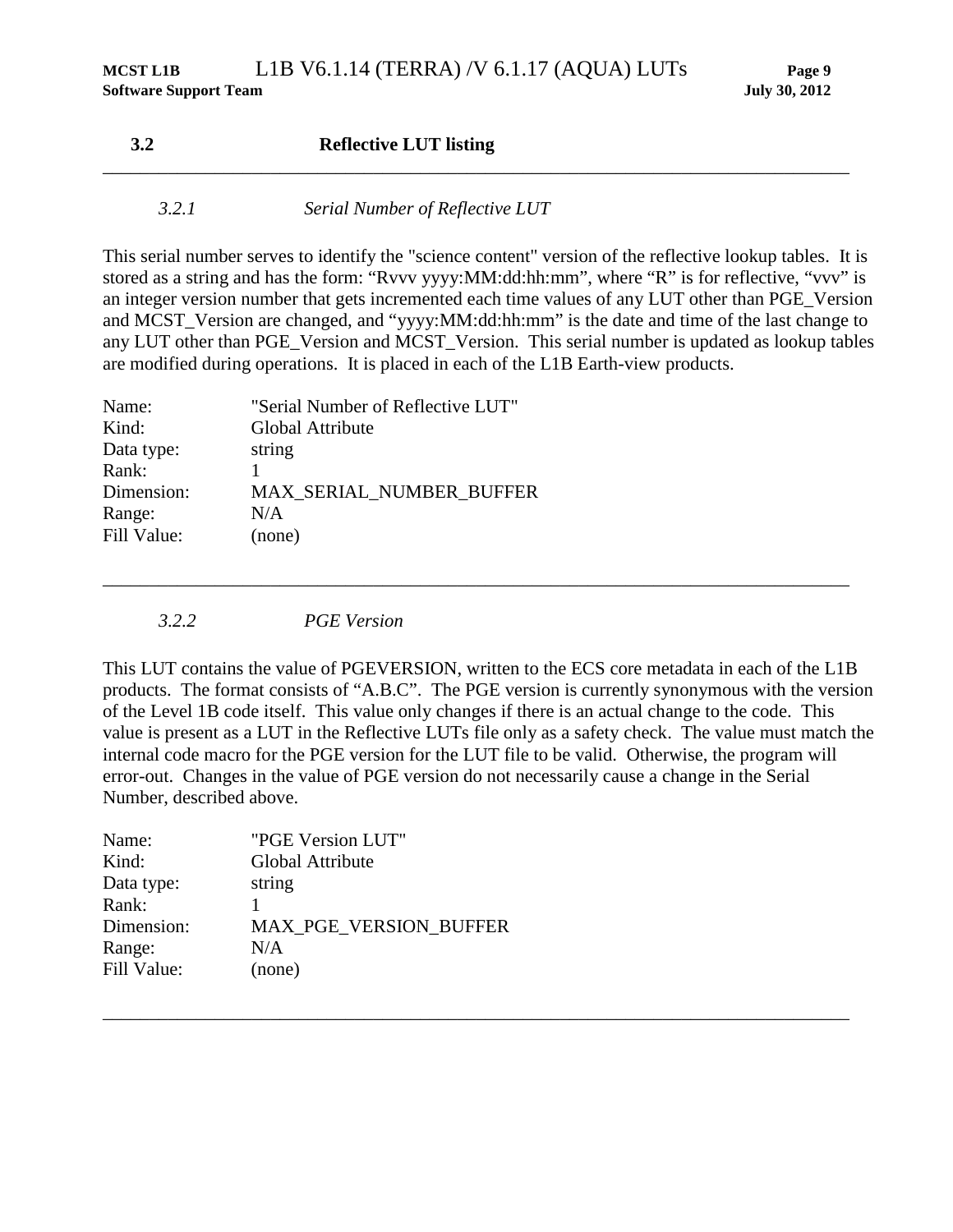#### *3.2.3 MCST Version*

This LUT contains the MCST version of Level 1B algorithms, code and LUTs. It is placed in the value of ALGORITHMPACKAGEVERSION, written to the ECS core metadata in each of the L1B products. This value is updated with each change in Level 1B, including any LUT change in any file (not just in the Reflective LUTs file). The format is a four-component number placed in a string. The first three components match the PGE\_Version, described above. The fourth component will indicate the LUT update value since the last code release. Also, the string "\_Terra" or "\_Aqua" will be appended to the LUTs to distinguish between the different satellites. This value is placed in all three LUT files and all must agree for the set of LUT files to be valid. Otherwise, the program will error-out.

\_\_\_\_\_\_\_\_\_\_\_\_\_\_\_\_\_\_\_\_\_\_\_\_\_\_\_\_\_\_\_\_\_\_\_\_\_\_\_\_\_\_\_\_\_\_\_\_\_\_\_\_\_\_\_\_\_\_\_\_\_\_\_\_\_\_\_\_\_\_\_\_\_\_\_\_\_\_\_\_

| Name:       | "MCST Version LUT"      |
|-------------|-------------------------|
| Kind:       | Global Attribute        |
| Data type:  | string                  |
| Rank:       |                         |
| Dimension:  | MAX MCST VERSION BUFFER |
| Range:      | N/A                     |
| Fill Value: | (none)                  |
|             |                         |

*3.2.4 K\_inst*

Instrument Temperature Correction Factor

This value is used to generate a correction factor to DN. This correction factor accounts for the small dependence of detector responsivity on variations in instrument temperature.

\_\_\_\_\_\_\_\_\_\_\_\_\_\_\_\_\_\_\_\_\_\_\_\_\_\_\_\_\_\_\_\_\_\_\_\_\_\_\_\_\_\_\_\_\_\_\_\_\_\_\_\_\_\_\_\_\_\_\_\_\_\_\_\_\_\_\_\_\_\_\_\_\_\_\_\_\_\_\_\_

| Name:           | "K inst"            |                          |                  |
|-----------------|---------------------|--------------------------|------------------|
| Kind:           | <b>SDS</b>          | <b>Step Function LUT</b> |                  |
| Data type:      | float <sub>32</sub> |                          |                  |
|                 |                     | <b>L1B</b> Execution     | LUT HDF File     |
| Intrinsic Rank: |                     | 4                        |                  |
| Dimensions:     | $dim1$ :            | NUM_REFLECTIVE_BANDS     | NUM_REFL_INDICES |
|                 | $dim2$ :            | MAX_DETECTORS_PER_BAND   |                  |
|                 | $dim3$ :            | MAX_SAMPLES_PER_BAND     |                  |
|                 | $dim4$ :            | <b>NUM MIRROR SIDES</b>  |                  |
| Range:          | $[-0.1, 0.1]$       |                          |                  |
| Fill Value:     | $-999$              |                          |                  |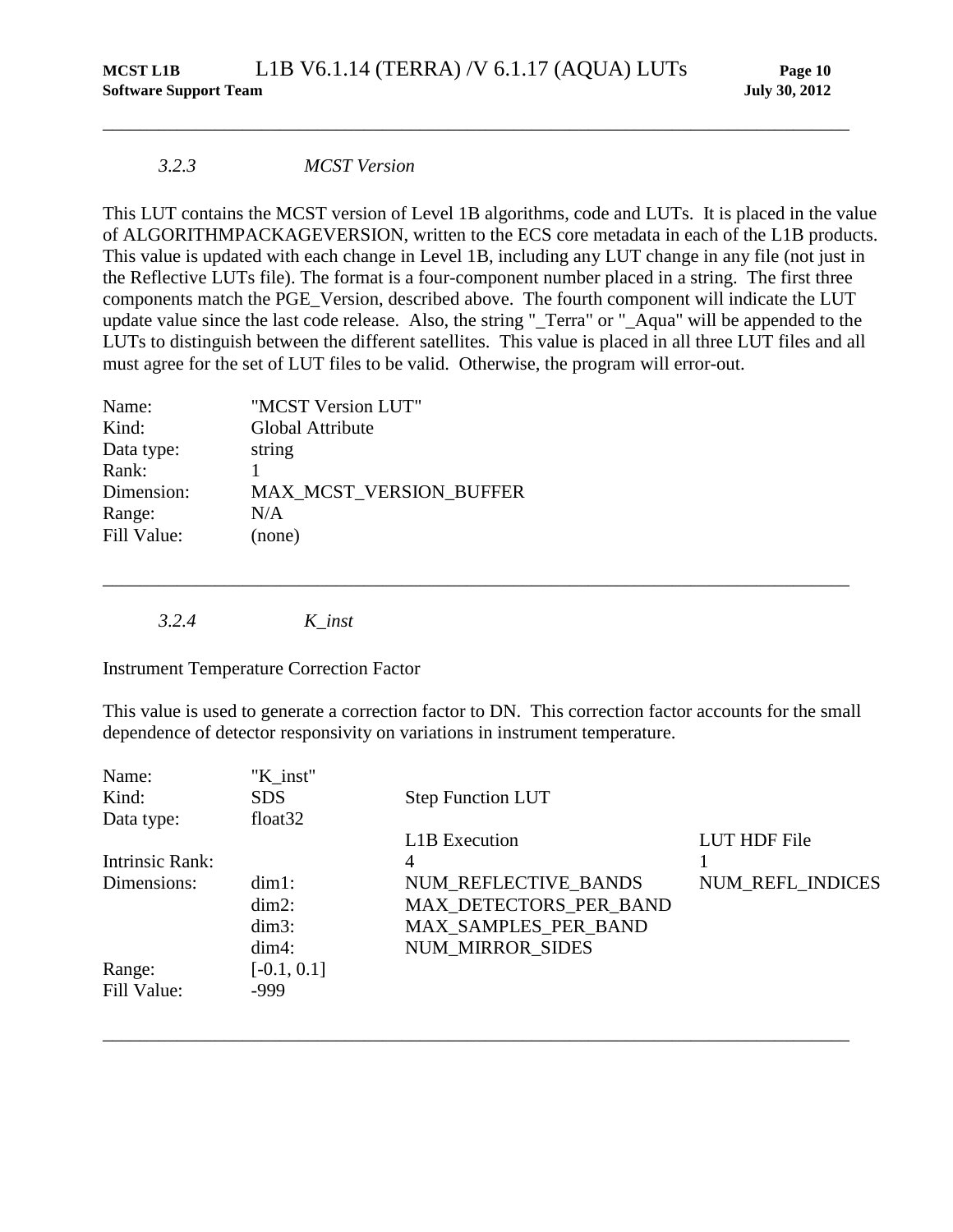## *3.2.5 K\_FPA*

Focal Plane Array Temperature Correction Factor

This value is used to generate a correction factor to DN. This correction factor accounts for the small dependence of detector responsivity to variations in FPA temperature.

\_\_\_\_\_\_\_\_\_\_\_\_\_\_\_\_\_\_\_\_\_\_\_\_\_\_\_\_\_\_\_\_\_\_\_\_\_\_\_\_\_\_\_\_\_\_\_\_\_\_\_\_\_\_\_\_\_\_\_\_\_\_\_\_\_\_\_\_\_\_\_\_\_\_\_\_\_\_\_\_

| "K_FPA"       |                         |                  |
|---------------|-------------------------|------------------|
| <b>SDS</b>    | Constant LUT            |                  |
| float $32$    |                         |                  |
|               | L1B Execution           | LUT HDF File     |
| 4             |                         |                  |
| $dim1$ :      | NUM REFLECTIVE BANDS    | NUM_REFL_INDICES |
| $dim2$ :      | MAX DETECTORS PER BAND  |                  |
| $dim3$ :      | MAX_SAMPLES_PER_BAND    |                  |
| $dim4$ :      | <b>NUM MIRROR SIDES</b> |                  |
| $[-0.1, 0.1]$ |                         |                  |
| $-999$        |                         |                  |
|               |                         |                  |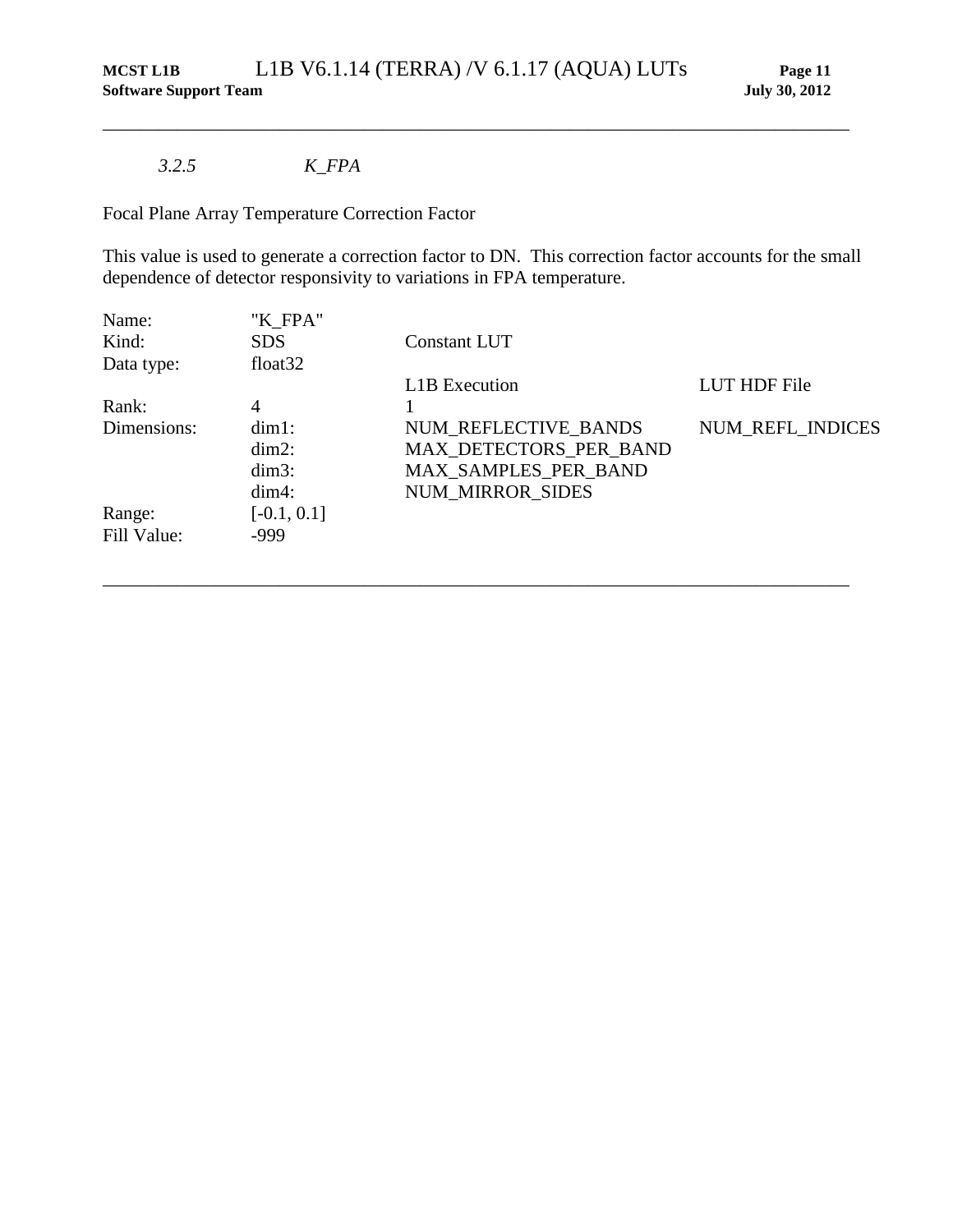#### *3.2.6 m0*

#### Reflectance Calibration Factor – Offset Term

These factors, along with the Earth-Sun distance, are used to convert dn\* to reflectance. These LUTs are also used in Level 1B to compute the product scaled integers and the reflectance calibration scales and offsets.

\_\_\_\_\_\_\_\_\_\_\_\_\_\_\_\_\_\_\_\_\_\_\_\_\_\_\_\_\_\_\_\_\_\_\_\_\_\_\_\_\_\_\_\_\_\_\_\_\_\_\_\_\_\_\_\_\_\_\_\_\_\_\_\_\_\_\_\_\_\_\_\_\_\_\_\_\_\_\_\_

| Name:       | "m0"                |                         |                  |
|-------------|---------------------|-------------------------|------------------|
| Kind:       | <b>SDS</b>          | <b>Constant LUT</b>     |                  |
| Data type:  | float <sub>32</sub> |                         |                  |
|             |                     | <b>L1B</b> Execution    | LUT HDF File     |
| Rank:       | 4                   |                         |                  |
| Dimensions: | $dim1$ :            | NUM_REFLECTIVE_BANDS    | NUM_REFL_INDICES |
|             | $dim2$ :            | MAX_DETECTORS_PER_BAND  |                  |
|             | $dim3$ :            | MAX_SAMPLES_PER_BAND    |                  |
|             | $dim4$ :            | <b>NUM MIRROR SIDES</b> |                  |
| Range:      | [0.0, 1.0]          |                         |                  |
| Fill Value: | $-999$              |                         |                  |

\_\_\_\_\_\_\_\_\_\_\_\_\_\_\_\_\_\_\_\_\_\_\_\_\_\_\_\_\_\_\_\_\_\_\_\_\_\_\_\_\_\_\_\_\_\_\_\_\_\_\_\_\_\_\_\_\_\_\_\_\_\_\_\_\_\_\_\_\_\_\_\_\_\_\_\_\_\_\_\_

*3.2.7 m1*

Reflectance Calibration Factor – Linear Term

These factors, along with the Earth-Sun distance, are used to convert dn\* to reflectance. These LUTs are also used in Level 1B to compute the product scaled integers and the reflectance calibration scales and offsets.

| Name:           | "m1"                |                         |                  |
|-----------------|---------------------|-------------------------|------------------|
| Kind:           | <b>SDS</b>          | Piecewise Linear LUT    |                  |
| Data type:      | float <sub>32</sub> |                         |                  |
|                 |                     | <b>L1B</b> Execution    | LUT HDF File     |
| Intrinsic Rank: |                     | 4                       |                  |
| Dimensions:     | $dim1$ :            | NUM REFLECTIVE BANDS    | NUM_REFL_INDICES |
|                 | $dim2$ :            | MAX DETECTORS PER BAND  |                  |
|                 | $dim3$ :            | MAX_SAMPLES_PER_BAND    |                  |
|                 | $dim4$ :            | <b>NUM MIRROR SIDES</b> |                  |
| Range:          | [0.0, 1.0]          |                         |                  |
| Fill Value:     | $-999$              |                         |                  |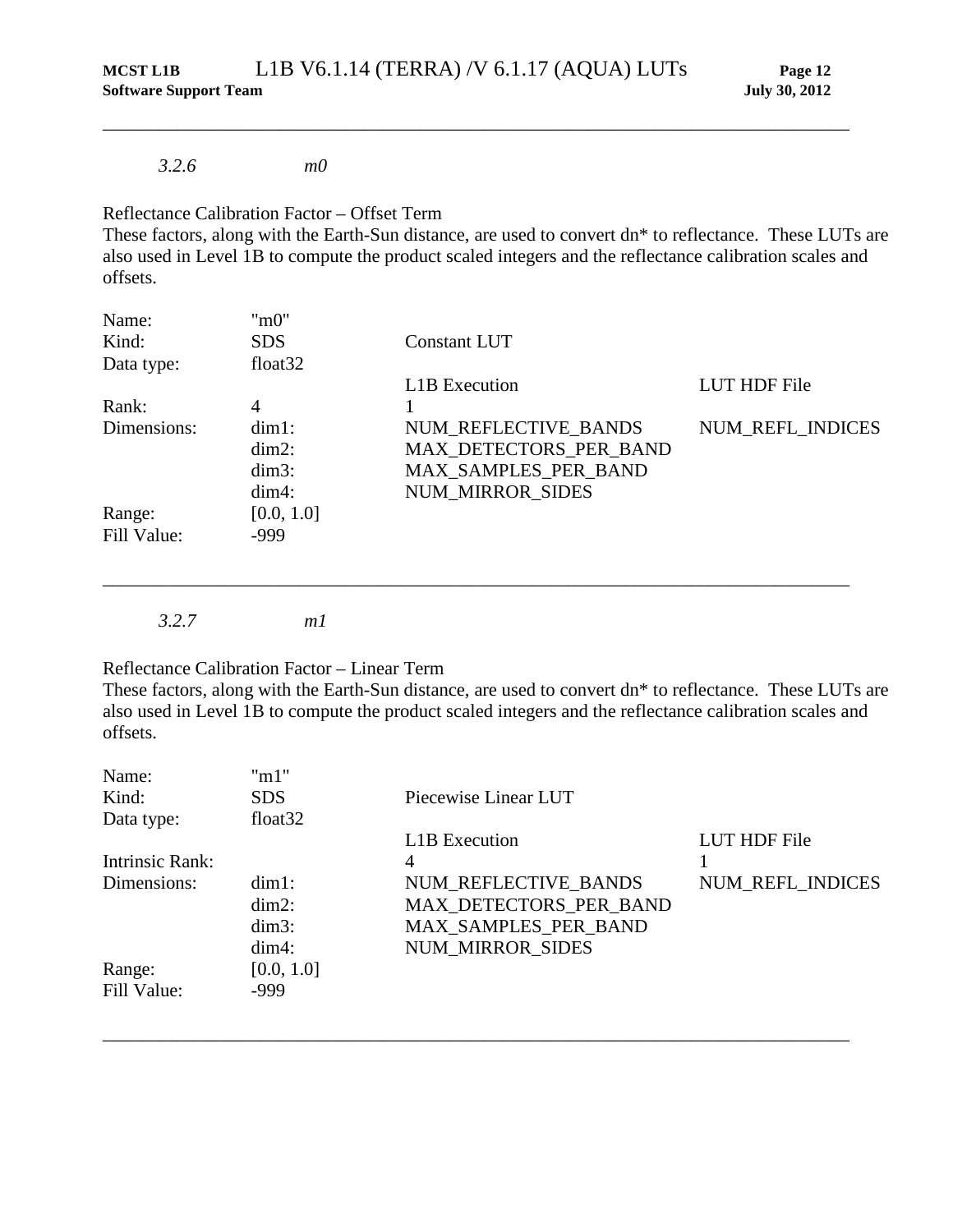#### *3.2.8 RVS\_RSB*

This LUT holds the 4th order polynomial coefficients used to compute the response *vs.* scan angle (RVS) as a function of frame number for the reflective Solar bands. Polynomial evaluation will result in a normalized value of 1.0 at the center frame of the Solar diffuser sector (approximately 50.25 degrees).

\_\_\_\_\_\_\_\_\_\_\_\_\_\_\_\_\_\_\_\_\_\_\_\_\_\_\_\_\_\_\_\_\_\_\_\_\_\_\_\_\_\_\_\_\_\_\_\_\_\_\_\_\_\_\_\_\_\_\_\_\_\_\_\_\_\_\_\_\_\_\_\_\_\_\_\_\_\_\_\_

\_\_\_\_\_\_\_\_\_\_\_\_\_\_\_\_\_\_\_\_\_\_\_\_\_\_\_\_\_\_\_\_\_\_\_\_\_\_\_\_\_\_\_\_\_\_\_\_\_\_\_\_\_\_\_\_\_\_\_\_\_\_\_\_\_\_\_\_\_\_\_\_\_\_\_\_\_\_\_\_

\_\_\_\_\_\_\_\_\_\_\_\_\_\_\_\_\_\_\_\_\_\_\_\_\_\_\_\_\_\_\_\_\_\_\_\_\_\_\_\_\_\_\_\_\_\_\_\_\_\_\_\_\_\_\_\_\_\_\_\_\_\_\_\_\_\_\_\_\_\_\_\_\_\_\_\_\_\_\_\_

| Name:                  | "RVS_RSB"           |                         |
|------------------------|---------------------|-------------------------|
| Kind:                  | <b>SDS</b>          | Piecewise Linear LUT    |
| Data type:             | float <sub>32</sub> |                         |
| <b>Intrinsic Rank:</b> |                     |                         |
| Dimensions:            | $dim1$ :            | NUM REFLECTIVE BANDS    |
|                        | $dim2$ :            | MAX DETECTORS_PER_BAND  |
|                        | $dim3$ :            | <b>NUM MIRROR SIDES</b> |
|                        | $dim4$ :            | NUM RSB RVS COEFFS      |
| Range:                 | $[-4.0E-4, 2.4]$    |                         |
| Fill Value:            | -999                |                         |

*3.2.9 u1*

This LUT holds the *common term (AOI and time dependent)*. Units are absolute.

| "u1"                |                          |
|---------------------|--------------------------|
| <b>SDS</b>          | <b>Step Function LUT</b> |
| float <sub>32</sub> |                          |
|                     |                          |
|                     | NUM REFLECTIVE DETECTORS |
| [0, 0.15]           |                          |
| (none)              |                          |
|                     |                          |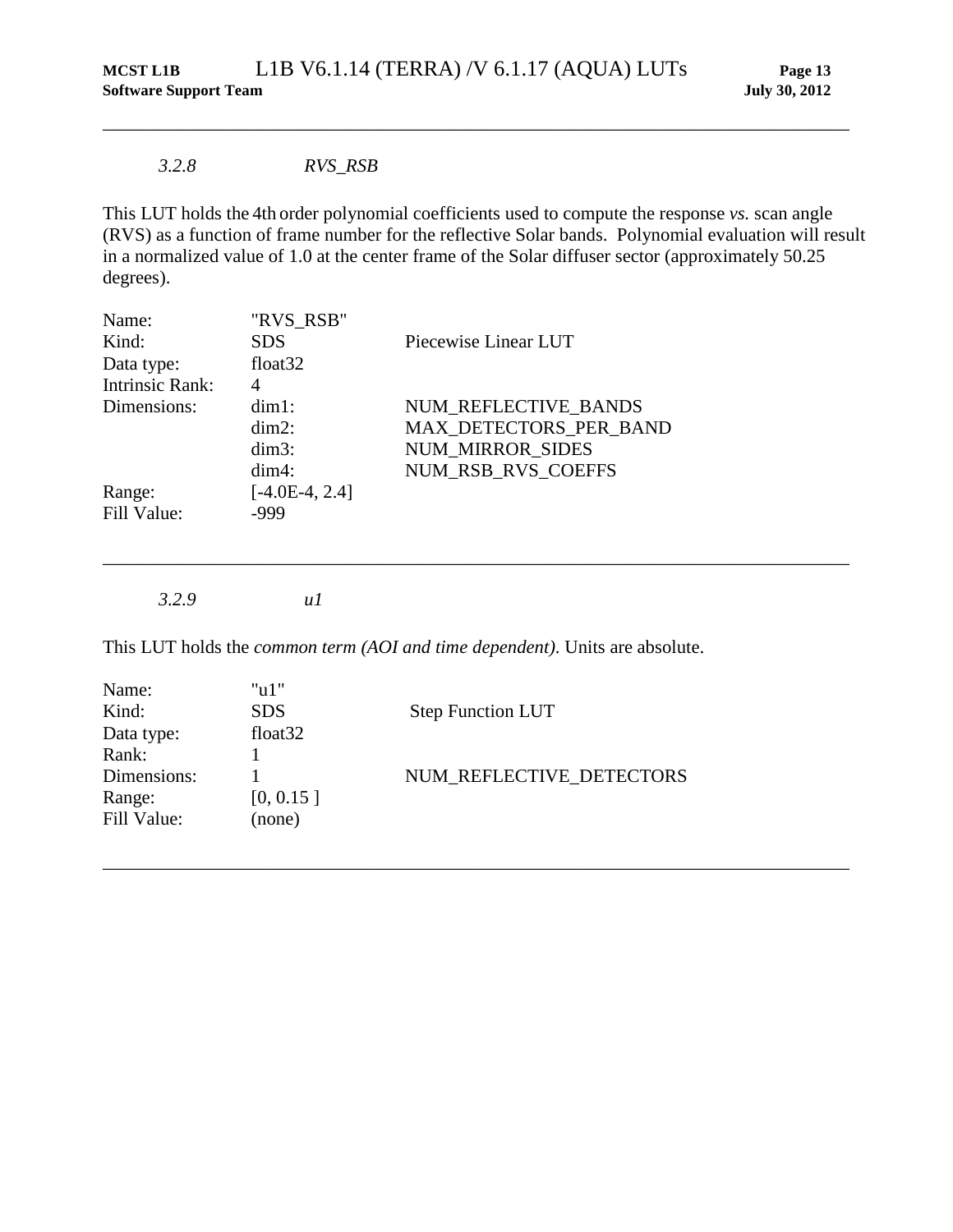\_\_\_\_\_\_\_\_\_\_\_\_\_\_\_\_\_\_\_\_\_\_\_\_\_\_\_\_\_\_\_\_\_\_\_\_\_\_\_\_\_\_\_\_\_\_\_\_\_\_\_\_\_\_\_\_\_\_\_\_\_\_\_\_\_\_\_\_\_\_\_\_\_\_\_\_\_\_\_\_

\_\_\_\_\_\_\_\_\_\_\_\_\_\_\_\_\_\_\_\_\_\_\_\_\_\_\_\_\_\_\_\_\_\_\_\_\_\_\_\_\_\_\_\_\_\_\_\_\_\_\_\_\_\_\_\_\_\_\_\_\_\_\_\_\_\_\_\_\_\_\_\_\_\_\_\_\_\_\_\_

\_\_\_\_\_\_\_\_\_\_\_\_\_\_\_\_\_\_\_\_\_\_\_\_\_\_\_\_\_\_\_\_\_\_\_\_\_\_\_\_\_\_\_\_\_\_\_\_\_\_\_\_\_\_\_\_\_\_\_\_\_\_\_\_\_\_\_\_\_\_\_\_\_\_\_\_\_\_\_\_

## *3.2.10 u2*

The contribution due to calibrations using calibrators and the linear approximation in RVS AOI dependence. Units are absolute.

| " $u2$ "            |                          |
|---------------------|--------------------------|
| <b>SDS</b>          | <b>Step Function LUT</b> |
| float <sub>32</sub> |                          |
| 3                   |                          |
| $dim1$ :            | NUM REFLECTIVE DETECTORS |
| $dim2$ :            | <b>NUM MIRROR SIDES</b>  |
| $dim3$ :            | NUM U2 FRAME             |
| N/A                 |                          |
| (none)              |                          |
|                     |                          |

*3.2.11 u3*

The temperature impact. Units are absolute.

| Name:<br>Kind:<br>Data type:          | " $u3$ "<br><b>SDS</b><br>float <sub>32</sub> | <b>Step Function LUT</b> |
|---------------------------------------|-----------------------------------------------|--------------------------|
| <b>Intrinsic Rank:</b><br>Dimensions: | $\mathcal{D}_{\mathcal{L}}$<br>$dim1$ :       | NUM REFLECTIVE DETECTORS |
|                                       | $dim2$ :<br>[0, 0.15]                         | <b>NUM MIRROR SIDES</b>  |
| Range:<br>Fill Value:                 | (none)                                        |                          |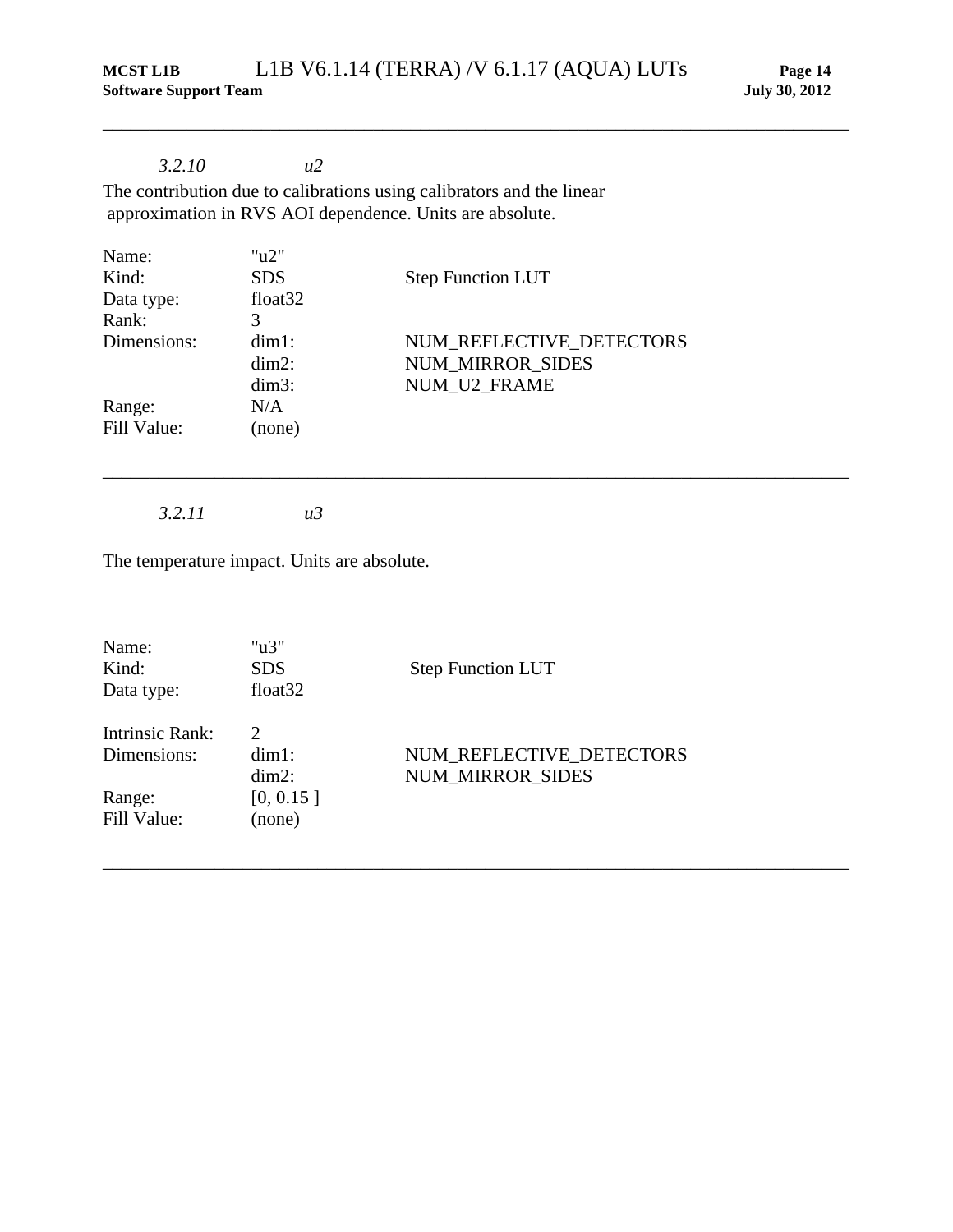\_\_\_\_\_\_\_\_\_\_\_\_\_\_\_\_\_\_\_\_\_\_\_\_\_\_\_\_\_\_\_\_\_\_\_\_\_\_\_\_\_\_\_\_\_\_\_\_\_\_\_\_\_\_\_\_\_\_\_\_\_\_\_\_\_\_\_\_\_\_\_\_\_\_\_\_\_\_\_\_

\_\_\_\_\_\_\_\_\_\_\_\_\_\_\_\_\_\_\_\_\_\_\_\_\_\_\_\_\_\_\_\_\_\_\_\_\_\_\_\_\_\_\_\_\_\_\_\_\_\_\_\_\_\_\_\_\_\_\_\_\_\_\_\_\_\_\_\_\_\_\_\_\_\_\_\_\_\_\_\_

\_\_\_\_\_\_\_\_\_\_\_\_\_\_\_\_\_\_\_\_\_\_\_\_\_\_\_\_\_\_\_\_\_\_\_\_\_\_\_\_\_\_\_\_\_\_\_\_\_\_\_\_\_\_\_\_\_\_\_\_\_\_\_\_\_\_\_\_\_\_\_\_\_\_\_\_\_\_\_\_

## *3.2.12 u4*

This LUT holds the scene dependent noise to signal ratio. Units are absolute.

| Name:<br>Kind:<br>Data type: | "u4"<br><b>SDS</b><br>float $32$ | <b>Step Function LUT</b> |
|------------------------------|----------------------------------|--------------------------|
| <b>Intrinsic Rank:</b>       | 5                                |                          |
| Dimensions:                  | $dim1$ :                         | NUM REFLECTIVE BANDS     |
|                              | $dim2$ :                         | MAX DETECTORS PER BAND   |
|                              | $dim3$ :                         | MAX_SAMPLES_PER_BAND     |
|                              | $dim4$ :                         | <b>NUM MIRROR SIDES</b>  |
|                              | $dim5$ :                         | NUM 2ND ORDER COEFFS     |
| Range:                       | N/A                              |                          |
| Fill Value:                  | -999                             |                          |

*3.2.13 u2\_frames*

This LUT holds the frames at which U2 are calculated. Units are absolute.

| "u2 frames"         |                     |
|---------------------|---------------------|
| <b>SDS</b>          | <b>Constant LUT</b> |
| float <sub>32</sub> |                     |
|                     |                     |
|                     | NUM U2 FRAME        |
| [0, 1353]           |                     |
| (none)              |                     |
|                     |                     |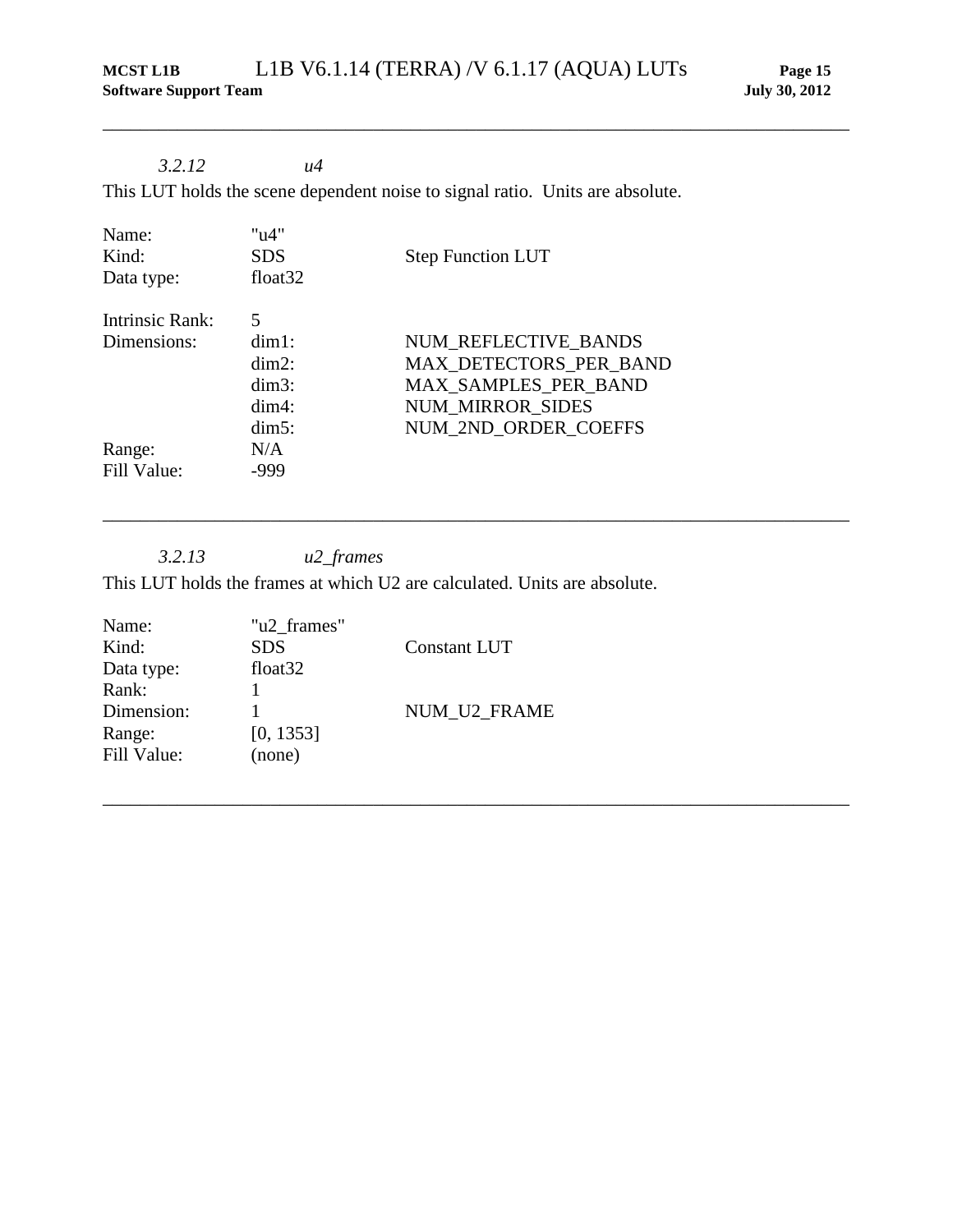#### *3.2.14 swir\_ui\_factor*

These values are used to calculate u5 which is uncertainty ascribed due to cross-talk correction for SWIR bands. Units are absolute.

\_\_\_\_\_\_\_\_\_\_\_\_\_\_\_\_\_\_\_\_\_\_\_\_\_\_\_\_\_\_\_\_\_\_\_\_\_\_\_\_\_\_\_\_\_\_\_\_\_\_\_\_\_\_\_\_\_\_\_\_\_\_\_\_\_\_\_\_\_\_\_\_\_\_\_\_\_\_\_\_

| Name:       | "swir_ui_factor"    |                       |
|-------------|---------------------|-----------------------|
| Kind:       | <b>SDS</b>          | Constant LUT          |
| Data type:  | float <sub>32</sub> |                       |
| Rank:       |                     |                       |
| Dimensions: |                     | <b>NUM SWIR BANDS</b> |
| Range:      | [0, 1]              |                       |
| Fill Value: | (none)              |                       |
|             |                     |                       |

*3.2.15 T\_inst\_ref*

Instrument temperature reference

This value is the instrument reference temperature (in Kelvins) to use when correcting DN for effects of instrument temperature on detector responsivity.

\_\_\_\_\_\_\_\_\_\_\_\_\_\_\_\_\_\_\_\_\_\_\_\_\_\_\_\_\_\_\_\_\_\_\_\_\_\_\_\_\_\_\_\_\_\_\_\_\_\_\_\_\_\_\_\_\_\_\_\_\_\_\_\_\_\_\_\_\_\_\_\_\_\_\_\_\_\_\_\_

| Name:                  | "T_inst_ref"        |                          |
|------------------------|---------------------|--------------------------|
| Kind:                  | <b>SDS</b>          | <b>Step Function LUT</b> |
| Data type:             | float <sub>32</sub> |                          |
| <b>Intrinsic Rank:</b> |                     |                          |
| Dimension:             |                     |                          |
| Range:                 | [250, 300]          |                          |
| Fill Value:            | (none)              |                          |
|                        |                     |                          |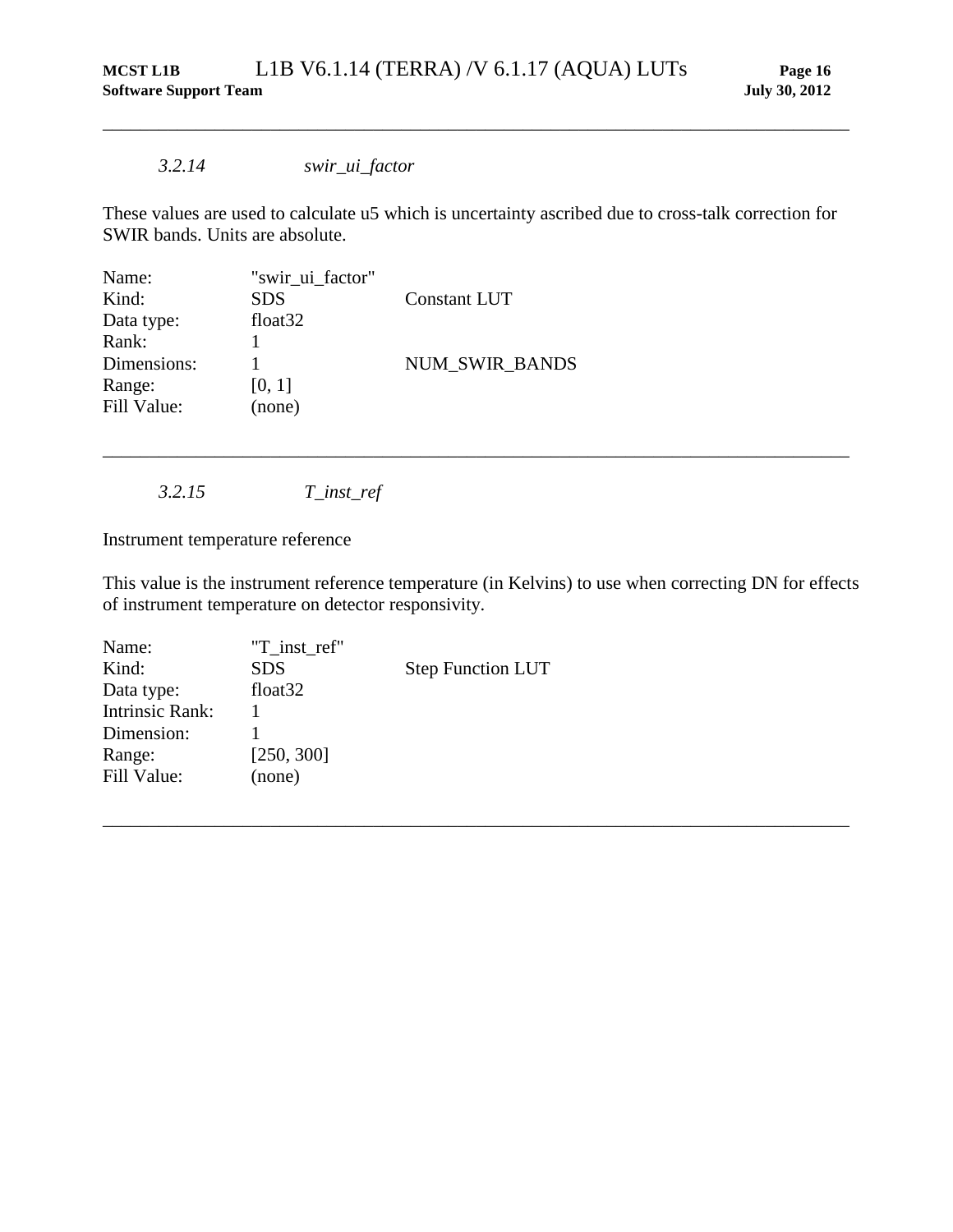#### *3.2.16 T\_FPA\_ref*

Focal Plane temperature reference

These values are the focal plane assembly (FPA) reference temperatures (in Kelvins) to use when correcting DN for effects of FPA temperature on detector responsivity.

\_\_\_\_\_\_\_\_\_\_\_\_\_\_\_\_\_\_\_\_\_\_\_\_\_\_\_\_\_\_\_\_\_\_\_\_\_\_\_\_\_\_\_\_\_\_\_\_\_\_\_\_\_\_\_\_\_\_\_\_\_\_\_\_\_\_\_\_\_\_\_\_\_\_\_\_\_\_\_\_

| Name:       | "T FPA ref"         |                     |
|-------------|---------------------|---------------------|
| Kind:       | <b>SDS</b>          | <b>Constant LUT</b> |
| Data type:  | float <sub>32</sub> |                     |
| Rank:       |                     |                     |
| Dimension:  | NUM FOCAL PLANES    |                     |
| Range:      | [80, 300]           |                     |
| Fill Value: | (none)              |                     |

Note: the order of the focal planes in the array is: VIS, NIR, SMIR, LWIR.

*3.2.17 SWIR\_OOB\_correction\_switch*

This LUT defines whether the SWIR out-of-band (OOB) leak correction to dn is applied. If this correction switch is set to 0 (OFF), then the correction will not be applied regardless of the values in the LUTs relating to this correction (see X\_OOB\_0, Section 3.2.20, X\_OOB\_1, Section 3.2.21, and X\_OOB\_2, Section 3.2.22).

\_\_\_\_\_\_\_\_\_\_\_\_\_\_\_\_\_\_\_\_\_\_\_\_\_\_\_\_\_\_\_\_\_\_\_\_\_\_\_\_\_\_\_\_\_\_\_\_\_\_\_\_\_\_\_\_\_\_\_\_\_\_\_\_\_\_\_\_\_\_\_\_\_\_\_\_\_\_\_\_

| Name:                  | "SWIR OOB_correction_switch" |                          |
|------------------------|------------------------------|--------------------------|
| Kind:                  | <b>SDS</b>                   | <b>Step Function LUT</b> |
| Data type:             | int16                        |                          |
| <b>Intrinsic Rank:</b> |                              |                          |
| Dimension:             |                              |                          |
| Range:                 | [0, 1]                       |                          |
| Fill Value:            | (none)                       |                          |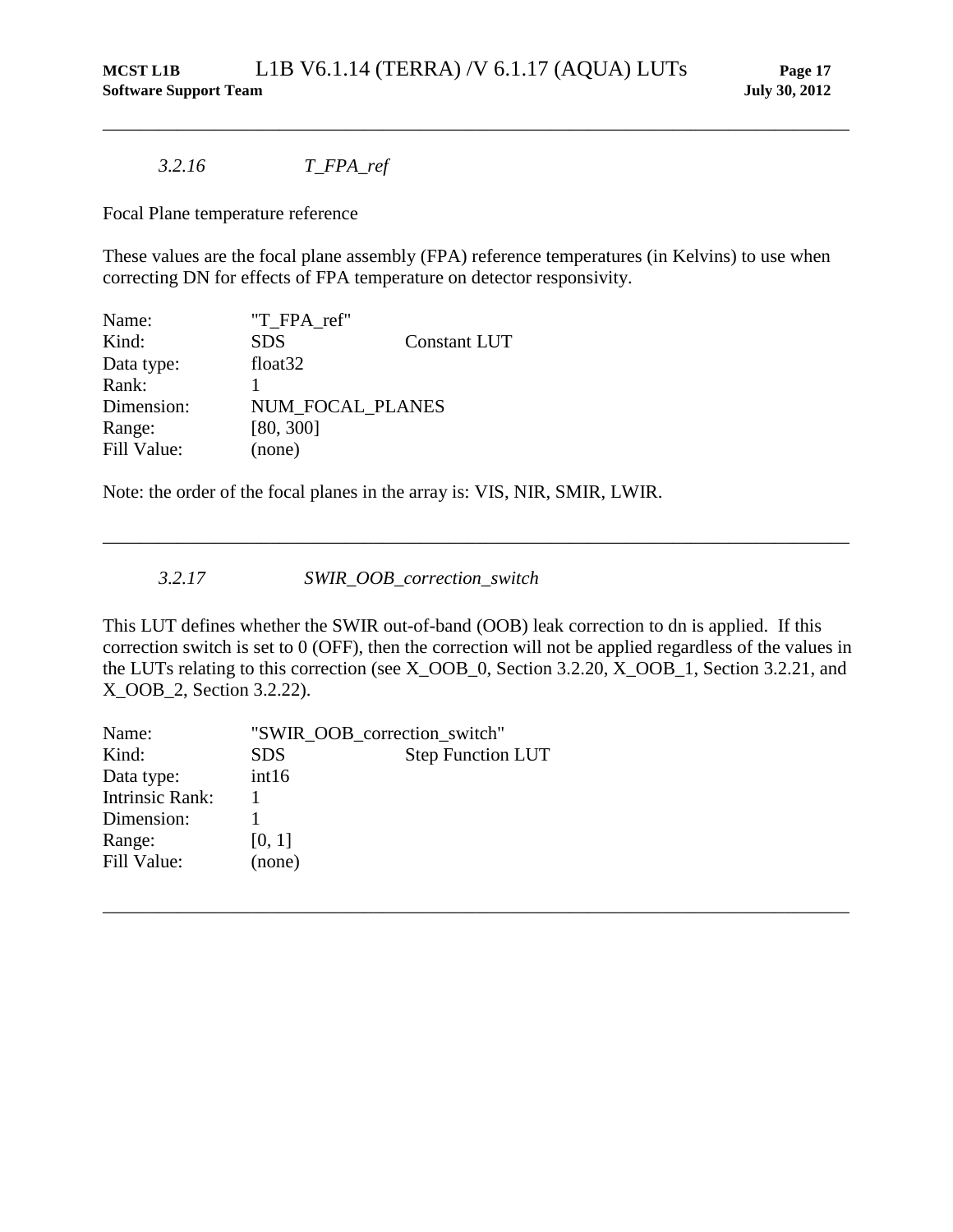#### *3.2.18 SWIR\_OOB\_corr\_sending\_band*

This LUT defines the number of the "sending band" for the SWIR out-of-band (OOB) leak correction. It is normally set to Band 25 for MODIS/Aqua and Band 28 for MODIS/Terra. See X\_OOB\_0, Section 3.2.20, X\_OOB\_1, Section 3.2.21, and X\_OOB\_2, Section 3.2.22.

\_\_\_\_\_\_\_\_\_\_\_\_\_\_\_\_\_\_\_\_\_\_\_\_\_\_\_\_\_\_\_\_\_\_\_\_\_\_\_\_\_\_\_\_\_\_\_\_\_\_\_\_\_\_\_\_\_\_\_\_\_\_\_\_\_\_\_\_\_\_\_\_\_\_\_\_\_\_\_\_

| Name:                  | "SWIR_OOB_corr_sending_band" |                          |
|------------------------|------------------------------|--------------------------|
| Kind:                  | <b>SDS</b>                   | <b>Step Function LUT</b> |
| Data type:             | int16                        |                          |
| <b>Intrinsic Rank:</b> |                              |                          |
| Dimension:             |                              |                          |
| Range:                 | [20, 36]                     |                          |
| Fill Value:            | (none)                       |                          |

*3.2.19 SWIR\_OOB\_corr\_sending\_detector*

This LUT defines the number of the detector in the "sending band" to use as "sending" detector for the SWIR out-of-band (OOB) leak correction.

\_\_\_\_\_\_\_\_\_\_\_\_\_\_\_\_\_\_\_\_\_\_\_\_\_\_\_\_\_\_\_\_\_\_\_\_\_\_\_\_\_\_\_\_\_\_\_\_\_\_\_\_\_\_\_\_\_\_\_\_\_\_\_\_\_\_\_\_\_\_\_\_\_\_\_\_\_\_\_\_

| Name:                  |                        | "SWIR_OOB_corr_sending_detector" |
|------------------------|------------------------|----------------------------------|
| Kind:                  | <b>SDS</b>             | <b>Step Function LUT</b>         |
| Data type:             | int16                  |                                  |
| <b>Intrinsic Rank:</b> |                        |                                  |
| Dimension:             | DETECTORS_PER_1KM_BAND |                                  |
| Range:                 | [0, 9]                 |                                  |
| Fill Value:            | (none)                 |                                  |
|                        |                        |                                  |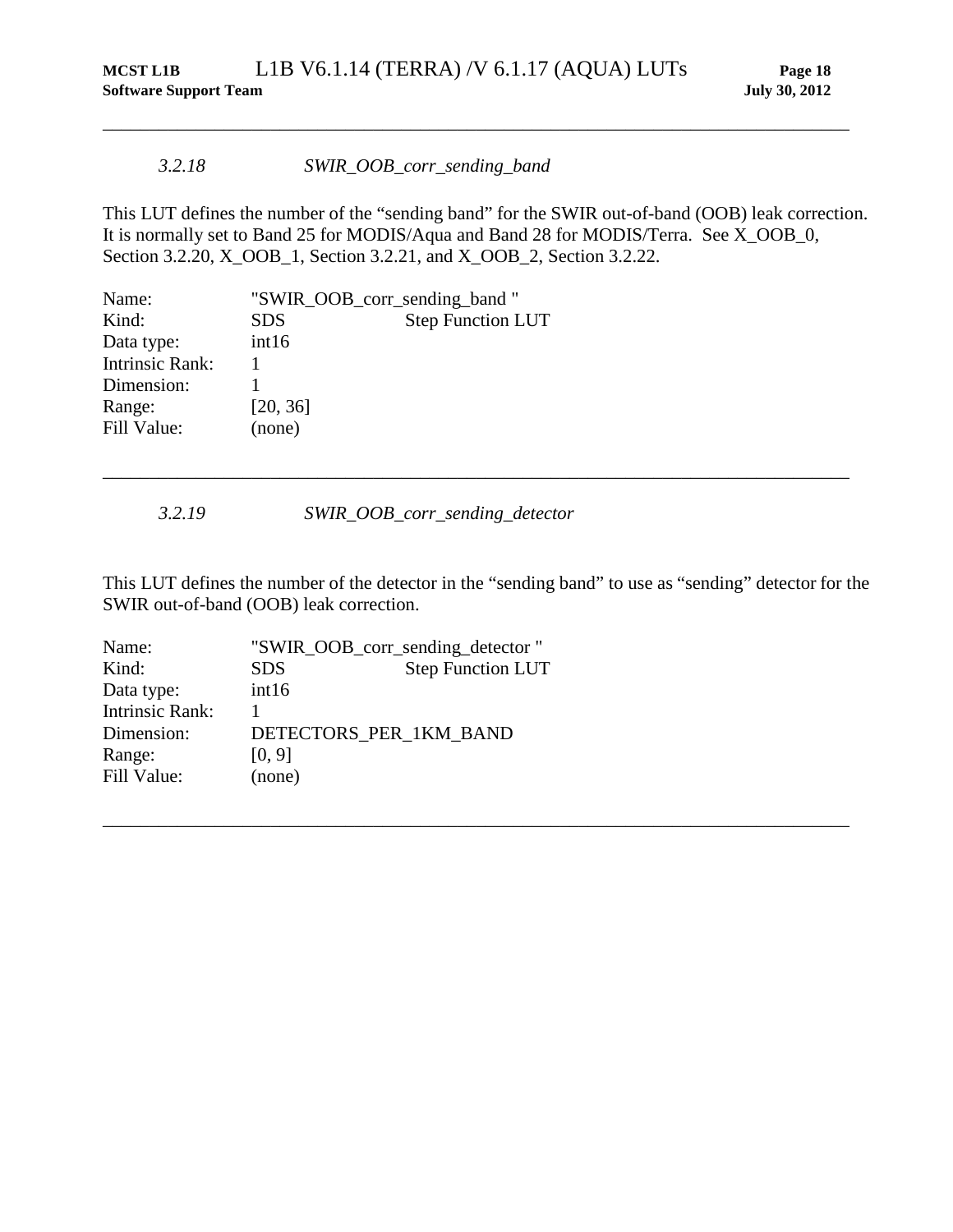*3.2.20 X\_OOB\_0*

This LUT contains the constant coefficient of the quadratic relation empirically derived between the SWIR OOB correction sending band ("Band X", see Section 3.2.18 above) dn,  $dn<sub>x</sub>$ , and the correction to the SWIR band, dn<sub>corr</sub>. The correction is applied as:

\_\_\_\_\_\_\_\_\_\_\_\_\_\_\_\_\_\_\_\_\_\_\_\_\_\_\_\_\_\_\_\_\_\_\_\_\_\_\_\_\_\_\_\_\_\_\_\_\_\_\_\_\_\_\_\_\_\_\_\_\_\_\_\_\_\_\_\_\_\_\_\_\_\_\_\_\_\_\_\_

<span id="page-24-0"></span>\_\_\_\_\_\_\_\_\_\_\_\_\_\_\_\_\_\_\_\_\_\_\_\_\_\_\_\_\_\_\_\_\_\_\_\_\_\_\_\_\_\_\_\_\_\_\_\_\_\_\_\_\_\_\_\_\_\_\_\_\_\_\_\_\_\_\_\_\_\_\_\_\_\_\_\_\_\_\_\_

 $dn = dn - dn_{corr}$  where

 $dn_{corr} = X^{OOB}{}_{0} + X^{OOB}{}_{1} * dn_{x} + X^{OOB}{}_{2} * dn_{x}{}^{2}$ 

| Name:<br>Kind:<br>Data type:<br>Rank: | "X OOB 0"<br><b>SDS</b><br>float <sub>32</sub><br>4 | <b>Constant LUT</b>                                                                                        |
|---------------------------------------|-----------------------------------------------------|------------------------------------------------------------------------------------------------------------|
| Dimensions:                           | $dim1$ :<br>$dim2$ :<br>$dim3$ :<br>$dim4$ :        | <b>NUM SWIR BANDS</b><br>MAX DETECTORS_PER_SWIR_BAND<br>MAX_NUM_SWIR_SUBSAMPLES<br><b>NUM MIRROR SIDES</b> |
| Range:<br>Fill Value:                 | $[-100, 100]$<br>$-999$                             |                                                                                                            |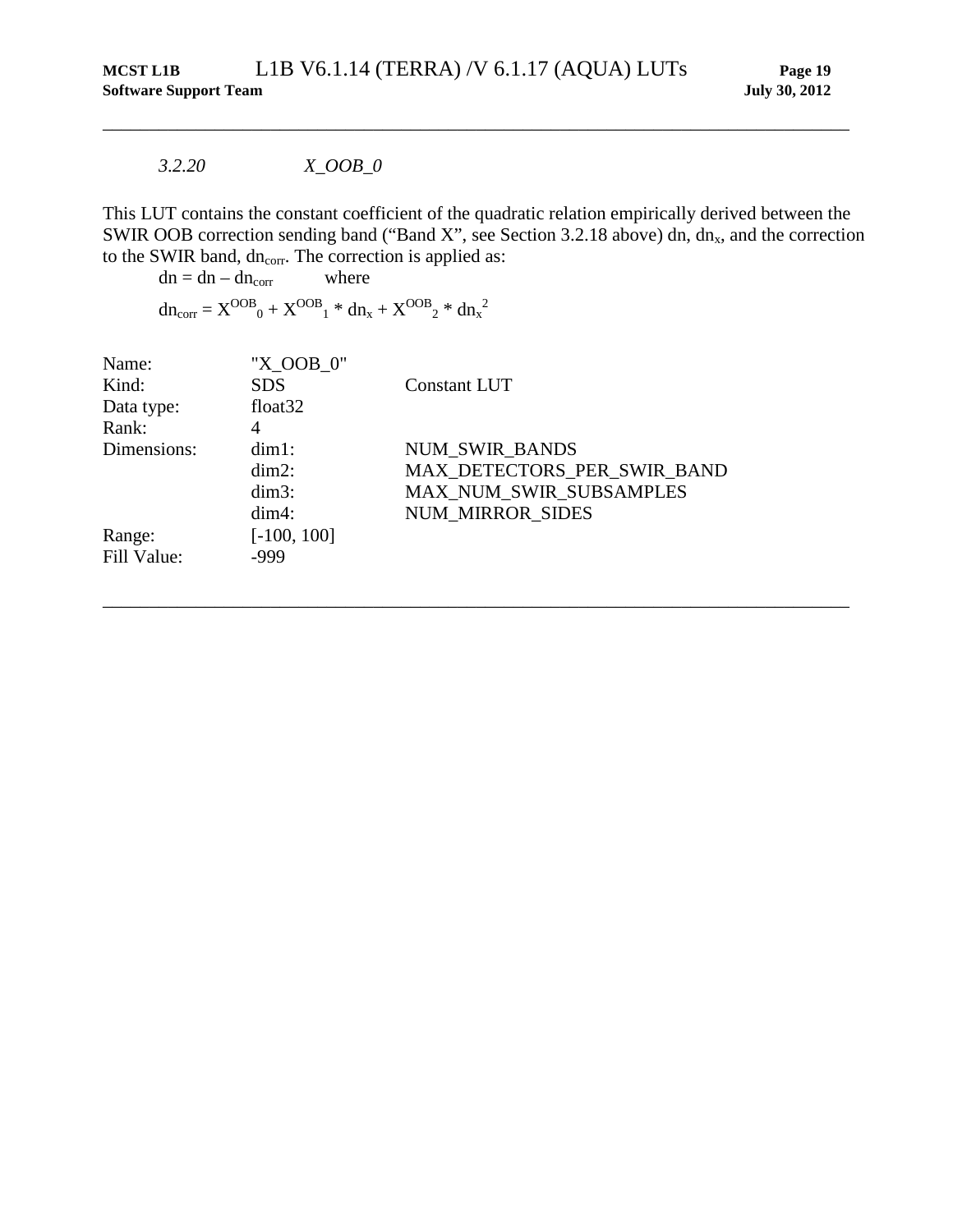## *3.2.21 X\_OOB\_1*

This LUT contains the first order coefficient of the quadratic relation empirically derived between the SWIR OOB correction sending band ("Band X") dn, dn<sub>x</sub>, and the correction to the SWIR band, dn<sub>corr</sub>. See X\_OOB\_0 above (Section [3.2.20\)](#page-24-0) for how the correction is applied.

\_\_\_\_\_\_\_\_\_\_\_\_\_\_\_\_\_\_\_\_\_\_\_\_\_\_\_\_\_\_\_\_\_\_\_\_\_\_\_\_\_\_\_\_\_\_\_\_\_\_\_\_\_\_\_\_\_\_\_\_\_\_\_\_\_\_\_\_\_\_\_\_\_\_\_\_\_\_\_\_

| Name:                  | "X OOB 1"           |                             |
|------------------------|---------------------|-----------------------------|
| Kind:                  | <b>SDS</b>          | <b>Step Function LUT</b>    |
| Data type:             | float <sub>32</sub> |                             |
| <b>Intrinsic Rank:</b> | 4                   |                             |
| Dimensions:            | $dim1$ :            | <b>NUM SWIR BANDS</b>       |
|                        | $dim2$ :            | MAX DETECTORS PER SWIR BAND |
|                        | $dim3$ :            | MAX_NUM_SWIR_SUBSAMPLES     |
|                        | $dim4$ :            | <b>NUM MIRROR SIDES</b>     |
| Range:                 | $[-100, 100]$       |                             |
| Fill Value:            | -999                |                             |

*3.2.22 X\_OOB\_2*

This LUT contains the second order coefficient of the quadratic relation empirically derived between the SWIR OOB correction sending band ("Band X") dn,  $dn<sub>x</sub>$ , and the correction to the SWIR band,  $dn_{\text{corr}}$ . See X\_OOB\_0 above (Section [3.2.20\)](#page-24-0) for how the correction is applied.

| Name:       | "X OOB 2"           |                             |
|-------------|---------------------|-----------------------------|
| Kind:       | <b>SDS</b>          | Constant LUT                |
| Data type:  | float <sub>32</sub> |                             |
| Rank:       | 4                   |                             |
| Dimensions: | $dim1$ :            | <b>NUM SWIR BANDS</b>       |
|             | $dim2$ :            | MAX_DETECTORS_PER_SWIR_BAND |
|             | $dim3$ :            | MAX_NUM_SWIR_SUBSAMPLES     |
|             | $dim4$ :            | <b>NUM MIRROR SIDES</b>     |
| Range:      | $[-100, 100]$       |                             |
| Fill Value: | -999                |                             |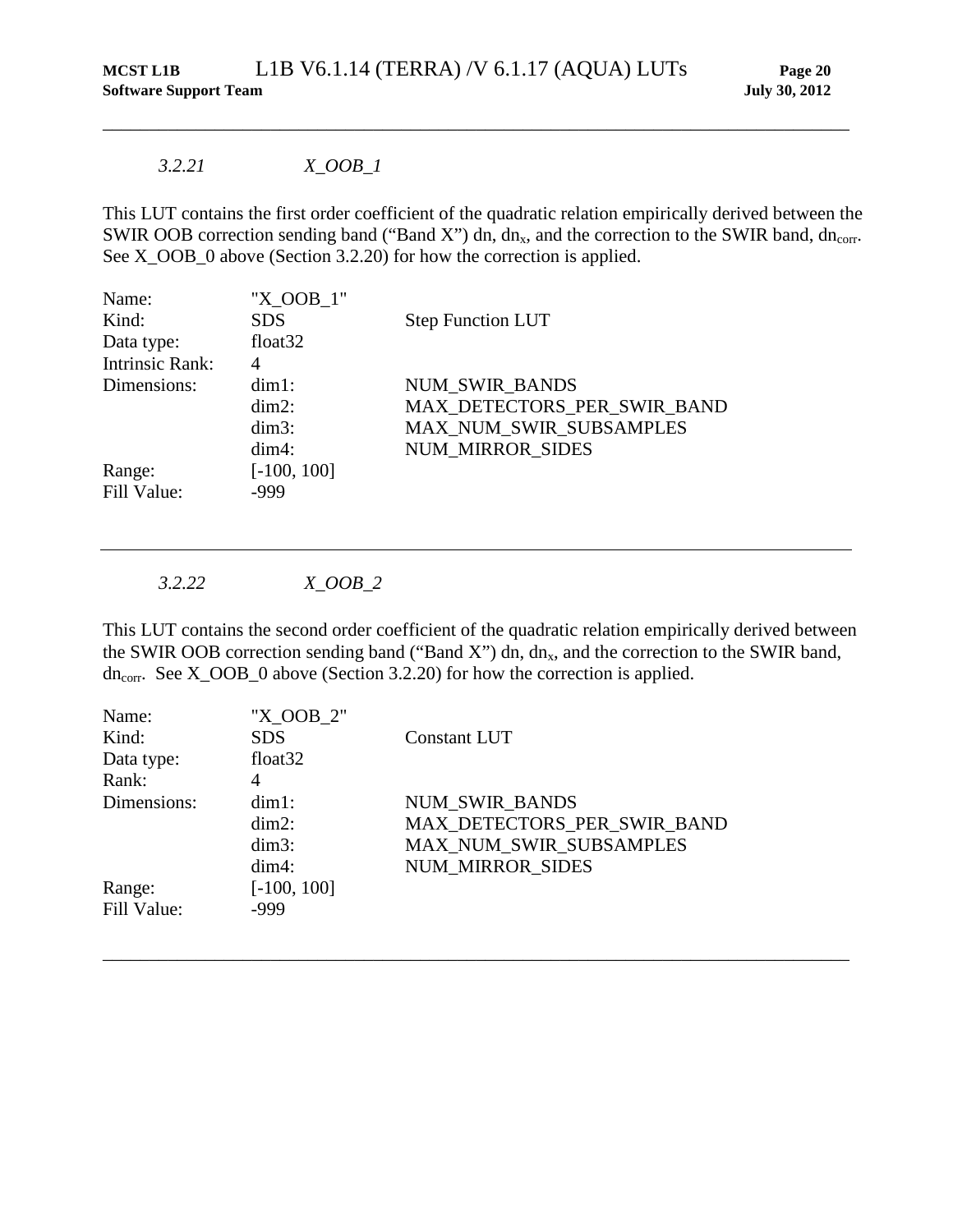\_\_\_\_\_\_\_\_\_\_\_\_\_\_\_\_\_\_\_\_\_\_\_\_\_\_\_\_\_\_\_\_\_\_\_\_\_\_\_\_\_\_\_\_\_\_\_\_\_\_\_\_\_\_\_\_\_\_\_\_\_\_\_\_\_\_\_\_\_\_\_\_\_\_\_\_\_\_\_\_

| 3.2.23      | DN_obc_avg_first_frame_to_use     |  |
|-------------|-----------------------------------|--|
| Name:       | "DN_obc_avg_first_frame_to_use"   |  |
| Kind:       | <b>Constant LUT</b><br><b>SDS</b> |  |
| Data type:  | int16                             |  |
| Rank:       |                                   |  |
| Dimension:  |                                   |  |
| Range:      | [0, 49]                           |  |
| Fill Value: | (none)                            |  |
| Value:      | Presently set to 10.              |  |

*3.2.24 DN\_obc\_avg\_number\_of\_frames\_to\_use*

This LUT holds the index (0 through N-1) of the first frame to use in computing the average OBC DN, used as a zero-point value in the reflective Solar band calibration algorithms. The space-view (SV) DN is typically used in calculating this number. However, if the moon is in the SV keep-out-box or there is some other problem with the SV data, the blackbody (BB) DNs are used.

| Name:       | "DN_obc_avg_number_of_frames_to_use" |                     |  |
|-------------|--------------------------------------|---------------------|--|
| Kind:       | <b>SDS</b>                           | <b>Constant LUT</b> |  |
| Data type:  | int16                                |                     |  |
| Rank:       |                                      |                     |  |
| Dimension:  |                                      |                     |  |
| Range:      | [1, 50]                              |                     |  |
| Fill Value: | (none)                               |                     |  |
| Value:      | Presently set to 30.                 |                     |  |
|             |                                      |                     |  |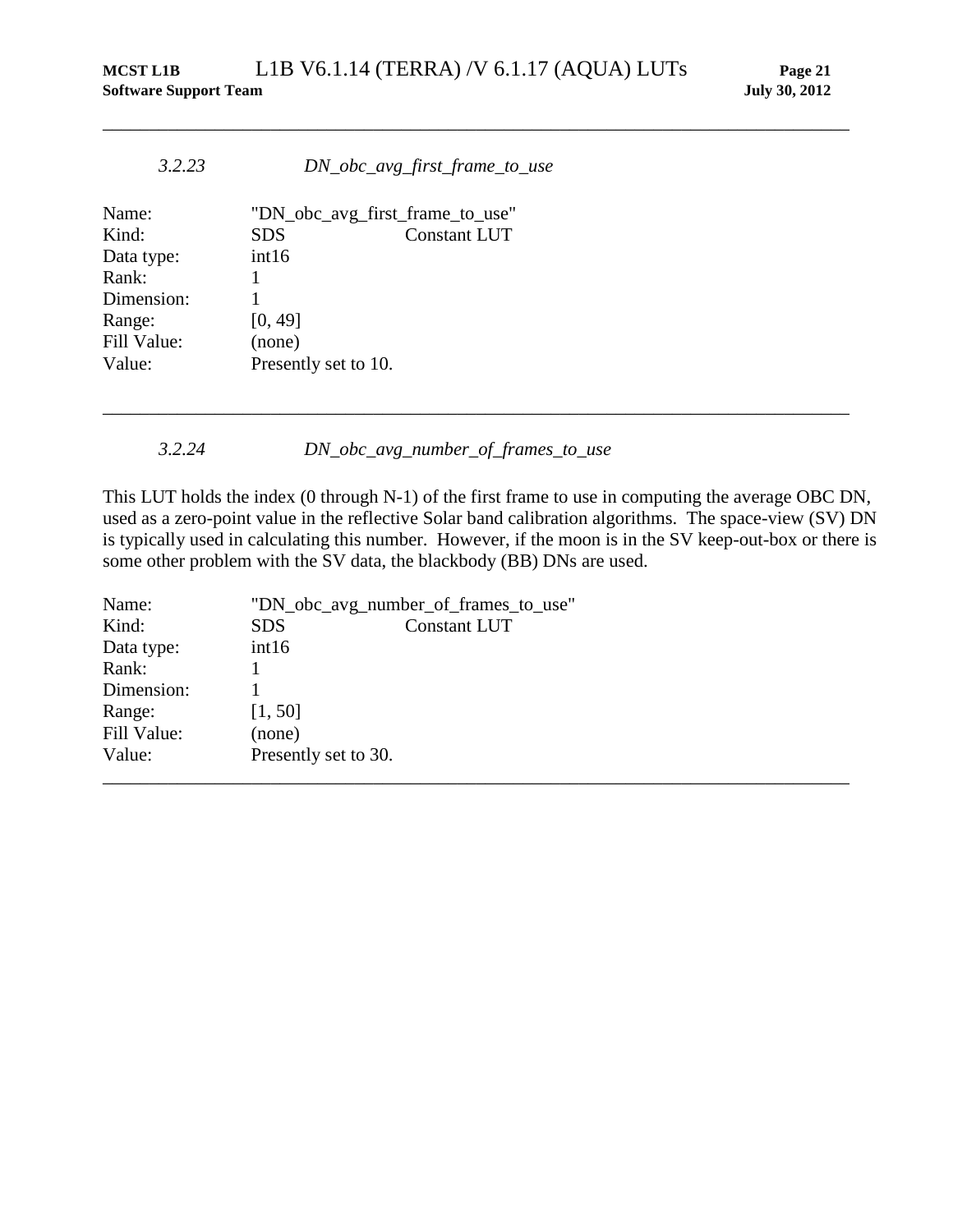#### *3.2.25 dn\_star\_Max*

This value defines the upper limit of the dynamic range of dn\*\* for the purpose of scaling to the product scaled integer. The name of this is somewhat misleading since we scale dn\*\*, not dn\*, to the product scaled integer.

\_\_\_\_\_\_\_\_\_\_\_\_\_\_\_\_\_\_\_\_\_\_\_\_\_\_\_\_\_\_\_\_\_\_\_\_\_\_\_\_\_\_\_\_\_\_\_\_\_\_\_\_\_\_\_\_\_\_\_\_\_\_\_\_\_\_\_\_\_\_\_\_\_\_\_\_\_\_\_\_

| Name:       | "dn_star_Max"        |                                                      |
|-------------|----------------------|------------------------------------------------------|
| Kind:       | <b>SDS</b>           | <b>Constant LUT</b>                                  |
| Data type:  | float <sub>32</sub>  |                                                      |
| Rank:       |                      |                                                      |
| Dimension:  | NUM REFLECTIVE BANDS |                                                      |
| Range:      | [4095, 4095]         |                                                      |
| Fill Value: | (none)               |                                                      |
| Values:     |                      | Derived pre-launch. The value for each band is 4095. |
|             |                      |                                                      |

*3.2.26 dn\_star\_Min*

This value defines the lower limit of the dynamic range of dn\*\* for the purpose of scaling to the product scaled integer. (See other comments above for dn\_star\_Max).

\_\_\_\_\_\_\_\_\_\_\_\_\_\_\_\_\_\_\_\_\_\_\_\_\_\_\_\_\_\_\_\_\_\_\_\_\_\_\_\_\_\_\_\_\_\_\_\_\_\_\_\_\_\_\_\_\_\_\_\_\_\_\_\_\_\_\_\_\_\_\_\_\_\_\_\_\_\_\_\_

| Name:       | "dn_star_Min"           |                                                                                                                                                                                                                                                             |
|-------------|-------------------------|-------------------------------------------------------------------------------------------------------------------------------------------------------------------------------------------------------------------------------------------------------------|
| Kind:       | <b>SDS</b>              | <b>Constant LUT</b>                                                                                                                                                                                                                                         |
| Data type:  | float $32$              |                                                                                                                                                                                                                                                             |
| Rank:       |                         |                                                                                                                                                                                                                                                             |
| Dimension:  | NUM REFLECTIVE BANDS    |                                                                                                                                                                                                                                                             |
| Range:      | $[-40, 0]$              |                                                                                                                                                                                                                                                             |
| Fill Value: | (none)                  |                                                                                                                                                                                                                                                             |
| Values:     | code and re-set to -40. | Derived pre-launch. For Bands 1-7, the value is $0$ (zero). For other bands, the<br>value is -40. If the nadir aperture door is closed on any scan in the granule, then<br>the values in this LUT for Bands 1-7 will be dynamically over-written by the L1B |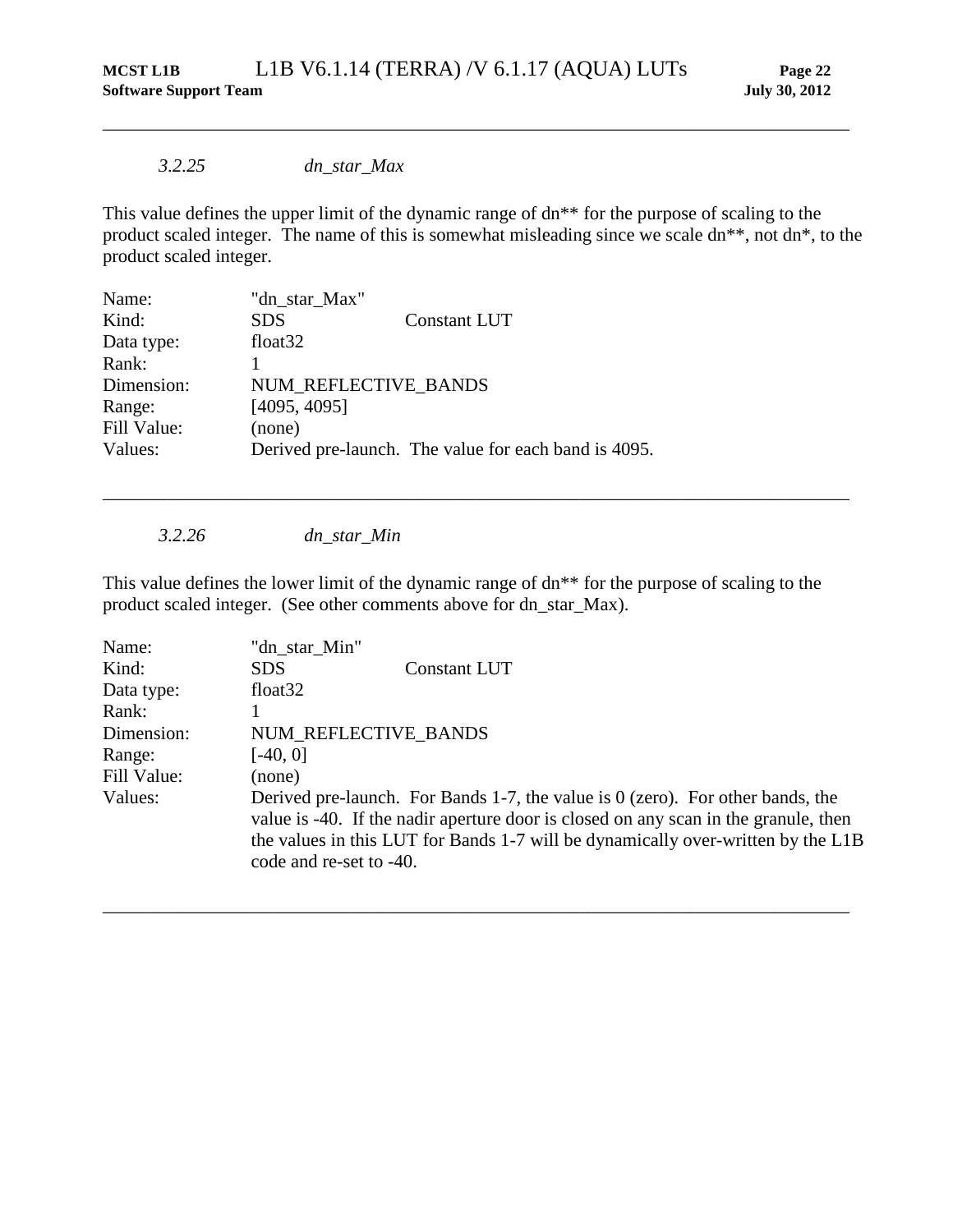#### *3.2.27 RSB\_specified\_uncertainty*

This LUT contains the specified uncertainty factor for each reflective Solar band, which is used along with the scaling factor described by the LUT "RSB\_UI\_scaling\_factor" (see Section [3.2.28\)](#page-28-0) to convert percent uncertainty to an uncertainty index.

<span id="page-28-1"></span>\_\_\_\_\_\_\_\_\_\_\_\_\_\_\_\_\_\_\_\_\_\_\_\_\_\_\_\_\_\_\_\_\_\_\_\_\_\_\_\_\_\_\_\_\_\_\_\_\_\_\_\_\_\_\_\_\_\_\_\_\_\_\_\_\_\_\_\_\_\_\_\_\_\_\_\_\_\_\_\_

| Name:       | "RSB_specified_uncertainty" |                     |
|-------------|-----------------------------|---------------------|
| Kind:       | <b>SDS</b>                  | <b>Constant LUT</b> |
| Data type:  | float <sub>32</sub>         |                     |
| Rank:       |                             |                     |
| Dimension:  | NUM REFLECTIVE BANDS        |                     |
| Range:      | N/A                         |                     |
| Fill Value: | (none)                      |                     |

*3.2.28 RSB\_UI\_scaling\_factor*

This LUT contains the uncertainty scaling factor for each reflective Solar band, which is used along with the calculated uncertainty described by the LUT "RSB\_specified\_uncertainty" (see Section [3.2.27\)](#page-28-1) to convert percent uncertainty to an uncertainty index. The formula for uncertainty index (UI) in terms of uncertainty\_in\_percent, specified\_uncertainty, and scaling\_factor is:

<span id="page-28-0"></span>\_\_\_\_\_\_\_\_\_\_\_\_\_\_\_\_\_\_\_\_\_\_\_\_\_\_\_\_\_\_\_\_\_\_\_\_\_\_\_\_\_\_\_\_\_\_\_\_\_\_\_\_\_\_\_\_\_\_\_\_\_\_\_\_\_\_\_\_\_\_\_\_\_\_\_\_\_\_\_\_

 $UI = scaling factor * In (uncertainty in percent / specified uncertainty)$ 

where "ln" is the natural logarithm. The uncertainty in percent is computed within the Level 1B code dynamically.

| Name:       | "RSB_UI_scaling_factor" |                     |
|-------------|-------------------------|---------------------|
| Kind:       | <b>SDS</b>              | <b>Constant LUT</b> |
| Data type:  | float <sub>32</sub>     |                     |
| Rank:       |                         |                     |
| Dimension:  | NUM REFLECTIVE_BANDS    |                     |
| Range:      | N/A                     |                     |
| Fill Value: | (none)                  |                     |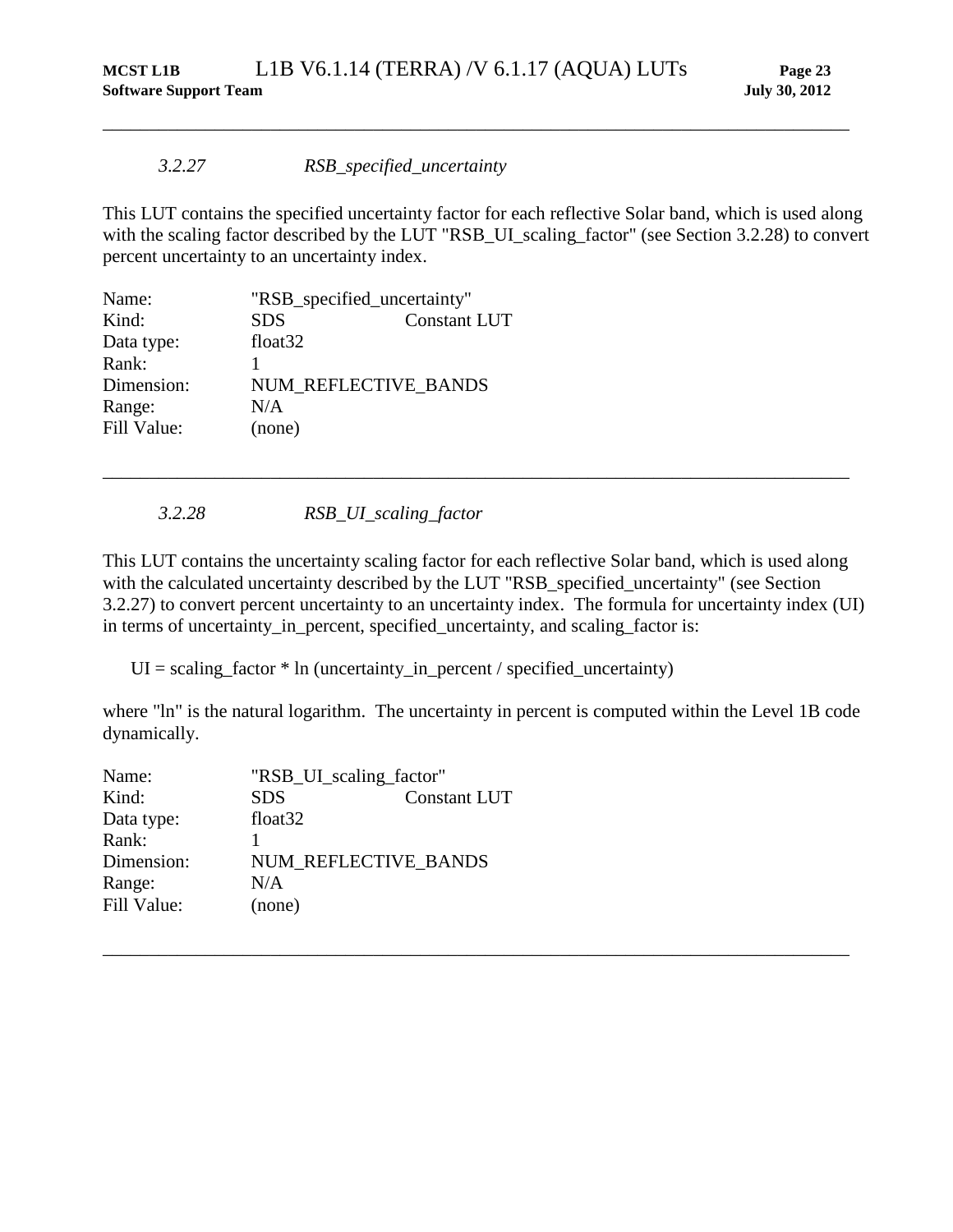#### *3.2.29 E\_sun\_over\_pi*

For each RSB detector, this LUT contains the Solar irradiance at 1 AU divided by  $\pi$  and weighted by the detector's relative spectral response (RSR).

\_\_\_\_\_\_\_\_\_\_\_\_\_\_\_\_\_\_\_\_\_\_\_\_\_\_\_\_\_\_\_\_\_\_\_\_\_\_\_\_\_\_\_\_\_\_\_\_\_\_\_\_\_\_\_\_\_\_\_\_\_\_\_\_\_\_\_\_\_\_\_\_\_\_\_\_\_\_\_\_

| Name:       | "E_sun_over_pi"     |                          |
|-------------|---------------------|--------------------------|
| Kind:       | <b>SDS</b>          | <b>Constant LUT</b>      |
| Data type:  | float <sub>32</sub> |                          |
| Rank:       |                     |                          |
| Dimension:  |                     | NUM REFLECTIVE DETECTORS |
| Range:      | N/A                 |                          |
| Fill Value: | (none)              |                          |
|             |                     |                          |

*3.2.30 RSB\_SV\_DN\_moon\_include\_frames*

This LUT holds the number of frames to use when calculating average space-view (SV) DN when the moon is in the SV keep-out box (KOB). If the moon is determined to be in the SV KOB, the 50 SV DN frames are sorted from the lowest to the highest values. The lowest

\_\_\_\_\_\_\_\_\_\_\_\_\_\_\_\_\_\_\_\_\_\_\_\_\_\_\_\_\_\_\_\_\_\_\_\_\_\_\_\_\_\_\_\_\_\_\_\_\_\_\_\_\_\_\_\_\_\_\_\_\_\_\_\_\_\_\_\_\_\_\_\_\_\_\_\_\_\_\_\_

"RSB\_SV\_DN\_moon\_include\_frames" are used to calculate average SV DN using the same logic as is done for the case when the moon is not in the SV KOB.

| Name:       |            | "RSB_SV_DN_moon_include_frames" |
|-------------|------------|---------------------------------|
| Kind:       | <b>SDS</b> | <b>Constant LUT</b>             |
| Data type:  | int16      |                                 |
| Rank:       |            |                                 |
| Dimension:  |            |                                 |
| Range:      | [0, 50]    |                                 |
| Fill Value: | (none)     |                                 |
|             |            |                                 |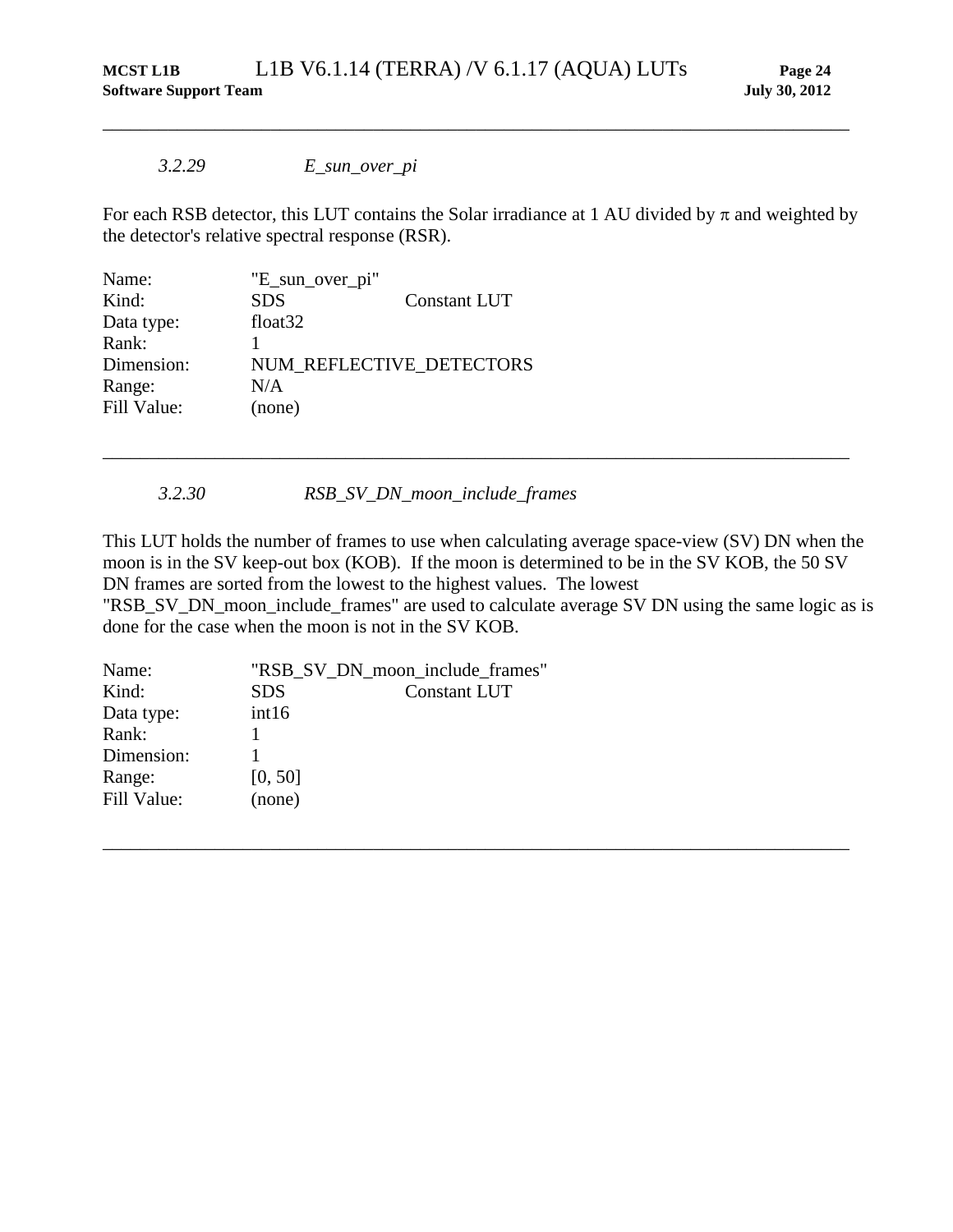*3.2.31 dn\_sat\_ev*

Value of EV pixel dn to treat as saturated

For some RSB detectors, saturation occurs before the ADC saturates at DN=4095. This premature saturation is best detected by using the space-view subtracted digital number, dn. For those cases, the value of this LUT will be less than 4095. If no premature saturation occurs for a detector, then the LUT values are set to 4095.

\_\_\_\_\_\_\_\_\_\_\_\_\_\_\_\_\_\_\_\_\_\_\_\_\_\_\_\_\_\_\_\_\_\_\_\_\_\_\_\_\_\_\_\_\_\_\_\_\_\_\_\_\_\_\_\_\_\_\_\_\_\_\_\_\_\_\_\_\_\_\_\_\_\_\_\_\_\_\_\_

| Name:           | "dn_sat_ev"         |                              |                  |
|-----------------|---------------------|------------------------------|------------------|
| Kind:           | <b>SDS</b>          | <b>Step Function LUT</b>     |                  |
| Data type:      | float <sub>64</sub> |                              |                  |
|                 |                     | $L1B$ Execution <sup>*</sup> | LUT HDF File*    |
| Intrinsic Rank: |                     | 4                            |                  |
| Dimensions:     | $dim1$ :            | NUM REFLECTIVE BANDS         | NUM_REFL_INDICES |
|                 | $dim2$ :            | MAX DETECTORS PER BAND       |                  |
|                 | $dim3$ :            | MAX_SAMPLES_PER_BAND         |                  |
|                 | $dim4$ :            | <b>NUM MIRROR SIDES</b>      |                  |
| Range:          | [0, 4095]           |                              |                  |
| Fill Value:     | $-999$              |                              |                  |

*3.2.32 B26\_B5\_Corr\_Switch*

This LUT defines whether the Band 5 correction to Band 26 scaled integers is applied. If this correction switch is set to 0 (OFF), then the correction will not be applied regardless of the values in the next two LUTs relating to this correction. See "B26\_B5\_Corr" (Section [3.2.34\)](#page-32-0) for the correction formula. This LUT was originally added for MODIS/Terra only but has subsequently been inserted for MODIS/Aqua as well.

\_\_\_\_\_\_\_\_\_\_\_\_\_\_\_\_\_\_\_\_\_\_\_\_\_\_\_\_\_\_\_\_\_\_\_\_\_\_\_\_\_\_\_\_\_\_\_\_\_\_\_\_\_\_\_\_\_\_\_\_\_\_\_\_\_\_\_\_\_\_\_\_\_\_\_\_\_\_\_\_

| Name:                  | "B26 B5 Corr Switch" |                          |
|------------------------|----------------------|--------------------------|
| Kind:                  | <b>SDS</b>           | <b>Step Function LUT</b> |
| Data type:             | int16                |                          |
| <b>Intrinsic Rank:</b> |                      |                          |
| Dimension:             |                      |                          |
| Range:                 | [0, 1]               |                          |
| Fill Value:            | (none)               |                          |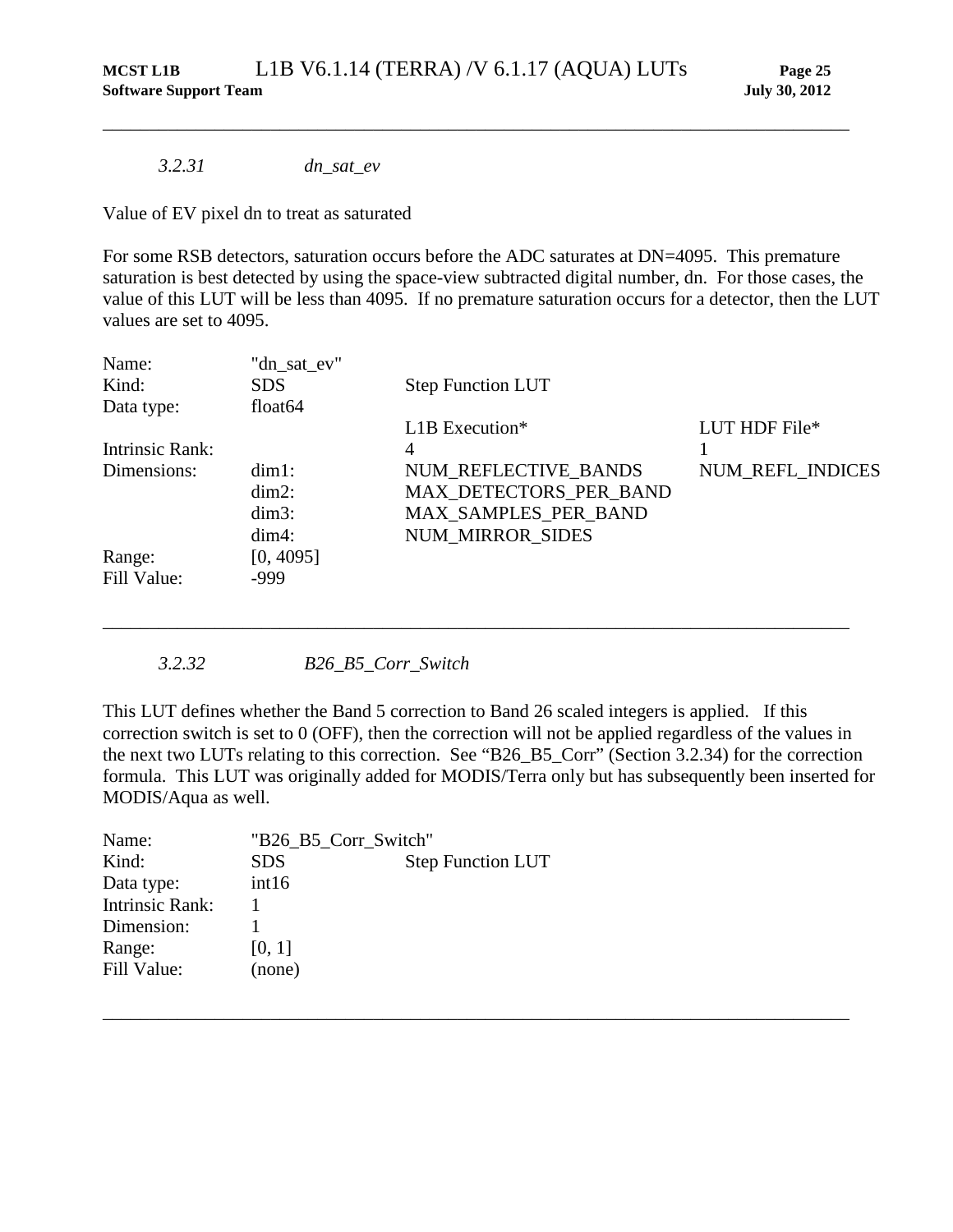#### *3.2.33 B26\_B5\_Frame\_Offset*

This LUT gives the frame offsets used in calculating the Band 5 correction to Band 26 scaled integers (SIs). See "B26\_B5\_Corr" (Section [3.2.34\)](#page-32-0) for the correction formula. This LUT was originally added for MODIS/Terra only but has subsequently been inserted for MODIS/Aqua as well.

| Name:       |             | "B26_B5_Frame_Offset"  |  |
|-------------|-------------|------------------------|--|
| Kind:       | <b>SDS</b>  | Constant LUT           |  |
| Data type:  | int16       |                        |  |
| Rank:       |             |                        |  |
| Dimension:  |             | DETECTORS PER 1KM BAND |  |
| Range:      | $[-10, 10]$ |                        |  |
| Fill Value: | -999        |                        |  |
|             |             |                        |  |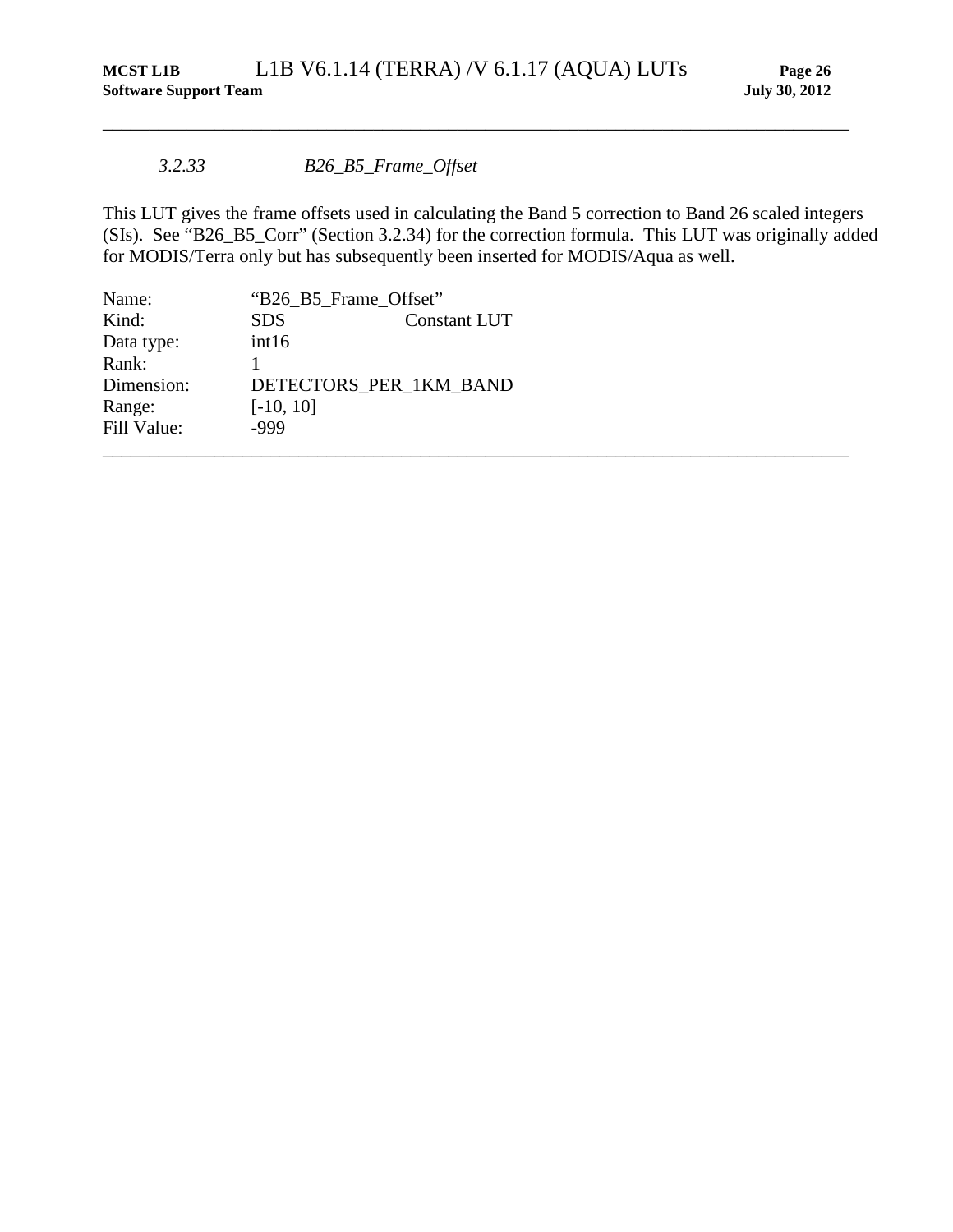#### *3.2.34 B26\_B5\_Corr*

<span id="page-32-0"></span>This LUT gives detector-by-detector correction factors to be used for correction of the Band 26 scaled integers (SIs) by the aggregated Band 5 SIs. This LUT was originally added for MODIS/Terra only, but has subsequently been inserted for MODIS/Aqua as well. The correction formula is

| $SI_26(D, F)_{Corr} = SI_26(D, F) -$   |                         |                                                                                        |  |  |
|----------------------------------------|-------------------------|----------------------------------------------------------------------------------------|--|--|
|                                        |                         | $SL_5$ <sub>Aggr</sub> (D, F + F <sub>Off</sub> (D))*B26_B5_Corr(D)*Rad_Sc_5/Rad_Sc_26 |  |  |
| where                                  |                         |                                                                                        |  |  |
| $SI_26$                                | $=$                     | Band 26 scaled integer after reflective Solar band calibration.                        |  |  |
| $SL_5$ <sub>Aggr</sub>                 | $\qquad \qquad =\qquad$ | Band 5 scaled integer aggregated to 1KM resolution after reflective Solar              |  |  |
|                                        |                         | band calibration.                                                                      |  |  |
| D                                      |                         | $=$ Detector Number                                                                    |  |  |
| $\mathbf F$                            |                         | Frame Number $(0 - 1353)$                                                              |  |  |
| $F_{\rm Off}$                          | $=$                     | Frame Offset from "B26_B5_Frame_Offset_Terra" above                                    |  |  |
| $Rad_Sc_5$                             |                         | $=$ The Band 5 Radiance scale (calculated dynamically in L1B)                          |  |  |
| $Rad_Sc_26$                            | $=$                     | The Band 26 Radiance scale (calculated dynamically in L1B)                             |  |  |
| $B26$ <sub>-B5</sub> <sup>-</sup> Corr | $=$                     | The correction value from this table.                                                  |  |  |
| Name:                                  |                         | " $B26\_B5_Corr$ "                                                                     |  |  |
| Kind:                                  |                         | <b>SDS</b><br><b>Step Function LUT</b>                                                 |  |  |
| Data type:                             |                         | float <sub>32</sub>                                                                    |  |  |
| Intrinsic Rank:                        | 1                       |                                                                                        |  |  |
| Dimension:                             |                         | DETECTORS_PER_1KM_BAND                                                                 |  |  |
| Range:                                 |                         | [0.0, 1.0]                                                                             |  |  |
| Fill Value:                            |                         | $-999$                                                                                 |  |  |
|                                        |                         |                                                                                        |  |  |
|                                        |                         |                                                                                        |  |  |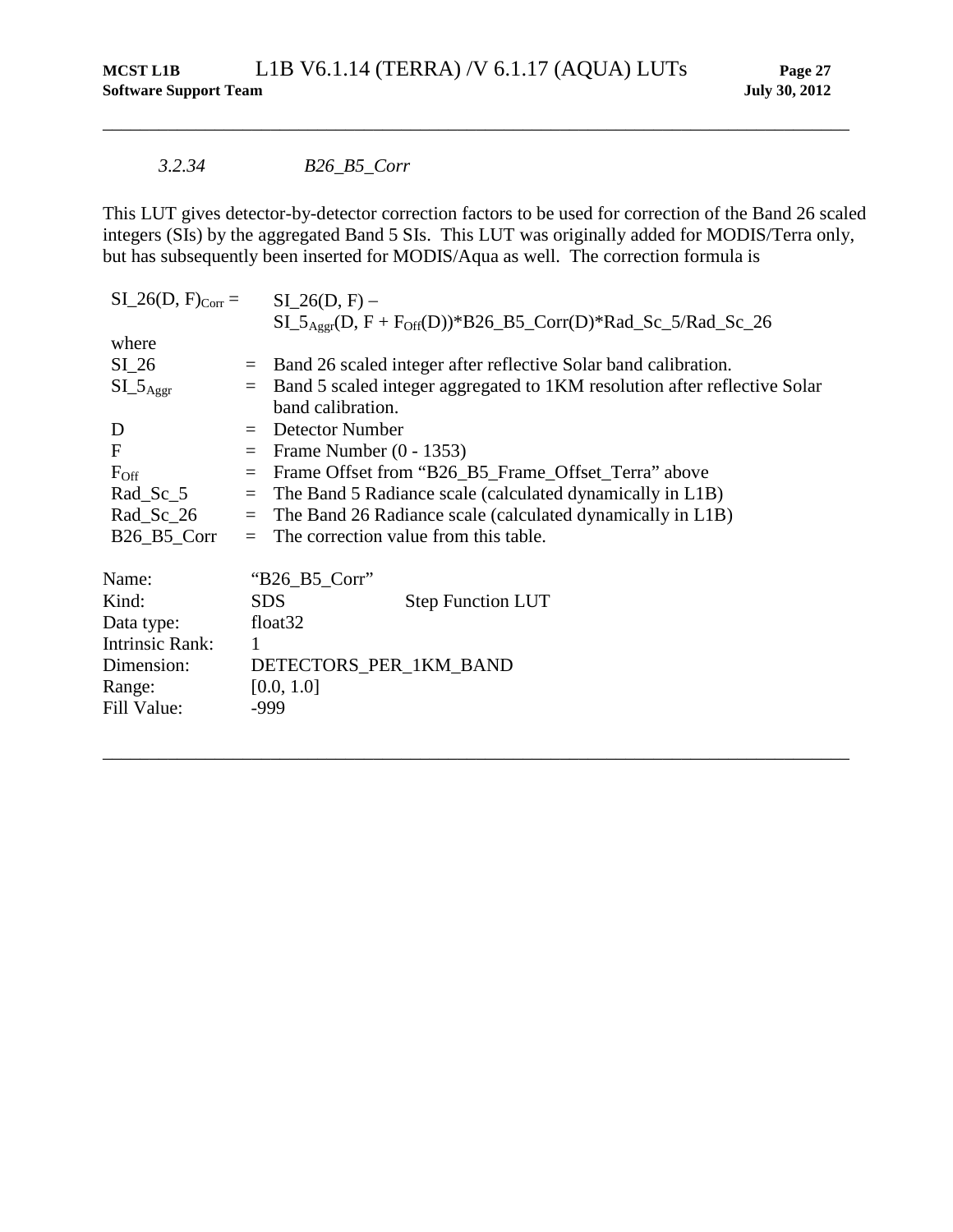## <span id="page-33-0"></span>**4 EMISSIVE LUTS**

## **4.1 Summary of Emissive LUTs and their Dimensions**

| <b>LUT</b> name                      | <b>Section</b> | <b>Meaning</b>                                                                    |
|--------------------------------------|----------------|-----------------------------------------------------------------------------------|
| <b>Serial Number of Emissive LUT</b> | 4.2.1          | Version number of emissive calibration LUTs                                       |
| <b>PGE_Version</b>                   | 4.2.2          | 3-component PGE version number                                                    |
|                                      |                | 4-component version, placed in                                                    |
| <b>MCST_Version</b>                  | 4.2.3          | ALGORITHMPACKAGEVERSION                                                           |
| Epsilon_cav                          | 4.2.4          | Effective cavity emissivity.                                                      |
| epsilon_bb                           | 4.2.5          | <b>Blackbody emissivity.</b>                                                      |
| Delta_T_bb_beta                      | 4.2.6          | The " $\beta$ " term in the equation for calculating $\Delta T_b$ bb.             |
| Delta_T_bb_delta                     | 4.2.7          | The " $\Delta$ " term in the equation for calculating $\Delta T_b$ bb.            |
| <b>RSR</b>                           | 4.2.8          | <b>Relative spectral responses</b>                                                |
| <b>WAVELENGTH</b>                    | 4.2.9          | <b>Wavelengths at points of RSRs</b>                                              |
| <b>NWL</b>                           | 4.2.10         | Number of values in RSR distribution.                                             |
| $\overline{\mathbf{A}}\mathbf{0}$    | 4.2.11         |                                                                                   |
| ${\bf A2}$                           | 4.2.12         | Quadratic coefficients for calculating a0 and a2.                                 |
| Sigma_a0                             | 4.2.13         | Coefficients of polynomial fit of uncertainty weight                              |
| Sigma_a2                             | 4.2.14         | vs. DN.Uncertainty due to a0/a2                                                   |
| $Sigma_b1_B21$                       | 4.2.15         | Uncertainty due to Band 21 b1                                                     |
| Sigma_epsilon_bb                     | 4.2.16         | Uncertainty due to BB and Cavity Emissivity                                       |
| Sigma_epsilon_cav                    | 4.2.17         |                                                                                   |
| Sigma_L_Tbb                          | 4.2.18         | <b>Uncertainty due to BB Temperature</b>                                          |
| Sigma_L_Tcav                         | 4.2.19         | <b>Uncertainty due to Cavity Temperature</b>                                      |
| Sigma_L_Tsm                          | 4.2.20         | <b>Uncertainty due to Scan Mirror Temperature</b>                                 |
| Sigma_L_lambda                       | 4.2.21         | <b>Uncertainty due to Lambda</b>                                                  |
| Sigma_RVS_ev                         | 4.2.22         | <b>Uncertainty due to EV RVS</b>                                                  |
| pcx_ui_factor                        | 4.2.23         | Uncertainty due to PCX (B32-36)                                                   |
| <b>BB_DN_first_frame_to_use</b>      | 4.2.24         | Index of 1 <sup>st</sup> frame for computing BB DN averages                       |
| BB_DN_number_of_frames_to_use        | 4.2.25         | Number of frames for computing BB DN averages                                     |
| SV_DN_first_frame_to_use             | 4.2.26         | Index of 1 <sup>st</sup> frame for computing SV DN averages                       |
| SV_DN_number_of_frames_to_use        | 4.2.27         | Number of frames for computing SV DN averages                                     |
| SV_DN_moon_include_frames            | 4.2.28         | Number of frames after sorting if moon in SVP                                     |
| Num_overlap_scans_b1                 | 4.2.29         | Number of scans in leading and trailing granules for                              |
|                                      |                | cross-granule averaging of b1                                                     |
| T_ins_function_flag                  | 4.2.30         | Identifies suitable instrument temperature                                        |
|                                      |                | thermistors.                                                                      |
| T_ins_default                        | 4.2.31         | Default value of instrument temperature in Kelvins                                |
| T_ins_offset                         | 4.2.32         | <b>Instrument temperature offset in Kelvins.</b>                                  |
| T_cav_function_flag                  | 4.2.33         | Identifies suitable cavity temperature thermistors.                               |
| T_cav_default                        | 4.2.34         | Default value of cavity temperature in Kelvins                                    |
| T_mir_function_flag                  | 4.2.35         | Identifies suitable mirror temperature thermistors.                               |
| T_mir_default                        | 4.2.36         | Default value of mirror temperature in Kelvins                                    |
| <b>BB_Weight</b>                     | 4.2.37         | Weight factor used for computing average BB                                       |
|                                      |                | temperature.<br>Polynomial coefficients to calculate RVS correction               |
| <b>RVS_TEB</b>                       | 4.2.38         |                                                                                   |
|                                      |                | for thermal Emissive Bands<br>Reference frame numbers to use when calculating the |
| <b>RVS BB SV Frame No</b>            |                | blackbody and space view RVS corrections                                          |
|                                      | 4.2.39         | respectively.                                                                     |
| <b>Band 21 b1</b>                    | 4.2.40         | The value of b1 for each Band 21 detector.                                        |
| L_Max                                | 4.2.41         | Top end of radiance dynamic range                                                 |
| L_Min                                | 4.2.42         | Bottom end of radiance dynamic range                                              |

## **Table 4.1 Summary of Emissive Calibration Lookup Tables**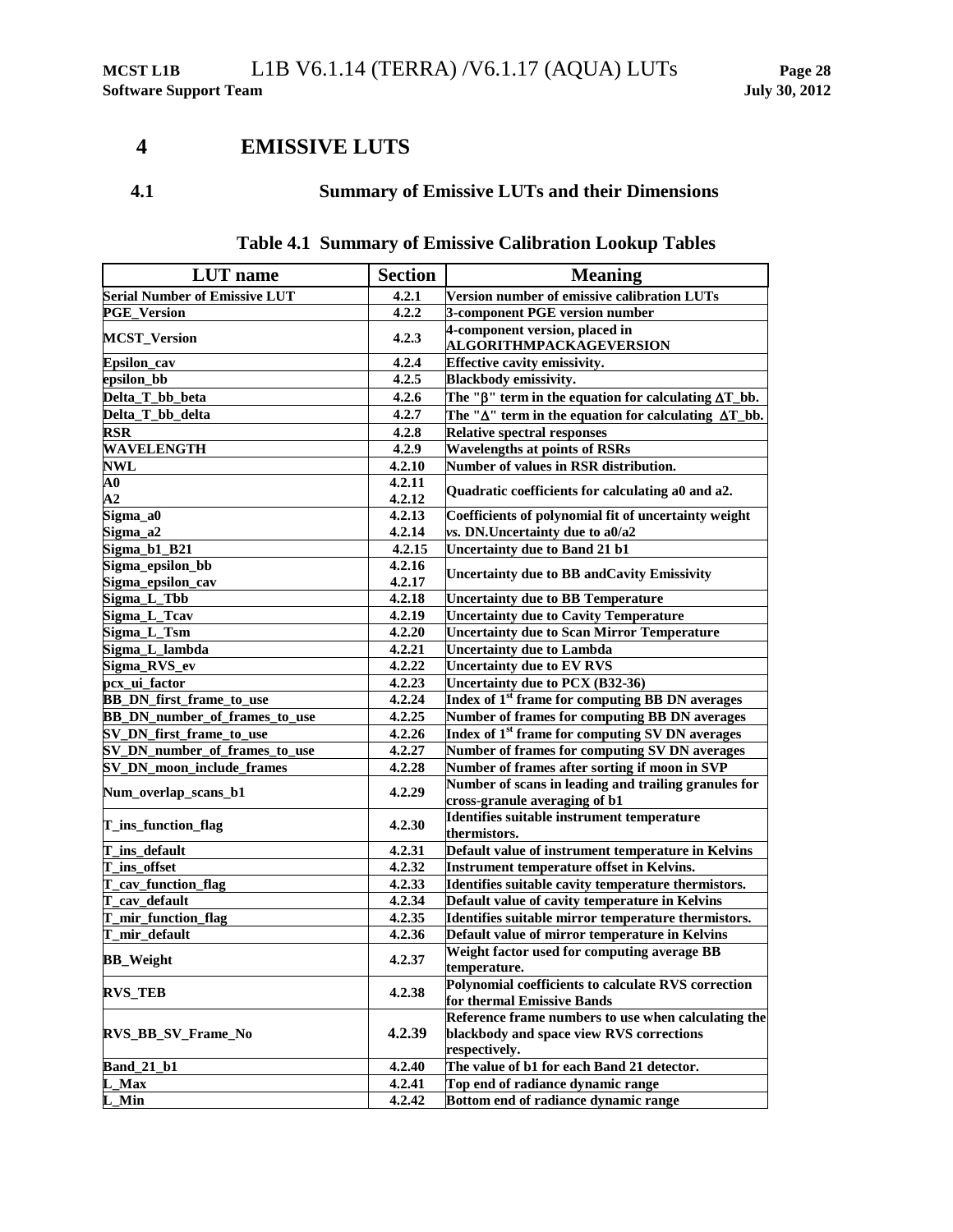## **MCST L1B** L1B V6.1.14 (TERRA) /V6.1.17 (AQUA) LUTs **Page 29**

**Software Support Team July 30, 2012**

| <b>LUT</b> name                         | <b>Section</b> | <b>Meaning</b>                                                                              |
|-----------------------------------------|----------------|---------------------------------------------------------------------------------------------|
| <b>TEB</b> specified uncertainty        | 4.2.43         | <b>Factor used in computing uncertainty index</b>                                           |
| TEB_UI_scaling_factor                   | 4.2.44         | Factor used in computing uncertainty index                                                  |
| $PC_XT$                                 | 4.2.45         | PC bands cross-talk correction parameters.                                                  |
| PCX_correction_switch                   | 4.2.46         | Switch $(0=OFF, 1=ON)$ for crosstalk correction                                             |
| BB_T_sat_default_b1_c1_aqua             | 4.2.47         | MODIS/AQUA only. C1 is b1 vs T_lwir rate (linear).                                          |
| BB_T_sat_default_b1_Tlwir_baseline_aqua | 4.2.48         | MODIS/AQUA only. Their baseline is currently set<br>as 83K.                                 |
| BB T sat default b1 baseline aqua       | 4.2.49         | MODIS/AQUA only. Default b1 value is T_lwir<br>dependent which oscillates in orbital basis. |
| <b>BB_T_sat_switch_aqua</b>             | 4.2.50         | <b>MODIS/AQUA only. Determines whether or not to</b><br>use default b1                      |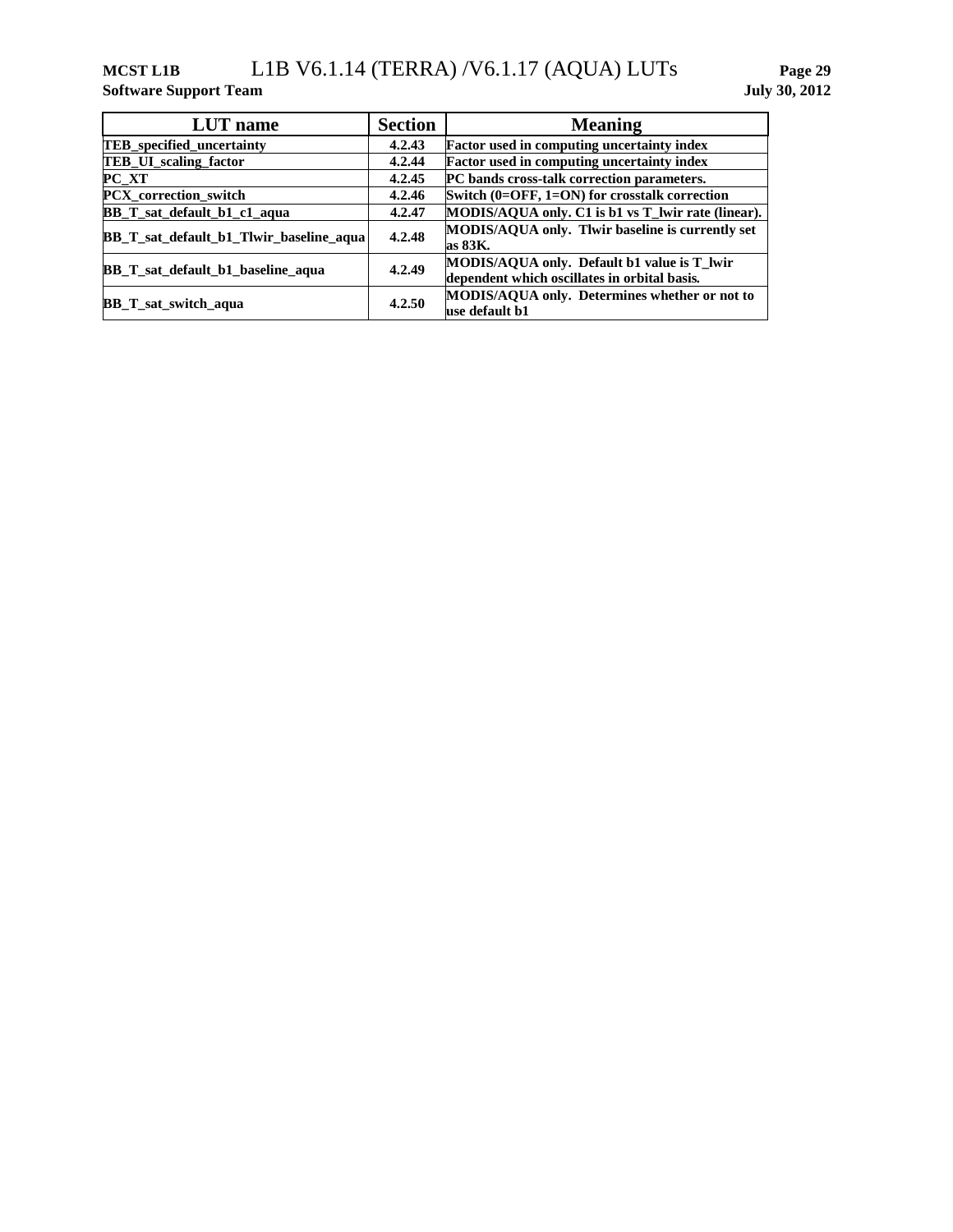**MCST L1B** L1B V6.1.14 (TERRA) /V6.1.17 (AQUA) LUTs **Page 30**

**Software Support Team July 30, 2012**

|  | Table 4.2 Dimensions used in Emissive LUTs |  |  |  |
|--|--------------------------------------------|--|--|--|
|--|--------------------------------------------|--|--|--|

| <b>Dimension macro</b>          | <b>Value</b>     | <b>Meaning</b>                                                         |  |  |
|---------------------------------|------------------|------------------------------------------------------------------------|--|--|
| DETECTORS_PER_1KM_BAND          | 10               | Number of detectors per 1km band                                       |  |  |
| <b>MAX_MCST_VERSION_BUFFER</b>  | 21               | <b>Largest allowable string length</b>                                 |  |  |
| <b>MAX_PGE_VERSION_BUFFER</b>   | 11               | <b>Largest allowable string length</b>                                 |  |  |
| <b>MAX_SERIAL_NUMBER_BUFFER</b> | 31               | <b>Largest allowable string length</b>                                 |  |  |
| MAX_NUM_RSR_vs_LAMBDA           | 49 (Terra)       | Maximum number of RSR vs. wavelength samples of an RSR                 |  |  |
|                                 | <b>66 (Aqua)</b> | distribution.                                                          |  |  |
| NUM_2ND_ORDER_COEFFS            | 3                | Number of polynomial coefficients in 2 <sup>nd</sup> order polynomial. |  |  |
| NUM_4TH_ORDER_COEFFS            | 5                | Number of polynomial coefficients in 4 <sup>th</sup> order polynomial. |  |  |
| NUM_a0_vs_T_inst_COEFF,         | 3                | Number of coefficients of a polynomial representation of a0 or         |  |  |
| NUM_a2_vs_T_inst_COEFF          |                  | a2 vs. instrument temperature.                                         |  |  |
| NUM_AQUA_BB_SAT_BANDS           | 3                | Number of thermal bands on MODIS/AQUA where saturation                 |  |  |
|                                 |                  | on blackbody warm-up is observed.                                      |  |  |
| NUM_BB_THERMISTORS              | 12               | Number of blackbody thermistors.                                       |  |  |
| <b>NUM_EMISSIVE_BANDS</b>       | 16               | Number of emissive bands.                                              |  |  |
| <b>NUM_EMISSIVE_DETECTORS</b>   | 160              | Number of emissive detectors.                                          |  |  |
| <b>NUM_MIRROR_SIDES</b>         | 2                | Number of mirror sides.                                                |  |  |
| NUM_PC_XT_BANDS                 | 5                | Number of bands affected by electronic cross-talk.                     |  |  |
| NUM_PC_XT_PARAMETERS            | 4                | Number of electronic cross-talk parameters.                            |  |  |
| NUM_T_CAV_THERMISTORS           | 4                | Number of thermistor points that may be used for determining           |  |  |
|                                 |                  | cavity temperature.                                                    |  |  |
| NUM_T_INS_THERMISTORS           | 4                | Number of thermistor points that may be used for determining           |  |  |
|                                 |                  | instrument temperature.                                                |  |  |
| NUM_T_MIR_THERMISTORS           | $\mathbf{2}$     | Number of thermistor points that may be used for determining           |  |  |
|                                 |                  | average mirror temperature.                                            |  |  |
| NUM_UI_PARAMETERS               | 8                | Number of algorithmic parameters influencing the uncertainty           |  |  |
|                                 |                  | index.                                                                 |  |  |
| NUM_UI_POLYNOMIAL_COEFF         | $\overline{2}$   | Number of polynomial coefficients of fit vs. L.                        |  |  |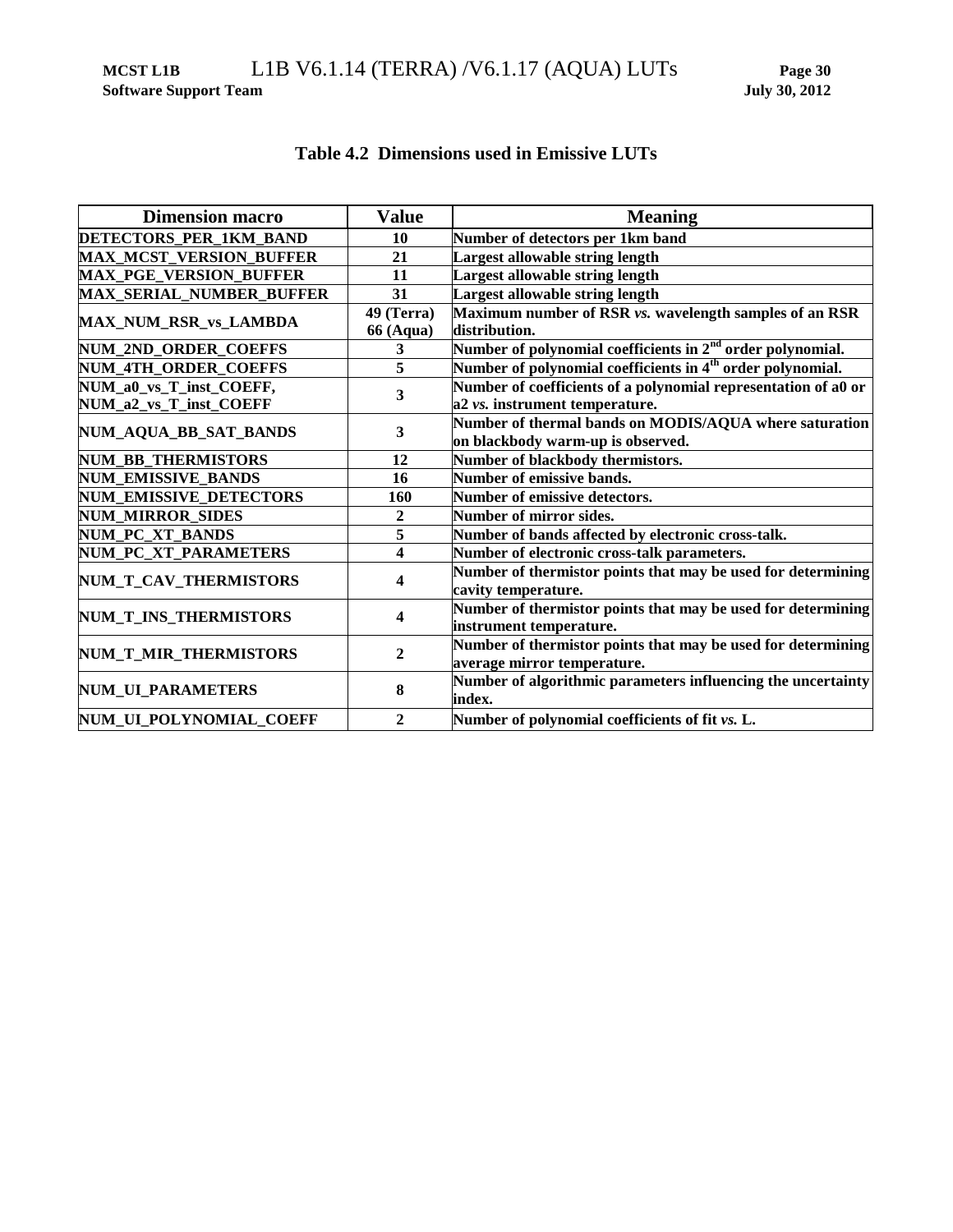| 4.2    | <b>Emissive LUT Listing</b>   |  |
|--------|-------------------------------|--|
| 4.2. I | Serial Number of Emissive LUT |  |

This serial number serves to identify the "science content" version of the emissive lookup tables. It is stored as a string and has the form: "Evvv yyyy:MM:dd:hh:mm", where "E" is for emissive, "vvv" is an integer version number that gets incremented each time values of any LUT other than PGE\_Version and MCST\_Version are changed, and "yyyy:MM:dd:hh:mm" is the date and time of the last change to any LUT other than PGE\_Version and MCST\_Version. This serial number is updated as lookup tables are modified during operations. It is placed in each of the L1B Earth-view products.

| Name:       | "Serial Number of Emissive LUT" |
|-------------|---------------------------------|
| Kind:       | Global Attribute                |
| Data type:  | string                          |
| Rank:       |                                 |
| Dimension:  | MAX_SERIAL_NUMBER_BUFFER        |
| Range:      | N/A                             |
| Fill Value: | (none)                          |
|             |                                 |

*4.2.2 PGE Version*

This LUT contains the value of PGEVERSION, written to the ECS core metadata in each of the L1B products (see amplified description in Section [3.2.2\)](#page-14-0).

\_\_\_\_\_\_\_\_\_\_\_\_\_\_\_\_\_\_\_\_\_\_\_\_\_\_\_\_\_\_\_\_\_\_\_\_\_\_\_\_\_\_\_\_\_\_\_\_\_\_\_\_\_\_\_\_\_\_\_\_\_\_\_\_\_\_\_\_\_\_\_\_\_\_\_\_\_\_\_\_

| Name:       | "PGE Version LUT"      |
|-------------|------------------------|
| Kind:       | Global Attribute       |
| Data type:  | <b>String</b>          |
| Rank:       |                        |
| Dimension:  | MAX_PGE_VERSION_BUFFER |
| Range:      | N/A                    |
| Fill Value: | (none)                 |
|             |                        |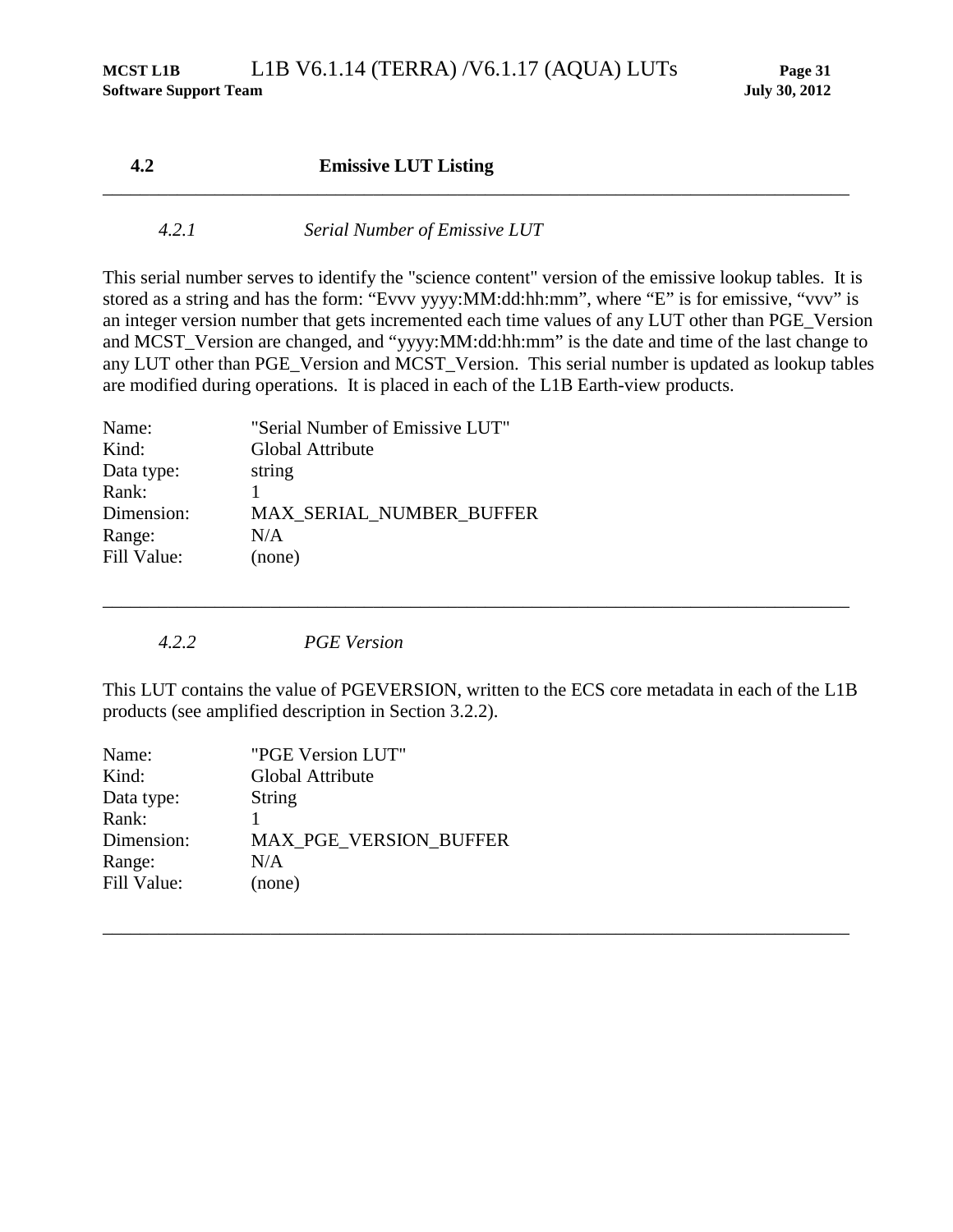### *4.2.3 MCST Version*

This LUT contains the MCST version of Level 1B algorithms, code and LUTs (see amplified description in Section [3.2.3\)](#page-15-0).

\_\_\_\_\_\_\_\_\_\_\_\_\_\_\_\_\_\_\_\_\_\_\_\_\_\_\_\_\_\_\_\_\_\_\_\_\_\_\_\_\_\_\_\_\_\_\_\_\_\_\_\_\_\_\_\_\_\_\_\_\_\_\_\_\_\_\_\_\_\_\_\_\_\_\_\_\_\_\_\_

\_\_\_\_\_\_\_\_\_\_\_\_\_\_\_\_\_\_\_\_\_\_\_\_\_\_\_\_\_\_\_\_\_\_\_\_\_\_\_\_\_\_\_\_\_\_\_\_\_\_\_\_\_\_\_\_\_\_\_\_\_\_\_\_\_\_\_\_\_\_\_\_\_\_\_\_\_\_\_\_

\_\_\_\_\_\_\_\_\_\_\_\_\_\_\_\_\_\_\_\_\_\_\_\_\_\_\_\_\_\_\_\_\_\_\_\_\_\_\_\_\_\_\_\_\_\_\_\_\_\_\_\_\_\_\_\_\_\_\_\_\_\_\_\_\_\_\_\_\_\_\_\_\_\_\_\_\_\_\_\_

\_\_\_\_\_\_\_\_\_\_\_\_\_\_\_\_\_\_\_\_\_\_\_\_\_\_\_\_\_\_\_\_\_\_\_\_\_\_\_\_\_\_\_\_\_\_\_\_\_\_\_\_\_\_\_\_\_\_\_\_\_\_\_\_\_\_\_\_\_\_\_\_\_\_\_\_\_\_\_\_

| Name:       | "MCST Version LUT"             |
|-------------|--------------------------------|
| Kind:       | Global Attribute               |
| Data type:  | string                         |
| Rank:       |                                |
| Dimension:  | <b>MAX MCST VERSION BUFFER</b> |
| Range:      | N/A                            |
| Fill Value: | (none)                         |
|             |                                |

*4.2.4 epsilon\_cav*

This lookup table holds values of the MODIS scan cavity effective emissivity,  $\varepsilon_{\text{cav}}$ .

| "epsilon_cav"          |                     |
|------------------------|---------------------|
| <b>SDS</b>             | <b>Constant LUT</b> |
| float <sub>32</sub>    |                     |
|                        |                     |
| NUM EMISSIVE DETECTORS |                     |
| [0.5, 1.0]             |                     |
| (none)                 |                     |
|                        |                     |

*4.2.5 epsilon\_bb*

This lookup table holds values of the OBC blackbody emissivity,  $\varepsilon_{\text{BB}}$ .

| Name:       | "epsilon_bb"                  |                     |
|-------------|-------------------------------|---------------------|
| Kind:       | <b>SDS</b>                    | <b>Constant LUT</b> |
| Data type:  | float <sub>32</sub>           |                     |
| Rank:       |                               |                     |
| Dimension:  | <b>NUM EMISSIVE DETECTORS</b> |                     |
| Range:      | [0.9, 1.1]                    |                     |
| Fill Value: | (none)                        |                     |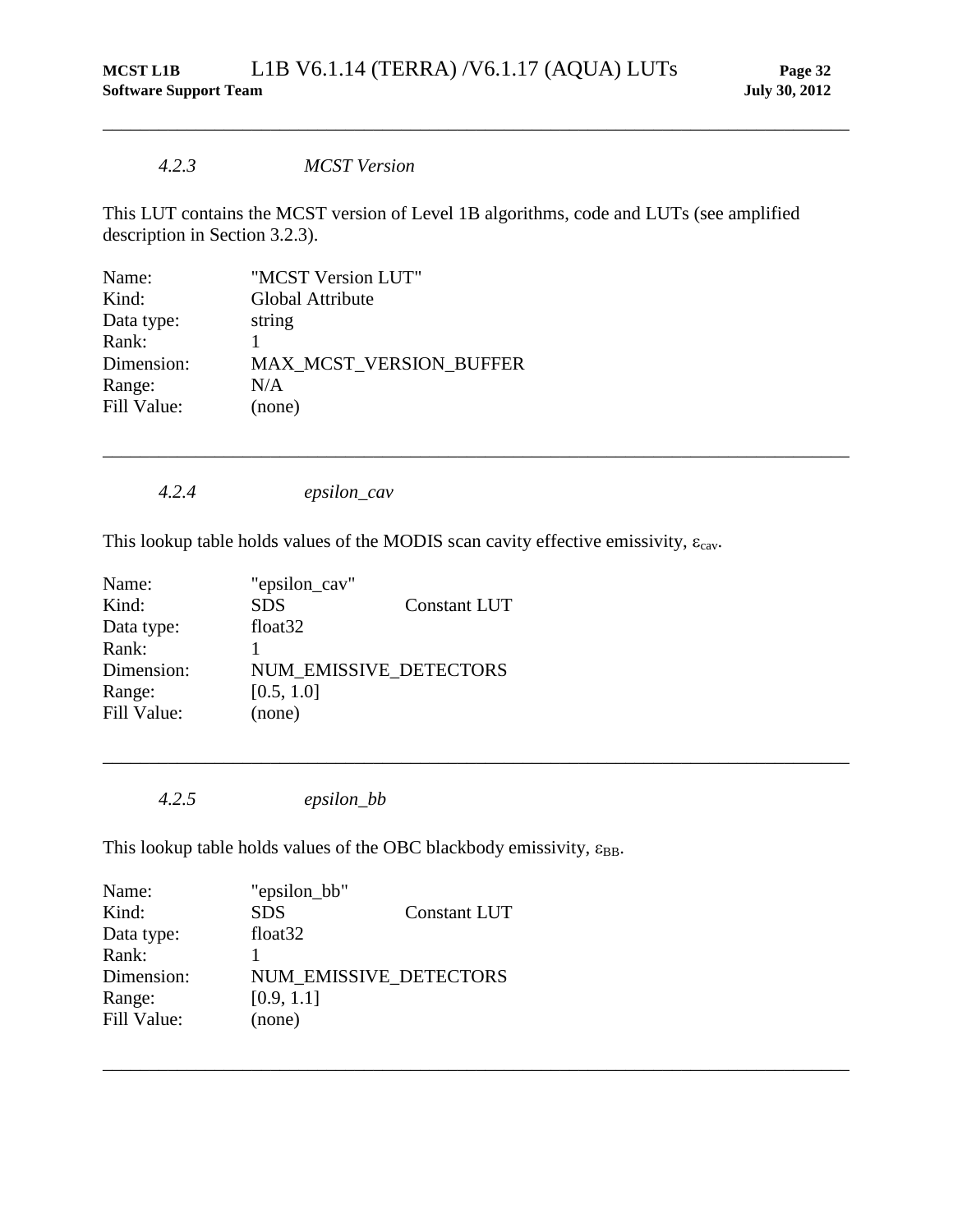## *4.2.6 delta\_T\_bb\_beta*

This value represents "β", used for calculating a correction to the OBC blackbody temperature.

\_\_\_\_\_\_\_\_\_\_\_\_\_\_\_\_\_\_\_\_\_\_\_\_\_\_\_\_\_\_\_\_\_\_\_\_\_\_\_\_\_\_\_\_\_\_\_\_\_\_\_\_\_\_\_\_\_\_\_\_\_\_\_\_\_\_\_\_\_\_\_\_\_\_\_\_\_\_\_\_

| Name:       | "delta_T_bb_beta"   |                        |  |
|-------------|---------------------|------------------------|--|
| Kind:       | <b>SDS</b>          | <b>Constant LUT</b>    |  |
| Data type:  | float <sub>32</sub> |                        |  |
| Rank:       |                     |                        |  |
| Dimension:  |                     | NUM EMISSIVE DETECTORS |  |
| Range:      | $[-0.5, 0.5]$       |                        |  |
| Fill Value: | (none)              |                        |  |
|             |                     |                        |  |

*4.2.7 delta\_T\_bb\_delta*

This value represents the additional "∆" term at the end of the equation used for calculating a correction to the OBC blackbody temperature.

| Name:       | "delta_T_bb_delta" |                        |  |
|-------------|--------------------|------------------------|--|
| Kind:       | <b>SDS</b>         | <b>Constant LUT</b>    |  |
| Data type:  | float $32$         |                        |  |
| Rank:       |                    |                        |  |
| Dimension:  |                    | NUM EMISSIVE DETECTORS |  |
| Range:      | $[-0.5, 0.5]$      |                        |  |
| Fill Value: | (none)             |                        |  |
|             |                    |                        |  |

*4.2.8 RSR*

<span id="page-38-0"></span>This LUT holds a discrete approximation to the relative spectral response (RSR) curve for each of the emissive band detectors. Each emissive detector's RSR is given by these values for a given number of wavelengths (specified by the "NWL" LUT; see Section [4.2.10\)](#page-39-0) and the wavelength values are given by the "Wavelength" LUT (see Section [4.2.9\)](#page-39-1).

| Name:       | "RSR"               |                        |  |
|-------------|---------------------|------------------------|--|
| Kind:       | <b>SDS</b>          | <b>Constant LUT</b>    |  |
| Data type:  | float <sub>32</sub> |                        |  |
| Rank:       |                     |                        |  |
| Dimensions: | $dim1$ :            | NUM EMISSIVE DETECTORS |  |
|             | $dim2$ :            | MAX_NUM_RSR_vs_LAMBDA  |  |
| Range:      | [0.01, 1.0]         |                        |  |
| Fill Value: | 0.0                 |                        |  |
|             |                     |                        |  |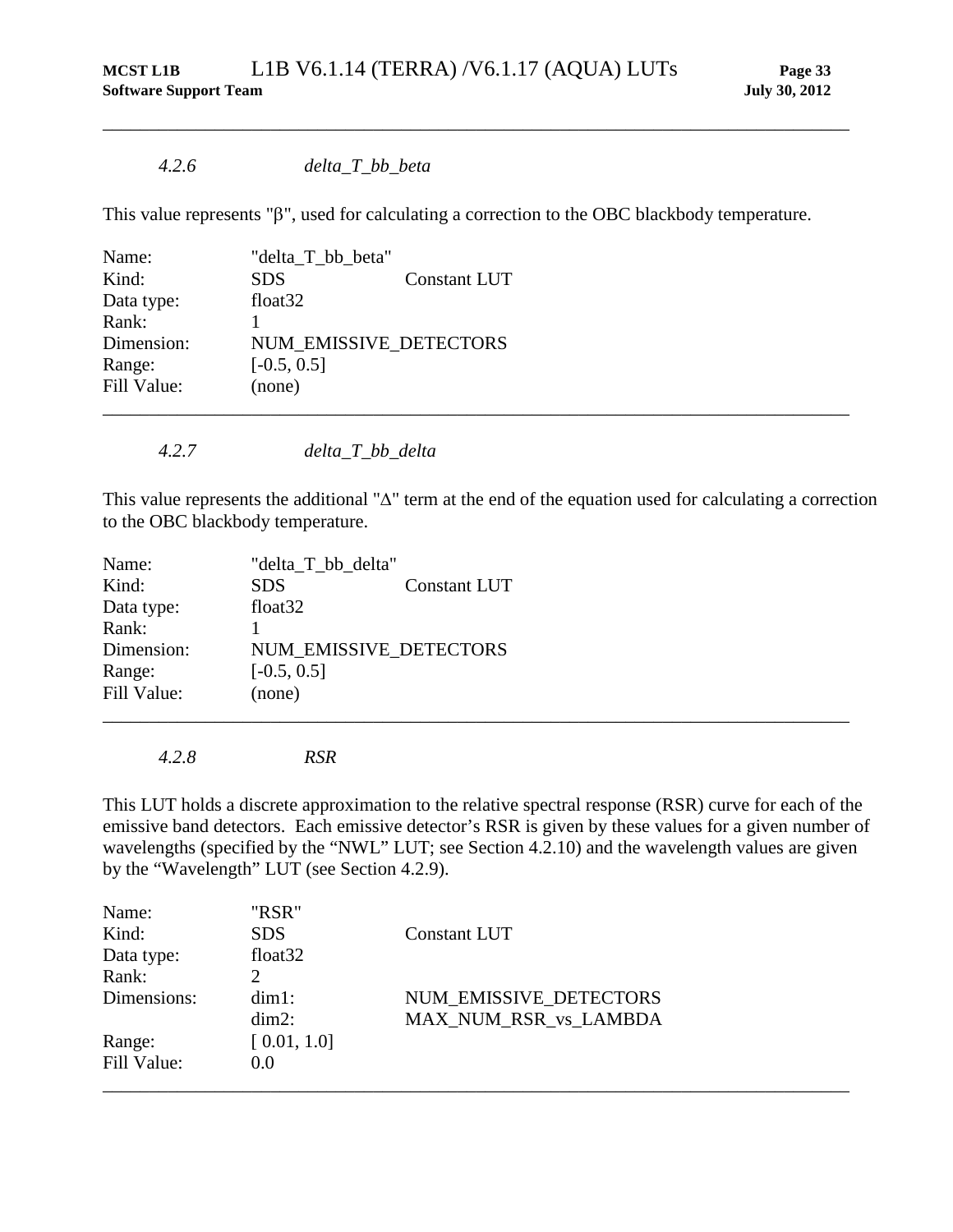#### *4.2.9 WAVELENGTH*

This lookup table holds the wavelength values used to compute the relative signal response (RSR) for each of the emissive detectors. (See LUTs "RSR", Section [4.2.8,](#page-38-0) and "NWL", Section [4.2.10\)](#page-39-0).

<span id="page-39-1"></span>\_\_\_\_\_\_\_\_\_\_\_\_\_\_\_\_\_\_\_\_\_\_\_\_\_\_\_\_\_\_\_\_\_\_\_\_\_\_\_\_\_\_\_\_\_\_\_\_\_\_\_\_\_\_\_\_\_\_\_\_\_\_\_\_\_\_\_\_\_\_\_\_\_\_\_\_\_\_\_\_

| Name:       | "WAVELENGTH"        |                             |
|-------------|---------------------|-----------------------------|
| Kind:       | <b>SDS</b>          | <b>Constant LUT</b>         |
| Data type:  | float <sub>32</sub> |                             |
| Rank:       | $\mathcal{D}$       |                             |
| Dimensions: | $dim1$ :            | NUM EMISSIVE DETECTORS      |
|             | $dim2$ :            | MAX NUM_RSR_vs_LAMBDA       |
| Range:      |                     | $[3.0, 15.5]$ (MODIS/AQUA)  |
|             |                     | $[3.0, 15.0]$ (MODIS/TERRA) |
| Fill Value: | $-999.$             |                             |
|             |                     |                             |

*4.2.10 NWL*

<span id="page-39-0"></span>This lookup table holds number of relative signal response (RSR) *vs.* wavelength values for each of the emissive detectors that L1B should actually use.. For example, if NWL is 20 for detector 100, L1B will use the first 20 wavelengths for detector 100 from the "Wavelength" LUT (see Section [4.2.9\)](#page-39-1) and the first 20 RSR values for detector 100 from the "RSR" LUT (see Section [4.2.8\)](#page-38-0) to compute the integrated RSR.

\_\_\_\_\_\_\_\_\_\_\_\_\_\_\_\_\_\_\_\_\_\_\_\_\_\_\_\_\_\_\_\_\_\_\_\_\_\_\_\_\_\_\_\_\_\_\_\_\_\_\_\_\_\_\_\_\_\_\_\_\_\_\_\_\_\_\_\_\_\_\_\_\_\_\_\_\_\_\_\_

| "NWL"                    |                     |
|--------------------------|---------------------|
| <b>SDS</b>               | <b>Constant LUT</b> |
| int16                    |                     |
|                          |                     |
| NUM EMISSIVE_DETECTORS   |                     |
| $[24, 67]$ (MODIS/AQUA)  |                     |
| $[24, 50]$ (MODIS/TERRA) |                     |
| (none)                   |                     |
|                          |                     |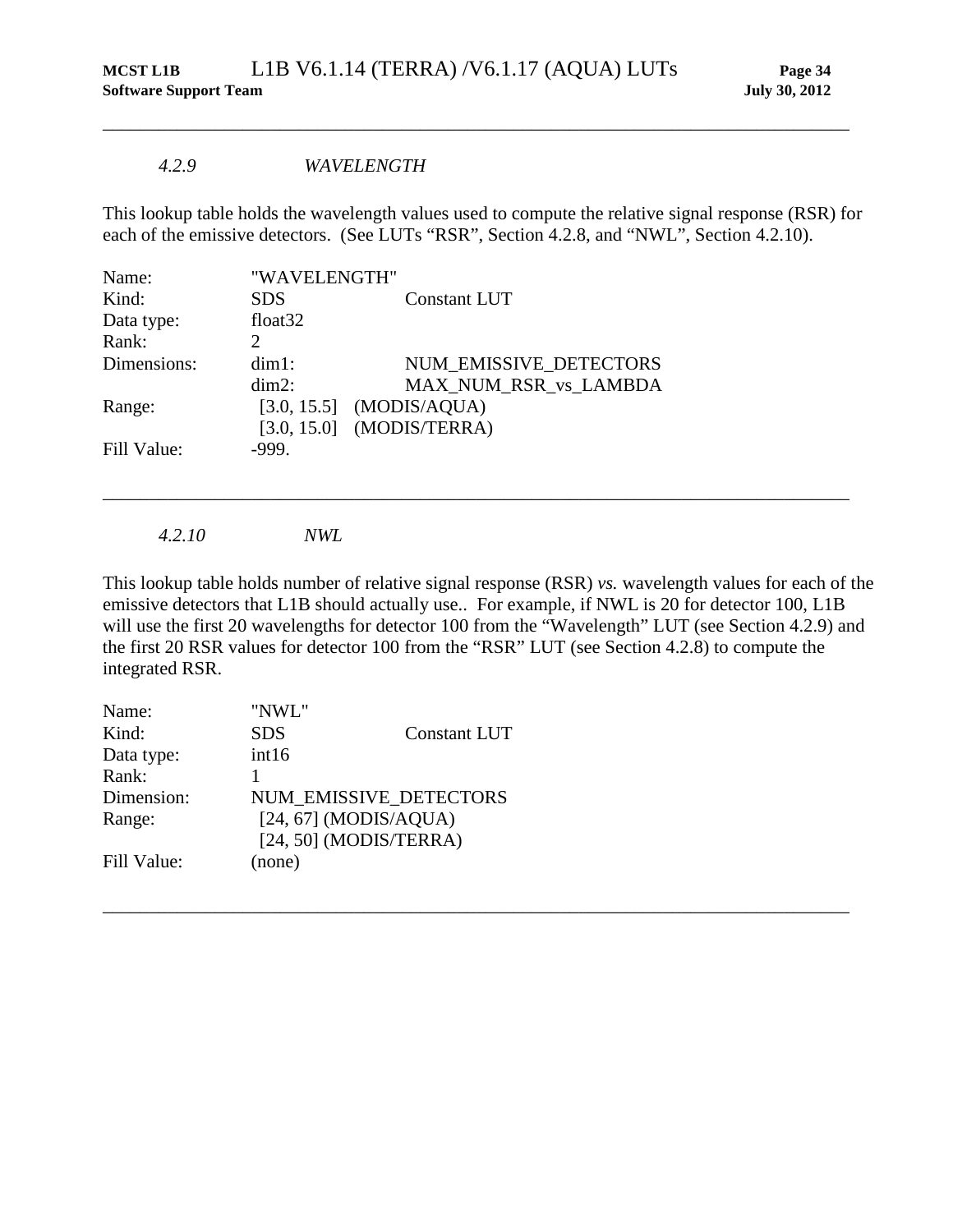### *4.2.11 A0*

This LUT holds the coefficients of polynomial fits of a0 *vs.* instrument temperature, where a0 is the constant coefficient of fits of radiance to dn.

\_\_\_\_\_\_\_\_\_\_\_\_\_\_\_\_\_\_\_\_\_\_\_\_\_\_\_\_\_\_\_\_\_\_\_\_\_\_\_\_\_\_\_\_\_\_\_\_\_\_\_\_\_\_\_\_\_\_\_\_\_\_\_\_\_\_\_\_\_\_\_\_\_\_\_\_\_\_\_\_

| Name:           | "A0"       |                          |
|-----------------|------------|--------------------------|
| Kind:           | <b>SDS</b> | <b>Step Function LUT</b> |
| Data type:      | float $32$ |                          |
| Intrinsic Rank: | 3          |                          |
| Dimensions:     | $dim1$ :   | NUM_a0_vs_T_inst_COEFF   |
|                 | $dim2$ :   | <b>NUM MIRROR SIDES</b>  |
|                 | $dim3$ :   | NUM EMISSIVE DETECTORS   |
| Fill Value:     | (none)     |                          |
|                 |            |                          |
|                 |            |                          |

*4.2.12 A2*

This LUT holds the coefficients of polynomial fits of a2 *vs.* instrument temperature, where a2 is the quadratic coefficient of fits of radiance to dn.

| Name:           | "A2"                |                          |
|-----------------|---------------------|--------------------------|
| Kind:           | <b>SDS</b>          | <b>Step Function LUT</b> |
| Data type:      | float <sub>32</sub> |                          |
| Intrinsic Rank: | 3                   |                          |
| Dimensions:     | $dim1$ :            | NUM_a2_vs_T_inst_COEFF   |
|                 | $dim2$ :            | <b>NUM MIRROR SIDES</b>  |
|                 | $dim3$ :            | NUM EMISSIVE DETECTORS   |
| Range:          | $[-1.0, 1.0]$       |                          |
| Fill Value:     | (none)              |                          |
|                 |                     |                          |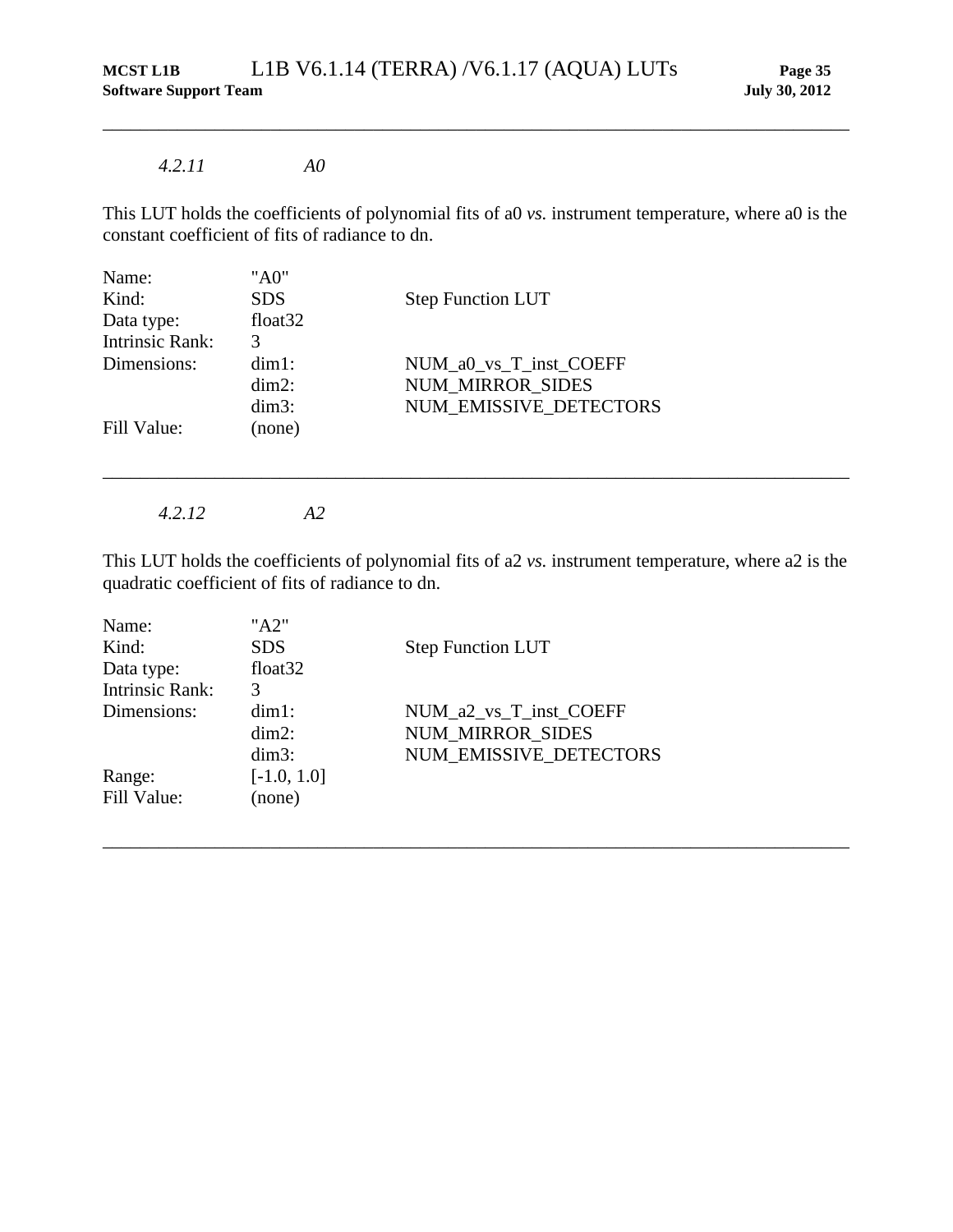## *4.2.13 Sigma\_a0*

This LUT contains uncertainty due to a0. Terra: on-orbit trends; Aqua: pre-launch.

\_\_\_\_\_\_\_\_\_\_\_\_\_\_\_\_\_\_\_\_\_\_\_\_\_\_\_\_\_\_\_\_\_\_\_\_\_\_\_\_\_\_\_\_\_\_\_\_\_\_\_\_\_\_\_\_\_\_\_\_\_\_\_\_\_\_\_\_\_\_\_\_\_\_\_\_\_\_\_\_

\_\_\_\_\_\_\_\_\_\_\_\_\_\_\_\_\_\_\_\_\_\_\_\_\_\_\_\_\_\_\_\_\_\_\_\_\_\_\_\_\_\_\_\_\_\_\_\_\_\_\_\_\_\_\_\_\_\_\_\_\_\_\_\_\_\_\_\_\_\_\_\_\_\_\_\_\_\_\_\_

| Name:       | "Sigma_a0"          |                          |
|-------------|---------------------|--------------------------|
| Kind:       | <b>SDS</b>          | <b>Step Function LUT</b> |
| Data type:  | float <sub>32</sub> |                          |
| Rank:       | 3                   |                          |
| Dimensions: | $dim1$ :            | NUM_a0_vs_T_inst_COEFF   |
|             | $dim2$ :            | <b>NUM MIRROR SIDES</b>  |
|             | $dim3$ :            | NUM EMISSIVE DETECTORS   |
| Range:      | N/A                 |                          |
| Fill Value: | (none)              |                          |
|             |                     |                          |

*4.2.14 Sigma\_a2*

This LUT contains uncertainte due to a2. Terra: on-orbit trends; Aqua: pre-launch.

| Name:       | "Sigma_a2"          |                          |
|-------------|---------------------|--------------------------|
| Kind:       | <b>SDS</b>          | <b>Step Function LUT</b> |
| Data type:  | float <sub>32</sub> |                          |
| Rank:       | 3                   |                          |
| Dimensions: | $dim1$ :            | NUM a2 vs T inst COEFF   |
|             | $dim2$ :            | NUM_MIRROR_SIDES         |
|             | $dim3$ :            | NUM EMISSIVE DETECTORS   |
| Range:      | N/A                 |                          |
| Fill Value: | (none)              |                          |
|             |                     |                          |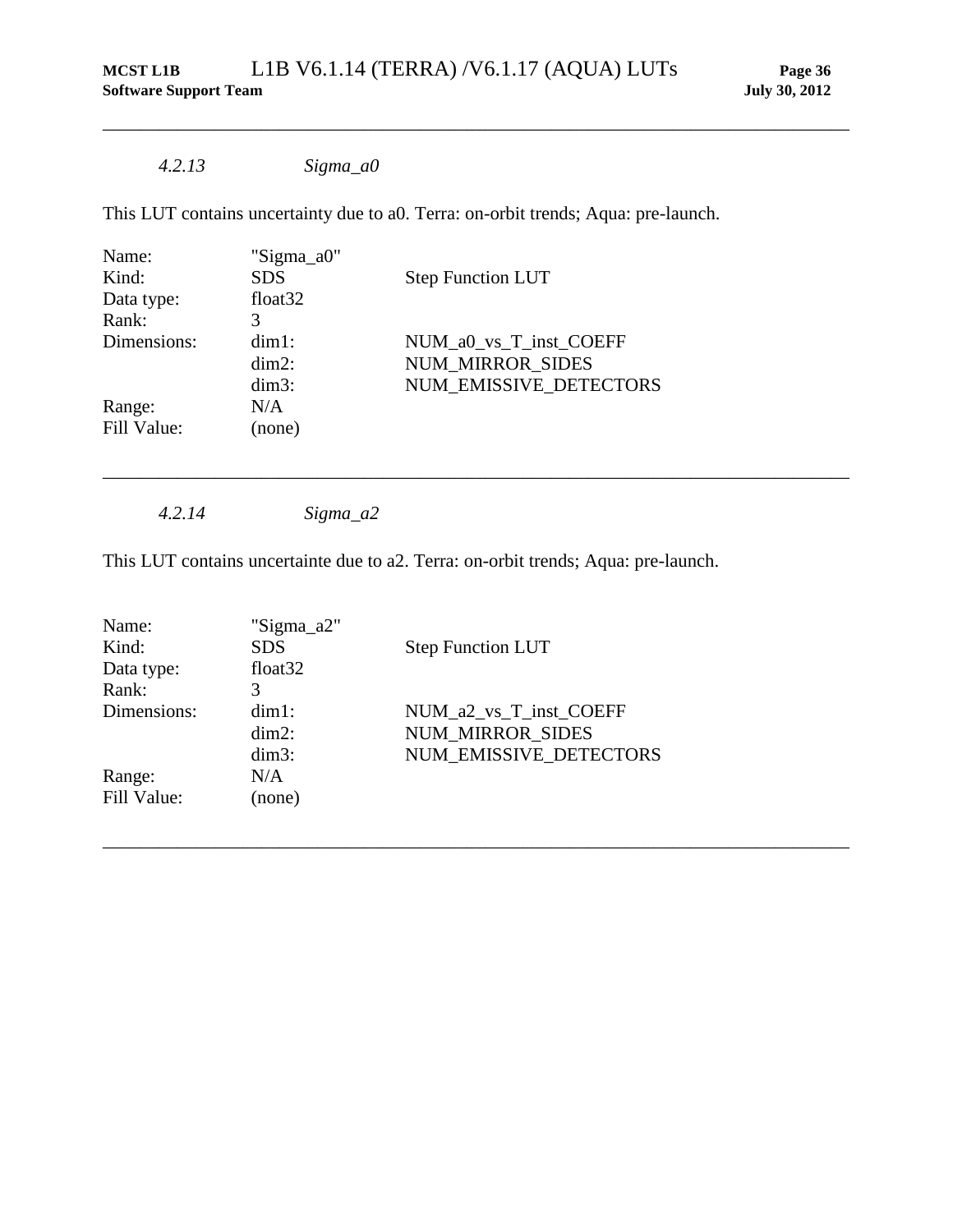\_\_\_\_\_\_\_\_\_\_\_\_\_\_\_\_\_\_\_\_\_\_\_\_\_\_\_\_\_\_\_\_\_\_\_\_\_\_\_\_\_\_\_\_\_\_\_\_\_\_\_\_\_\_\_\_\_\_\_\_\_\_\_\_\_\_\_\_\_\_\_\_\_\_\_\_\_\_\_\_

\_\_\_\_\_\_\_\_\_\_\_\_\_\_\_\_\_\_\_\_\_\_\_\_\_\_\_\_\_\_\_\_\_\_\_\_\_\_\_\_\_\_\_\_\_\_\_\_\_\_\_\_\_\_\_\_\_\_\_\_\_\_\_\_\_\_\_\_\_\_\_\_\_\_\_\_\_\_\_\_

## *4.2.15 Sigma\_b1\_B21*

This LUT contains the uncertainty due to Band 21 b1 (on-orbit trends).

| Name:       | "Sigma_b1_B21"      |                          |
|-------------|---------------------|--------------------------|
| Kind:       | <b>SDS</b>          | <b>Step Function LUT</b> |
| Data type:  | float <sub>32</sub> |                          |
| Rank:       |                     |                          |
| Dimensions: | $dim1$ :            | DETECTORS PER 1KM BAND   |
|             | $dim2$ :            | <b>NUM MIRROR SIDES</b>  |
| Range:      | N/A                 |                          |
| Fill Value: | (none)              |                          |
|             |                     |                          |

*4.2.16 Sigma\_epsilon\_bb*

This LUT contains the uncertainty due to BB emissivity (pre-launch values).

| "Sigma_epsilon_bb"        |                          |
|---------------------------|--------------------------|
| <b>SDS</b>                | <b>Step Function LUT</b> |
| float <sub>32</sub>       |                          |
|                           |                          |
| <b>NUM EMISSIVE BANDS</b> |                          |
| N/A                       |                          |
| (none)                    |                          |
|                           |                          |

*4.2.17 Sigma\_epsilon\_cav*

This LUT contains the uncertainty due to cavity emissivity (0.05, our estimation at time).

\_\_\_\_\_\_\_\_\_\_\_\_\_\_\_\_\_\_\_\_\_\_\_\_\_\_\_\_\_\_\_\_\_\_\_\_\_\_\_\_\_\_\_\_\_\_\_\_\_\_\_\_\_\_\_\_\_\_\_\_\_\_\_\_\_\_\_\_\_\_\_\_\_\_\_\_\_\_\_\_

| "Sigma_epsilon_cav"       |                          |
|---------------------------|--------------------------|
| <b>SDS</b>                | <b>Step Function LUT</b> |
| float <sub>32</sub>       |                          |
|                           |                          |
| <b>NUM EMISSIVE BANDS</b> |                          |
| N/A                       |                          |
| (none)                    |                          |
|                           |                          |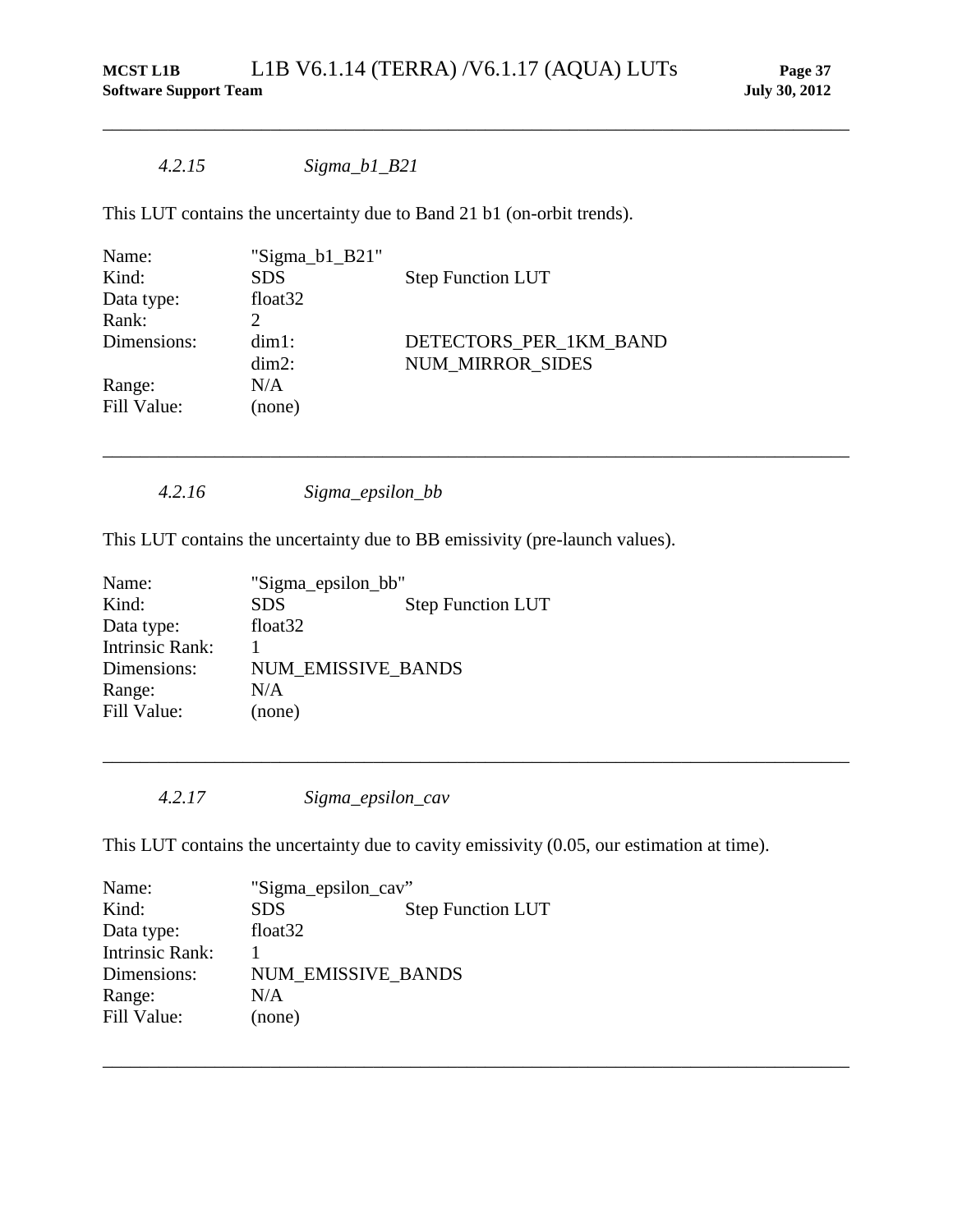*4.2.18 Sigma\_L\_Tbb*

This LUT contains the uncertainty due to BB temperature (0.05K, our estimation at time).

\_\_\_\_\_\_\_\_\_\_\_\_\_\_\_\_\_\_\_\_\_\_\_\_\_\_\_\_\_\_\_\_\_\_\_\_\_\_\_\_\_\_\_\_\_\_\_\_\_\_\_\_\_\_\_\_\_\_\_\_\_\_\_\_\_\_\_\_\_\_\_\_\_\_\_\_\_\_\_\_

| Name:                  | "Sigma_L_Tbb"             |                          |
|------------------------|---------------------------|--------------------------|
| Kind:                  | <b>SDS</b>                | <b>Step Function LUT</b> |
| Data type:             | float <sub>32</sub>       |                          |
| <b>Intrinsic Rank:</b> |                           |                          |
| Dimensions:            | <b>NUM EMISSIVE BANDS</b> |                          |
| Range:                 | N/A                       |                          |
| Fill Value:            | (none)                    |                          |

*4.2.19 Sigma\_L\_Tcav*

This LUT contains the uncertainty due to cavity temperature (1.0K, our estimation at time).

\_\_\_\_\_\_\_\_\_\_\_\_\_\_\_\_\_\_\_\_\_\_\_\_\_\_\_\_\_\_\_\_\_\_\_\_\_\_\_\_\_\_\_\_\_\_\_\_\_\_\_\_\_\_\_\_\_\_\_\_\_\_\_\_\_\_\_\_\_\_\_\_\_\_\_\_\_\_\_\_

| Name:                  | "Sigma_L_Tcav"      |                          |
|------------------------|---------------------|--------------------------|
| Kind:                  | <b>SDS</b>          | <b>Step Function LUT</b> |
| Data type:             | float <sub>32</sub> |                          |
| <b>Intrinsic Rank:</b> |                     |                          |
| Dimensions:            | NUM EMISSIVE BANDS  |                          |
| Range:                 | N/A                 |                          |
| Fill Value:            | (none)              |                          |

*4.2.20 Sigma\_L\_Tsm*

This LUT contains the uncertainty due to scan mirror temperature (1.0K, our estimation at time).

\_\_\_\_\_\_\_\_\_\_\_\_\_\_\_\_\_\_\_\_\_\_\_\_\_\_\_\_\_\_\_\_\_\_\_\_\_\_\_\_\_\_\_\_\_\_\_\_\_\_\_\_\_\_\_\_\_\_\_\_\_\_\_\_\_\_\_\_\_\_\_\_\_\_\_\_\_\_\_\_

| Name:                  | "Sigma_L_Tsm"             |                          |
|------------------------|---------------------------|--------------------------|
| Kind:                  | <b>SDS</b>                | <b>Step Function LUT</b> |
| Data type:             | float <sub>32</sub>       |                          |
| <b>Intrinsic Rank:</b> |                           |                          |
| Dimensions:            | <b>NUM EMISSIVE BANDS</b> |                          |
| Range:                 | N/A                       |                          |
| Fill Value:            | (none)                    |                          |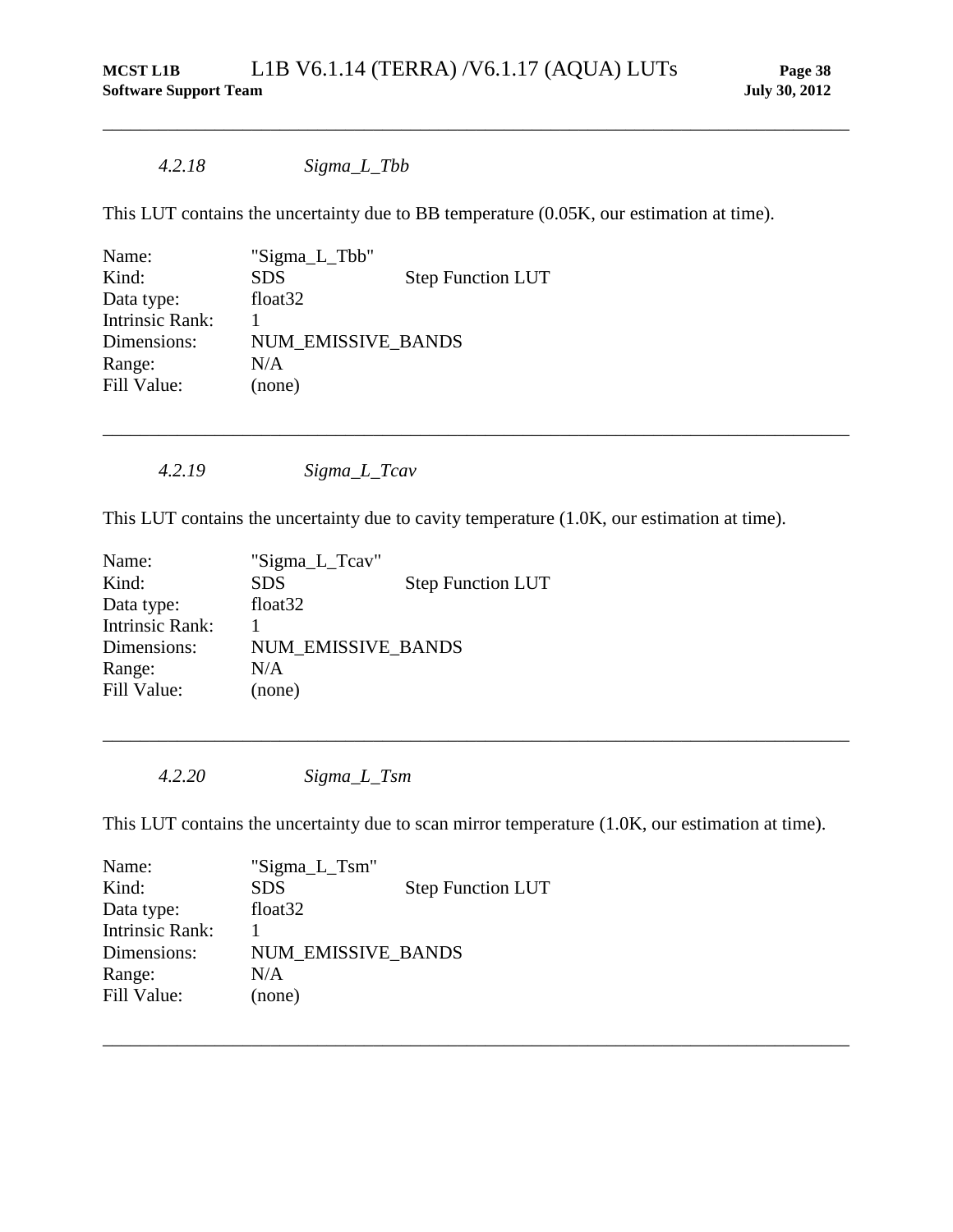\_\_\_\_\_\_\_\_\_\_\_\_\_\_\_\_\_\_\_\_\_\_\_\_\_\_\_\_\_\_\_\_\_\_\_\_\_\_\_\_\_\_\_\_\_\_\_\_\_\_\_\_\_\_\_\_\_\_\_\_\_\_\_\_\_\_\_\_\_\_\_\_\_\_\_\_\_\_\_\_

## *4.2.21 Sigma\_L\_lambda*

This LUT contains the uncertainty due to lambda (pre-launch values).

| Name:           | "Sigma_L_lambda"    |                           |
|-----------------|---------------------|---------------------------|
| Kind:           | <b>SDS</b>          | <b>Step Function LUT</b>  |
| Data type:      | float <sub>32</sub> |                           |
| Intrinsic Rank: | $\mathcal{D}$       |                           |
| Dimensions:     | $dim1$ :            | <b>NUM EMISSIVE BANDS</b> |
|                 | $dim2$ :            | NUM_1ST_ORDER_COEFFS      |
| Range:          | N/A                 |                           |
| Fill Value:     | (none)              |                           |
|                 |                     |                           |

*4.2.22 Sigma\_RVS\_ev*

This LUT contains the uncertainty due to EV RVS. Terra: DSM in 2003; Aqua: pre-launch.

\_\_\_\_\_\_\_\_\_\_\_\_\_\_\_\_\_\_\_\_\_\_\_\_\_\_\_\_\_\_\_\_\_\_\_\_\_\_\_\_\_\_\_\_\_\_\_\_\_\_\_\_\_\_\_\_\_\_\_\_\_\_\_\_\_\_\_\_\_\_\_\_\_\_\_\_\_\_\_\_

| Name:                  | "Sigma_RVS_ev"      |                           |
|------------------------|---------------------|---------------------------|
| Kind:                  | <b>SDS</b>          | <b>Step Function LUT</b>  |
| Data type:             | float <sub>32</sub> |                           |
| <b>Intrinsic Rank:</b> | 4                   |                           |
| Dimensions:            | $dim1$ :            | <b>NUM EMISSIVE BANDS</b> |
|                        | $dim2$ :            | DETECTORS PER 1KM BAND    |
|                        | $dim3$ :            | <b>NUM MIRROR SIDES</b>   |
|                        | $dim4$ :            | NUM 2ND ORDER COEFFS      |
| Range:                 | N/A                 |                           |
| Fill Value:            | (none)              |                           |

*<sup>4.2.23</sup> pcx\_ui\_factor*

This LUT contains the uncertainty due to PC X-talk (B32-36), on-orbit nighttime-day-mode trends.

| Name:                  | "pcx_ui_factor"     |                          |
|------------------------|---------------------|--------------------------|
| Kind:                  | <b>SDS</b>          | <b>Step Function LUT</b> |
| Data type:             | float <sub>32</sub> |                          |
| <b>Intrinsic Rank:</b> |                     |                          |
| Dimensions:            | NUM PC XT BAND      |                          |
| Range:                 | N/A                 |                          |
| Fill Value:            | (none)              |                          |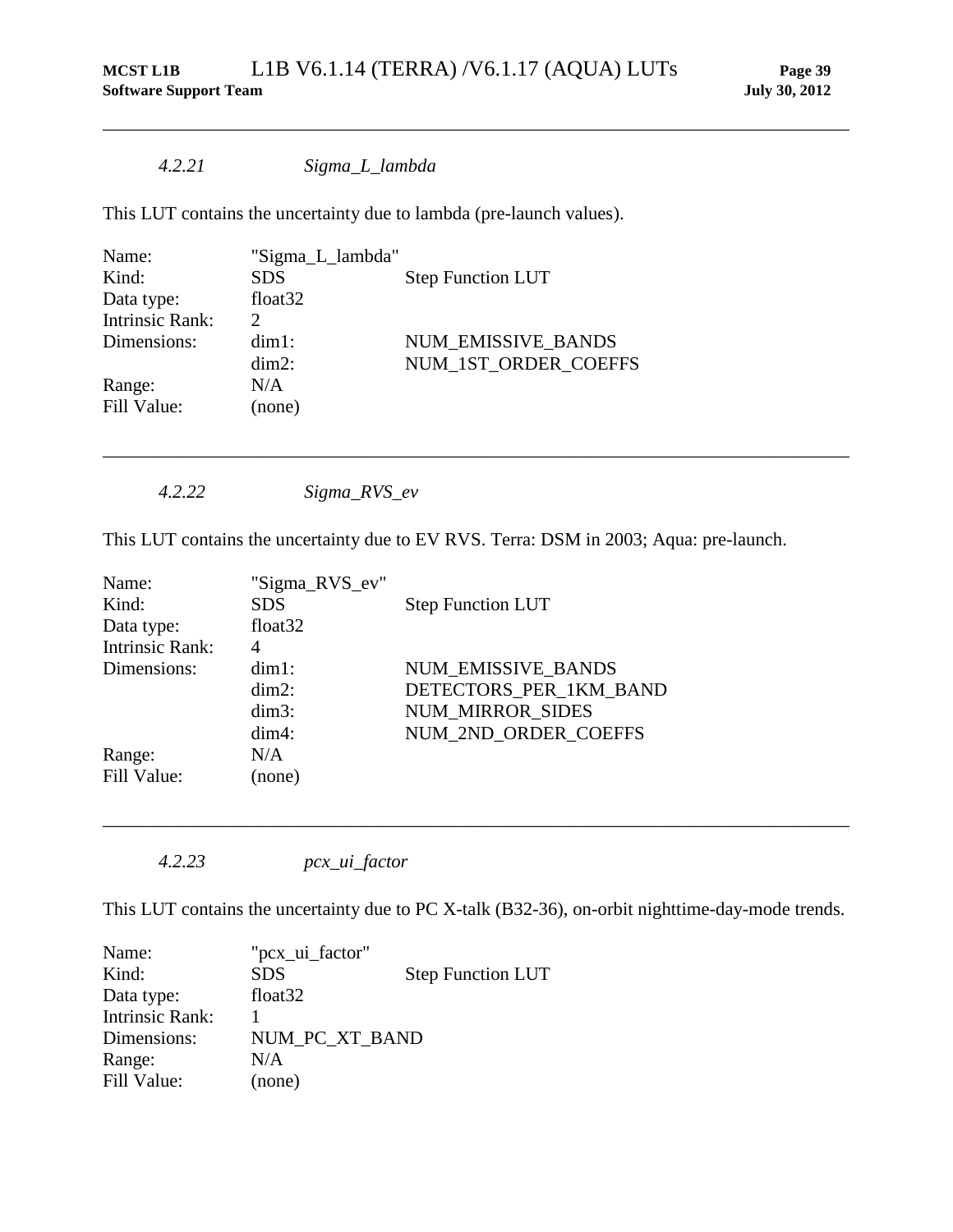### *4.2.24 BB\_DN\_first\_frame\_to\_use*

This LUT holds the index (0 through N-1) of the first frame to use in computing the average blackbody (BB) DN.

\_\_\_\_\_\_\_\_\_\_\_\_\_\_\_\_\_\_\_\_\_\_\_\_\_\_\_\_\_\_\_\_\_\_\_\_\_\_\_\_\_\_\_\_\_\_\_\_\_\_\_\_\_\_\_\_\_\_\_\_\_\_\_\_\_\_\_\_\_\_\_\_\_\_\_\_\_\_\_\_

| "BB_DN_first_frame_to_use" |                     |
|----------------------------|---------------------|
| <b>SDS</b>                 | <b>Constant LUT</b> |
| int16                      |                     |
|                            |                     |
|                            |                     |
| [0, 49]                    |                     |
| (none)                     |                     |
|                            |                     |

## *4.2.25 BB\_DN\_number\_of\_frames\_to\_use*

This LUT holds the number of frames to use in computing the average blackbody (BB) DN.

\_\_\_\_\_\_\_\_\_\_\_\_\_\_\_\_\_\_\_\_\_\_\_\_\_\_\_\_\_\_\_\_\_\_\_\_\_\_\_\_\_\_\_\_\_\_\_\_\_\_\_\_\_\_\_\_\_\_\_\_\_\_\_\_\_\_\_\_\_\_\_\_\_\_\_\_\_\_\_\_

| "BB_DN_number_of_frames_to_use" |                     |  |
|---------------------------------|---------------------|--|
| <b>SDS</b>                      | <b>Constant LUT</b> |  |
| int16                           |                     |  |
|                                 |                     |  |
|                                 |                     |  |
| [1, 50]                         |                     |  |
| (none)                          |                     |  |
|                                 |                     |  |

*4.2.26 SV\_DN\_first\_frame\_to\_use*

This LUT holds the index (0 through N-1) of the first frame to use in computing the average spaceview (SV) DN.

\_\_\_\_\_\_\_\_\_\_\_\_\_\_\_\_\_\_\_\_\_\_\_\_\_\_\_\_\_\_\_\_\_\_\_\_\_\_\_\_\_\_\_\_\_\_\_\_\_\_\_\_\_\_\_\_\_\_\_\_\_\_\_\_\_\_\_\_\_\_\_\_\_\_\_\_\_\_\_\_

| Name:       | "SV_DN_first_frame_to_use" |                     |
|-------------|----------------------------|---------------------|
| Kind:       | <b>SDS</b>                 | <b>Constant LUT</b> |
| Data type:  | int16                      |                     |
| Rank:       |                            |                     |
| Dimension:  |                            |                     |
| Range:      | [0, 49]                    |                     |
| Fill Value: | (none)                     |                     |
|             |                            |                     |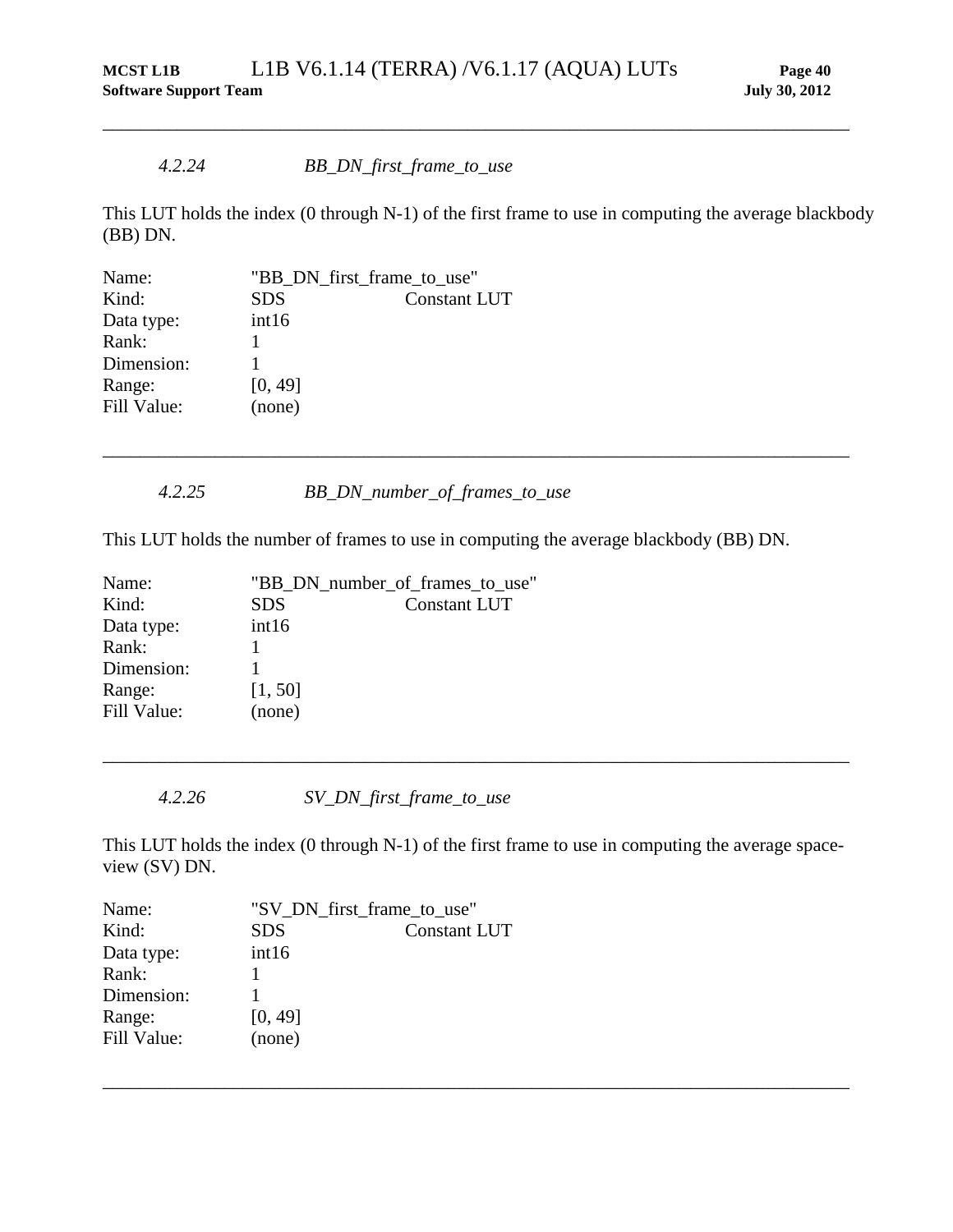### *4.2.27 SV\_DN\_number\_of\_frames\_to\_use*

This LUT holds the number of frames to use in computing the average space-view (SV) DN.

\_\_\_\_\_\_\_\_\_\_\_\_\_\_\_\_\_\_\_\_\_\_\_\_\_\_\_\_\_\_\_\_\_\_\_\_\_\_\_\_\_\_\_\_\_\_\_\_\_\_\_\_\_\_\_\_\_\_\_\_\_\_\_\_\_\_\_\_\_\_\_\_\_\_\_\_\_\_\_\_

| Name:       |            | "SV_DN_number_of_frames_to_use" |
|-------------|------------|---------------------------------|
| Kind:       | <b>SDS</b> | Constant LUT                    |
| Data type:  | int16      |                                 |
| Rank:       |            |                                 |
| Dimension:  |            |                                 |
| Range:      | [1, 50]    |                                 |
| Fill Value: | (none)     |                                 |
|             |            |                                 |

*4.2.28 SV\_DN\_moon\_include\_frames*

This LUT holds the number of frames to use when calculating average space-view (SV) DN, when the moon is in the SV keep-out-box. If the moon is determined to be in the SV KOB, the 50 SV DN frames are sorted from the lowest to the highest values. The lowest "SV\_DN\_moon\_include\_frames" are used to calculate average SV DN using the same logic as is done for the case when the moon is not in the SV KOB.

\_\_\_\_\_\_\_\_\_\_\_\_\_\_\_\_\_\_\_\_\_\_\_\_\_\_\_\_\_\_\_\_\_\_\_\_\_\_\_\_\_\_\_\_\_\_\_\_\_\_\_\_\_\_\_\_\_\_\_\_\_\_\_\_\_\_\_\_\_\_\_\_\_\_\_\_\_\_\_\_

| Name:       | "SV DN moon include frames" |                     |  |
|-------------|-----------------------------|---------------------|--|
| Kind:       | <b>SDS</b>                  | <b>Constant LUT</b> |  |
| Data type:  | int16                       |                     |  |
| Rank:       |                             |                     |  |
| Dimension:  |                             |                     |  |
| Range:      | [0, 50]                     |                     |  |
| Fill Value: | (none)                      |                     |  |
|             |                             |                     |  |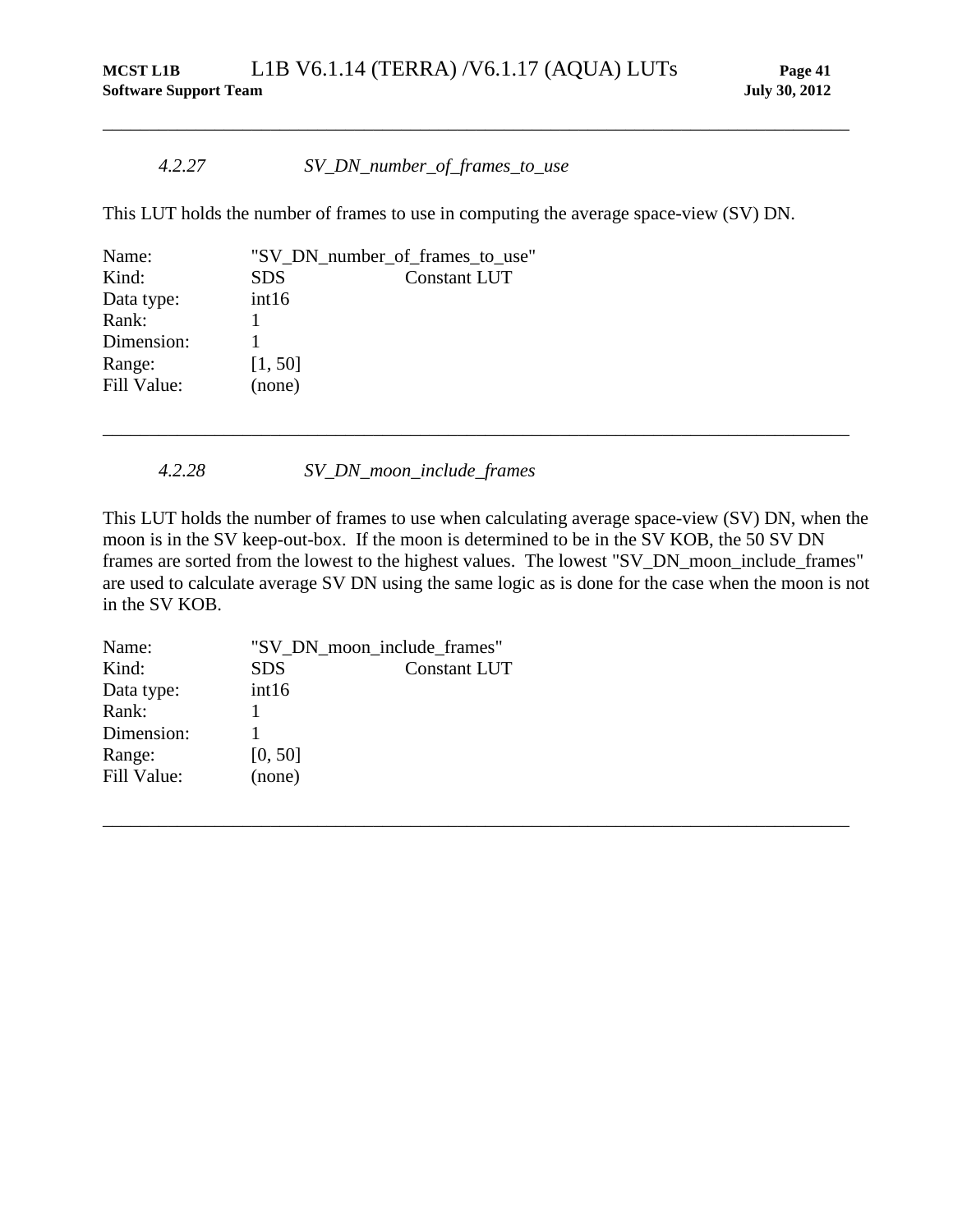### *4.2.29 num\_overlap\_scans\_b1*

This LUT defines the number of scans in leading and trailing granules to use for cross-granule averaging of b1. In the leading granule, these scans come from the end of the granule. In the trailing granule these scans from the beginning of the granule.

\_\_\_\_\_\_\_\_\_\_\_\_\_\_\_\_\_\_\_\_\_\_\_\_\_\_\_\_\_\_\_\_\_\_\_\_\_\_\_\_\_\_\_\_\_\_\_\_\_\_\_\_\_\_\_\_\_\_\_\_\_\_\_\_\_\_\_\_\_\_\_\_\_\_\_\_\_\_\_\_

| Name:       | "num_overlap_scans_b1" |                     |  |
|-------------|------------------------|---------------------|--|
| Kind:       | <b>SDS</b>             | <b>Constant LUT</b> |  |
| Data type:  | int16                  |                     |  |
| Rank:       |                        |                     |  |
| Dimension:  |                        |                     |  |
| Range:      | [0, 100]               |                     |  |
| Fill Value: | (none)                 |                     |  |
| Values:     | Presently 40.          |                     |  |
|             |                        |                     |  |

*4.2.30 T\_ins\_function\_flag*

<span id="page-47-0"></span>There are 4 thermistors, which may be used to determine the instrument temperature. This LUT holds the off-line determination of whether any of these may be used to perform this function. A value of 1 (one) means that the thermistor may be used to determine instrument temperature. A value of zero means that the thermistor should not be used.

| Name:       | "T_ins_function_flag" |                       |  |
|-------------|-----------------------|-----------------------|--|
| Kind:       | <b>SDS</b>            | <b>Constant LUT</b>   |  |
| Data type:  | int32                 |                       |  |
| Rank:       |                       |                       |  |
| Dimension:  |                       | NUM T INS THERMISTORS |  |
| Range:      | [0, 1]                |                       |  |
| Fill Value: | (none)                |                       |  |

| index | telemetry point        |
|-------|------------------------|
|       | TP AO SMIR OBJ         |
|       | TP AO LWIR OBJ         |
|       | TP AO SMIR LENS        |
|       | <b>TP AO LWIR LENS</b> |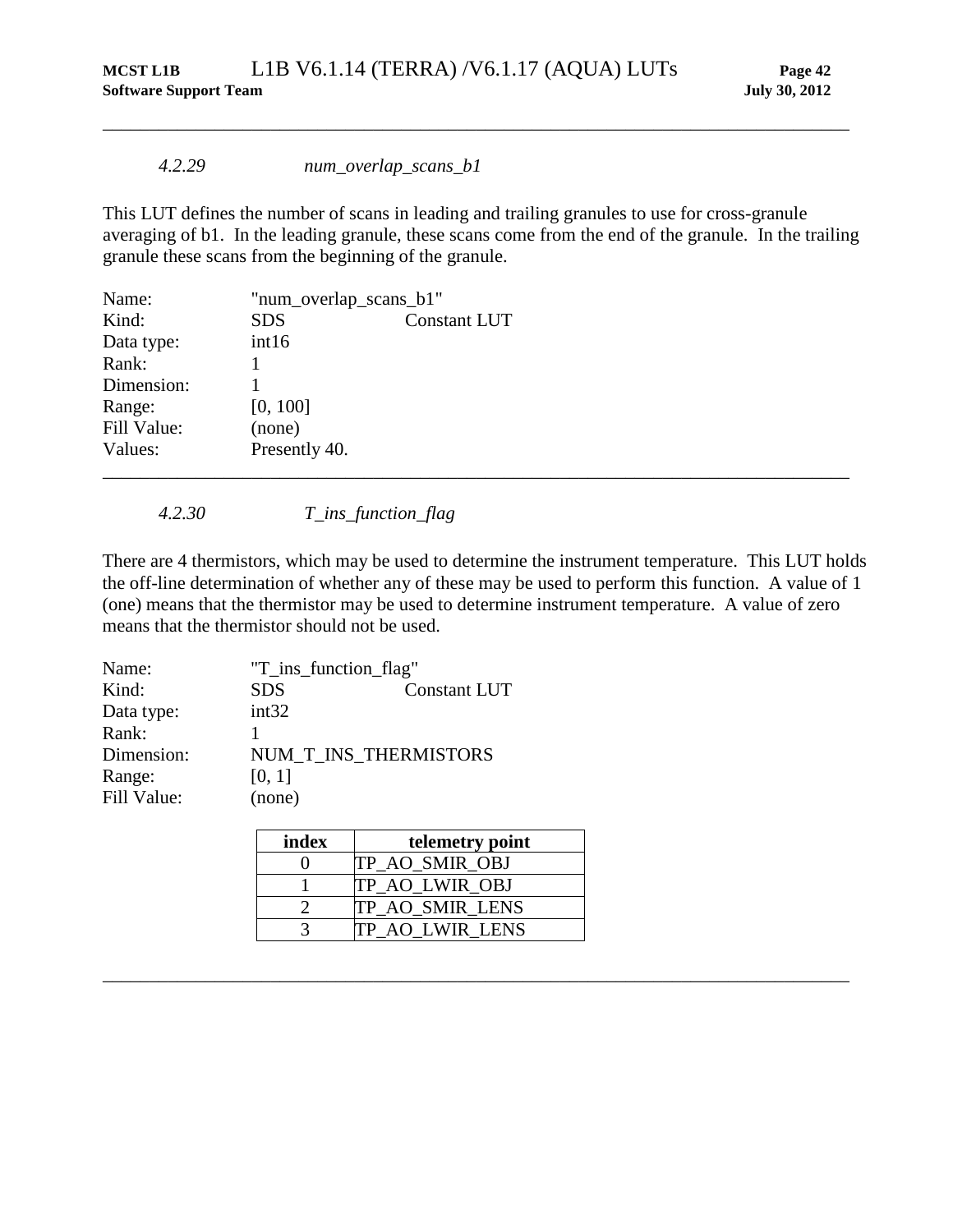## *4.2.31 T\_ins\_default*

This LUT holds the default value of instrument temperature in Kelvins to use if, on any scan, none of the four thermistors (described above in the T\_ins\_function\_flag LUT, Section [4.2.30\)](#page-47-0) was found suitable for providing the on line instrument temperature.

\_\_\_\_\_\_\_\_\_\_\_\_\_\_\_\_\_\_\_\_\_\_\_\_\_\_\_\_\_\_\_\_\_\_\_\_\_\_\_\_\_\_\_\_\_\_\_\_\_\_\_\_\_\_\_\_\_\_\_\_\_\_\_\_\_\_\_\_\_\_\_\_\_\_\_\_\_\_\_\_

| Name:       | "T ins default"     |                     |
|-------------|---------------------|---------------------|
| Kind:       | <b>SDS</b>          | <b>Constant LUT</b> |
| Data type:  | Float <sub>32</sub> |                     |
| Rank:       |                     |                     |
| Dimension:  |                     |                     |
| Range:      | [200., 300.]        |                     |
| Fill Value: | (none)              |                     |

*4.2.32 T\_ins\_offset*

This LUT holds the thermistor-dependent offset value of instrument temperature in Kelvins to in the equation for computing the instrument temperature. These offsets are determined off-line.

\_\_\_\_\_\_\_\_\_\_\_\_\_\_\_\_\_\_\_\_\_\_\_\_\_\_\_\_\_\_\_\_\_\_\_\_\_\_\_\_\_\_\_\_\_\_\_\_\_\_\_\_\_\_\_\_\_\_\_\_\_\_\_\_\_\_\_\_\_\_\_\_\_\_\_\_\_\_\_\_

| Name:       | "T ins offset"        |                     |
|-------------|-----------------------|---------------------|
| Kind:       | <b>SDS</b>            | <b>Constant LUT</b> |
| Data type:  | float <sub>32</sub>   |                     |
| Rank:       |                       |                     |
| Dimension:  | NUM T INS THERMISTORS |                     |
| Range:      | $[-15., 15.]$         |                     |
| Fill Value: | (none)                |                     |

| index | telemetry point |
|-------|-----------------|
|       | TP_AO_SMIR_OBJ  |
|       | TP AO LWIR OBJ  |
|       | TP_AO_SMIR_LENS |
|       | TP AO LWIR LENS |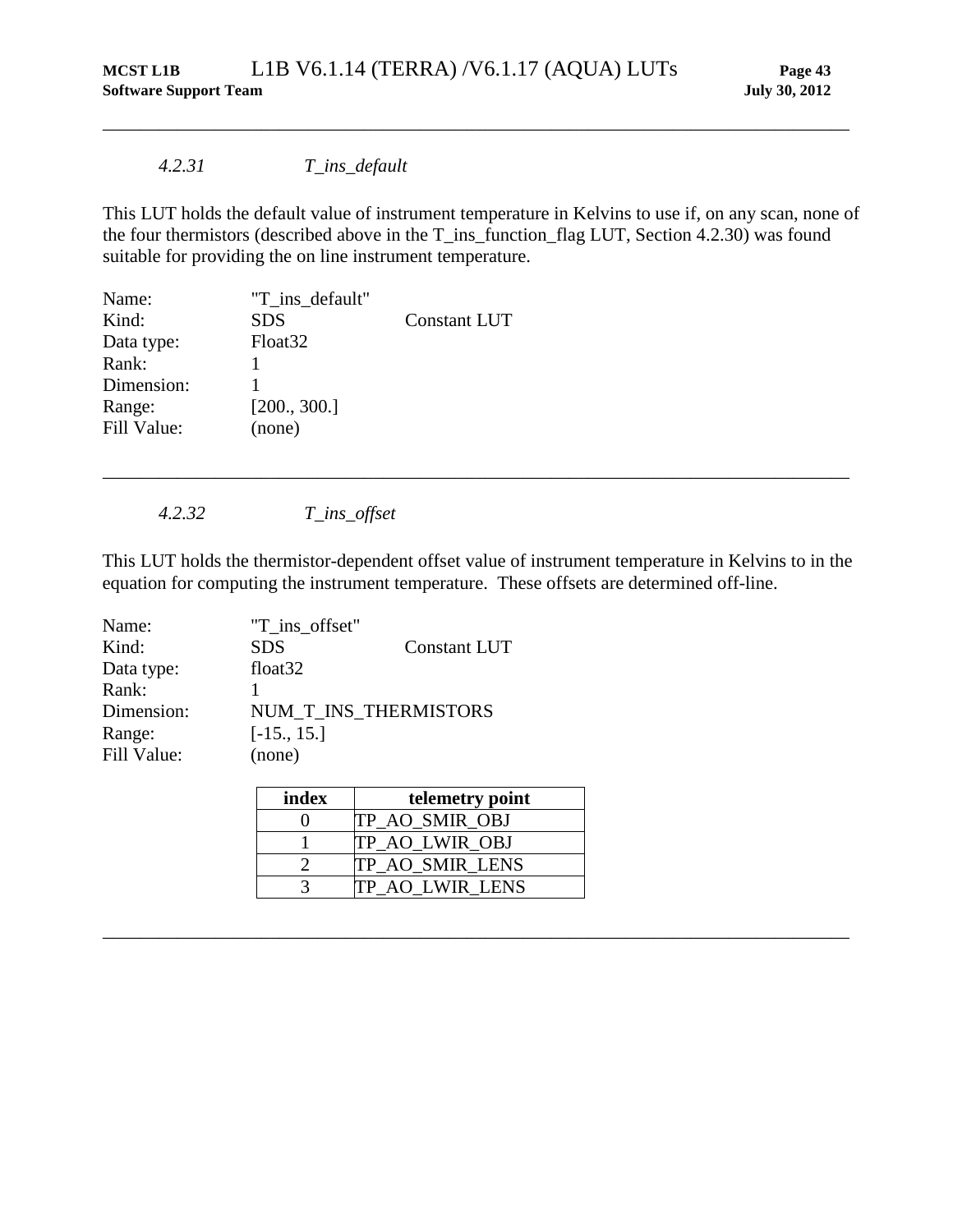### *4.2.33 T\_cav\_function\_flag*

There are 4 thermistors that may be used for determining the instrument scan cavity temperature, T\_cav. This LUT holds the off-line determination of whether any of these may be used to perform this function. A value of 1 (one) means that the thermistor may be used to determine instrument temperature. A value of zero means that the thermistor should not be used.

\_\_\_\_\_\_\_\_\_\_\_\_\_\_\_\_\_\_\_\_\_\_\_\_\_\_\_\_\_\_\_\_\_\_\_\_\_\_\_\_\_\_\_\_\_\_\_\_\_\_\_\_\_\_\_\_\_\_\_\_\_\_\_\_\_\_\_\_\_\_\_\_\_\_\_\_\_\_\_\_

| Name:       | "T_cav_function_flag" |                       |  |
|-------------|-----------------------|-----------------------|--|
| Kind:       | <b>SDS</b>            | <b>Constant LUT</b>   |  |
| Data type:  | int32                 |                       |  |
| Rank:       |                       |                       |  |
| Dimension:  |                       | NUM T CAV THERMISTORS |  |
| Range:      | [0, 1]                |                       |  |
| Fill Value: | (none)                |                       |  |

| <b>Index</b> | telemetry point         |
|--------------|-------------------------|
|              | <b>TP MF CALBKHD SR</b> |
|              | <b>TP SR SNOUT</b>      |
|              | <b>TP MF Z BKHD BB</b>  |
|              | TP MF CVR OP SR         |

*4.2.34 T\_cav\_default*

This LUT holds the default value of instrument scan cavity temperature in Kelvins to use if, on any scan, none of the four thermistors (described above in the T\_cav\_function\_flag LUT) was found suitable for providing the on-line scan cavity temperature.

\_\_\_\_\_\_\_\_\_\_\_\_\_\_\_\_\_\_\_\_\_\_\_\_\_\_\_\_\_\_\_\_\_\_\_\_\_\_\_\_\_\_\_\_\_\_\_\_\_\_\_\_\_\_\_\_\_\_\_\_\_\_\_\_\_\_\_\_\_\_\_\_\_\_\_\_\_\_\_\_

| "T cav default"     |                     |
|---------------------|---------------------|
| <b>SDS</b>          | <b>Constant LUT</b> |
| float <sub>32</sub> |                     |
|                     |                     |
|                     |                     |
| [230, 300]          |                     |
| (none)              |                     |
|                     |                     |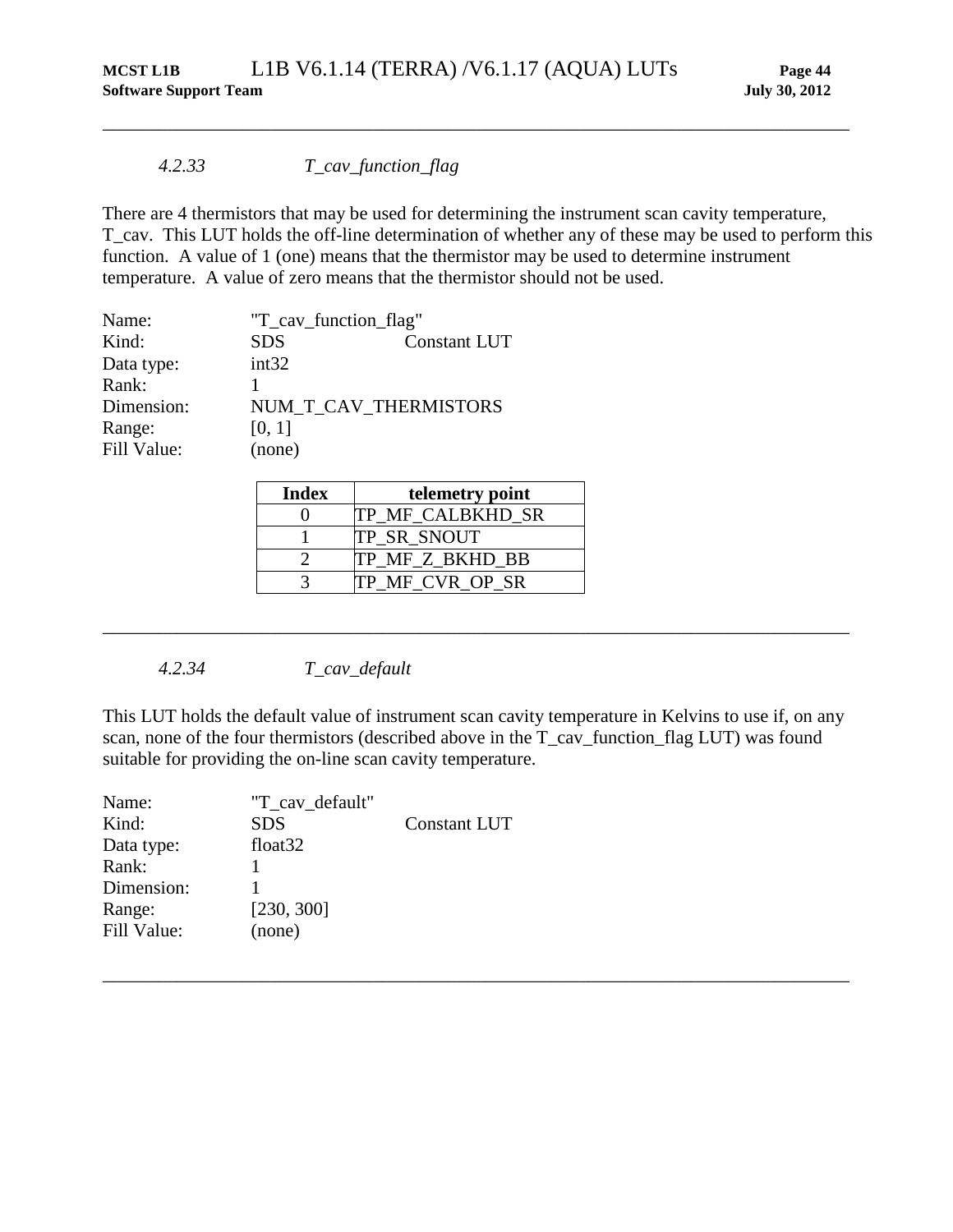### *4.2.35 T\_mir\_function\_flag*

There are 2 thermistors that may be used for determining the average mirror temperature, T\_mir. This LUT holds the off-line determination of whether any of these may be used to perform this function. A value of 1 (one) means that the thermistor may be used to determine temperature. A value of zero means that the thermistor should not be used.

\_\_\_\_\_\_\_\_\_\_\_\_\_\_\_\_\_\_\_\_\_\_\_\_\_\_\_\_\_\_\_\_\_\_\_\_\_\_\_\_\_\_\_\_\_\_\_\_\_\_\_\_\_\_\_\_\_\_\_\_\_\_\_\_\_\_\_\_\_\_\_\_\_\_\_\_\_\_\_\_

| Name:       | "T_mir_function_flag" |                     |  |
|-------------|-----------------------|---------------------|--|
| Kind:       | <b>SDS</b>            | <b>Constant LUT</b> |  |
| Data type:  | int32                 |                     |  |
| Rank:       |                       |                     |  |
| Dimension:  | NUM T MIR THERMISTORS |                     |  |
| Range:      | [0, 1]                |                     |  |
| Fill Value: | (none)                |                     |  |

| Index | telemetry point        |
|-------|------------------------|
|       | <b>TP SA RCT1 MIRE</b> |
|       | <b>TP SA RCT2 MIRE</b> |

*4.2.36 T\_mir\_default*

This LUT holds the default value of average mirror temperature in Kelvins to use if, on any scan, neither of the two mirror thermistors (described above) was found suitable for providing the on-line scan average mirror temperature.

\_\_\_\_\_\_\_\_\_\_\_\_\_\_\_\_\_\_\_\_\_\_\_\_\_\_\_\_\_\_\_\_\_\_\_\_\_\_\_\_\_\_\_\_\_\_\_\_\_\_\_\_\_\_\_\_\_\_\_\_\_\_\_\_\_\_\_\_\_\_\_\_\_\_\_\_\_\_\_\_

| Name:       | "T mir default"     |                     |
|-------------|---------------------|---------------------|
| Kind:       | <b>SDS</b>          | <b>Constant LUT</b> |
| Data type:  | float <sub>32</sub> |                     |
| Rank:       |                     |                     |
| Dimension:  |                     |                     |
| Range:      | [230, 300]          |                     |
| Fill Value: | (none)              |                     |
|             |                     |                     |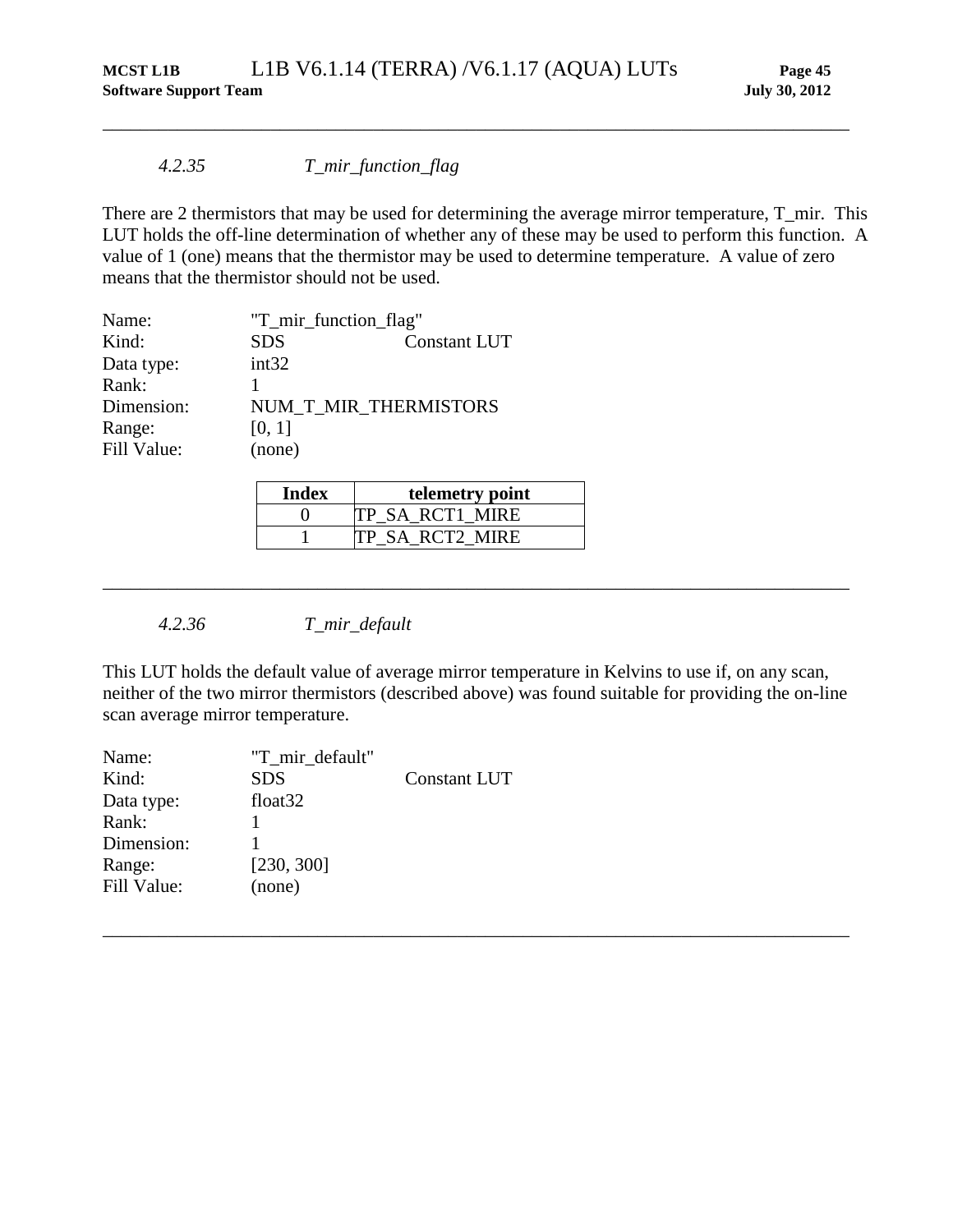## *4.2.37 BB\_Weight*

There are 12 blackbody (BB) thermistors that may be used for determining the average blackbody temperature. This LUT holds a weighting factor to be applied in computing the average. This array should only be populated with 1's and 0's.

\_\_\_\_\_\_\_\_\_\_\_\_\_\_\_\_\_\_\_\_\_\_\_\_\_\_\_\_\_\_\_\_\_\_\_\_\_\_\_\_\_\_\_\_\_\_\_\_\_\_\_\_\_\_\_\_\_\_\_\_\_\_\_\_\_\_\_\_\_\_\_\_\_\_\_\_\_\_\_\_

| Name:       | "BB_Weight"         |                     |
|-------------|---------------------|---------------------|
| Kind:       | <b>SDS</b>          | <b>Constant LUT</b> |
| Data type:  | float <sub>32</sub> |                     |
| Rank:       |                     |                     |
| Dimension:  | NUM BB THERMISTORS  |                     |
| Range:      | [0, 1]              |                     |
| Fill Value: | (none)              |                     |

*4.2.38 RVS\_TEB*

<span id="page-51-0"></span>This LUT holds the 2<sup>nd</sup> order polynomial coefficients used to compute the response *vs*. scan angle (RVS) as a function of frame number for the emissive bands. Polynomial evaluation will result in a normalized value of 1.0 at the center frame of the Solar diffuser sector (approximately 50.25 degrees).

\_\_\_\_\_\_\_\_\_\_\_\_\_\_\_\_\_\_\_\_\_\_\_\_\_\_\_\_\_\_\_\_\_\_\_\_\_\_\_\_\_\_\_\_\_\_\_\_\_\_\_\_\_\_\_\_\_\_\_\_\_\_\_\_\_\_\_\_\_\_\_\_\_\_\_\_\_\_\_\_

| Name:                  | "RVS TEB"           |                         |
|------------------------|---------------------|-------------------------|
| Kind:                  | <b>SDS</b>          | Piecewise Linear LUT    |
| Data type:             | float <sub>32</sub> |                         |
| <b>Intrinsic Rank:</b> | 4                   |                         |
| Dimensions:            | $dim1$ :            | NUM EMISSIVE BANDS      |
|                        | $dim2$ :            | DETECTORS PER 1KM BAND  |
|                        | $dim3$ :            | <b>NUM MIRROR SIDES</b> |
|                        | $dim4$ :            | NUM 2ND ORDER COEFFS    |
| Range:                 | $[-2.0E-4, 1.2]$    |                         |
| Fill Value:            | -999                |                         |
|                        |                     |                         |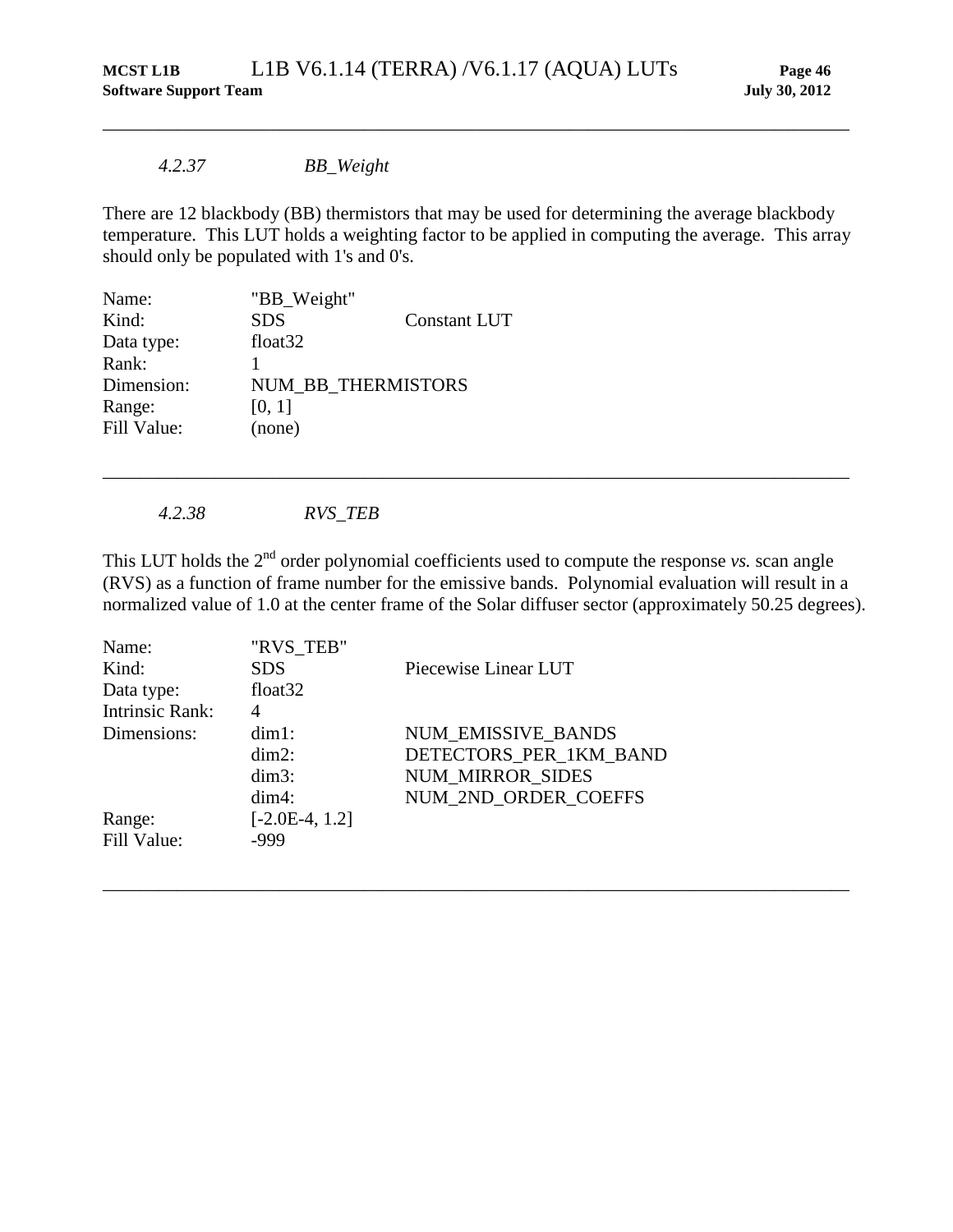### *4.2.39 RVS\_BB\_SV\_Frame\_No*

This LUT give the reference frame numbers to use when calculating the blackbody and space view RVS corrections respectively. The coefficients to use in the second order polynomial are given by the RVS\_TEB LUT (see Section [4.2.38\)](#page-51-0).

\_\_\_\_\_\_\_\_\_\_\_\_\_\_\_\_\_\_\_\_\_\_\_\_\_\_\_\_\_\_\_\_\_\_\_\_\_\_\_\_\_\_\_\_\_\_\_\_\_\_\_\_\_\_\_\_\_\_\_\_\_\_\_\_\_\_\_\_\_\_\_\_\_\_\_\_\_\_\_\_

| Name:       | "RVS_BB_SV_Frame_No"        |                     |  |
|-------------|-----------------------------|---------------------|--|
| Kind:       | <b>SDS</b>                  | <b>Constant LUT</b> |  |
| Data type:  | int16                       |                     |  |
| Rank:       |                             |                     |  |
| Dimension:  | $\mathcal{D}_{\mathcal{L}}$ |                     |  |
| Range:      | [0, 1353]                   |                     |  |
| Fill Value: | (none)                      |                     |  |

*4.2.40 Band\_21\_b1*

This lookup table holds the value of b1 to be used for each detector of MODIS Band 21. While other bands have values of b1 computed on-line, these values for Band 21 are calculated off-line.

\_\_\_\_\_\_\_\_\_\_\_\_\_\_\_\_\_\_\_\_\_\_\_\_\_\_\_\_\_\_\_\_\_\_\_\_\_\_\_\_\_\_\_\_\_\_\_\_\_\_\_\_\_\_\_\_\_\_\_\_\_\_\_\_\_\_\_\_\_\_\_\_\_\_\_\_\_\_\_\_

| Name:                  | "Band 21 b1"        |                          |
|------------------------|---------------------|--------------------------|
| Kind:                  | <b>SDS</b>          | <b>Step Function LUT</b> |
| Data type:             | float <sub>32</sub> |                          |
| <b>Intrinsic Rank:</b> | $\mathcal{D}$       |                          |
| Dimension:             | $dim1$ :            | DETECTORS PER 1KM BAND   |
|                        | $dim2$ :            | <b>NUM MIRROR SIDES</b>  |
| Range:                 | [0.005, 0.1]        |                          |
| Fill Value:            | (none)              |                          |
|                        |                     |                          |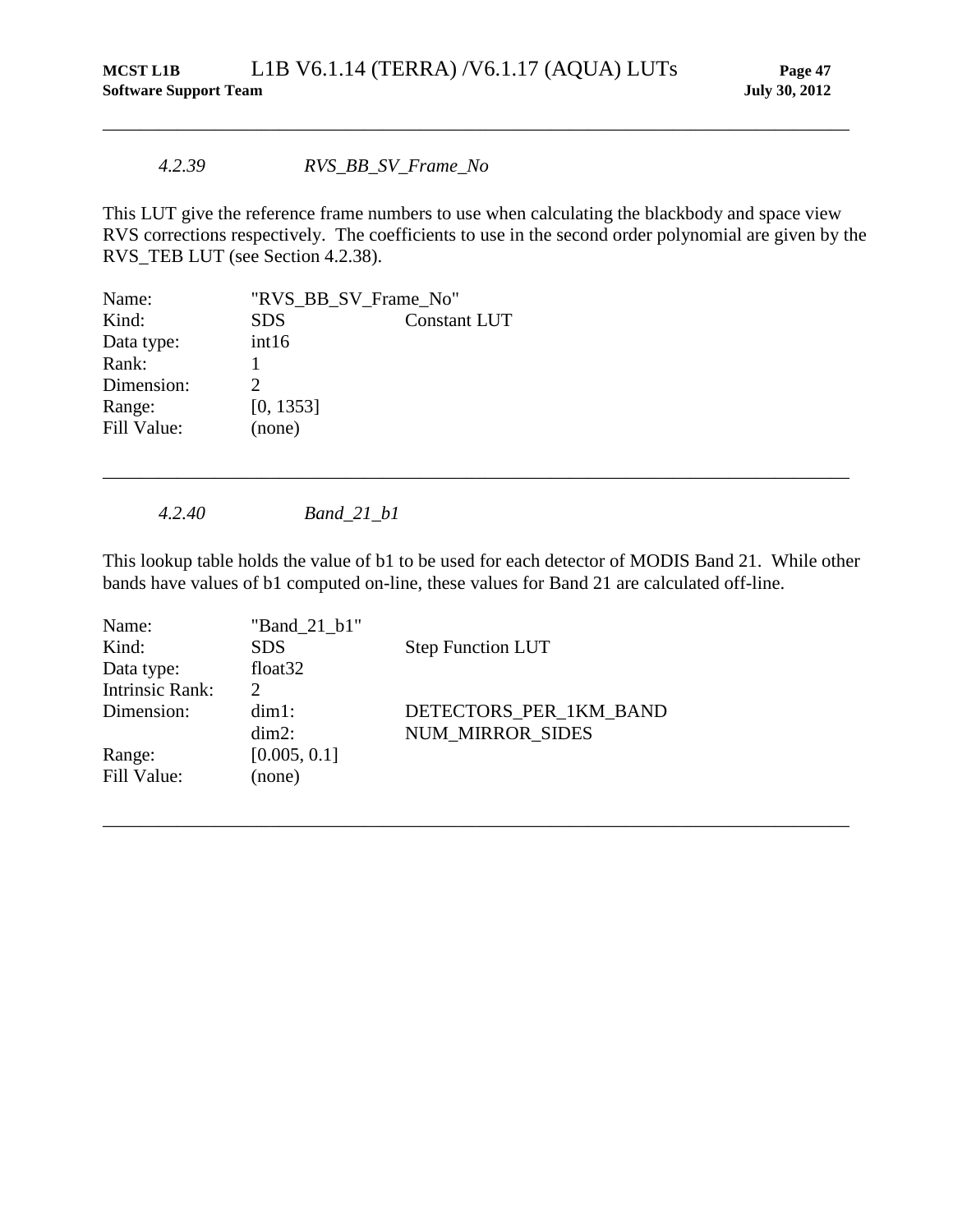## *4.2.41 L\_Max*

In the Level 1B code, a calibrated radiance in the range of [L\_Min, L\_Max] is scaled to an integer in the range of [0, 32767]. This LUT contains L\_Max, the upper limit of the dynamic range, for each of the thermal emissive bands. Units are watts/ $m^2/\mu m/s$ teradians.

\_\_\_\_\_\_\_\_\_\_\_\_\_\_\_\_\_\_\_\_\_\_\_\_\_\_\_\_\_\_\_\_\_\_\_\_\_\_\_\_\_\_\_\_\_\_\_\_\_\_\_\_\_\_\_\_\_\_\_\_\_\_\_\_\_\_\_\_\_\_\_\_\_\_\_\_\_\_\_\_

| Name:       | "L Max"             |                          |
|-------------|---------------------|--------------------------|
| Kind:       | <b>SDS</b>          | <b>Constant LUT</b>      |
| Data type:  | float <sub>32</sub> |                          |
| Rank:       |                     |                          |
| Dimension:  |                     | NUM EMISSIVE_BANDS       |
| Range:      |                     | $[0, 110]$ (MODIS/AQUA)  |
|             |                     | $[0, 100]$ (MODIS/TERRA) |
| Fill Value: | (none)              |                          |

*4.2.42 L\_Min*

In the Level 1B code, a calibrated radiance in the range of [L\_Min, L\_Max] is scaled to an integer in the range of [0, 32767]. This LUT contains L\_Min, the lower limit of the dynamic range, for each of the thermal emissive bands. Units are watts/ $m^2/\mu m/s$ teradians.

\_\_\_\_\_\_\_\_\_\_\_\_\_\_\_\_\_\_\_\_\_\_\_\_\_\_\_\_\_\_\_\_\_\_\_\_\_\_\_\_\_\_\_\_\_\_\_\_\_\_\_\_\_\_\_\_\_\_\_\_\_\_\_\_\_\_\_\_\_\_\_\_\_\_\_\_\_\_\_\_

| Name:       | "L_Min"             |                     |
|-------------|---------------------|---------------------|
| Kind:       | <b>SDS</b>          | <b>Constant LUT</b> |
| Data type:  | float <sub>32</sub> |                     |
| Rank:       |                     |                     |
| Dimension:  | NUM EMISSIVE BANDS  |                     |
| Range:      | $[-10., 0]$         |                     |
| Fill Value: | (none)              |                     |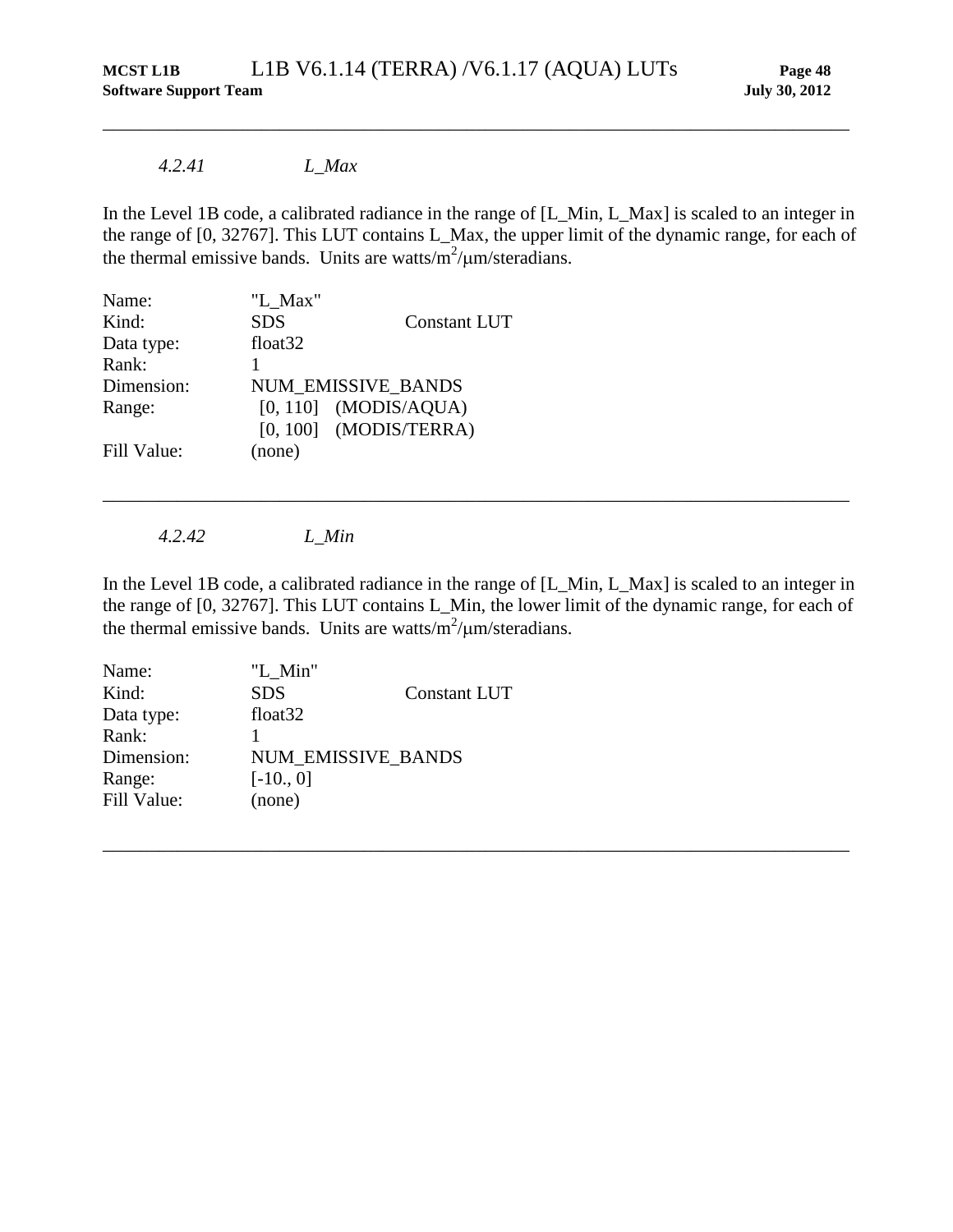### *4.2.43 TEB\_specified\_uncertainty*

This LUT contains the specified uncertainty factor for each thermal emissive band which is used (along with the scaling factor described by the LUT "TEB\_scaling\_factor") to convert percent uncertainty to an uncertainty index. The formula for uncertainty index (UI) in terms of uncertainty\_in\_percent, specified\_uncertainty and scaling\_factor is:

<span id="page-54-0"></span>\_\_\_\_\_\_\_\_\_\_\_\_\_\_\_\_\_\_\_\_\_\_\_\_\_\_\_\_\_\_\_\_\_\_\_\_\_\_\_\_\_\_\_\_\_\_\_\_\_\_\_\_\_\_\_\_\_\_\_\_\_\_\_\_\_\_\_\_\_\_\_\_\_\_\_\_\_\_\_\_

 $UI = scaling_factor * In (uncertainty_in_pereent / specified_uncertainty)$ 

where "ln" is the natural logarithm. The uncertainty in percent is computed dynamically within the Level 1B code.

| "TEB_specified_uncertainty" |                           |  |
|-----------------------------|---------------------------|--|
| <b>SDS</b>                  | <b>Constant LUT</b>       |  |
| float <sub>32</sub>         |                           |  |
|                             |                           |  |
|                             |                           |  |
| N/A                         |                           |  |
| (none)                      |                           |  |
|                             | <b>NUM EMISSIVE BANDS</b> |  |

*4.2.44 TEB\_UI\_scaling\_factor*

This LUT contains the scaling factor for each thermal emissive band for computing the uncertainty index from uncertainty in percent. (see comments above for "TEB\_specified\_uncertainty", Section [4.2.43\)](#page-54-0).

\_\_\_\_\_\_\_\_\_\_\_\_\_\_\_\_\_\_\_\_\_\_\_\_\_\_\_\_\_\_\_\_\_\_\_\_\_\_\_\_\_\_\_\_\_\_\_\_\_\_\_\_\_\_\_\_\_\_\_\_\_\_\_\_\_\_\_\_\_\_\_\_\_\_\_\_\_\_\_\_

| Name:       | "TEB_UI_scaling_factor"   |                     |
|-------------|---------------------------|---------------------|
| Kind:       | <b>SDS</b>                | <b>Constant LUT</b> |
| Data type:  | float <sub>32</sub>       |                     |
| Rank:       |                           |                     |
| Dimension:  | <b>NUM EMISSIVE BANDS</b> |                     |
| Range:      | N/A                       |                     |
| Fill Value: | (none)                    |                     |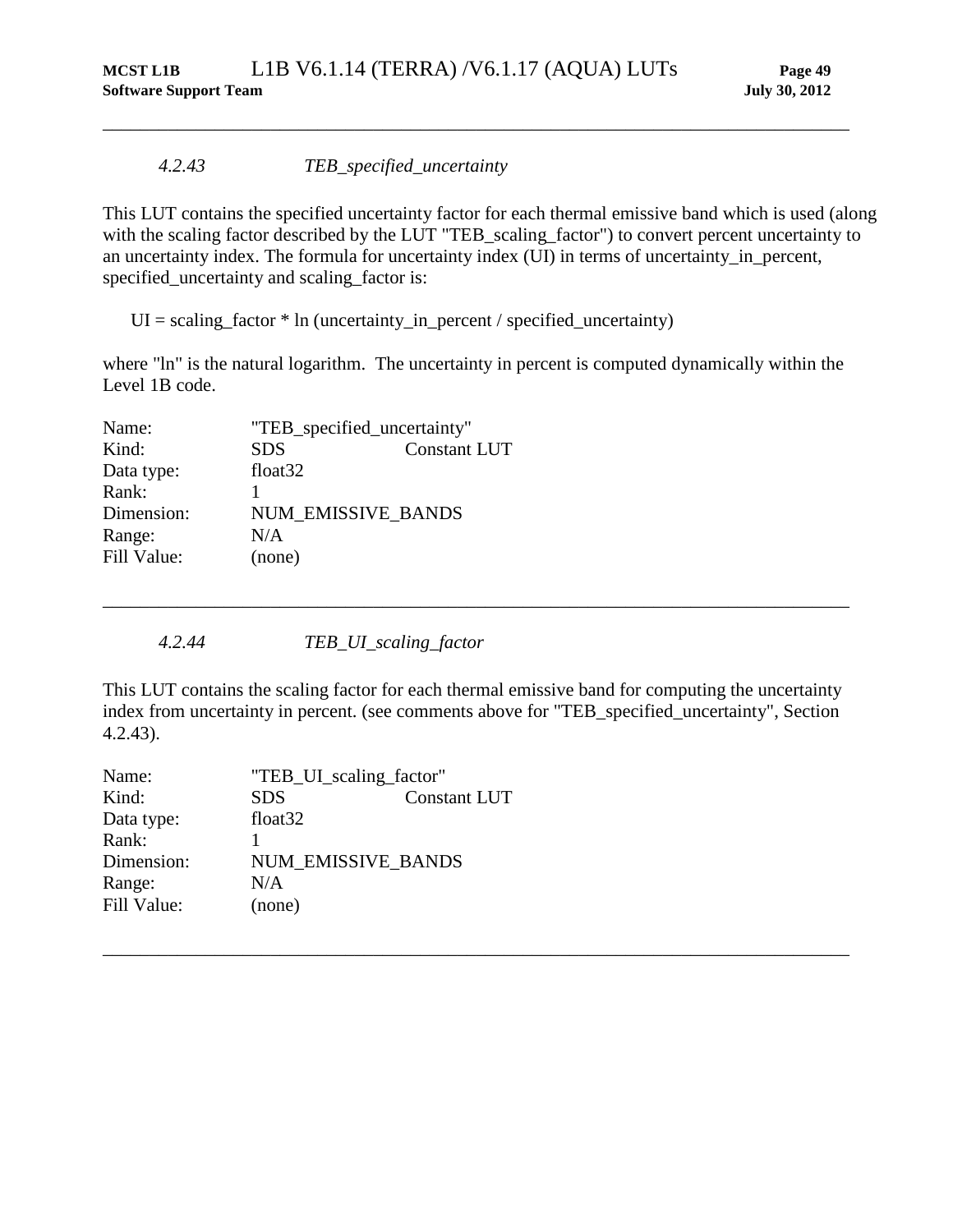### *4.2.45 PC\_XT*

This LUT holds coefficients used in the PC bands electronic cross-talk correction algorithm. The algorithm is used to correct dn\_bb (effective digital number for the black body) and dn\_ev (effective Earth-view digital number).

<span id="page-55-0"></span>\_\_\_\_\_\_\_\_\_\_\_\_\_\_\_\_\_\_\_\_\_\_\_\_\_\_\_\_\_\_\_\_\_\_\_\_\_\_\_\_\_\_\_\_\_\_\_\_\_\_\_\_\_\_\_\_\_\_\_\_\_\_\_\_\_\_\_\_\_\_\_\_\_\_\_\_\_\_\_\_

| Name:       | "PC XT"             |                        |
|-------------|---------------------|------------------------|
| Kind:       | <b>SDS</b>          | Constant LUT           |
| Data type:  | float <sub>32</sub> |                        |
| Rank:       |                     |                        |
| Dimensions: | $dim1$ :            | NUM_PC_XT_BANDS        |
|             | $dim2$ :            | DETECTORS PER 1KM BAND |
|             | $dim3$ :            | NUM PC XT PARAMETERS   |
| Range:      | $[-15, 15]$         |                        |
| Fill Value: | (none)              |                        |

For dimension 3, the meanings of the elements are:

 $XT[:][:][0]$  Percentage amount of cross-talk from Band 31 to Band i (quantity "Xtalk $_{Band(31)- Band(i)}$ ")  $XT[:][:][1]$  EV frame offset of Band 31 to Band i (not used for dn\_bb) (quantity "FO $_{31-i}$ ").  $XT[:][:][2]$  Quantity " $p_{Band(i)}$ ".  $XT[:][:][3]$  Quantity " $q_{Band(i)}$ ".

\_\_\_\_\_\_\_\_\_\_\_\_\_\_\_\_\_\_\_\_\_\_\_\_\_\_\_\_\_\_\_\_\_\_\_\_\_\_\_\_\_\_\_\_\_\_\_\_\_\_\_\_\_\_\_\_\_\_\_\_\_\_\_\_\_\_\_\_\_\_\_\_\_\_\_\_\_\_\_\_

#### *4.2.46 PCX\_correction\_switch*

This LUT defines whether the PC bands electronic cross-talk correction to DN is applied. The PCX correction utilizes the "PC\_XT" LUT described earlier (see Section [4.2.45\)](#page-55-0).

| Name:       | "PCX_correction_switch" |                     |
|-------------|-------------------------|---------------------|
| Kind:       | <b>SDS</b>              | <b>Constant LUT</b> |
| Data type:  | int <sub>8</sub>        |                     |
| Rank:       |                         |                     |
| Dimension:  |                         |                     |
| Range:      | [0, 1]                  |                     |
| Fill Value: | (none)                  |                     |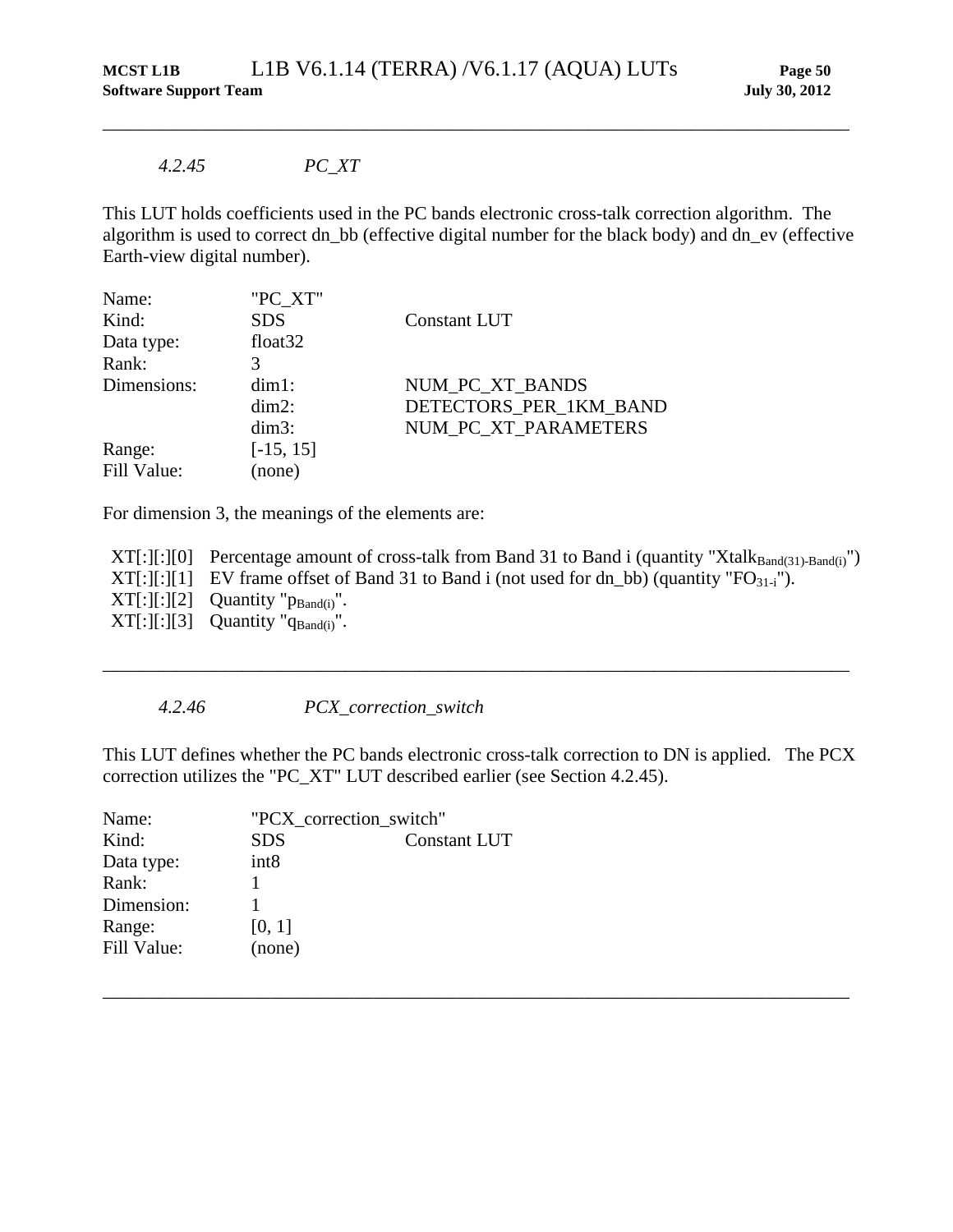# *4.2.47 BB\_T\_sat\_default\_b1\_c1\_aqua (MODIS/AQUA only)*

This LUT contains the b1 vs T\_lwir rate (c1). The relationship between b1 and T\_lwir is assumed to be linear. The b1 vs T\_lwir rate is calculated from three-orbit OBC granules acquired before each WUCD cycle.

\_\_\_\_\_\_\_\_\_\_\_\_\_\_\_\_\_\_\_\_\_\_\_\_\_\_\_\_\_\_\_\_\_\_\_\_\_\_\_\_\_\_\_\_\_\_\_\_\_\_\_\_\_\_\_\_\_\_\_\_\_\_\_\_\_\_\_\_\_\_\_\_\_\_\_\_\_\_\_\_

| Name:       | "BB_T_sat_default_b1_c1_aqua" |                          |
|-------------|-------------------------------|--------------------------|
| Kind:       | <b>SDS</b>                    | <b>Step Function LUT</b> |
| Data type:  | float <sub>32</sub>           |                          |
| Rank:       | 3                             |                          |
| Dimensions: | $dim1$ :                      | NUM_AQUA_BB_SAT_BANDS    |
|             | $dim2$ :                      | DETECTORS_PER_1KM_BAND   |
|             | $dim3$ :                      | <b>NUM MIRROR SIDES</b>  |
| Range:      | N/A                           |                          |
| Fill Value: | (none)                        |                          |
|             |                               |                          |

*4.2.48 BB\_T\_sat\_default\_b1\_Tlwir\_baseline\_aqua (MODIS/AQUA only)*

\_\_\_\_\_\_\_\_\_\_\_\_\_\_\_\_\_\_\_\_\_\_\_\_\_\_\_\_\_\_\_\_\_\_\_\_\_\_\_\_\_\_\_\_\_\_\_\_\_\_\_\_\_\_\_\_\_\_\_\_\_\_\_\_\_\_\_\_\_\_\_\_\_\_\_\_\_\_\_\_

\_\_\_\_\_\_\_\_\_\_\_\_\_\_\_\_\_\_\_\_\_\_\_\_\_\_\_\_\_\_\_\_\_\_\_\_\_\_\_\_\_\_\_\_\_\_\_\_\_\_\_\_\_\_\_\_\_\_\_\_\_\_\_\_\_\_\_\_\_\_\_\_\_\_\_\_\_\_\_\_

This LUT contains T\_lwir baseline which is currently set as 83K.

| Name:       | "BB_T_sat_default_b1_Tlwir_baseline_aqua" |                     |
|-------------|-------------------------------------------|---------------------|
| Kind:       | SDS.                                      | <b>Constant LUT</b> |
| Data type:  | float <sub>32</sub>                       |                     |
| Rank:       |                                           |                     |
| Dimension:  | <b>LWIR FPA Temperature</b>               |                     |
| Range:      | N/A                                       |                     |
| Fill Value: | (none)                                    |                     |
|             |                                           |                     |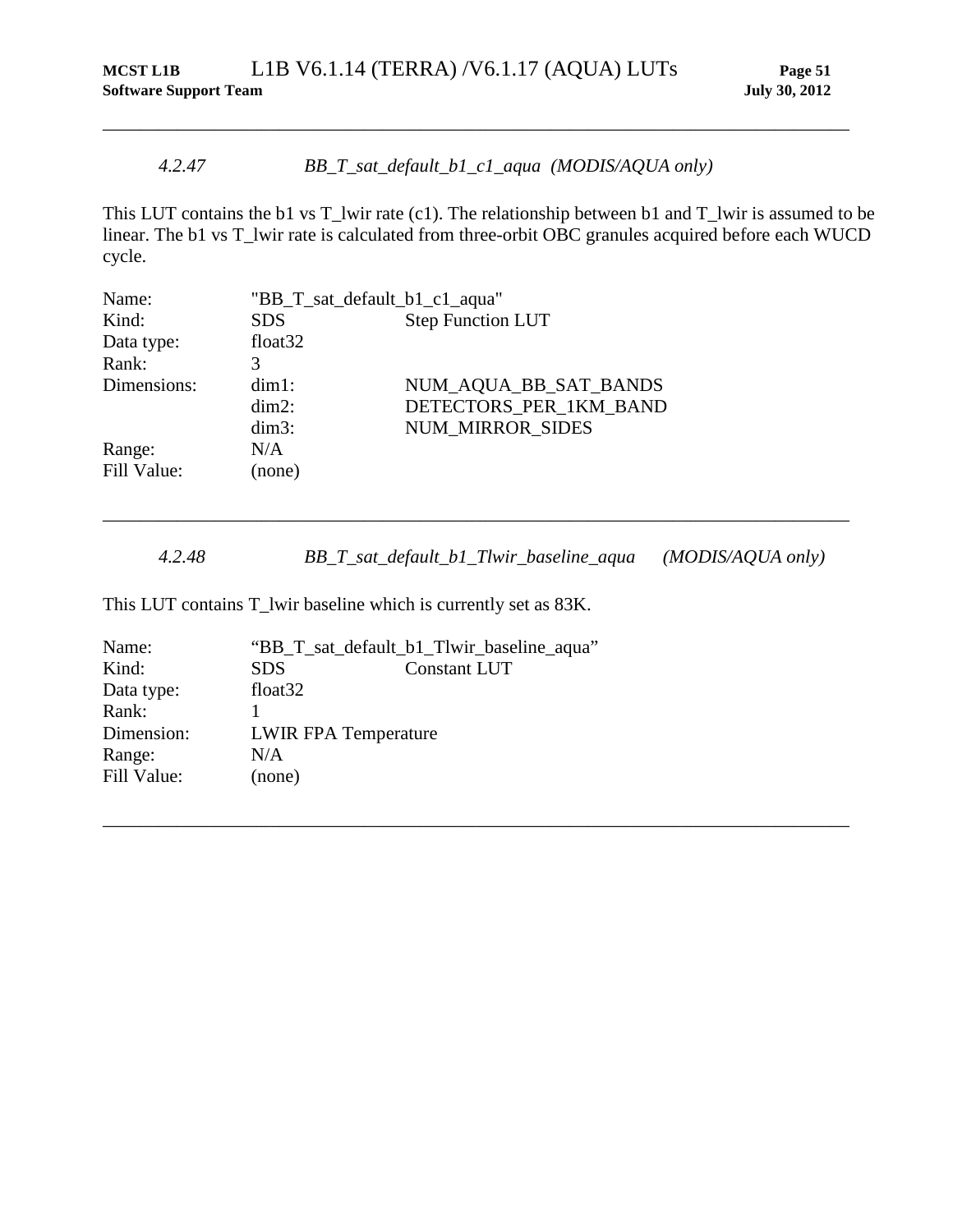### *4.2.49 BB\_T\_sat\_default\_b1\_baseline\_aqua (MODIS/AQUA only)*

\_\_\_\_\_\_\_\_\_\_\_\_\_\_\_\_\_\_\_\_\_\_\_\_\_\_\_\_\_\_\_\_\_\_\_\_\_\_\_\_\_\_\_\_\_\_\_\_\_\_\_\_\_\_\_\_\_\_\_\_\_\_\_\_\_\_\_\_\_\_\_\_\_\_\_\_\_\_\_\_

For use with MODIS/Aqua data only. For each emissive band/detector combination affected, this LUT gives a default b1 value. The new default b1 value depends on T\_lwir, which oscillates on an orbital basis. The revised approach provides a more accurate b1 value for detectors in bands affected by the loss of cooler margin in the LWIR focal plane.

| Name:       | "BB_T_sat_default_b1_baseline_aqua" |                          |
|-------------|-------------------------------------|--------------------------|
| Kind:       | <b>SDS</b>                          | <b>Step Function LUT</b> |
| Data type:  | float <sub>32</sub>                 |                          |
| Rank:       | 3                                   |                          |
| Dimensions: | $dim1$ :                            | NUM_AQUA_BB_SAT_BANDS    |
|             | $dim2$ :                            | DETECTORS_PER_1KM_BAND   |
|             | $dim3$ :                            | <b>NUM MIRROR SIDES</b>  |
| Range:      | N/A                                 |                          |
| Fill Value: | (none)                              |                          |

*4.2.50 BB\_T\_sat\_switch\_aqua (MODIS/AQUA only)*

For use with MODIS/Aqua data only. Determines whether or not the default b1 value is used.

\_\_\_\_\_\_\_\_\_\_\_\_\_\_\_\_\_\_\_\_\_\_\_\_\_\_\_\_\_\_\_\_\_\_\_\_\_\_\_\_\_\_\_\_\_\_\_\_\_\_\_\_\_\_\_\_\_\_\_\_\_\_\_\_\_\_\_\_\_\_\_\_\_\_\_\_\_\_\_\_

| Name:       | "BB_T_sat_switch" |          |
|-------------|-------------------|----------|
| Kind:       | <b>SDS</b>        | constant |
| Data type:  | int <sub>8</sub>  |          |
| Rank:       |                   |          |
| Dimension:  |                   |          |
| Range:      | [0, 1]            |          |
| Fill Value: | (none)            |          |
|             |                   |          |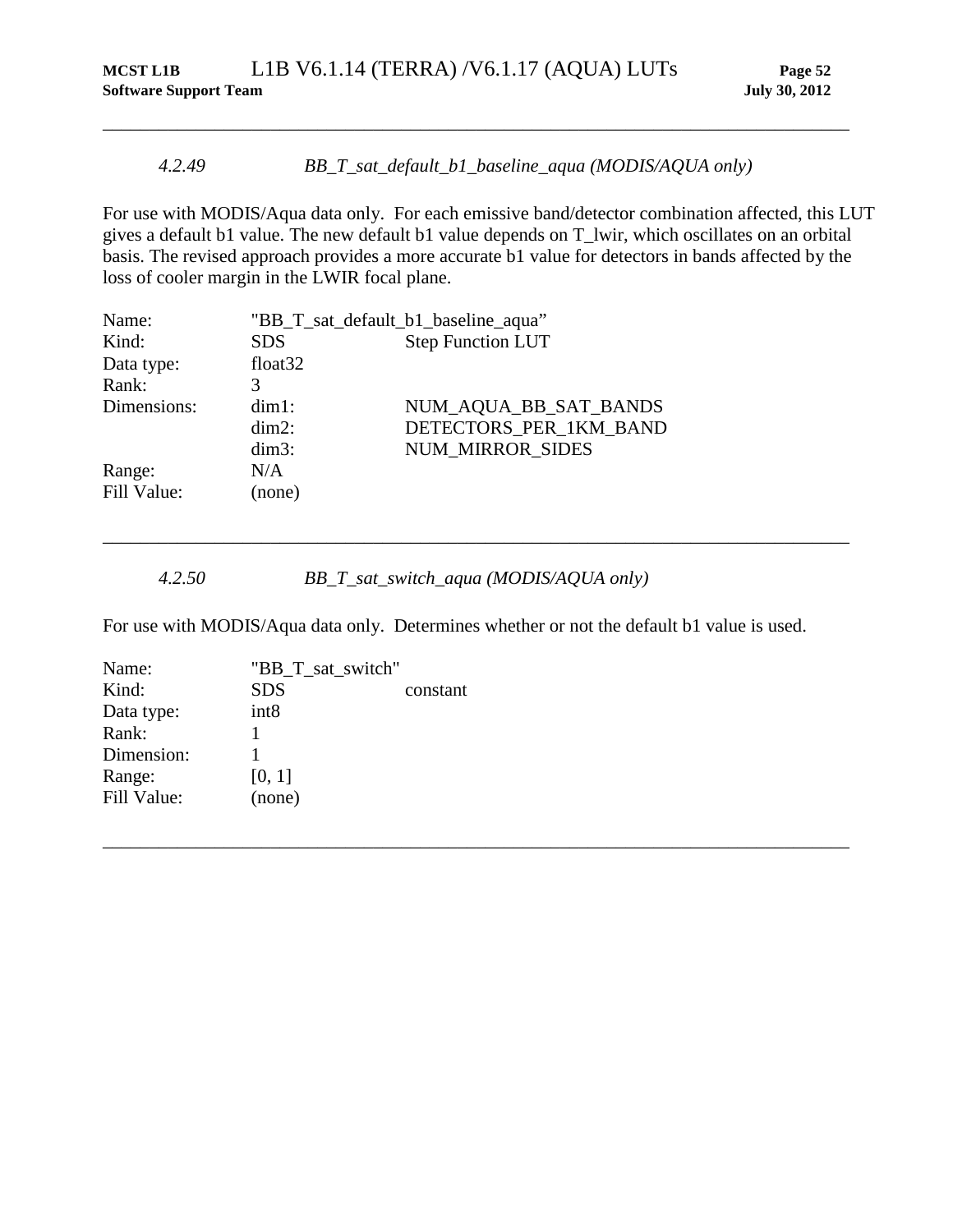# **5 QUALITY ASSURANCE (QA) LUTS**

## **5.1 Summary of Quality Assurance LUTs and their Dimensions**

| <b>LUT</b> name                                  | <b>Section</b>      | <b>Meaning</b>                                                                                                                                                          |
|--------------------------------------------------|---------------------|-------------------------------------------------------------------------------------------------------------------------------------------------------------------------|
| QA serial number                                 | 5.2.1               | Version of the science content of the QA LUTs                                                                                                                           |
| <b>PGE_Version</b>                               | 5.2.2               | 3-component PGE version number                                                                                                                                          |
| <b>MCST_Version</b>                              | 5.2.3               | 4-component ALGORITHMPACKAGEVERSION                                                                                                                                     |
| <b>ASSOCIATEDPLATFORM</b><br><b>SHORTNAME</b>    | 5.2.4               | Identifies the platform (e.g. "Terra").                                                                                                                                 |
| <b>ALGORITHMPACKAGE</b><br><b>ACCEPTANCEDATE</b> | 5.2.5               | Identifies the algorithm package date, written to ECS archive<br>metadata.                                                                                              |
| <b>ALGORITHMPACKAGE</b><br><b>MATURITYCODE</b>   | 5.2.6               | Identifies the algorithm package maturity code, written to<br><b>ECS</b> archive metadata.                                                                              |
| mission phase                                    | 5.2.7               | Identifies the mission phase.                                                                                                                                           |
| <b>Control options</b>                           | 5.2.8               | Miscellaneous code switches                                                                                                                                             |
| <b>Detector Quality Flag Values</b>              | 5.2.9               | Array of integers identifying noisy, dead and anomalous<br>detectors.                                                                                                   |
| <b>Detector Quality Flag2 Values</b>             | 5.2.11              | Array of integers identifying noisy, dead and anomalous<br>subframes.                                                                                                   |
| a1                                               | 5.2.11              | Pre-launch values of the average MODIS linear response<br>term for each emissive detector.                                                                              |
| <b>NedL</b>                                      | 5.2.12              | Pre-launch noise equivalent difference in radiance for each<br>emissive detector.                                                                                       |
| T_BB_Variance                                    | 5.2.13              | Pre-launch variance of each of the 12 BB temperatures.                                                                                                                  |
| <b>BB Average Temperature Variance</b>           | 5.2.14              | Pre-launch variance of the average BB temperature.                                                                                                                      |
| visual FPA base variance                         | 5.2.15              | pre-launch value of the variance of the VIS FPA temperature                                                                                                             |
| <b>NIR FPA base variance</b>                     | 5.2.16              | pre-launch value of the variance of the NIR FPA temperature                                                                                                             |
| <b>LWIR FPA Temperature Variance</b>             | 5.2.17              | Pre-launch variance of the LWIR FPA temperature.                                                                                                                        |
| <b>MWIR FPA Temperature Variance</b>             | 5.2.18              | Pre-launch variance of the MWIR FPA temperature.                                                                                                                        |
| MirrorSide 1 Temperature Variance                | $\overline{5.2.19}$ | Pre-launch variance of the mirror-side 1 temperature.                                                                                                                   |
| MirrorSide 2 Temperature Variance                | 5.2.20              | Pre-launch variance of the mirror-side 2 temperature.                                                                                                                   |
| <b>Mirror Average Temperature Variance</b>       | $\overline{5.2.21}$ | Pre-launch variance of the average mirror-side temperature.                                                                                                             |
| <b>Instrument Temperature Variance</b>           | 5.2.22              | Pre-launch variance of the instrument temperature.                                                                                                                      |
| <b>Cavity Temperature Variance</b>               | $\overline{5.2.23}$ | Pre-launch variance of the cavity temperature.                                                                                                                          |
| <b>Moon Offset Limits</b>                        | 5.2.24              | Defines the limits of the "Keep-out" box relative to center of<br>the SVP. (This is not strictly a QA LUT because it is used in<br>processing)                          |
| <b>Spacecraft Roll Threshold Angle</b>           | 5.5.25              | Defines the upper limit of the absolute value in degrees by<br>which the spacecraft roll angle may deviate from nominal<br>before the spacecraft maneuver flag is set.  |
| <b>Spacecraft Pitch Threshold Angle</b>          | 5.2.26              | Defines the upper limit of the absolute value in degrees by<br>which the spacecraft pitch angle may deviate from nominal<br>before the spacecraft maneuver flag is set. |
| <b>Spacecraft Yaw Threshold Angle</b>            | 5.2.27              | Defines the upper limit of the absolute value in degrees by<br>which the spacecraft yaw angle may deviate from nominal<br>before the spacecraft maneuver flag is set.   |

## **Table 5.1 Summary of QA Lookup Tables**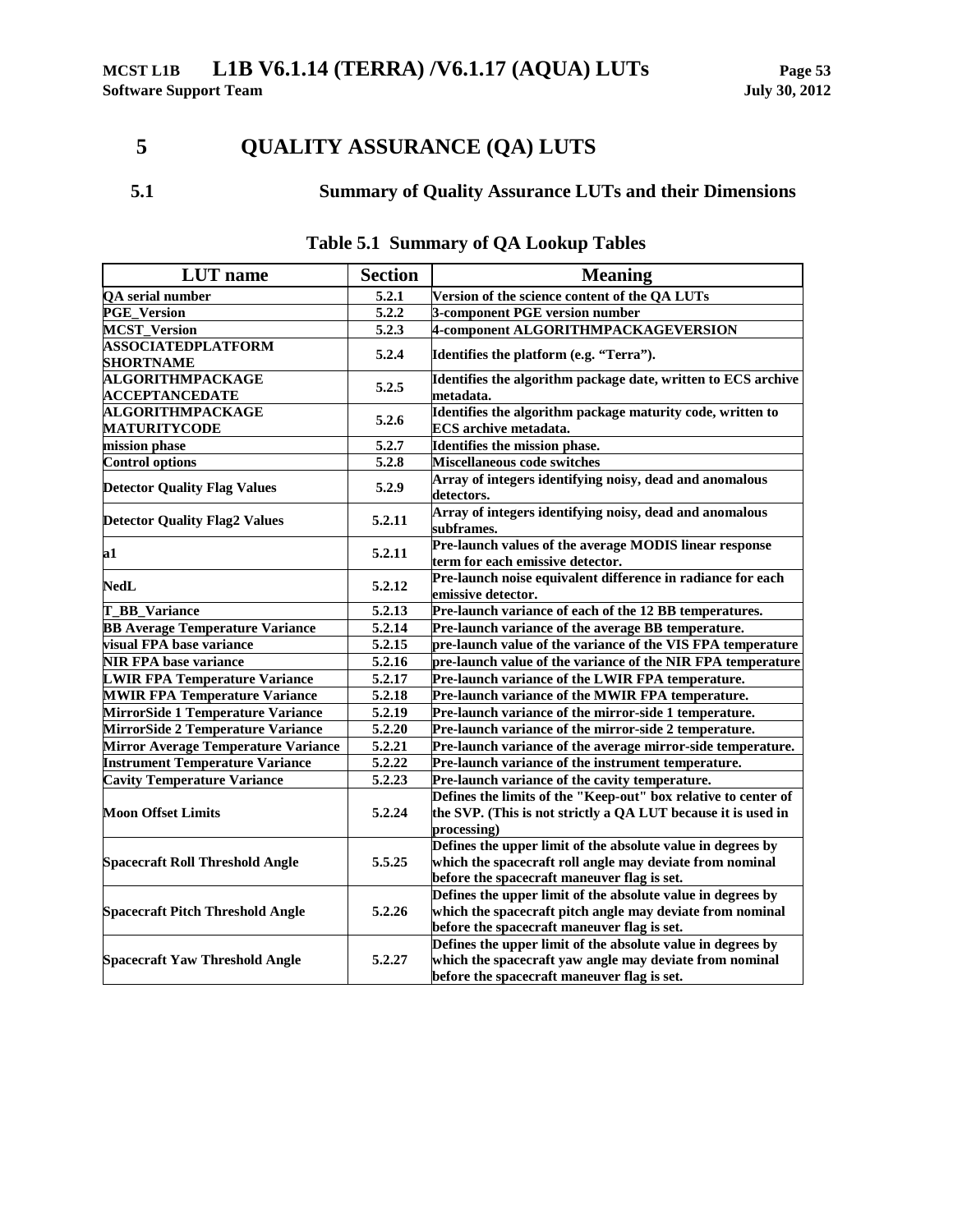| <b>Dimension macro</b>                    | value        | meaning                              |
|-------------------------------------------|--------------|--------------------------------------|
| MAX ALGORITHMPACKAGEACCEPTANCEDATE BUFFER | 11           | Largest allowable string length      |
| MAX ALGORITHMPACKAGEMATURITYCODE BUFFER   | 11           | Largest allowable string length      |
| MAX ASSOCIATEDPLATFORMSHORTNAME BUFFER    | 21           | Largest allowable string length      |
| <b>MAX_MCST_VERSION_BUFFER</b>            | 21           | Largest allowable string length      |
| <b>MAX MISSION PHASE BUFFER</b>           | 11           | Largest allowable string length      |
| <b>MAX PGE VERSION BUFFER</b>             | 11           | Largest allowable string length      |
| MAX_SERIAL_NUMBER_BUFFER                  | 31           | Largest allowable string length      |
| <b>NUM BANDS</b>                          | 38           | <b>Number of MODIS Bands</b>         |
| <b>NUM BB THERMISTORS</b>                 | 12           | Number of blackbody thermistors      |
| NUM_BITS_IN_UINT8                         | 8            | Number of bits in unsigned integer   |
| <b>NUM CONTROL OPTIONS</b>                | $\mathbf{2}$ | Number of control options            |
| <b>NUM_DETECTORS</b>                      | 490          | <b>Number of MODIS detectors</b>     |
| <b>NUM HIGH RESOLUTION DETECTORS</b>      | 180          | Number of MODIS high resolution      |
|                                           |              | detectors                            |
| <b>NUM EMISSIVE DETECTORS</b>             | 160          | <b>Number of MODIS Emissive band</b> |
|                                           |              | detectors                            |
| NUM_MOON_OFFSET_LIMITS                    | 4            | <b>Number of moon offset limits</b>  |

# **Table 5.2 Dimensions used in QA LUTs**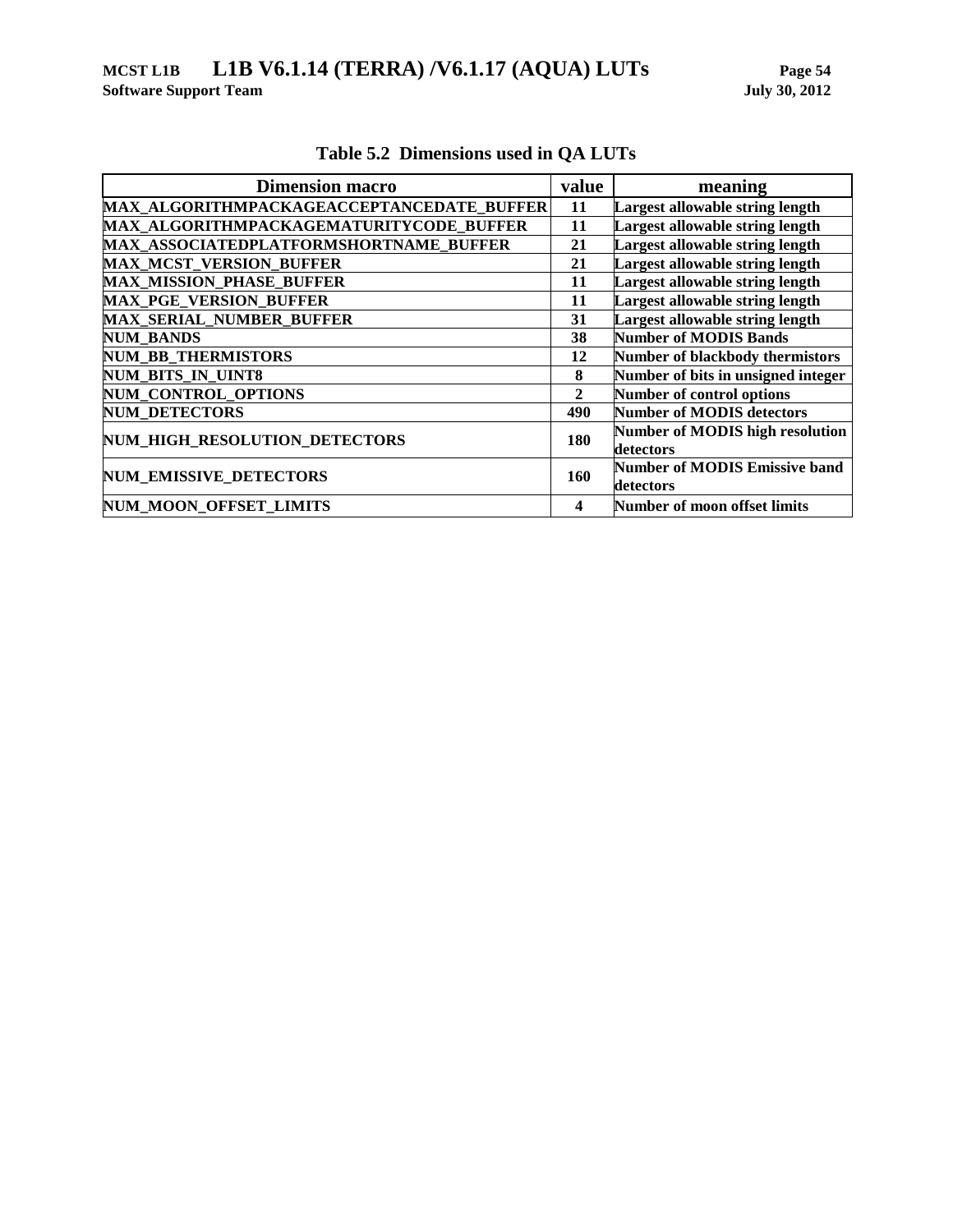## **5.2 QA LUT Listing**

### *5.2.1 QA serial number*

This serial number serves to identify the "science content" version of the QA lookup tables. It is stored as a string and has the form: "Qvvv yyyy:MM:dd:hh:mm", where "Q" is for quality assurance, "vvv" is an integer version number that gets incremented each time values of any LUT other than PGE\_Version and MCST\_Version are changed, and "yyyy:MM:dd:hh:mm" is the date and time of the last change to any LUT other than PGE\_Version and MCST\_Version. This serial number is updated as lookup tables are modified during operations. It is placed in each of the L1B Earth-view products.

<span id="page-60-0"></span>\_\_\_\_\_\_\_\_\_\_\_\_\_\_\_\_\_\_\_\_\_\_\_\_\_\_\_\_\_\_\_\_\_\_\_\_\_\_\_\_\_\_\_\_\_\_\_\_\_\_\_\_\_\_\_\_\_\_\_\_\_\_\_\_\_\_\_\_\_\_\_\_\_\_\_\_\_\_\_\_

| "QA serial number"       |
|--------------------------|
| Global Attribute         |
| string                   |
|                          |
| MAX SERIAL_NUMBER_BUFFER |
| N/A                      |
| (none)                   |
|                          |

*5.2.2 PGE Version*

<span id="page-60-1"></span>This LUT contains the value of PGEVERSION, written to the ECS core metadata in each of the L1B products (see amplified description in Section [3.2.2\)](#page-14-0).

\_\_\_\_\_\_\_\_\_\_\_\_\_\_\_\_\_\_\_\_\_\_\_\_\_\_\_\_\_\_\_\_\_\_\_\_\_\_\_\_\_\_\_\_\_\_\_\_\_\_\_\_\_\_\_\_\_\_\_\_\_\_\_\_\_\_\_\_\_\_\_\_\_\_\_\_\_\_\_\_

| Name:       | "PGE Version LUT"             |
|-------------|-------------------------------|
| Kind:       | Global Attribute              |
| Data type:  | string                        |
| Rank:       |                               |
| Dimension:  | <b>MAX PGE VERSION BUFFER</b> |
| Range:      | N/A                           |
| Fill Value: | (none)                        |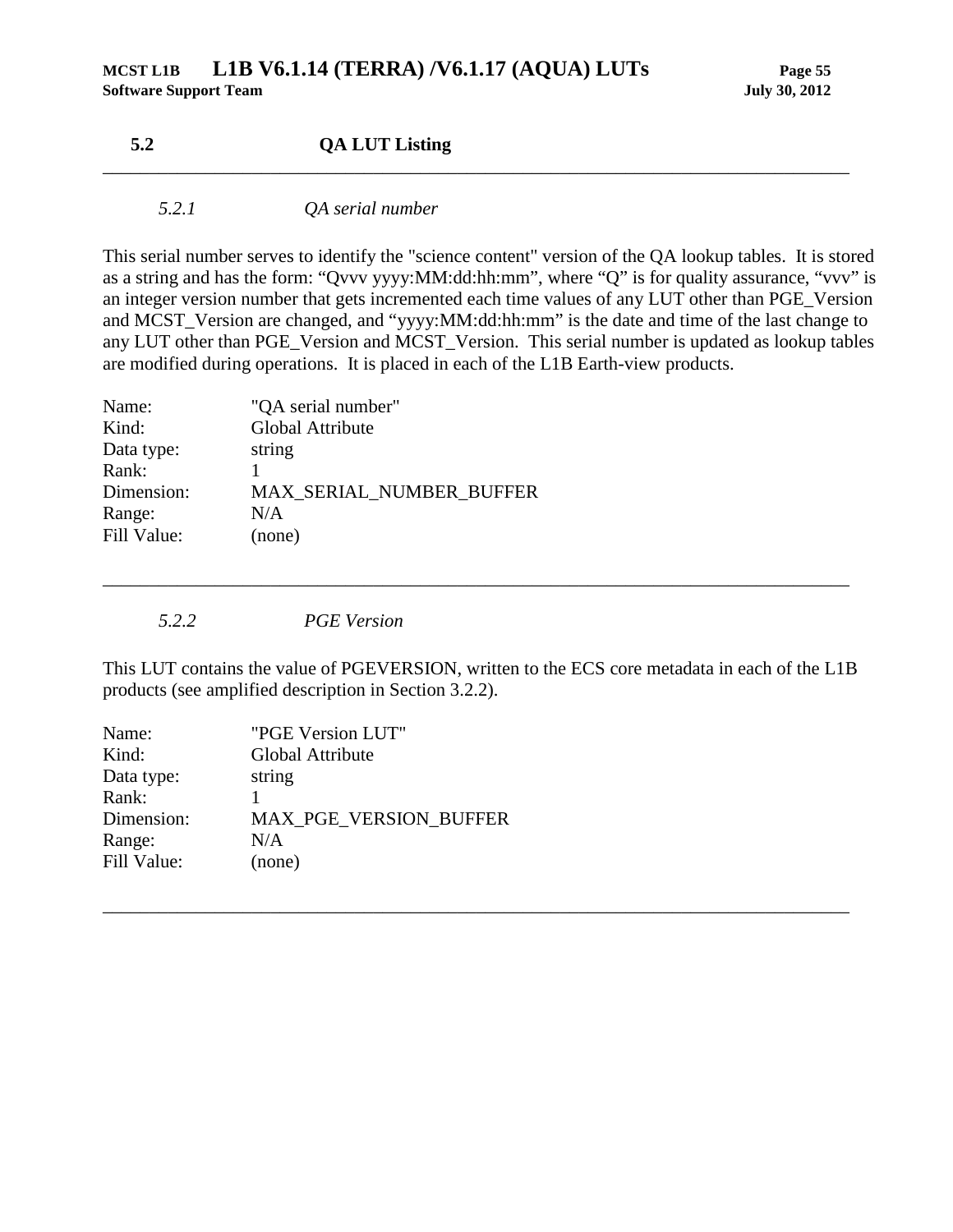#### *5.2.3 MCST Version*

This LUT contains the MCST version of Level 1B algorithms, code and LUTs (see amplified description in Section [3.2.3\)](#page-15-0).

<span id="page-61-0"></span>\_\_\_\_\_\_\_\_\_\_\_\_\_\_\_\_\_\_\_\_\_\_\_\_\_\_\_\_\_\_\_\_\_\_\_\_\_\_\_\_\_\_\_\_\_\_\_\_\_\_\_\_\_\_\_\_\_\_\_\_\_\_\_\_\_\_\_\_\_\_\_\_\_\_\_\_\_\_\_\_

| Name:       | "MCST Version LUT"             |
|-------------|--------------------------------|
| Kind:       | Global Attribute               |
| Data type:  | string                         |
| Rank:       |                                |
| Dimension:  | <b>MAX MCST VERSION BUFFER</b> |
| Range:      | N/A                            |
| Fill Value: | (none)                         |
|             |                                |

### *5.2.4 ASSOCIATEDPLATFORMSHORTNAME*

<span id="page-61-1"></span>This LUT contains the value of ASSOCIATEDPLATFORMSHORTNAME written to the ECS archive metadata in each of the L1B products. This value identifies the satellite platform.

\_\_\_\_\_\_\_\_\_\_\_\_\_\_\_\_\_\_\_\_\_\_\_\_\_\_\_\_\_\_\_\_\_\_\_\_\_\_\_\_\_\_\_\_\_\_\_\_\_\_\_\_\_\_\_\_\_\_\_\_\_\_\_\_\_\_\_\_\_\_\_\_\_\_\_\_\_\_\_\_

| Name:       | "ASSOCIATEDPLATFORMSHORTNAME"          |
|-------------|----------------------------------------|
| Kind:       | Global Attribute                       |
| Data type:  | string                                 |
| Rank:       |                                        |
| Dimension:  | MAX ASSOCIATEDPLATFORMSHORTNAME BUFFER |
| Range:      | N/A                                    |
| Fill Value: | (none)                                 |
| Example:    | "Aqua"                                 |
|             |                                        |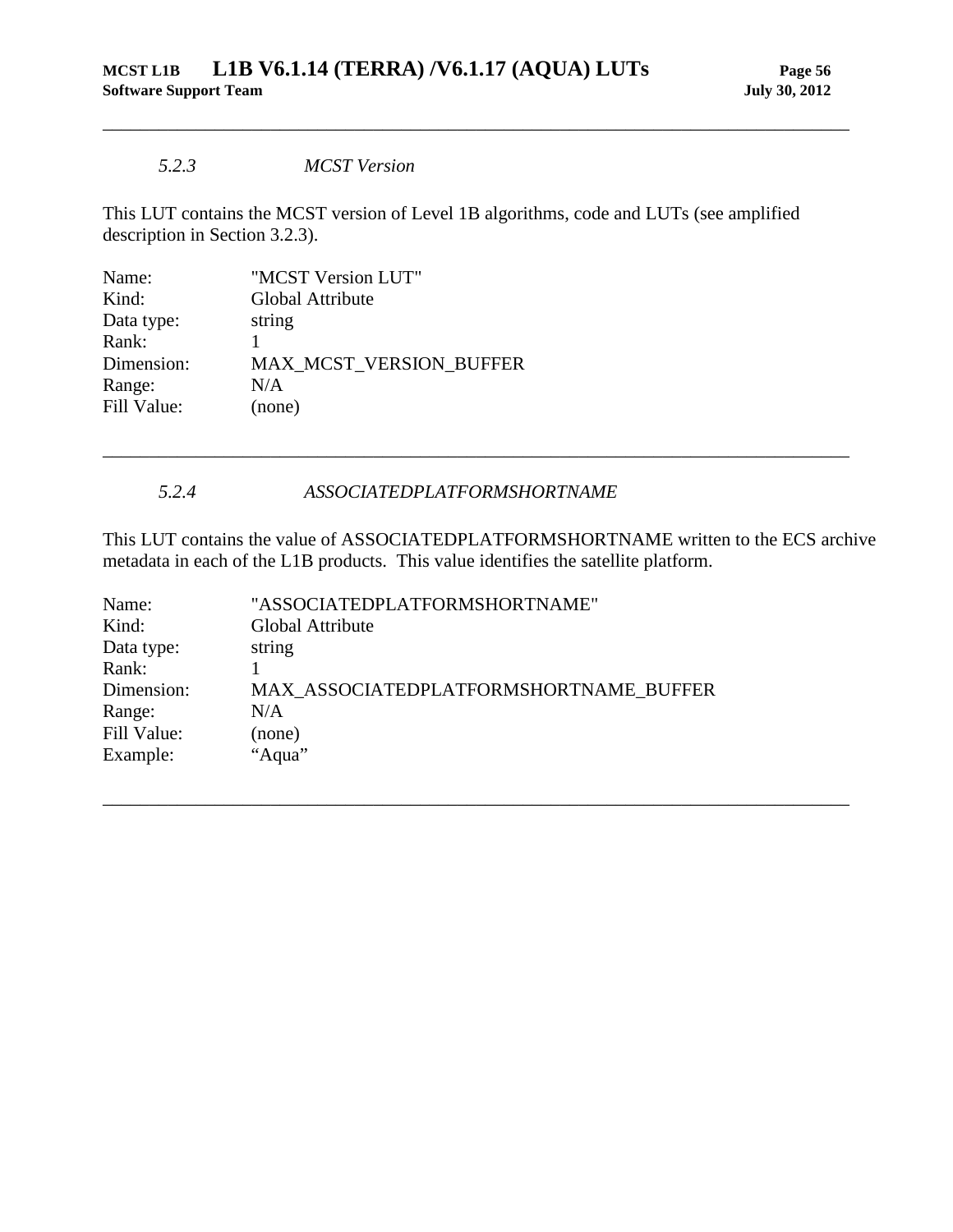### *5.2.5 ALGORITHMPACKAGEACCEPTANCEDATE*

This LUT contains the value of ALGORITHMPACKAGEACCEPTANCEDATE, written to the ECS archive metadata in each of the L1B products. This value should be the date that the algorithm passed AI&T procedures and were accepted as ECS standard algorithm. In practice, we will set this value to the date that a major code delivery is made. Upon notification from MODAPS that the code has been accepted, we will update the date to that value. The format of the date, YYYY-MM-DD, is indicated in the example below.

<span id="page-62-0"></span>\_\_\_\_\_\_\_\_\_\_\_\_\_\_\_\_\_\_\_\_\_\_\_\_\_\_\_\_\_\_\_\_\_\_\_\_\_\_\_\_\_\_\_\_\_\_\_\_\_\_\_\_\_\_\_\_\_\_\_\_\_\_\_\_\_\_\_\_\_\_\_\_\_\_\_\_\_\_\_\_

| Name:       | "ALGORITHMPACKAGEACCEPTANCEDATE"          |
|-------------|-------------------------------------------|
| Kind:       | Global Attribute                          |
| Data type:  | <b>String</b>                             |
| Rank:       |                                           |
| Dimension:  | MAX ALGORITHMPACKAGEACCEPTANCEDATE BUFFER |
| Range:      | N/A                                       |
| Fill Value: | (none)                                    |
| Example:    | "1999-10-31"                              |

### *5.2.6 ALGORITHMPACKAGEMATURITYCODE*

<span id="page-62-1"></span>This LUT contains the value of ALGORITHMPACKAGEMATURITYCODE, written to the ECS archive metadata in each of the L1B products. This value specifies the maturity of the algorithm as a whole. Values may come from the following set: "pre-launch", "PREL" (preliminary), "OPL" (operational), "stable", "final".

\_\_\_\_\_\_\_\_\_\_\_\_\_\_\_\_\_\_\_\_\_\_\_\_\_\_\_\_\_\_\_\_\_\_\_\_\_\_\_\_\_\_\_\_\_\_\_\_\_\_\_\_\_\_\_\_\_\_\_\_\_\_\_\_\_\_\_\_\_\_\_\_\_\_\_\_\_\_\_\_

| Name:       | "ALGORITHMPACKAGEMATURITYCODE"          |
|-------------|-----------------------------------------|
| Kind:       | Global Attribute                        |
| Data type:  | string                                  |
| Rank:       |                                         |
| Dimension:  | MAX ALGORITHMPACKAGEMATURITYCODE BUFFER |
| Range:      | N/A                                     |
| Fill Value: | (none)                                  |
| Example:    | "pre-launch"                            |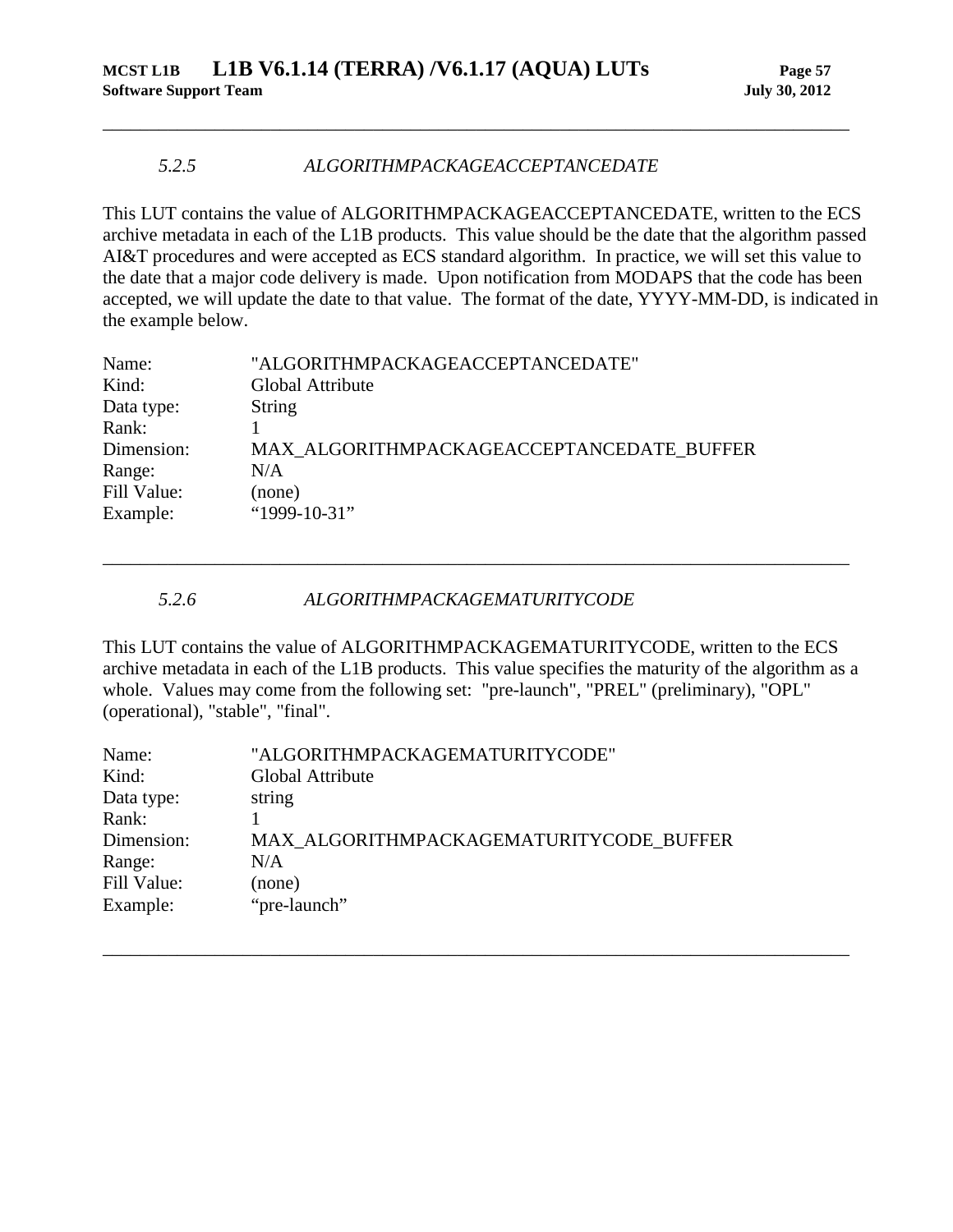### *5.2.7 mission phase*

This LUT defines the current mission phase.

| Name:       | "mission phase"                                          |
|-------------|----------------------------------------------------------|
| Kind:       | Global Attribute                                         |
| Data type:  | string                                                   |
| Rank:       |                                                          |
| Dimension:  | <b>MAX MISSION PHASE BUFFER</b>                          |
| Range:      | N/A                                                      |
| Fill Value: | (none)                                                   |
| Value:      | Set to "A&E" at launch, updated as necessary thereafter. |
|             |                                                          |

*5.2.8 Control options*

This LUT contains miscellaneous L1B control options. Currently, there are two:

• Split scans — control whether or not to treat as missing if a split scan is detected. There are only two values, ON or OFF.

<span id="page-63-1"></span>\_\_\_\_\_\_\_\_\_\_\_\_\_\_\_\_\_\_\_\_\_\_\_\_\_\_\_\_\_\_\_\_\_\_\_\_\_\_\_\_\_\_\_\_\_\_\_\_\_\_\_\_\_\_\_\_\_\_\_\_\_\_\_\_\_\_\_\_\_\_\_\_\_\_\_\_\_\_\_\_

<span id="page-63-0"></span>\_\_\_\_\_\_\_\_\_\_\_\_\_\_\_\_\_\_\_\_\_\_\_\_\_\_\_\_\_\_\_\_\_\_\_\_\_\_\_\_\_\_\_\_\_\_\_\_\_\_\_\_\_\_\_\_\_\_\_\_\_\_\_\_\_\_\_\_\_\_\_\_\_\_\_\_\_\_\_\_

• Bad scan quality — control whether or not to treat as missing if an invalid value of Scan quality array is detected. There are only two values, ON or OFF.

| Name:       | "Control options" |                     |
|-------------|-------------------|---------------------|
| Kind:       | <b>SDS</b>        | Constant LUT        |
| Data type:  | uint <sub>8</sub> |                     |
| Rank:       |                   |                     |
| Dimension:  |                   | NUM CONTROL OPTIONS |
| Range:      | [0, 1]            |                     |
| Fill Value: | (none)            |                     |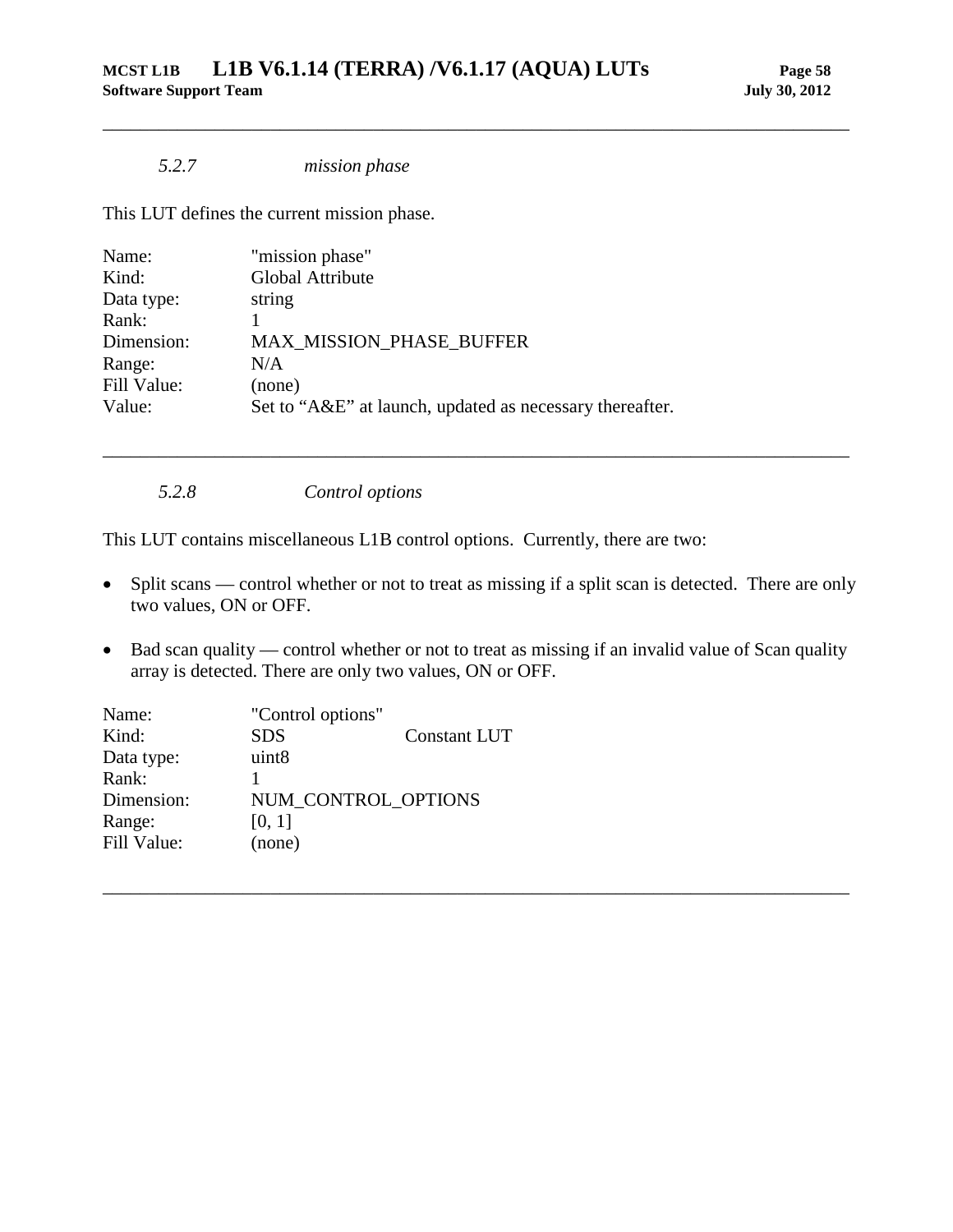### *5.2.9 Detector Quality Flag Values*

This LUT contains the array used to fill the L1B global attribute "Detector Quality Flag". Each array element of this LUT (having a value of 0 or 1) sets one bit of the corresponding L1B attribute. The second dimension of this LUT cycles through the 8 bits of each word of the attribute, with array element [w][0] corresponding to the least significant bit on word w and array element [w][7] corresponding to the most significant bit.

<span id="page-64-0"></span>\_\_\_\_\_\_\_\_\_\_\_\_\_\_\_\_\_\_\_\_\_\_\_\_\_\_\_\_\_\_\_\_\_\_\_\_\_\_\_\_\_\_\_\_\_\_\_\_\_\_\_\_\_\_\_\_\_\_\_\_\_\_\_\_\_\_\_\_\_\_\_\_\_\_\_\_\_\_\_\_

| Name:                  | "Detector Quality Flag Values" |                          |
|------------------------|--------------------------------|--------------------------|
| Kind:                  | <b>SDS</b>                     | <b>Step Function LUT</b> |
| Data type:             | uint8                          |                          |
| <b>Intrinsic Rank:</b> | $\mathcal{D}$                  |                          |
| Dimensions:            | $dim1$ :                       | NUM DETECTORS            |
|                        | $dim2$ :                       | NUM_BITS_IN_UINT8        |
| Range:                 | [0, 1]                         |                          |
| Fill Value:            | (none)                         |                          |

The following table maps the meaning of the bits in the Detector Quality Flag to the array elements:

|                 | <b>Detector Quality LUT 2nd dimension</b> | <b>Meaning</b>                                                        |
|-----------------|-------------------------------------------|-----------------------------------------------------------------------|
|                 | Flag bit (0-based) array element index    |                                                                       |
|                 | (0-based)                                 |                                                                       |
| bit 0 (LSB)     |                                           | Noisy Detector                                                        |
| bit 1           |                                           | Dead Detector                                                         |
| bit 2           |                                           | Out-of-Family Gain                                                    |
| bit 3           |                                           | Dynamic Range                                                         |
| bit 4           |                                           | RSB: Detector DN saturates on illuminated, unscreened Solar           |
|                 |                                           | Diffuser                                                              |
|                 |                                           | TEB: Detector DN saturates on blackbody when $T_{BB} = 300 \text{ K}$ |
| bit 5           |                                           | High calibration fit residuals                                        |
| bit 6           |                                           | <b>Electrical Crosstalk</b>                                           |
| bit $7 \,(MSB)$ |                                           | (TBD)                                                                 |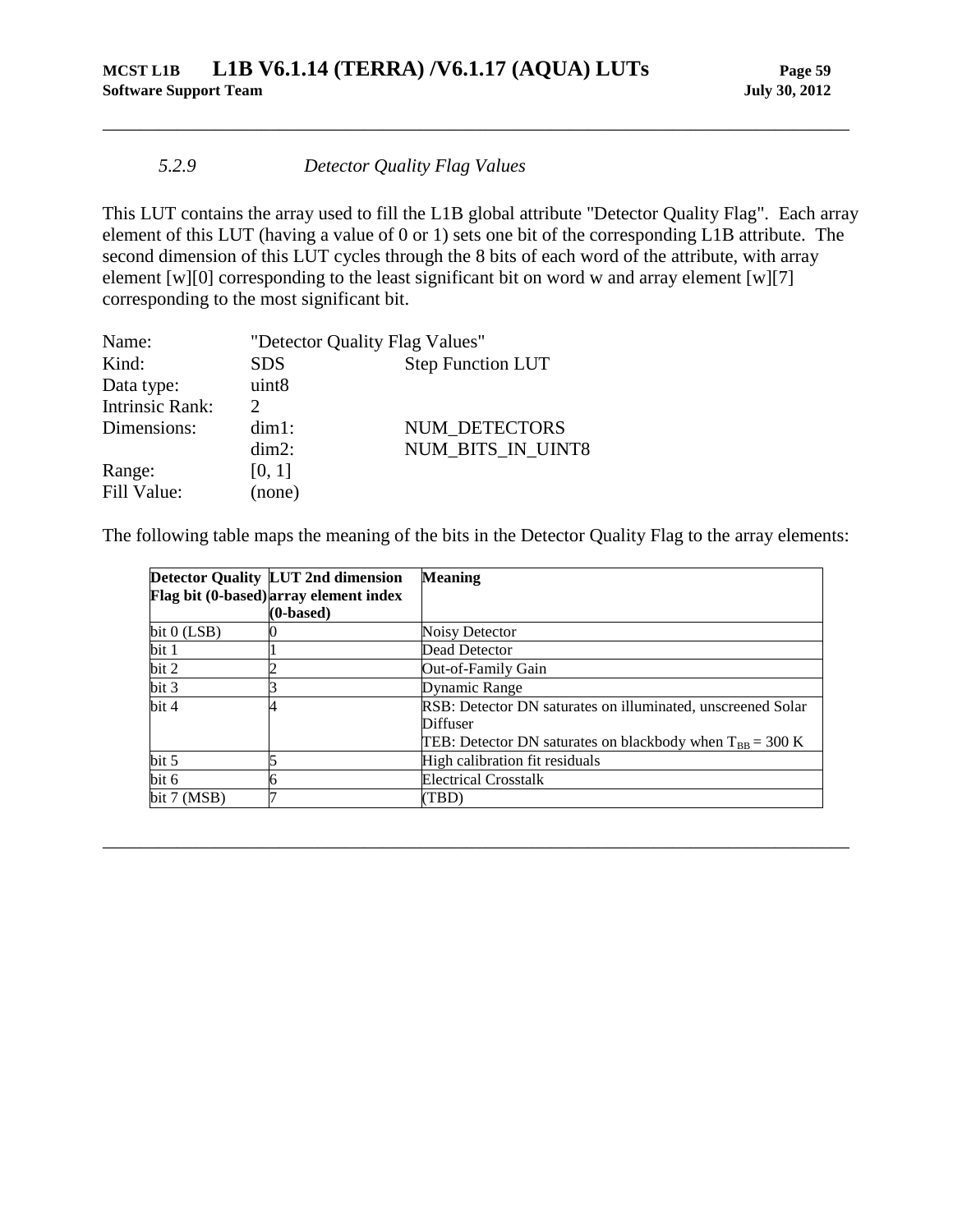### *5.2.10 Detector Quality Flag2 Values*

This LUT contains the array used to fill the L1B global attribute "Detector Quality Flag2". Each array element of this LUT (having a value of 0 or 1) sets one bit of the corresponding L1B attribute. The second dimension of this LUT cycles through the 8 bits of each word of the attribute, with array element [w][0] corresponding to the least significant bit on word w and array element [w][7] corresponding to the most significant bit.

\_\_\_\_\_\_\_\_\_\_\_\_\_\_\_\_\_\_\_\_\_\_\_\_\_\_\_\_\_\_\_\_\_\_\_\_\_\_\_\_\_\_\_\_\_\_\_\_\_\_\_\_\_\_\_\_\_\_\_\_\_\_\_\_\_\_\_\_\_\_\_\_\_\_\_\_\_\_\_\_

| Name:                  | "Detector Quality Flag2 Values"        |                                          |  |
|------------------------|----------------------------------------|------------------------------------------|--|
| Kind:                  | <b>Step Function LUT</b><br><b>SDS</b> |                                          |  |
| Data type:             | uint <sub>8</sub>                      |                                          |  |
| <b>Intrinsic Rank:</b> | $\mathcal{D}$                          |                                          |  |
| Dimensions:            | $dim1$ :                               | NUM HIGH RESOLUTION DETE<br><b>CTORS</b> |  |
|                        | $dim2$ :                               | NUM BITS IN UINT8                        |  |
| Range:                 | [0, 1]                                 |                                          |  |
| Fill Value:            | (none)                                 |                                          |  |

The following table maps the meaning of the bits in the Detector Quality Flag2 to the array elements:

| Flag2 bit $(0-$ | <b>Detector Quality LUT 2nd dimension</b><br>array element index | <b>Meaning</b>   |
|-----------------|------------------------------------------------------------------|------------------|
| based)          | $(0\n-based)$                                                    |                  |
| bit $0$ (LSB)   |                                                                  | Noisy Subframe 1 |
| bit 1           |                                                                  | Noisy Subframe 2 |
| bit 2           |                                                                  | Noisy Subframe 3 |
| bit 3           |                                                                  | Noisy Subframe 4 |
| bit 4           |                                                                  | Dead Subframe 1  |
| bit 5           |                                                                  | Dead Subframe 2  |
| bit 6           |                                                                  | Dead Subframe 3  |
| bit $7 \,(MSB)$ |                                                                  | Dead Subframe 4  |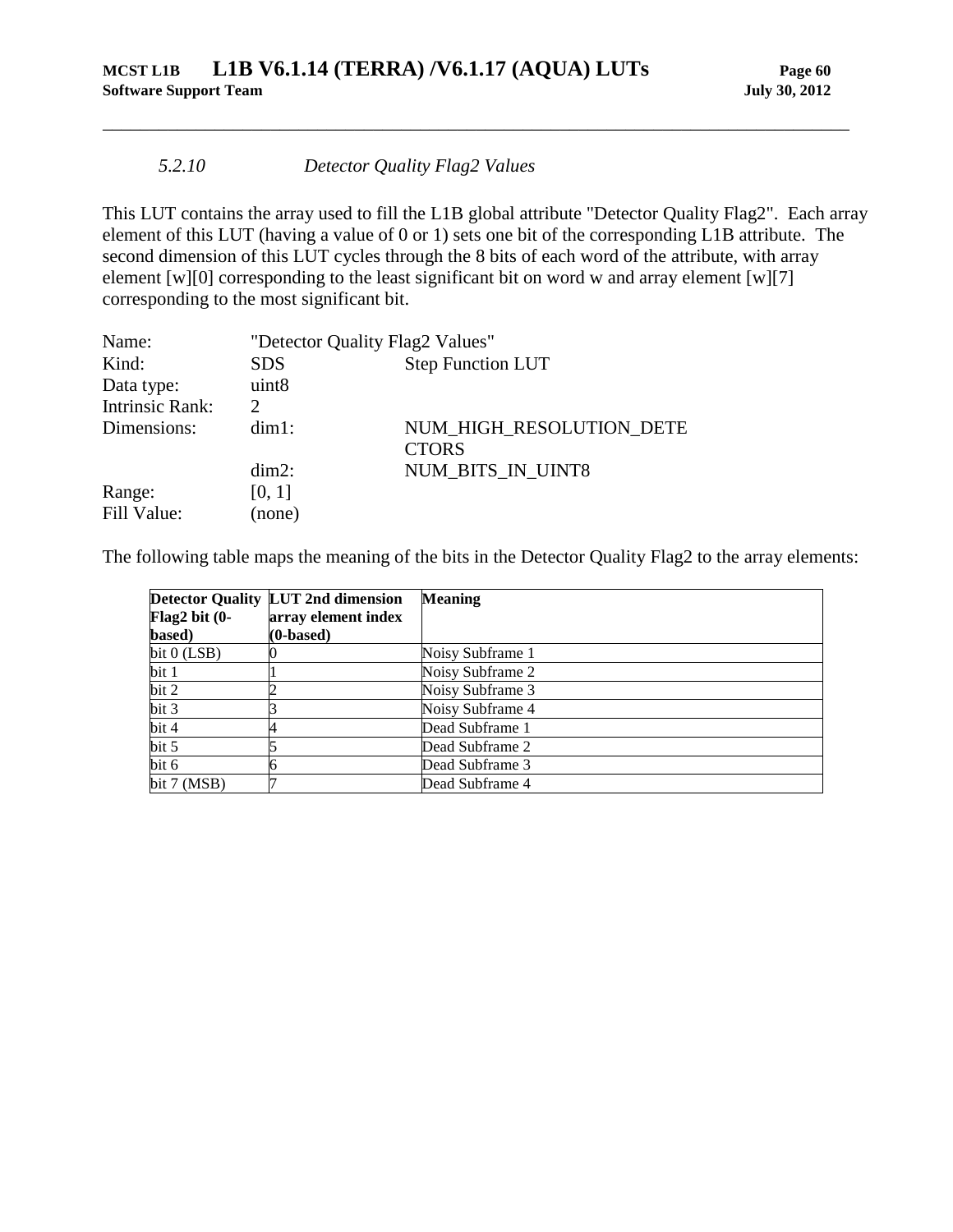### *5.2.11 a1*

This LUT holds pre-launch values of the average MODIS linear response term, b1BB, for each of the emissive detectors. It is used in a ratio with current values of the average (over scans) of  $b1_{BB}$  to track changes during the mission.

<span id="page-66-0"></span>\_\_\_\_\_\_\_\_\_\_\_\_\_\_\_\_\_\_\_\_\_\_\_\_\_\_\_\_\_\_\_\_\_\_\_\_\_\_\_\_\_\_\_\_\_\_\_\_\_\_\_\_\_\_\_\_\_\_\_\_\_\_\_\_\_\_\_\_\_\_\_\_\_\_\_\_\_\_\_\_

| Name:       | "a $1$ "                      |                     |
|-------------|-------------------------------|---------------------|
| Kind:       | <b>SDS</b>                    | <b>Constant LUT</b> |
| Data type:  | float <sub>32</sub>           |                     |
| Rank:       |                               |                     |
| Dimension:  | <b>NUM EMISSIVE DETECTORS</b> |                     |
| Range:      | [0.0002, 0.1]                 |                     |
| Fill Value: | (none)                        |                     |

*5.2.12 NEdL*

<span id="page-66-1"></span>This LUT contains pre-launch values of the Noise Equivalent Difference in Radiance for all emissive detectors.

\_\_\_\_\_\_\_\_\_\_\_\_\_\_\_\_\_\_\_\_\_\_\_\_\_\_\_\_\_\_\_\_\_\_\_\_\_\_\_\_\_\_\_\_\_\_\_\_\_\_\_\_\_\_\_\_\_\_\_\_\_\_\_\_\_\_\_\_\_\_\_\_\_\_\_\_\_\_\_\_

| Name:       | "NEdL"                 |                     |
|-------------|------------------------|---------------------|
| Kind:       | <b>SDS</b>             | <b>Constant LUT</b> |
| Data type:  | float <sub>32</sub>    |                     |
| Rank:       |                        |                     |
| Dimension:  | NUM EMISSIVE DETECTORS |                     |
| Range:      | [0.0002, 0.1]          |                     |
| Fill Value: | (none)                 |                     |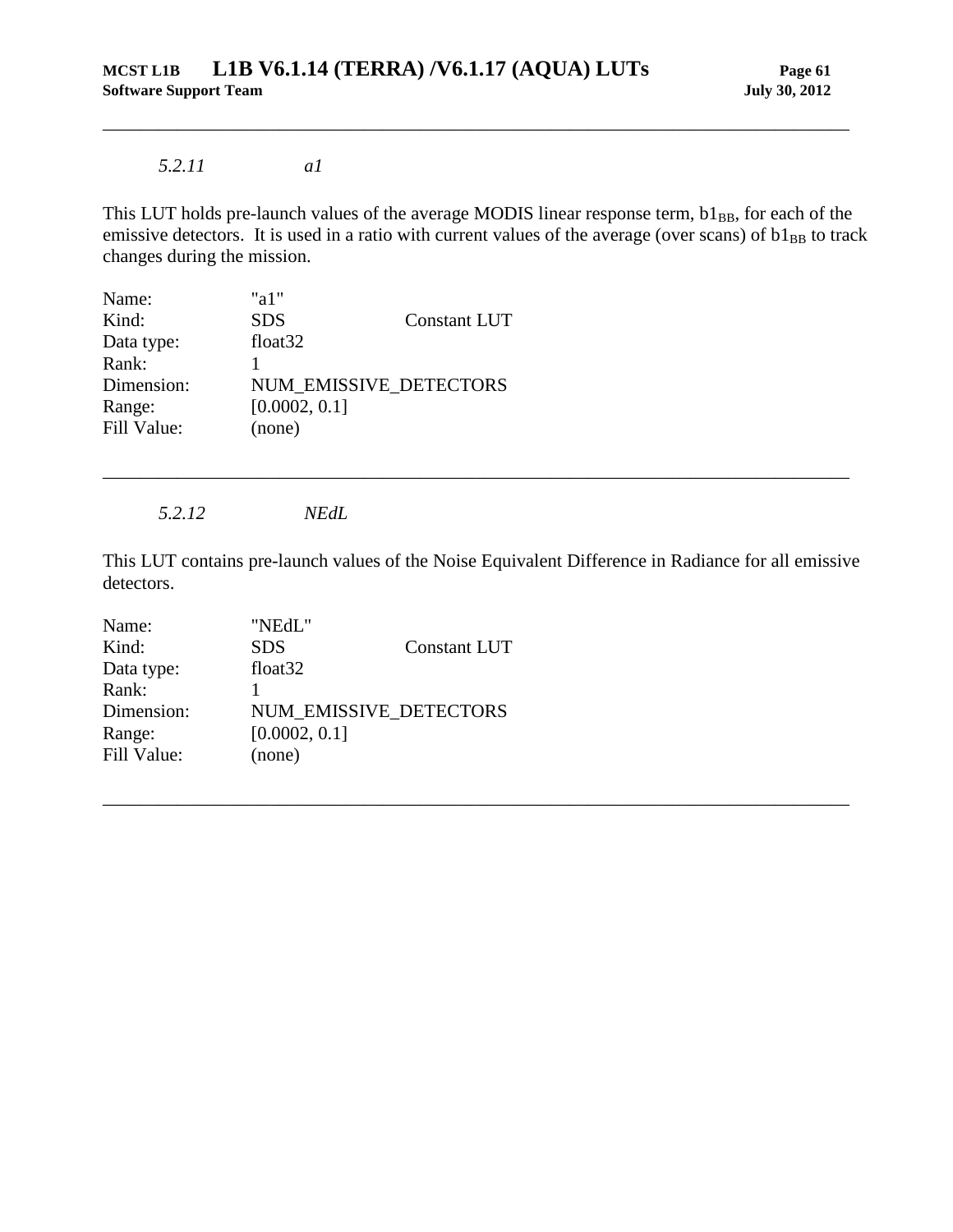### *5.2.13 T\_BB\_Variance*

This LUT holds pre-launch values of the variance of each of the 12 blackbody (BB) temperatures. The code forms the ratio of the current variances (across scans within the granule) with these values to track the change during the mission.

<span id="page-67-0"></span>\_\_\_\_\_\_\_\_\_\_\_\_\_\_\_\_\_\_\_\_\_\_\_\_\_\_\_\_\_\_\_\_\_\_\_\_\_\_\_\_\_\_\_\_\_\_\_\_\_\_\_\_\_\_\_\_\_\_\_\_\_\_\_\_\_\_\_\_\_\_\_\_\_\_\_\_\_\_\_\_

| Name:       | "T_BB_Variance"     |                              |
|-------------|---------------------|------------------------------|
| Kind:       | <b>SDS</b>          | <b>Constant LUT</b>          |
| Data type:  | float <sub>32</sub> |                              |
| Rank:       |                     |                              |
| Dimension:  | NUM BB THERMISTORS  |                              |
| Range:      |                     | $[0.0002, 0.1]$ (MODIS/AQUA) |
|             |                     | $[0.001, 0.1]$ (MODIS/TERRA) |
| Fill Value: | (none)              |                              |

*5.2.14 BB Average Temperature Variance*

<span id="page-67-1"></span>This LUT holds a pre-launch value of the variance of the average blackbody (BB) temperature. The code forms the ratio of the current variance (across scans within the granule) with this value to track the change during the mission.

\_\_\_\_\_\_\_\_\_\_\_\_\_\_\_\_\_\_\_\_\_\_\_\_\_\_\_\_\_\_\_\_\_\_\_\_\_\_\_\_\_\_\_\_\_\_\_\_\_\_\_\_\_\_\_\_\_\_\_\_\_\_\_\_\_\_\_\_\_\_\_\_\_\_\_\_\_\_\_\_

| Name:       | "BB Average Temperature Variance" |                     |
|-------------|-----------------------------------|---------------------|
| Kind:       | <b>SDS</b>                        | <b>Constant LUT</b> |
| Data type:  | float <sub>32</sub>               |                     |
| Rank:       |                                   |                     |
| Dimension:  |                                   |                     |
| Range:      | [0.00003, 0.1]                    | (MODIS/AQUA)        |
|             | [0.0001, 0.1]                     | (MODIS/TERRA)       |
| Fill Value: | (none)                            |                     |
|             |                                   |                     |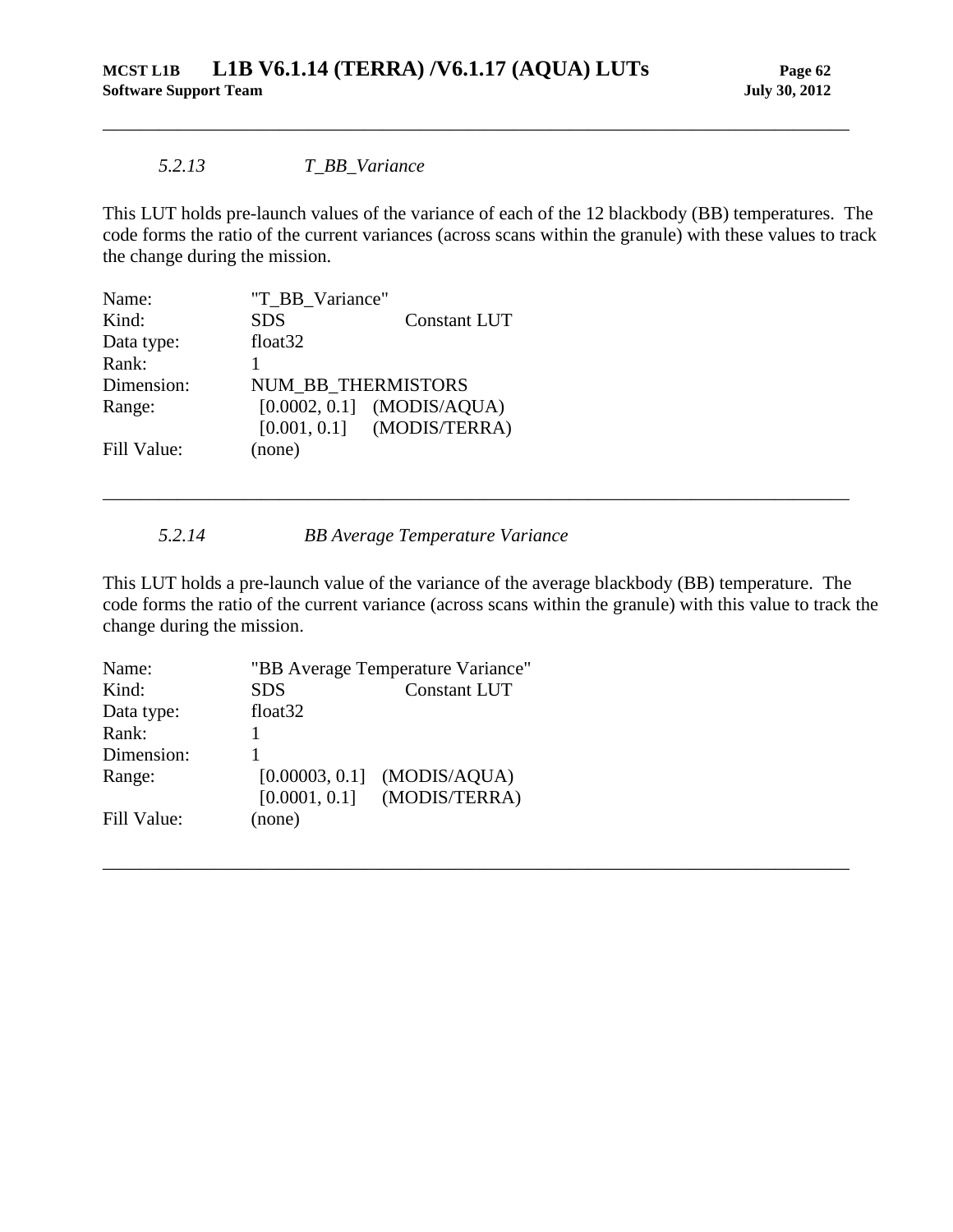### *5.2.15 visual FPA base variance*

This LUT holds a pre-launch value of the variance of the VIS FPA temperature. The code forms the ratio of the current variance (across scans within the granule) with this value to track the change during the mission.

<span id="page-68-0"></span>\_\_\_\_\_\_\_\_\_\_\_\_\_\_\_\_\_\_\_\_\_\_\_\_\_\_\_\_\_\_\_\_\_\_\_\_\_\_\_\_\_\_\_\_\_\_\_\_\_\_\_\_\_\_\_\_\_\_\_\_\_\_\_\_\_\_\_\_\_\_\_\_\_\_\_\_\_\_\_\_

| "visual FPA base variance" |                     |
|----------------------------|---------------------|
| <b>SDS</b>                 | <b>Constant LUT</b> |
| float <sub>32</sub>        |                     |
|                            |                     |
|                            |                     |
| N/A                        |                     |
| (none)                     |                     |
|                            |                     |

*5.2.16 NIR FPA base variance*

<span id="page-68-1"></span>This LUT holds a pre-launch value of the variance of the NIR FPA temperature. The code forms the ratio of the current variance (across scans within the granule) with this value to track the change during the mission.

\_\_\_\_\_\_\_\_\_\_\_\_\_\_\_\_\_\_\_\_\_\_\_\_\_\_\_\_\_\_\_\_\_\_\_\_\_\_\_\_\_\_\_\_\_\_\_\_\_\_\_\_\_\_\_\_\_\_\_\_\_\_\_\_\_\_\_\_\_\_\_\_\_\_\_\_\_\_\_\_

| Name:       | "NIR FPA base variance" |                     |
|-------------|-------------------------|---------------------|
| Kind:       | <b>SDS</b>              | <b>Constant LUT</b> |
| Data type:  | float <sub>32</sub>     |                     |
| Rank:       |                         |                     |
| Dimension:  |                         |                     |
| Range:      | N/A                     |                     |
| Fill Value: | (none)                  |                     |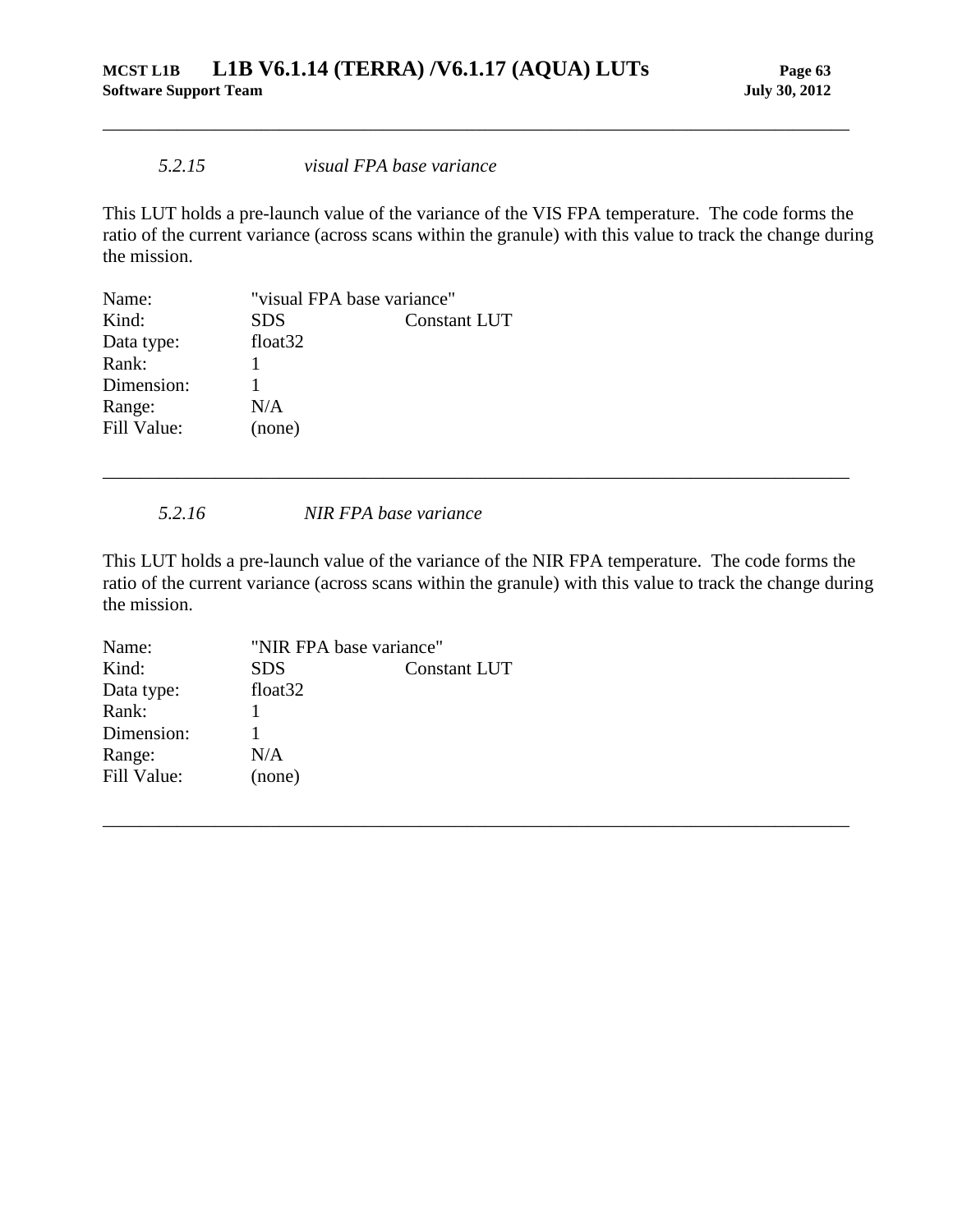### *5.2.17 LWIR FPA Temperature Variance*

This LUT holds a pre-launch value of the variance of the LWIR FPA temperature. The code forms the ratio of the current variance (across scans within the granule) with this value to track the change during the mission.

<span id="page-69-0"></span>\_\_\_\_\_\_\_\_\_\_\_\_\_\_\_\_\_\_\_\_\_\_\_\_\_\_\_\_\_\_\_\_\_\_\_\_\_\_\_\_\_\_\_\_\_\_\_\_\_\_\_\_\_\_\_\_\_\_\_\_\_\_\_\_\_\_\_\_\_\_\_\_\_\_\_\_\_\_\_\_

| "LWIR FPA Temperature Variance" |                     |
|---------------------------------|---------------------|
| <b>SDS</b>                      | <b>Constant LUT</b> |
| float <sub>32</sub>             |                     |
|                                 |                     |
|                                 |                     |
| [0.000001, 0.1]                 |                     |
| (none)                          |                     |
|                                 |                     |

*5.2.18 MWIR FPA Temperature Variance*

This LUT holds a pre-launch value of the variance of the MWIR FPA temperature. The code forms the ratio of the current variance (across scans within the granule) with this value to track the change during the mission.

\_\_\_\_\_\_\_\_\_\_\_\_\_\_\_\_\_\_\_\_\_\_\_\_\_\_\_\_\_\_\_\_\_\_\_\_\_\_\_\_\_\_\_\_\_\_\_\_\_\_\_\_\_\_\_\_\_\_\_\_\_\_\_\_\_\_\_\_\_\_\_\_\_\_\_\_\_\_\_\_

<span id="page-69-1"></span>\_\_\_\_\_\_\_\_\_\_\_\_\_\_\_\_\_\_\_\_\_\_\_\_\_\_\_\_\_\_\_\_\_\_\_\_\_\_\_\_\_\_\_\_\_\_\_\_\_\_\_\_\_\_\_\_\_\_\_\_\_\_\_\_\_\_\_\_\_\_\_\_\_\_\_\_\_\_\_\_

| Name:       |                     | "MWIR FPA Temperature Variance" |  |
|-------------|---------------------|---------------------------------|--|
| Kind:       | <b>SDS</b>          | <b>Constant LUT</b>             |  |
| Data type:  | float <sub>32</sub> |                                 |  |
| Rank:       |                     |                                 |  |
| Dimension:  |                     |                                 |  |
| Range:      |                     | $[0.0005, 0.1]$ (MODIS/AQUA)    |  |
|             |                     | $[0.001, 0.1]$ (MODIS/TERRA)    |  |
| Fill Value: | (none)              |                                 |  |

6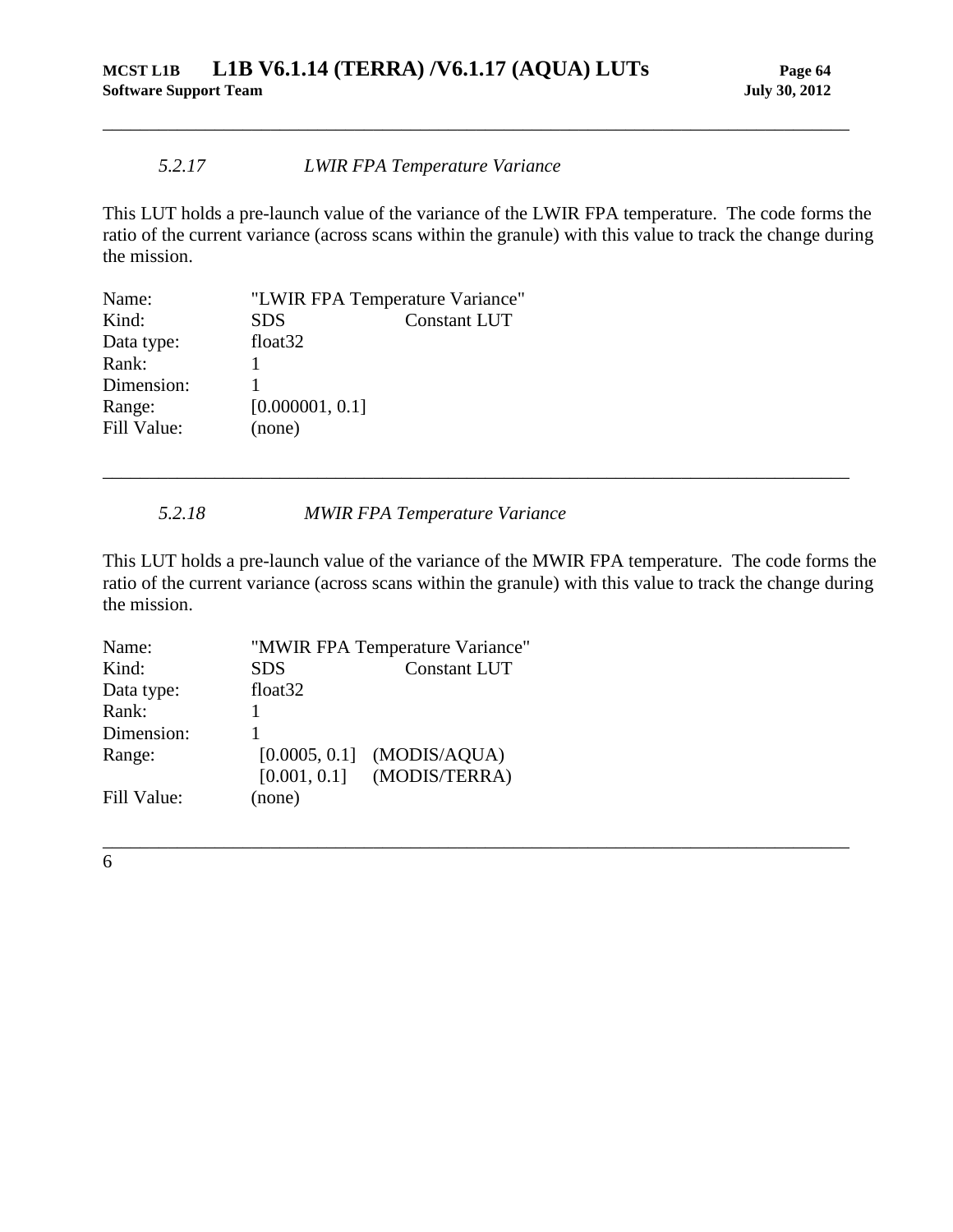### *5.2.19 MirrorSide 1 Temperature Variance*

This LUT holds a pre-launch value of the variance of the mirror (side 1) temperature. The code forms the ratio of the current variance (across scans within the granule) with this value to track the change during the mission.

<span id="page-70-0"></span>\_\_\_\_\_\_\_\_\_\_\_\_\_\_\_\_\_\_\_\_\_\_\_\_\_\_\_\_\_\_\_\_\_\_\_\_\_\_\_\_\_\_\_\_\_\_\_\_\_\_\_\_\_\_\_\_\_\_\_\_\_\_\_\_\_\_\_\_\_\_\_\_\_\_\_\_\_\_\_\_

| Name:       | "MirrorSide 1 Temperature Variance" |                     |
|-------------|-------------------------------------|---------------------|
| Kind:       | <b>SDS</b>                          | <b>Constant LUT</b> |
| Data type:  | float <sub>32</sub>                 |                     |
| Rank:       |                                     |                     |
| Dimension:  |                                     |                     |
| Range:      | [0.0001, 0.1]                       |                     |
| Fill Value: | (none)                              |                     |

*5.2.20 MirrorSide 2 Temperature Variance*

<span id="page-70-1"></span>This LUT holds a pre-launch value of the variance of the mirror (side 2) temperature. The code forms the ratio of the current variance (across scans within the granule) with this value to track the change during the mission.

\_\_\_\_\_\_\_\_\_\_\_\_\_\_\_\_\_\_\_\_\_\_\_\_\_\_\_\_\_\_\_\_\_\_\_\_\_\_\_\_\_\_\_\_\_\_\_\_\_\_\_\_\_\_\_\_\_\_\_\_\_\_\_\_\_\_\_\_\_\_\_\_\_\_\_\_\_\_\_\_

| "MirrorSide 2 Temperature Variance" |                     |
|-------------------------------------|---------------------|
| <b>SDS</b>                          | <b>Constant LUT</b> |
| float <sub>32</sub>                 |                     |
|                                     |                     |
|                                     |                     |
| [0.0001, 0.1]                       |                     |
| (none)                              |                     |
|                                     |                     |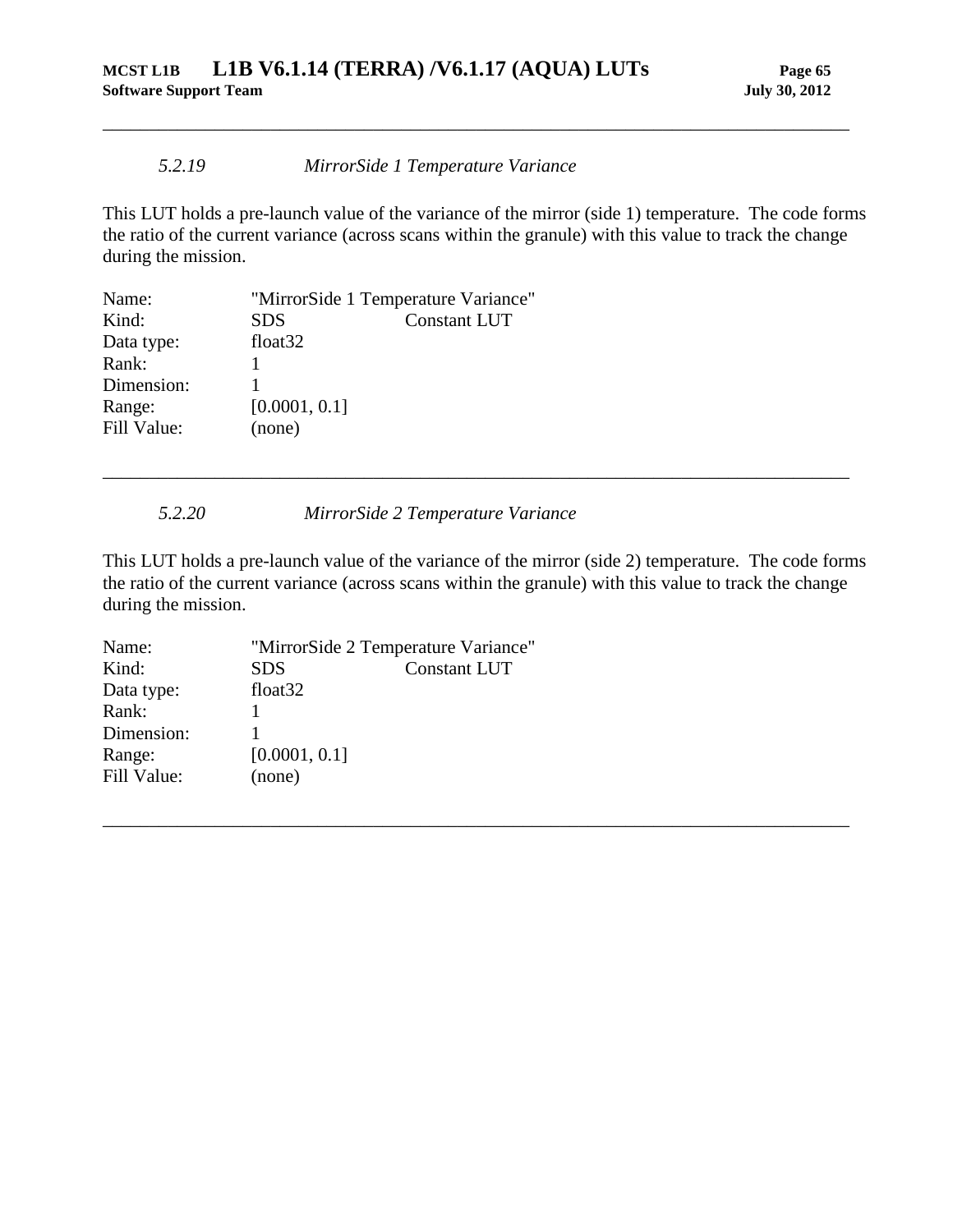### *5.2.21 Mirror Average Temperature Variance*

This LUT holds a pre-launch value of the variance of the average mirror temperature. The code forms the ratio of the current variance (across scans within the granule) with this value to track the change during the mission.

<span id="page-71-0"></span>\_\_\_\_\_\_\_\_\_\_\_\_\_\_\_\_\_\_\_\_\_\_\_\_\_\_\_\_\_\_\_\_\_\_\_\_\_\_\_\_\_\_\_\_\_\_\_\_\_\_\_\_\_\_\_\_\_\_\_\_\_\_\_\_\_\_\_\_\_\_\_\_\_\_\_\_\_\_\_\_

| Name:       |                     | "Mirror Average Temperature Variance" |
|-------------|---------------------|---------------------------------------|
| Kind:       | <b>SDS</b>          | <b>Constant LUT</b>                   |
| Data type:  | float <sub>32</sub> |                                       |
| Rank:       |                     |                                       |
| Dimension:  |                     |                                       |
| Range:      | [0.001, 0.1]        |                                       |
| Fill Value: | (none)              |                                       |

*5.2.22 Instrument Temperature Variance*

<span id="page-71-1"></span>This LUT holds a pre-launch value of the variance of the instrument temperature. The code forms the ratio of the current variance (across scans within the granule) with this value to track the change during the mission.

\_\_\_\_\_\_\_\_\_\_\_\_\_\_\_\_\_\_\_\_\_\_\_\_\_\_\_\_\_\_\_\_\_\_\_\_\_\_\_\_\_\_\_\_\_\_\_\_\_\_\_\_\_\_\_\_\_\_\_\_\_\_\_\_\_\_\_\_\_\_\_\_\_\_\_\_\_\_\_\_

| "Instrument Temperature Variance" |                     |
|-----------------------------------|---------------------|
| <b>SDS</b>                        | <b>Constant LUT</b> |
| float <sub>32</sub>               |                     |
|                                   |                     |
|                                   |                     |
| [0.001, 0.1]                      |                     |
| (none)                            |                     |
|                                   |                     |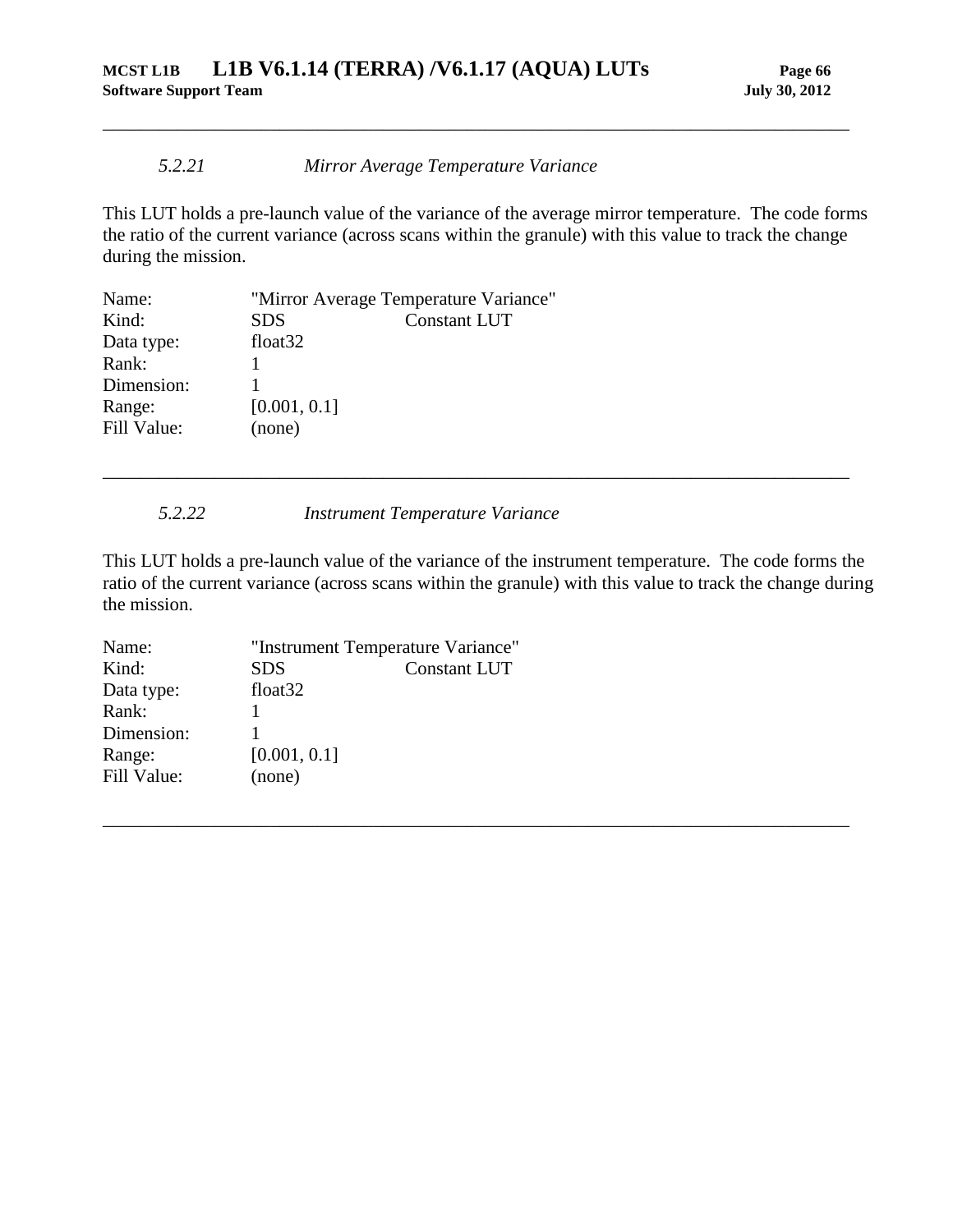## *5.2.23 Cavity Temperature Variance*

This LUT holds a pre-launch value of the variance of the cavity temperature. The code forms the ratio of the current variance (across scans within the granule) with this value to track the change during the mission.

\_\_\_\_\_\_\_\_\_\_\_\_\_\_\_\_\_\_\_\_\_\_\_\_\_\_\_\_\_\_\_\_\_\_\_\_\_\_\_\_\_\_\_\_\_\_\_\_\_\_\_\_\_\_\_\_\_\_\_\_\_\_\_\_\_\_\_\_\_\_\_\_\_\_\_\_\_\_\_\_

| Name:       | "Cavity Temperature Variance" |                     |
|-------------|-------------------------------|---------------------|
| Kind:       | <b>SDS</b>                    | <b>Constant LUT</b> |
| Data type:  | float <sub>32</sub>           |                     |
| Rank:       |                               |                     |
| Dimension:  |                               |                     |
| Range:      | [0.01, 0.1]                   |                     |
| Fill Value: | (none)                        |                     |

*5.2.24 Moon Offset Limits*

This LUT holds scan and track offsets (in terms of 1km pixel increments) from the center of the space view (SV) port. These are used to define a "box" in the scan-track coordinate system about the center of the SV port. If the vector to the moon, after converting to these coordinates, lies within the box, then the moon is considered to be within the SV port.

\_\_\_\_\_\_\_\_\_\_\_\_\_\_\_\_\_\_\_\_\_\_\_\_\_\_\_\_\_\_\_\_\_\_\_\_\_\_\_\_\_\_\_\_\_\_\_\_\_\_\_\_\_\_\_\_\_\_\_\_\_\_\_\_\_\_\_\_\_\_\_\_\_\_\_\_\_\_\_\_

| Name:       |                     | "Moon Offset Limits"   |  |  |
|-------------|---------------------|------------------------|--|--|
| Kind:       | <b>SDS</b>          | <b>Constant LUT</b>    |  |  |
| Data type:  | float <sub>32</sub> |                        |  |  |
| Rank:       |                     |                        |  |  |
| Dimensions: | $dim1$ :            | <b>NUM BANDS</b>       |  |  |
|             | $dim2$ :            | NUM MOON OFFSET LIMITS |  |  |
| Range:      | $[-200, 200]$       |                        |  |  |
| Fill Value: | (none)              |                        |  |  |

The second dimension of this LUT is used to extract the four different offsets:

| index | macro            | meaning                                          |
|-------|------------------|--------------------------------------------------|
| 0     | TRK UPPER        | Upper limit offset in the along track direction. |
|       | <b>TRK LOWER</b> | Lower limit offset in the along track direction. |
| 2     | <b>SCN UPPER</b> | Upper limit offset in the along scan direction.  |
| 3     | <b>SCN LOWER</b> | Lower limit offset in the along scan direction.  |

For both MODIS/Terra and MODIS/Aqua, values for TRK\_UPPER and TRK\_LOWER for all bands are presently +15 and –15 and values for SCN\_UPPER and SCN\_LOWER for all bands are  $+55$  and  $-55$ .

\_\_\_\_\_\_\_\_\_\_\_\_\_\_\_\_\_\_\_\_\_\_\_\_\_\_\_\_\_\_\_\_\_\_\_\_\_\_\_\_\_\_\_\_\_\_\_\_\_\_\_\_\_\_\_\_\_\_\_\_\_\_\_\_\_\_\_\_\_\_\_\_\_\_\_\_\_\_\_\_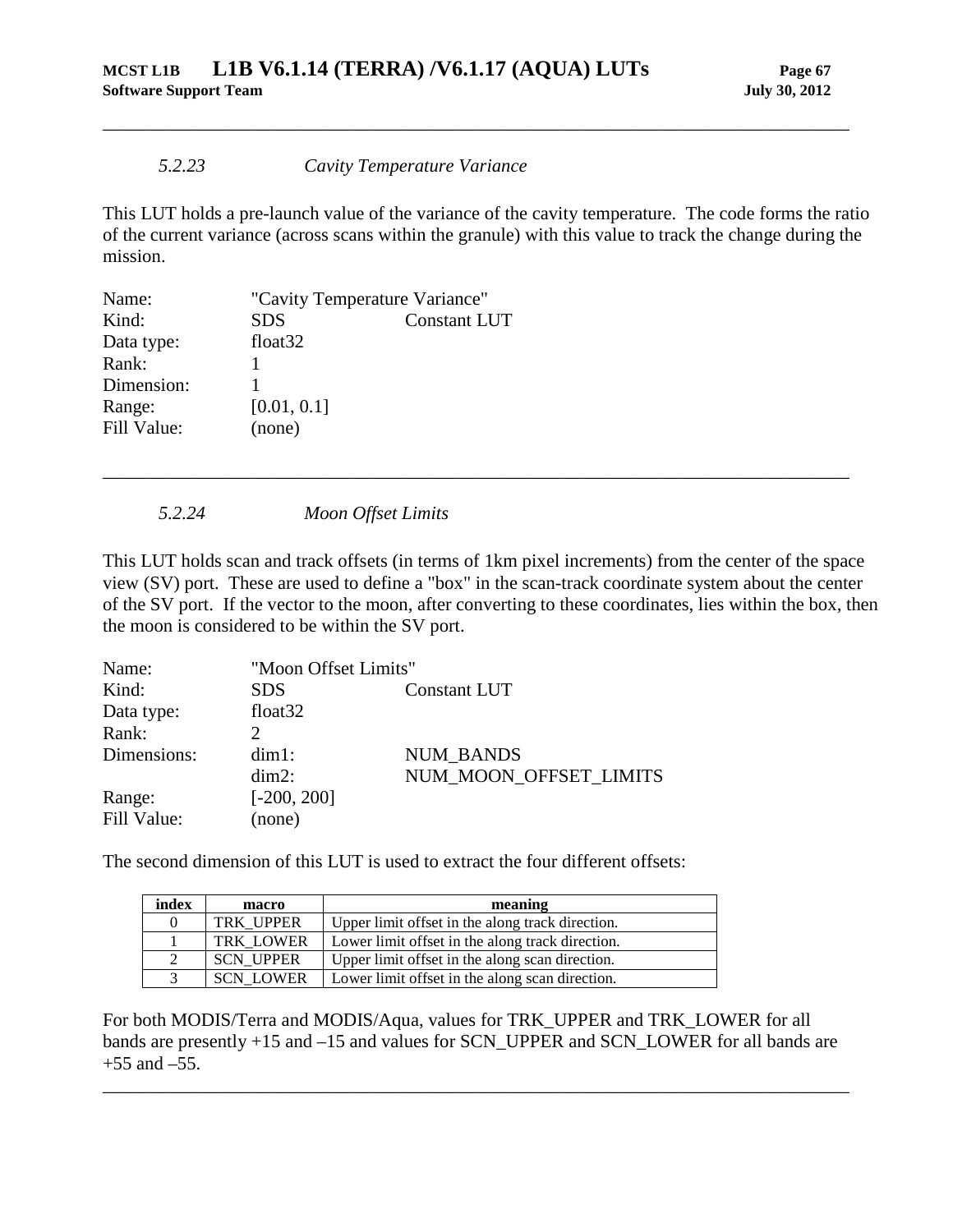## *5.2.25 Spacecraft Roll Threshold Angle*

This LUT defines the upper limit of the absolute deviation from nominal allowed in the spacecraft roll angle, measured in degrees. If the spacecraft deviates from nominal by more than this amount, the maneuver flag is set.

\_\_\_\_\_\_\_\_\_\_\_\_\_\_\_\_\_\_\_\_\_\_\_\_\_\_\_\_\_\_\_\_\_\_\_\_\_\_\_\_\_\_\_\_\_\_\_\_\_\_\_\_\_\_\_\_\_\_\_\_\_\_\_\_\_\_\_\_\_\_\_\_\_\_\_\_\_\_\_\_

| Name:       | "Spacecraft_Roll_Threshold_Angle" |                     |
|-------------|-----------------------------------|---------------------|
| Kind:       | <b>SDS</b>                        | <b>Constant LUT</b> |
| Data type:  | float <sub>32</sub>               |                     |
| Rank:       |                                   |                     |
| Dimension:  |                                   |                     |
| Range:      | [0.0, 360.0]                      |                     |
| Fill Value: | (none)                            |                     |
| Value:      | Currently set to 1.0              |                     |
|             |                                   |                     |

*5.2.26 Spacecraft Pitch Threshold Angle*

This LUT defines the upper limit of the absolute deviation from nominal allowed in the spacecraft pitch angle, measured in degrees. If the spacecraft deviates from nominal by more than this amount, the maneuver flag is set.

\_\_\_\_\_\_\_\_\_\_\_\_\_\_\_\_\_\_\_\_\_\_\_\_\_\_\_\_\_\_\_\_\_\_\_\_\_\_\_\_\_\_\_\_\_\_\_\_\_\_\_\_\_\_\_\_\_\_\_\_\_\_\_\_\_\_\_\_\_\_\_\_\_\_\_\_\_\_\_\_

\_\_\_\_\_\_\_\_\_\_\_\_\_\_\_\_\_\_\_\_\_\_\_\_\_\_\_\_\_\_\_\_\_\_\_\_\_\_\_\_\_\_\_\_\_\_\_\_\_\_\_\_\_\_\_\_\_\_\_\_\_\_\_\_\_\_\_\_\_\_\_\_\_\_\_\_\_\_\_\_

| Name:       |                      | "Spacecraft_Pitch_Threshold_Angle" |
|-------------|----------------------|------------------------------------|
| Kind:       | <b>SDS</b>           | <b>Constant LUT</b>                |
| Data type:  | float <sub>32</sub>  |                                    |
| Rank:       |                      |                                    |
| Dimension:  |                      |                                    |
| Range:      | [0.0, 360.0]         |                                    |
| Fill Value: | (none)               |                                    |
| Value:      | Currently set to 1.0 |                                    |
|             |                      |                                    |